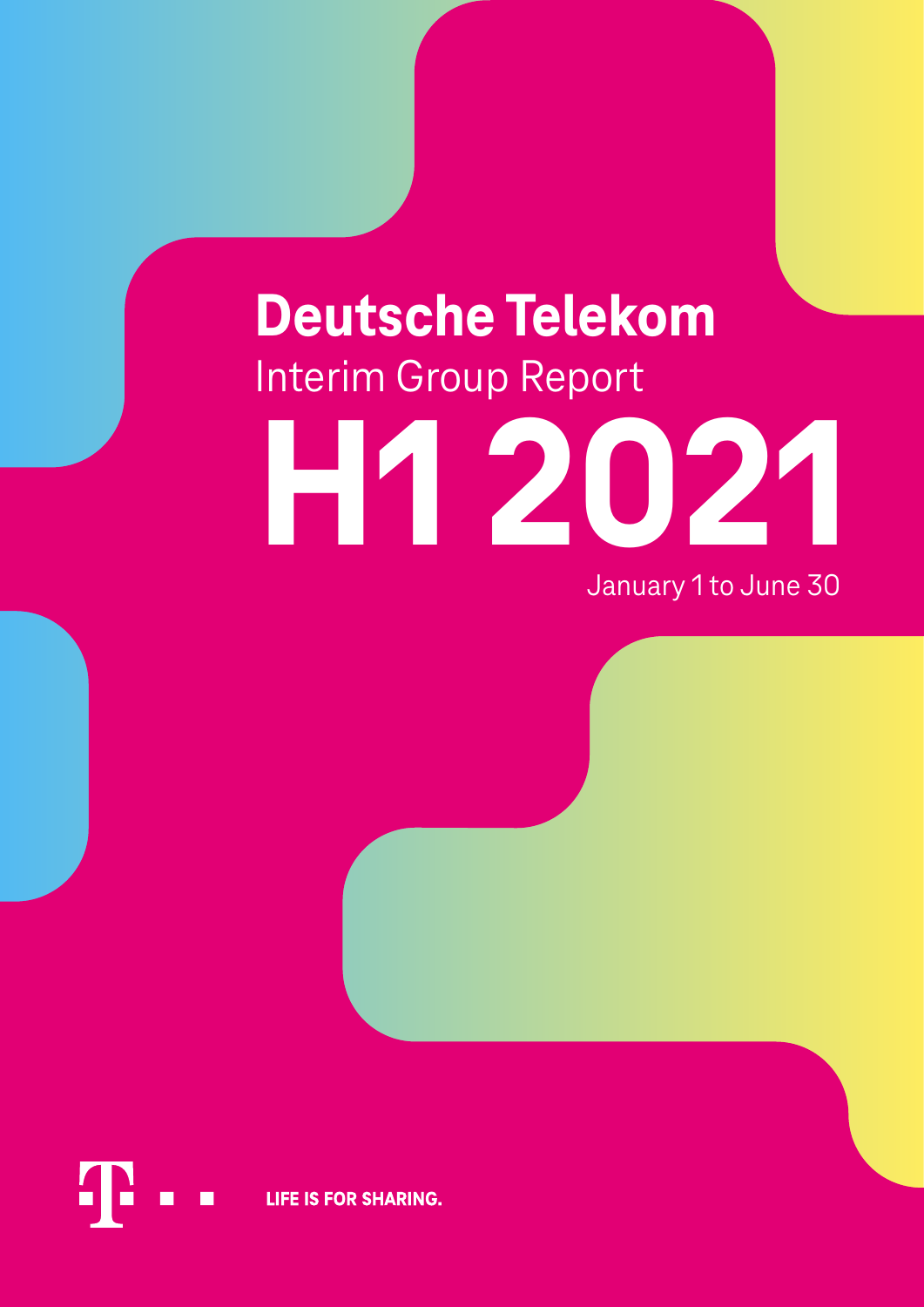# **Contents**

### [Selected financial data of the Group](#page-2-0)

### [To our shareholders](#page-3-0)

- [Deutsche Telekom at a glance](#page-3-1)
- [Highlights in the second quarter of 2021](#page-5-0)

### [Interim Group management report](#page-8-0)

- [Group organization, strategy, and management](#page-8-1)
- [The economic environment](#page-9-0)
- [Development of business in the Group](#page-11-0)
- [Development of business in the operating segments](#page-20-0)<br>35 Events after the reporting period
- [Events after the reporting period](#page-34-0)<br>35 Forecast
- [Forecast](#page-34-1)
- [Risks and opportunities](#page-34-2)

### [Interim consolidated financial statements](#page-37-0)

- [Consolidated statement of financial position](#page-37-1)
- [Consolidated income statement](#page-38-0)<br>40 Consolidated statement of comp
- [Consolidated statement of comprehensive income](#page-39-0)<br>41 Consolidated statement of changes in equity
- [Consolidated statement of changes in equity](#page-40-0)
- [Consolidated statement of cash flows](#page-42-0)
- [Significant events and transactions](#page-43-0)
- [Other disclosures](#page-56-0)
- [Events after the reporting period](#page-71-0)

### [Responsibility statement](#page-72-0)

### [Review report](#page-73-0)

### [Additional information](#page-74-0)

- [Reconciliation for the change in disclosure of key figures for the prior-year comparative period](#page-74-1)
- [Reconciliation for the organic development of key figures for the prior-year comparative period](#page-75-0)
- [Glossary](#page-76-0)
- [Disclaimer](#page-76-1)
- [Financial calendar](#page-77-0)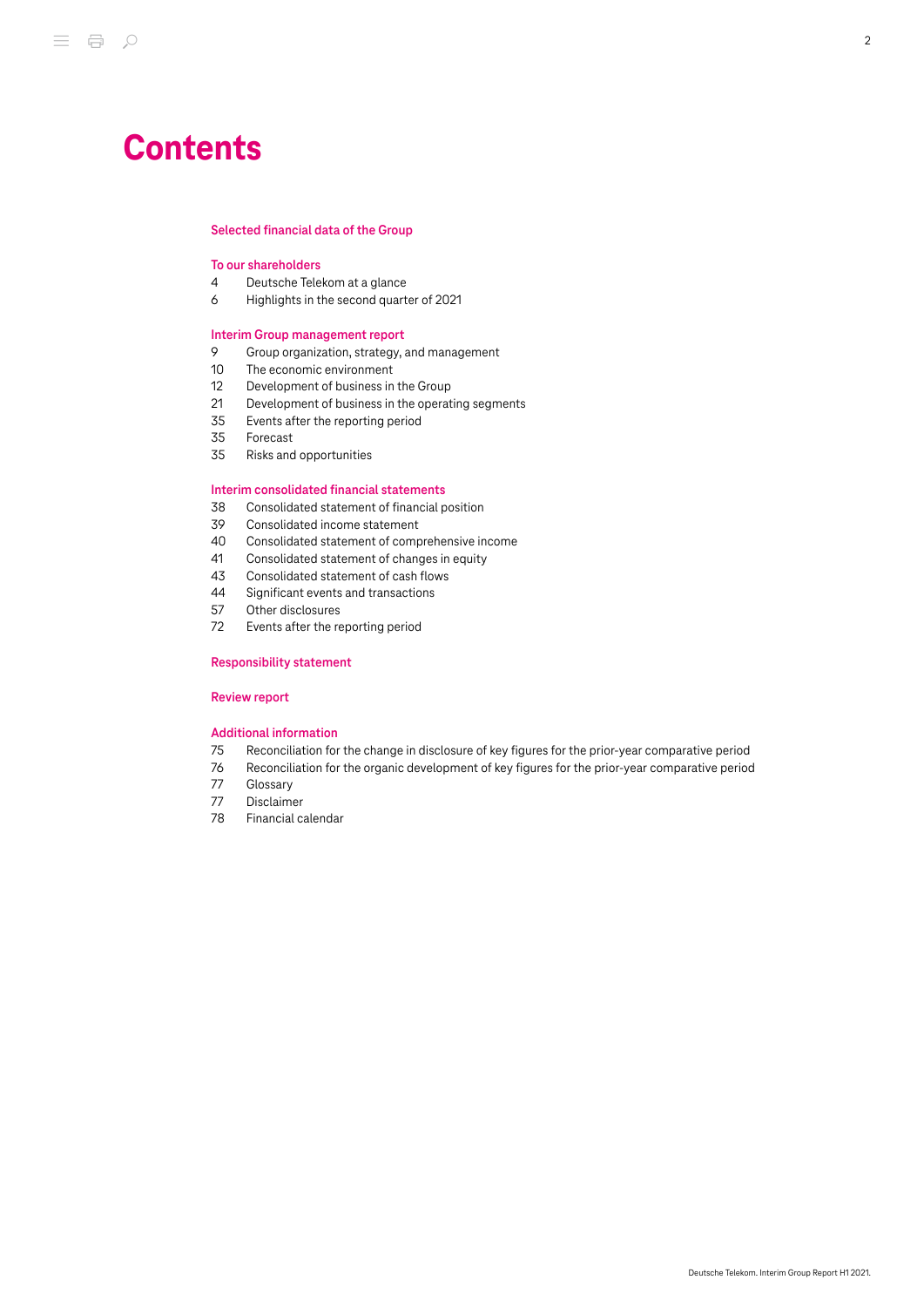# <span id="page-2-0"></span>Selected financial data of the Group

| millions of €                                                                        |   |          |         |          |           |           |          |          |
|--------------------------------------------------------------------------------------|---|----------|---------|----------|-----------|-----------|----------|----------|
|                                                                                      |   | Q2 2021  | Q2 2020 | Change % | H1 2021   | H12020    | Change % | FY 2020  |
| Revenue and earnings <sup>a</sup>                                                    |   |          |         |          |           |           |          |          |
| Net revenue                                                                          |   | 26,593   | 27,041  | (1.7)    | 52,983    | 46,984    | 12.8     | 100,999  |
| Of which: domestic                                                                   | % | 19.5     | 22.5    |          | 21.6      | 25.8      |          | 24.5     |
| Of which: international                                                              | % | 80.5     | 77.5    |          | 78.4      | 74.2      |          | 75.5     |
| Profit (loss) from operations (EBIT)                                                 |   | 3,688    | 3,087   | 19.5     | 7,207     | 5,597     | 28.8     | 12,804   |
| Net profit (loss)                                                                    |   | 1,879    | 754     | n.a.     | 2,815     | 1,670     | 68.6     | 4,158    |
| Net profit (loss) (adjusted for special factors)                                     |   | 2,113    | 1,278   | 65.3     | 3,315     | 2,562     | 29.4     | 5,715    |
| <b>EBITDA</b>                                                                        |   | 10,469   | 10,026  | 4.4      | 20,830    | 16,966    | 22.8     | 38,633   |
| <b>EBITDA AL</b>                                                                     |   | 8,793    | 8,585   | 2.4      | 17,591    | 14,505    | 21.3     | 33,178   |
| EBITDA (adjusted for special factors)                                                |   | 10,877   | 11,271  | (3.5)    | 21,575    | 18,834    | 14.6     | 40,374   |
| EBITDA AL (adjusted for special factors)                                             |   | 9,418    | 9,829   | (4.2)    | 18,662    | 16,373    | 14.0     | 35,017   |
| EBITDA AL margin (adjusted for special factors)                                      | % | 35.4     | 36.3    |          | 35.2      | 34.8      |          | 34.7     |
| Earnings per share (basic/diluted)                                                   | € | 0.40     | 0.16    | n.a.     | 0.59      | 0.35      | 68.6     | 0.88     |
| Adjusted earnings per share (basic/diluted)                                          | € | 0.45     | 0.27    | 66.7     | 0.70      | 0.54      | 29.6     | 1.20     |
| <b>Statement of financial position</b>                                               |   |          |         |          |           |           |          |          |
| Total assets                                                                         |   |          |         |          | 270.504   | 269.971   | 0.2      | 264,917  |
| Shareholders' equity                                                                 |   |          |         |          | 77,000    | 73,502    | 4.8      | 72,550   |
| Equity ratio                                                                         | % |          |         |          | 28.5      | 27.2      |          | 27.4     |
| Net debt                                                                             |   |          |         |          | 127,972   | 120,897   | 5.9      | 120,227  |
| Cash flow <sup>a</sup>                                                               |   |          |         |          |           |           |          |          |
| Net cash from operating activities                                                   |   | 8,080    | 5,148   | 57.0     | 16,387    | 9,107     | 79.9     | 23,743   |
| Cash capex                                                                           |   | (4, 322) | (4,547) | 4.9      | (16, 593) | (8, 117)  | n.a.     | (18,694) |
| Cash capex (before spectrum investment)                                              |   | (4, 287) | (3,669) | (16.8)   | (8,570)   | (7,022)   | (22.0)   | (16,980) |
| Free cash flow (before dividend payments and<br>spectrum investment) <sup>b</sup>    |   | 3,851    | 3,677   | 4.7      | 7,923     | 5,970     | 32.7     | 10,756   |
| Free cash flow AL (before dividend payments and<br>spectrum investment) <sup>b</sup> |   | 2,766    | 2,425   | 14.1     | 5,350     | 3,712     | 44.1     | 6,288    |
| Net cash used in investing activities                                                |   | (3,934)  | (8,548) | 54.0     | (16, 307) | (11, 254) | (44.9)   | (22,649) |
| Net cash from (used in) financing activities                                         |   | (5,100)  | 13,797  | n.a.     | (4, 513)  | 11,234    | n.a.     | 7,561    |

<sup>a</sup> Sprint has been included in Deutsche Telekom's consolidated financial statements as a fully consolidated subsidiary since April 1, 2020. This transaction affects the comparability of the figures for the reporting period with the prior-year figures. For further information on the transaction, please refer to the section "[Changes in the composition of the Group and other](#page-44-0) [transactions"](#page-44-0) in the interim consolidated financial statements.

b Before interest payments for zero-coupon bonds and before termination of forward-payer swaps at T-Mobile US in the first half of 2020.

| millions                                  |               |               |                                                |               |                                                |
|-------------------------------------------|---------------|---------------|------------------------------------------------|---------------|------------------------------------------------|
|                                           | June 30, 2021 | Dec. 31, 2020 | Change<br>June 30, 2021/<br>Dec. 31, 2020<br>% | June 30, 2020 | Change<br>June 30, 2021/<br>June 30, 2020<br>% |
| <b>Fixed-network and mobile customers</b> |               |               |                                                |               |                                                |
| Mobile customers <sup>a</sup>             | 246.6         | 241.5         | 2.1                                            | 235.5         | 4.7                                            |
| Fixed-network lines                       | 27.4          | 27.4          | 0.1                                            | 27.3          | 0.1                                            |
| Broadband customers <sup>b</sup>          | 22.1          | 21.7          | 1.5                                            | 21.3          | 3.4                                            |

a Including T-Mobile US wholesale customers.

**b** Excluding wholesale.

The figures shown in this report were rounded in accordance with standard business rounding principles. As a result, the total indicated may not be equal to the precise sum of the individual figures. Changes were calculated on the basis of millions for greater precision.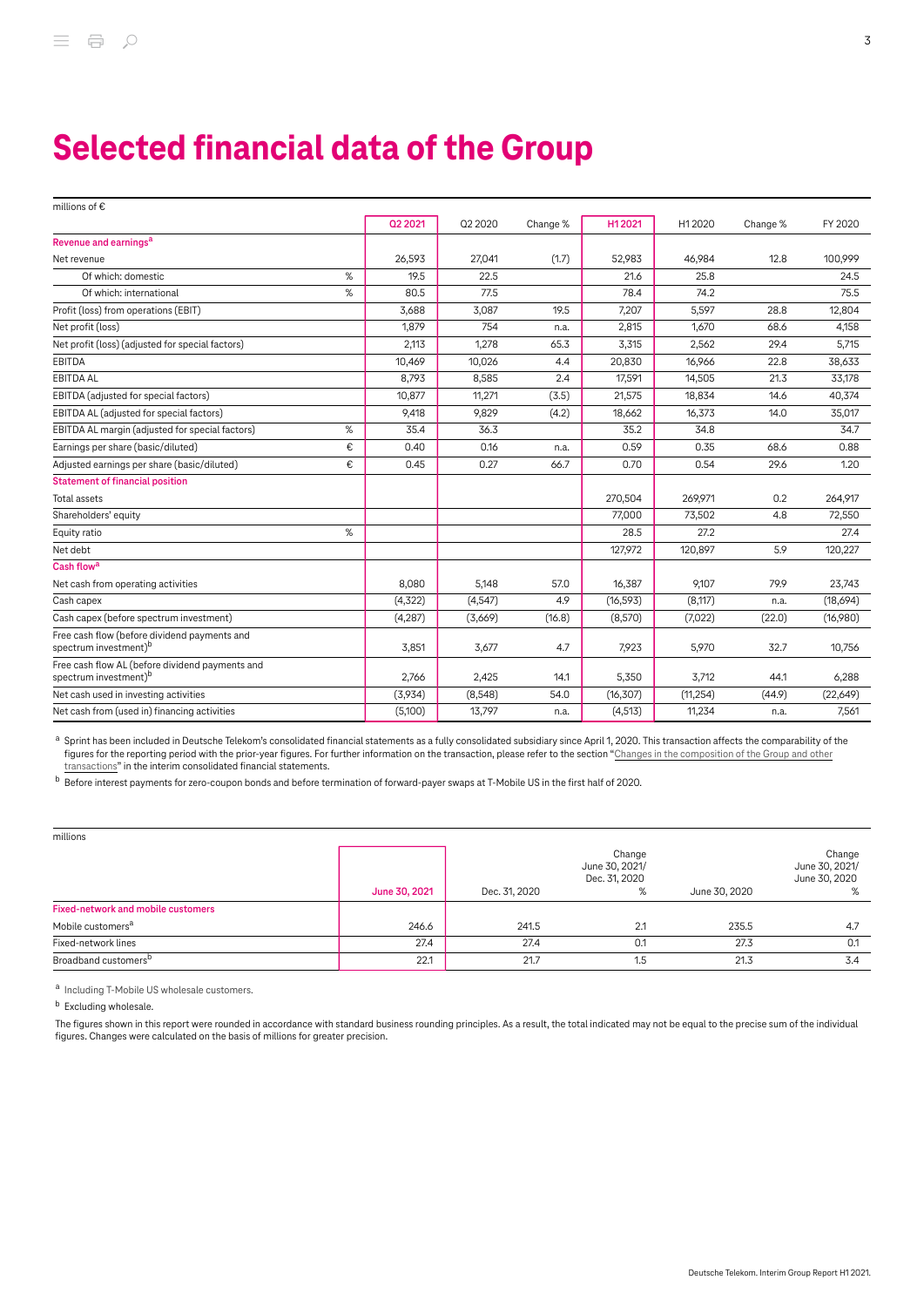# <span id="page-3-0"></span>To our shareholders

### <span id="page-3-1"></span>Deutsche Telekom at a glance

### Net revenue

- Net revenue increased by EUR 6.0 billion or 12.8 % to EUR 53.0 billion. In organic terms, revenue increased by EUR 3.4 billion or 6.9 %.
- Our United States segment posted an increase in revenue of 20.7 %. In organic terms, revenue increased by 10.1 % year-on-year due to higher service and terminal equipment revenues.
- In our Germany and Europe segments, we increased revenue by 1.4 % and 1.6 % respectively, on account of strong business performance.
- Revenue in our Systems Solutions segment decreased year-on-year by 5.0 %, due primarily to the  $\blacksquare$ decline in traditional IT infrastructure business, in line with expectations.
- In the Group Development segment, revenue increased by 9.8 % year-on-year on the back of operational and structural growth at our T‑Mobile Netherlands and GD Towers business units. In organic terms, revenue increased by 4.4 %.

### EBITDA AL (adjusted for special factors)

- Adjusted EBITDA AL grew by EUR 2.3 billion or 14.0 % to EUR 18.7 billion, with all operating segments contributing to this positive trend. In organic terms, our adjusted EBITDA AL increased by EUR 0.8 billion or 4.6 %.
- Adjusted EBITDA AL rose sharply by 20.9 % in our United States segment, primarily as a result of the business combination of T-Mobile US and Sprint. In organic terms, adjusted EBITDA AL grew by 4.6 %, despite negative effects of the initiated withdrawal from the terminal equipment lease model in the United States.
- **Adjusted EBITDA AL increased by 3.5% in our Germany segment and by 2.8% in our Europe** segment.
- Adjusted EBITDA AL grew substantially in our Group Development segment, by 14.9 %. This was driven primarily by revenue growth at T‑Mobile Netherlands and GD Towers, synergies from the acquisition of Tele2 Netherlands, the acquisition of Simpel, and efficient management of costs at T‑Mobile Netherlands.
- At 35.2 %, the Group's adjusted EBITDA AL margin increased by 0.4 percentage points against the prior-year level. The adjusted EBITDA AL margin was 39.3 % in the Germany segment, 34.9 % in the Europe segment, and 34.5 % in the United States segment.

### EBIT

- EBIT increased by EUR 1.6 billion or 28.8 % year-on-year to EUR 7.2 billion, mainly as a result of the effects described under adjusted EBITDA AL.
- EBITDA AL was negatively affected by special factors of EUR 1.1 billion compared to expenses of EUR 1.9 billion in the prior-year period. Expenses of EUR 0.7 billion were recorded in connection with the business combination of T-Mobile US and Sprint. These related to acquisition and integration costs, as well as the restructuring costs for realizing cost efficiencies; this contrasted with expenses of EUR 0.8 billion in the prior-year period. The sale of the Dutch cell tower business resulted in a gain on deconsolidation of EUR 0.2 billion, which was recognized as a special factor. Special factors in connection with staff restructuring measures were down year-on-year by EUR 0.2 billion. In addition, expenses in the prior year of EUR 0.4 billion, mainly in connection with the coronavirus pandemic, had been classified as special factors in the United States segment.
- Depreciation, amortization and impairment losses were EUR 2.3 billion higher than in the prior- $\blacksquare$ year period due in particular to the acquisition of Sprint.

### Net profit

- Net profit increased by EUR 1.1 billion or 68.6 % to EUR 2.8 billion.
- Our loss from financial activities remained unchanged at EUR 2.2 billion, with finance costs increasing by EUR 0.3 billion to EUR 2.3 billion, mainly due to the financial liabilities acquired in connection with the acquisition of Sprint and the related restructuring and increase of financing. By contrast, other financial expense decreased by EUR 0.4 billion year-on-year to income of EUR 0.2 billion, mainly due to higher interest income from the measurement of provisions and liabilities.
- The tax expense increased year-on-year by EUR 0.3 billion to EUR 1.3 billion.
- **Profit attributable to non-controlling interests increased by EUR 0.2 billion to EUR 1.0 billion.**
- Adjusted earnings per share amounted to EUR 0.70 compared with EUR 0.54 in the prior-year period.









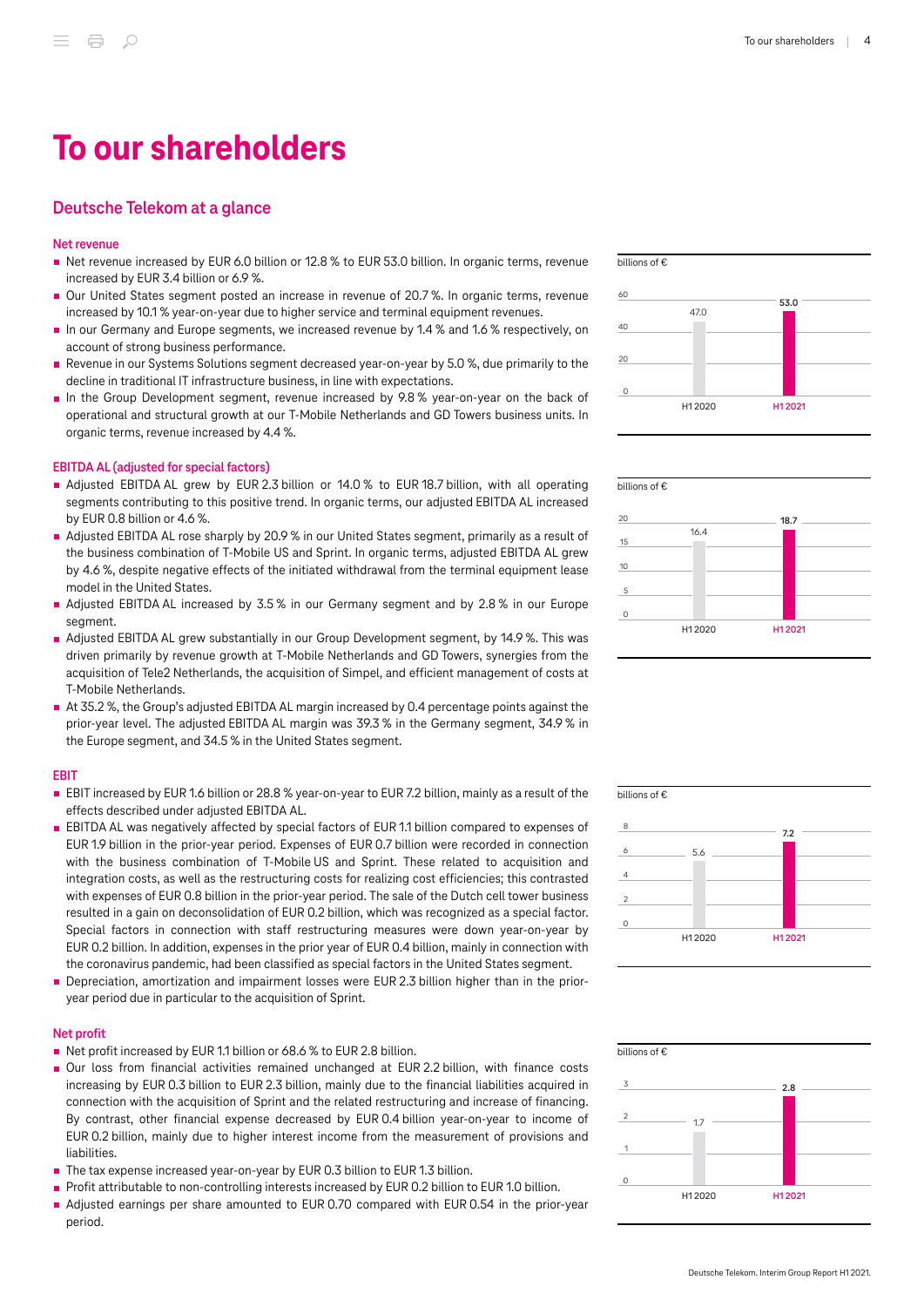### Equity ratio

- The equity ratio increased by 1.1 percentage points against December 31, 2020 to 28.5 %.
- The EUR 4.5 billion increase in shareholders' equity is primarily attributable to profit of EUR 3.8 billion and to other comprehensive income of EUR 3.7 billion. This mainly includes effects from currency translations (EUR 2.1 billion) and the remeasurement of defined benefit plans (EUR 1.6 billion).
- Shareholders' equity was reduced in particular by dividend payments to our shareholders (EUR 2.8 billion) and other shareholders of subsidiaries (EUR 0.2 billion), as well as income taxes relating to components of other comprehensive income (EUR 0.3 billion).



Cash capex (before spectrum investment) increased from EUR 7.0 billion to EUR 8.6 billion.

- This increase is largely attributable to the inclusion of Sprint and the ongoing 5G network buildout in the United States. In the Germany segment, cash capex decreased due to reduced cash outflows and lower investments in optical fiber as a result of bad weather conditions. In the Europe segment, we continued to invest in our fiber-optic network and forged ahead with the build-out of our mobile communications infrastructure.
- Cash capex (including spectrum investment) increased from EUR 8.1 billion to EUR 16.6 billion. Spectrum licenses were purchased for EUR 8.0 billion in the reporting period, in particular FCC mobile licenses at the C-band auction in the United States segment. In the prior-year period, cash capex had included the acquisition of FCC mobile licenses for EUR 0.9 billion in the United States segment and of mobile spectrum licenses for EUR 0.2 billion in the Europe segment.

### Free cash flow AL (before dividend payments and spectrum investment)<sup>a</sup>

- Free cash flow AL increased from EUR 3.7 billion to EUR 5.4 billion.
- **This increase was attributable to the positive performance of the operating segments.** Additionally, the prior-year period had included a negative effect in the amount of EUR 0.5 billion from factoring agreements that no longer applied in the reporting period.
- **The increase was partially offset by EUR 1.5 billion higher cash capex (before spectrum** investment) and in particular by EUR 0.6 billion higher interest payments (net), mainly as a result of the financial liabilities recognized and the restructuring begun in connection with the acquisition of Sprint, and the related increase in financing. The EUR 0.3 billion higher income tax payments also had a negative effect.

### Net debt

- Net debt increased from EUR 120.2 billion at the end of 2020 to EUR 128.0 billion.
- This increase was largely attributable to the purchase of spectrum for EUR 8.0 billion, primarily in the United States segment. The dividend payments to our shareholders – including to noncontrolling interests – in the amount of EUR 2.9 billion, exchange rate effects of EUR 2.7 billion, and additions of lease liabilities of EUR 2.5 billion also had an increasing effect.
- **The main factors reducing net debt were free cash flow (before dividend payments and spectrum** investment) of EUR 7.9 billion and measurement effects in connection with the stock options received from SoftBank accounting for EUR 0.4 billion.

For further information, please refer to the section "[Development of business in the Group"](#page-11-0) in the interim Group management report.







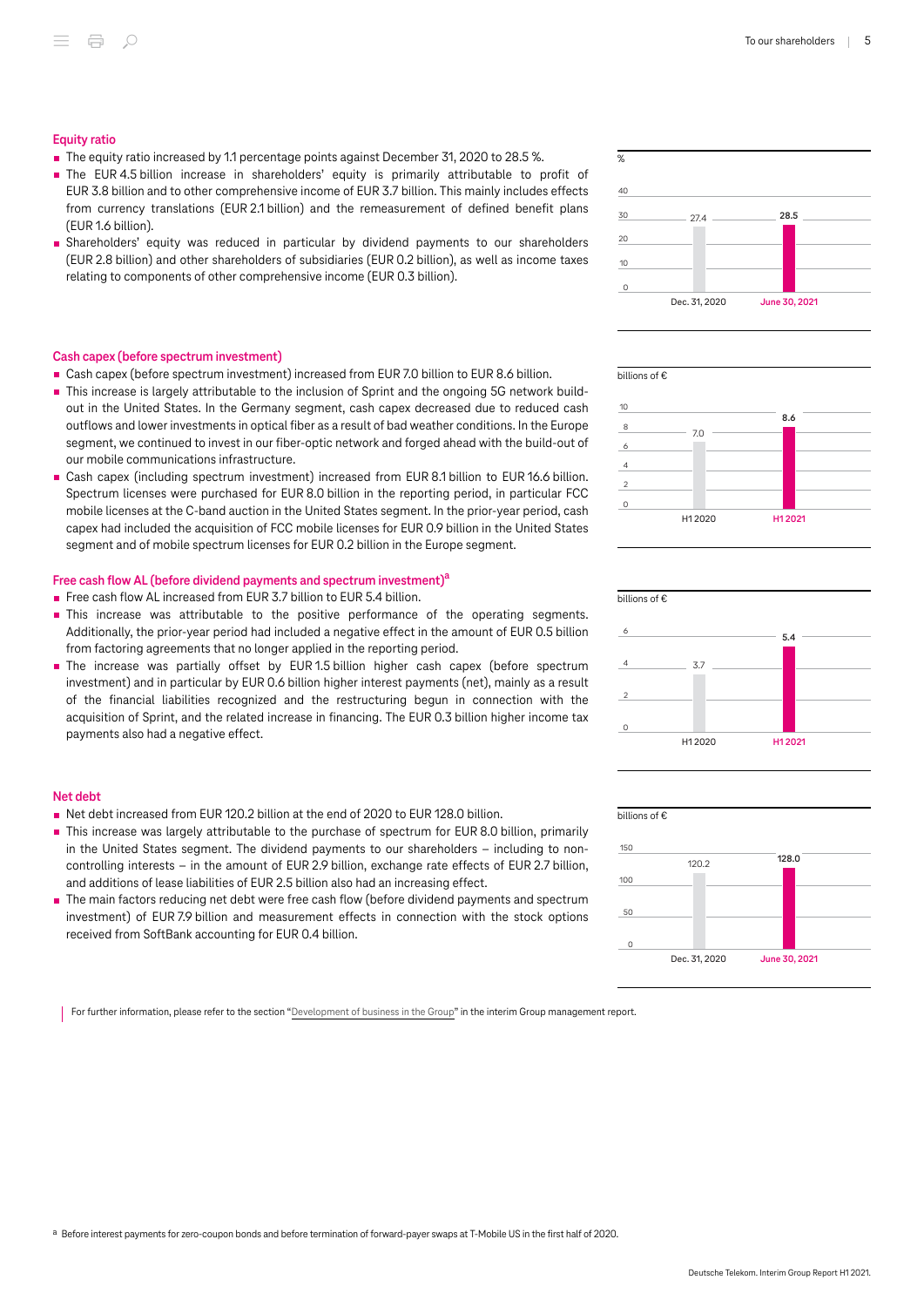### <span id="page-5-0"></span>Highlights in the second quarter of 2021

For further information on these and other events, please refer to our [media information](http://www.telekom.com/en/media/media-information).

### Business and other transactions

Combination of the cell tower business in the Netherlands and creation of an infrastructure fund. On January 21, 2021, Deutsche Telekom, Cellnex Telecom, and the newly established independently managed investment company Digital Infrastructure Vehicle (DIV) signed an agreement to merge Deutsche Telekom's and Cellnex's respective Dutch subsidiaries for mobile infrastructure. Following approval of the deal by the national competition authority, the Dutch cell tower company T‑Mobile Infra was sold to DIV effective June 1, 2021 and subsequently contributed into Cellnex Netherlands.

For further information on the combination of the cell tower business in the Netherlands and the set-up of an infrastructure fund, please refer to the section "[Group organization, strategy, and management"](#page-8-1) in the interim Group management report and the section ["Changes in the composition of the Group and](#page-44-0) [other transactions"](#page-44-0) in the interim consolidated financial statements.

### Capital Markets Day 2021

In May 2021, we presented our medium-term strategy and the financial outlook at our Capital Markets Day in Bonn. Our forecast for growth through to 2024 remains at a consistently high level: We expect revenue to grow annually by 1 to 2 % and adjusted EBITDA AL by 3 to 5 %. Free cash flow AL is to reach more than EUR 18 billion by 2024. Our strategy is focusing on customer experience, B2B, sustainability, network build-out, and digitalization. We will continue to invest massive amounts, with most of these capital expenditures going into optical fiber and 5G. The dividend will continue to track the development in adjusted earnings per share. This figure is set to rise from the 2020 level of EUR 1.20 to more than EUR 1.75 by 2024. Subject to approval by the relevant bodies, 40 to 60 % of adjusted earnings per share is to be paid out. The dividend floor introduced in November 2019 of EUR 0.60 per share still applies. In addition, we plan to secure the majority stake (> 50 %) in T‑Mobile US by 2025 and benefit from the return of capital announced by the U.S. subsidiary. We will continue to strategically review our holding in T‑Mobile Netherlands and our cell tower portfolio with an eye to leveraging value potential and strategic opportunities.

For further information, please refer to our [media report.](https://www.telekom.com/en/media/media-information/archive/deutsche-telekom-plans-to-accelerate-growth-over-the-coming-years-627346)

### Rating

In June 2021 the rating agency Moody's upgraded the rating outlook for Deutsche Telekom AG from Baa1/negative to Baa1/ stable.

### Investments in networks

Network build-out in Germany. On June 30, 2021 we switched off our UMTS (3G) network across Germany and began using the freed-up spectrum for the faster and better performing LTE/4G and 5G services. In the second quarter of 2021, we upgraded over 800 additional sites for 5G. We thus now offer 5G to 82.4 % of German households. Furthermore, our LTE network covered 98.9 % of German households at the end of the second quarter of 2021.

A total of around 2.5 million households in Germany had the option of a direct connection to our fiber-optic network (FTTH, FTTB) as of the end of the second quarter of 2021. We continue to ramp up our fiber-optic build-out campaign across Germany: The announcement of our FTTH ambition level for Berlin in March 2021 was followed, in May and June of this year, by a series of further targets, including our FTTH program for Hamburg, Frankfurt/Main, Düsseldorf, and Munich.

Network build-out in the United States. T‑Mobile US' Ultra Capacity 5G network in the 2.5 GHz and millimeter-wave (mmWave) bands covered 165 million people across the United States as of the end of the second quarter of 2021. In parallel, the company is forging ahead with the build-out of 5G via the 600 MHz band, which is already available to some 305 million people nationwide. According to Ookla®, T‑Mobile US' 5G network covered 92 % of the interstate highway miles across America in June 2021, giving connectivity to T-Mobile US customers for gaming, snapping, tiktoking, and more at 5G speeds when traveling the country.

Network build-out in Europe. Our national companies in Europe, too, worked systematically to build out their networks throughout the second quarter of 2021. By the end of June, Cosmote in Greece had already met its 2021 full-year 5G coverage target, reaching over 50 % of the population. Our 5G network currently reaches 29 cities and islands. In addition, 5G coverage in the cities of Athens and Thessaloniki totals over 90 %. Cosmote has now set a new target for nationwide 5G coverage of 60 % of the population by year-end 2021. Hrvatski Telekom's 5G network was available in 76 towns and cities across Croatia by June 2021, bringing high-speed 5G to around 2 million people. In Austria, Magenta Telekom put the country's first 5G site running on the new 700 MHz spectrum in operation in May 2021, after having purchased two-thirds of the 700 MHz band at the last 5G auction in September 2020. Hundreds of 700 MHz sites are set to follow this year, and plans are in place to continually roll out further sites over the next few years. Magenta Telekom's 5G network currently covers over one-third of the Austrian population. At the end of the second quarter of 2021, we also covered 97.8 % of the population in our European countries with LTE, reaching a total of around 108 million people.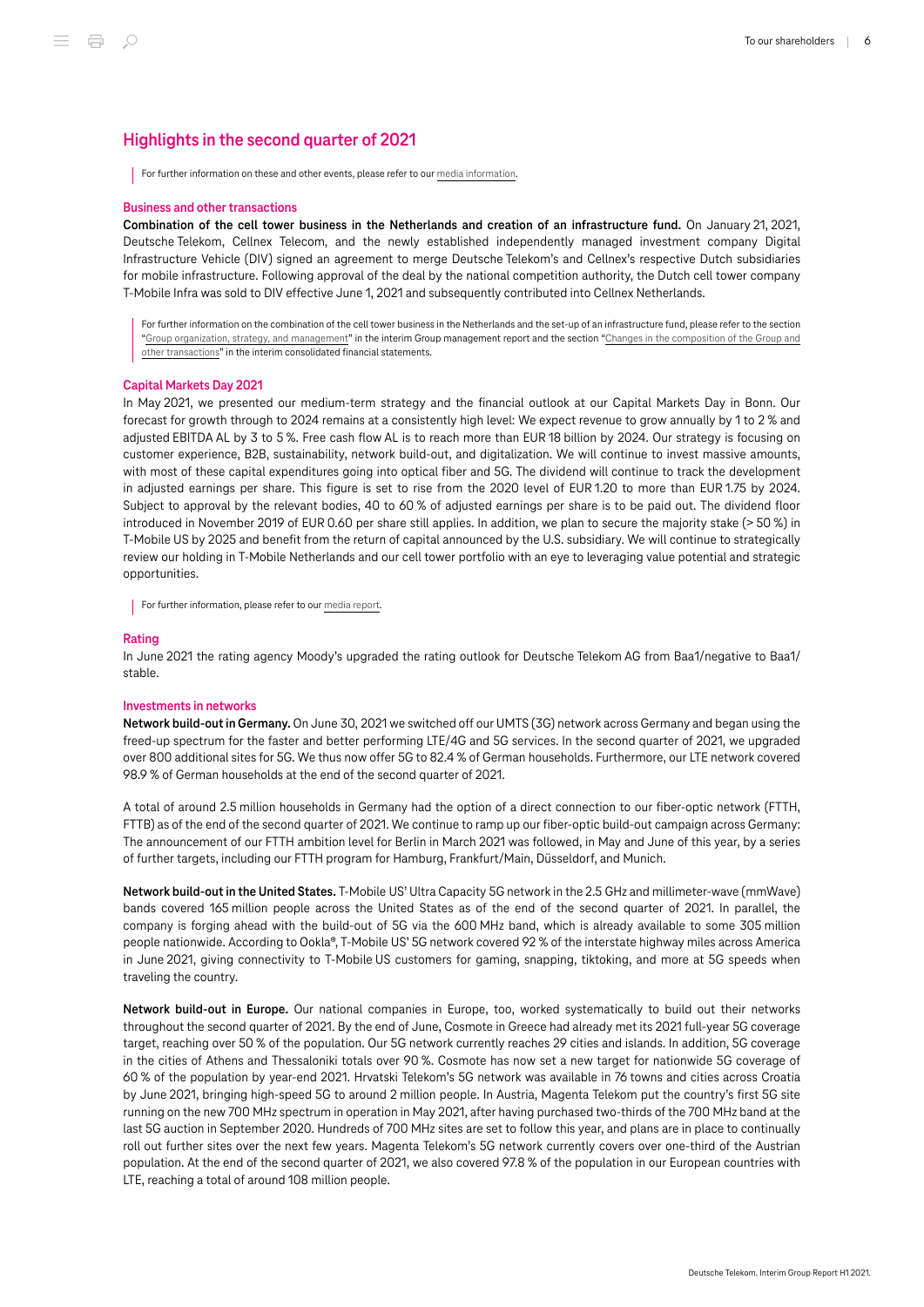At the end of the second quarter of 2021, a total of around 6.3 million households in our national companies had the option to subscribe to a direct connection to our high-speed fiber-optic network with speeds reaching up to 1 Gbit/s.

Making the cloud greener. T-Systems has launched a research project at the Biere data center in Saxony-Anhalt. Together with the Fraunhofer IFF in Magdeburg, T‑Systems experts are developing measures for improved sustainability in the operation of data centers. The long-term goal: a data center that is energy self-sufficient thanks to an intelligent interplay of regenerative generation, storage, and flexible consumers. On the one hand, this reduces the load on the power grid. On the other, increased self-sufficiency strengthens the resilience of the data center.

For further information, please refer to our [media report.](https://www.telekom.com/en/media/media-information/archive/making-the-cloud-greener-624396)

### Cooperations and partnerships

For a seamless mobile network along rail tracks in Germany. Together with Deutsche Bahn, we intend to substantially improve mobile reception on trains. In future, passengers using our mobile network are to be able to make calls and surf the internet on all routes without interruption. By 2026 at the latest, coverage gaps along all railway lines in long-distance and regional services are to be eliminated. Both companies have agreed to jointly invest a sum in the hundreds of millions that will allow us to build out our mobile network along Deutsche Bahn's railway lines, close any gaps, and significantly increase the network's performance.

For further information, please refer to our [media report.](https://www.telekom.com/en/media/media-information/archive/deutsche-bahn-and-deutsche-telekom-plan-seamless-mobile-network-along-all-tracks-630328)

T-Mobile US and Zyter partner to deliver virtual healthcare solutions. In April 2021, T-Mobile US and Zyter announced a preferred partnership to deliver virtual healthcare solutions – including telehealth, remote patient monitoring, and digital collaboration for care teams – to more healthcare organizations and their patients across the United States. Together, the companies are making virtual care more accessible to more people, which serves to improve patient outcomes, reduce readmission rates, and increase overall patient wellbeing.

Partnership for manufacturing of the future. T-Systems and GFT are collaborating on the industrial Internet of Things. Together, they offer the manufacturing industry solutions for analyzing big data for machines, production, and planning – endto-end and directly on the workshop floor. To do this, the partners are combining GFT's Digital Twin platform "sphinx open online" with edge computing from T‑Systems and artificial intelligence from the cloud.

For further information, please refer to our [media report.](https://www.telekom.com/en/media/media-information/archive/t-systems-gft-partnership-for-manufacturing-of-the-future-624094)

### Products, rate plans, and services

MagentaEINS Unlimited. We have extended the range of our MagentaEINS FMC products. With MagentaEINS Unlimited, customers benefit from a fixed and mobile contract of their choice from Deutsche Telekom with unlimited data across Germany and including 5G at home and on the move. The product bundles can also be extended to include further family members via corresponding partner cards. We have created a separate mobile rate plan for the new Unlimited packages: MagentaMobil EINS offers unlimited voice minutes and texts in all German networks. MagentaEINS Unlimited combines mobile connectivity with our fixed-network product MagentaZuhause in a choice of sizes: L, XL, XXL, or Giga.

UEFA EURO 2020 on MagentaTV. The UEFA EURO 2020 tournament kicked off on June 11, 2021 and we broadcast all matches live and in Ultra HD on MagentaTV – including 10 exclusive matches such as Portugal vs. France, where the defending European champions took on the reigning world champions. We presented extensive match coverage with a team of experts, alongside plenty of extra soccer-related content. And MagentaTV customers no longer need to stay home to watch the soccer: From the beach to the beer garden, all matches were available to watch directly on smartphones or tablets.

T-Mobile US' next Un-carrier move: #5GforAll. In April 2021, T-Mobile US rang in the #5GforAll era with a sweeping set of initiatives including a free 5G phone upgrade. Now, everyone in America can trade in any mobile phone and get a 5G smartphone for free. All of the around 60 million customers of our U.S. subsidiary' competitors, still on limited data plans and/ or with limited 5G access, can upgrade to unlimited data with access to T‑Mobile US' full 5G network for the same price – or less – than their existing plans. T‑Mobile US also launched T‑Mobile Home Internet, a simple and fast Wi-Fi broadband solution over the mobile network. The T‑Mobile Hometown promise is a commitment that extends over the next few years to bring 5G to rural America, hire 7,500 new employees in small towns and rural communities, and provide USD 25 million in grants for community development projects.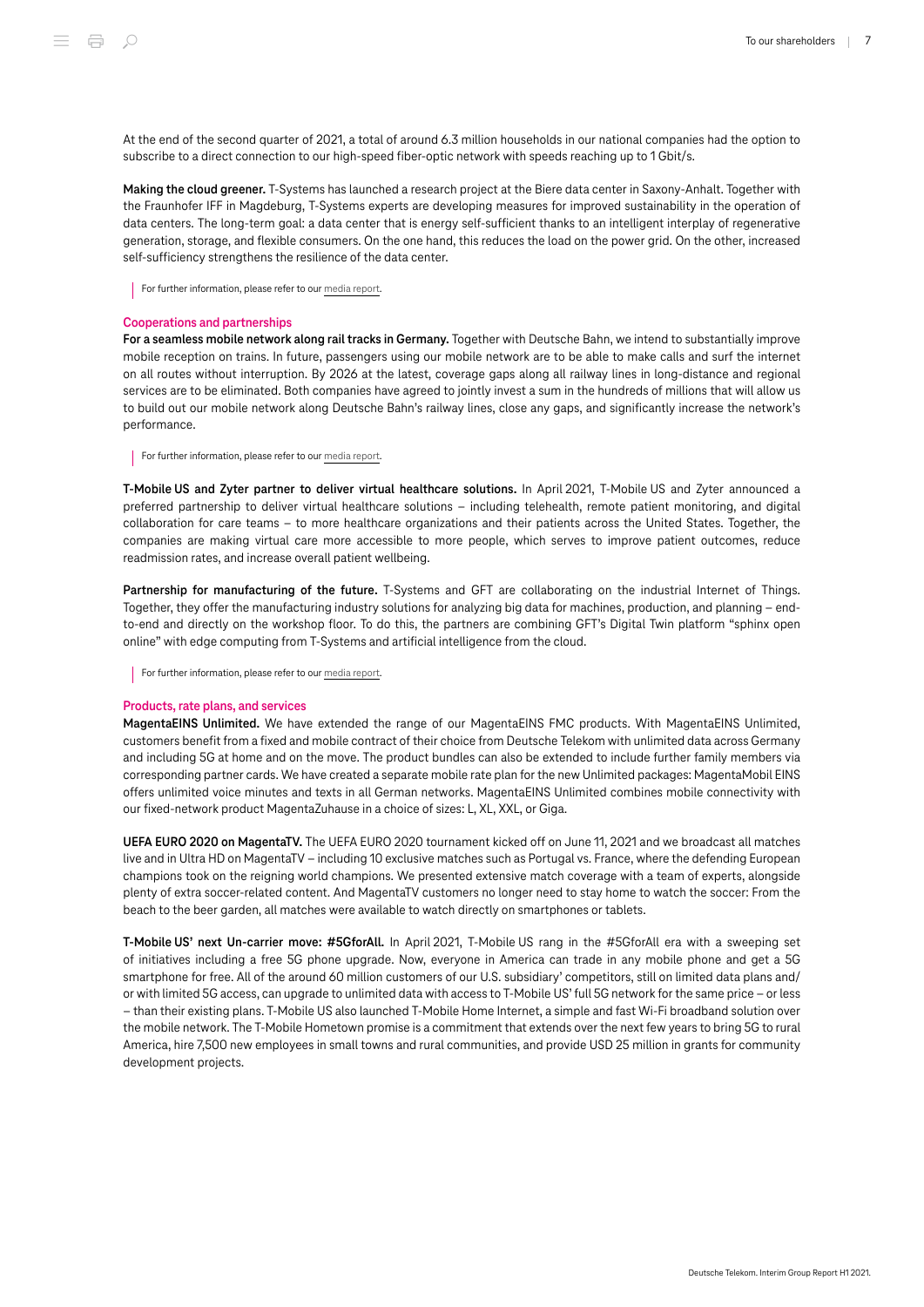MWC 2021: Telekom Tech Grounds. As part of Mobile World Congress 2021 on June 28/29, 2021, we hosted a new digital conference format called Telekom Tech Grounds, with the theme "Exploring human-centered technology." The conference showcased the ways in which technological solutions can contribute to a future-ready society. Participants were offered an immersive experience of the latest innovations and a virtual platform to exchange ideas on how tech innovations can already help to bring improvements today. At the conference, together with Ericsson and Samsung Electronics, we announced the successful realization of 5G end-to-end network slicing. This is the world-first implementation of multi-vendor 5G end-toend (E2E) network slicing with a commercially available 5G device. We also announced the switch-on of our O-RAN Town in Neubrandenburg. O-RAN Town will deliver open RAN-based 4G and 5G services at up to 25 sites. The first sites are now in operation and integrated into the live network of Telekom Deutschland. The winners of the hubraum Network Sustainability Awards 2021 were also honored at Telekom Tech Grounds.

### For further information, please refer to our [media report.](https://www.telekom.com/en/media/media-information/archive/telekom-tech-grounds-for-magenta-technology-and-green-power-630588)

Hannover Messe. T-Systems presented its new artificial intelligence (AI) offering for the first time at Hannover Messe in April 2021. AI Solution Factory bundles the development, testing, introduction, and operation of AI solutions for production and logistics. It is a modular kit of hardware, software, connectivity, and security. T-Systems also premiered its Campus Edge Framework. The offering combines network solutions such as 5G with infrastructure and services from Amazon Web Services to create managed solutions. T-Systems orchestrates and integrates all edge computing components and, if desired, relieves customers of administration, maintenance, and contract management. Other topics included Catena X, security, SAP, digital supply chains, and how data can reduce the carbon footprint.

### For further information, please refer to our [media report.](https://www.telekom.com/en/media/media-information/archive/dt-at-hannover-messe-623826)

Digital Home Service. Home networks that run smoothly have become more important than ever. The number of connected devices in our homes is growing constantly, bringing added complexity. Our Digital Home Service was launched in April 2021 for all applications in the digital home. The service helps customers optimize their home Wi-Fi and set up computers, tablets, smartphones, and MagentaTV. The no-fuss, full-service package also answers all questions relating to smart home applications, firewalls, and suitable virus protection.

### Awards

The illustration below shows the main awards received in the second quarter of 2021.

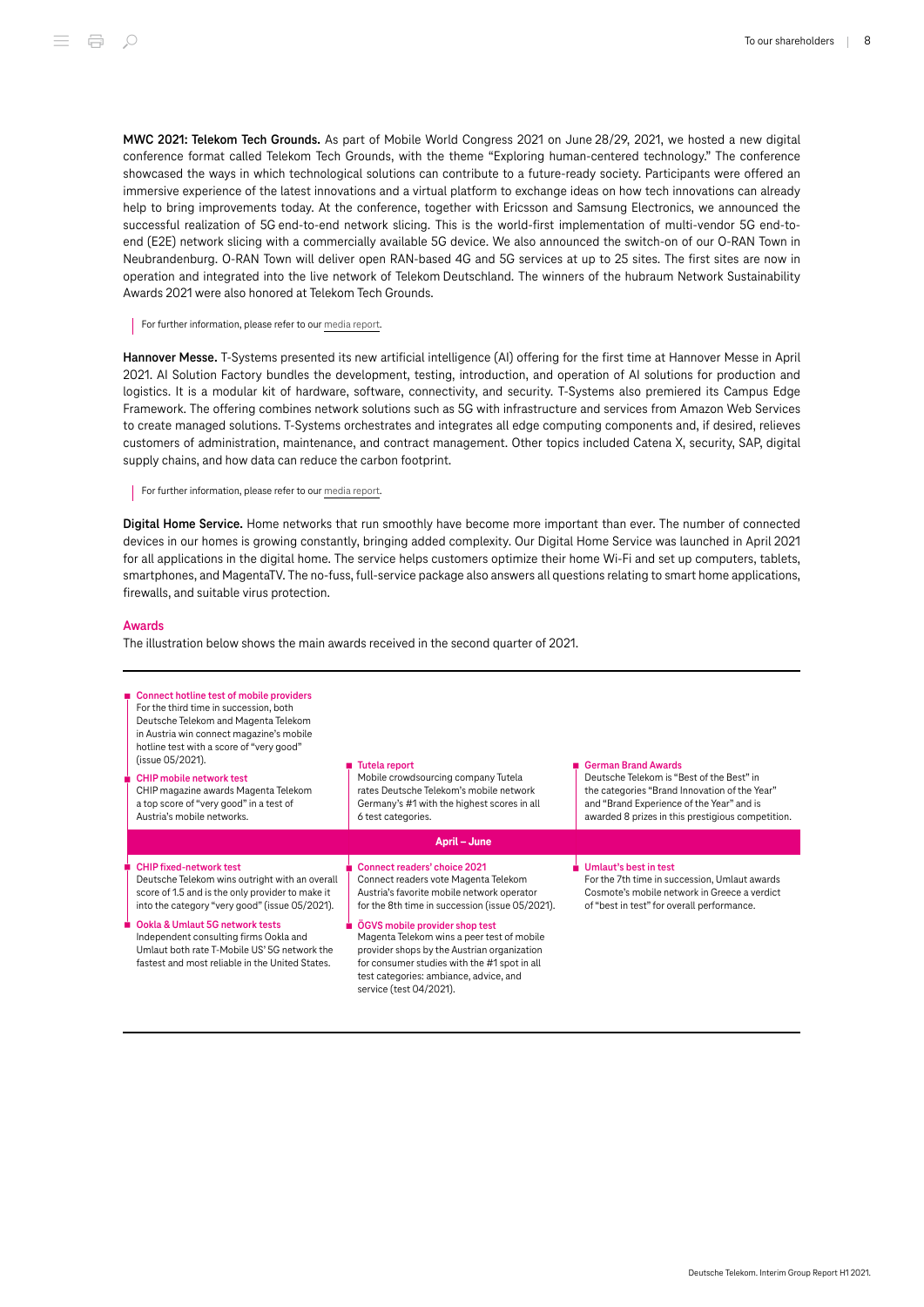## <span id="page-8-0"></span>Interim Group management report

### <span id="page-8-1"></span>Group organization, strategy, and management

With regard to our Group organization, strategy, and management, please refer to the explanations in the combined management report in the [2020 Annual Report.](https://report.telekom.com/annual-report-2020/management-report.html) The following changes and/or additions were recorded from the Group's point of view:

Combination of the cell tower business in the Netherlands and set up of an infrastructure fund. On January 21, 2021, Deutsche Telekom, Cellnex Telecom (Cellnex), the newly established independently managed investment company Digital Infrastructure Vehicle II (DIV), and others signed an agreement to merge Deutsche Telekom's and Cellnex's respective Dutch subsidiaries for passive mobile infrastructure into Cellnex Netherlands (Cellnex NL). Following approval of the deal by the national competition authority, the Dutch cell tower company T-Mobile Infra was sold to DIV effective June 1, 2021 and subsequently contributed into Cellnex NL. Deutsche Telekom received a cash inflow of EUR 0.4 billion. The gain on disposal of EUR 0.3 billion breaks down as follows: EUR 0.2 billion is included in other operating income as of June 30, 2021 and EUR 0.1 billion will be recognized pro rata in subsequent periods through the sale-and-leaseback transactions described below. Immediately prior to the sale, T‑Mobile Infra also paid Deutsche Telekom AG a dividend of EUR 0.3 billion. As of June 30, 2021, Deutsche Telekom indirectly held a 37.65 % stake in the "new" Cellnex NL through the investment in DIV and includes the investment with a carrying amount of EUR 0.4 billion in the consolidated financial statements using the equity method. T‑Mobile Netherlands will continue to have full access to the contributed passive mobile infrastructure by means of a longterm agreement at normal market conditions, primarily on the lease of the corresponding infrastructure. The lease component included in the agreement fulfills the conditions of a sale-and-leaseback transaction. Right-of-use assets in the amount of EUR 0.3 billion and lease liabilities in the amount of EUR 0.4 billion were recognized in this context as of June 1, 2021.

Reassignment of the Internet of Things (IoT) growth area. Effective January 1, 2021, Deutsche Telekom reassigned the responsibility for business and profit and loss for Deutsche Telekom IoT GmbH from the Systems Solutions operating segment to the B2B unit in the Germany operating segment. The Group subsidiary is responsible for the IoT business of Deutsche Telekom. This reassignment puts us in a position to serve the IoT market more quickly and thus to strengthen Deutsche Telekom's position on this growth market. Prior-year comparatives in both of the segments affected (development of operations, customer development, headcount development, and order entry) were adjusted retrospectively.

Reassignment of the Austrian cell tower business. As of January 1, 2021, Deutsche Telekom reassigned its Austrian cell tower business from the Europe operating segment to GD Towers in the Group Development operating segment to enhance efficiency in the management of the cell tower business. In addition, GD Towers will increase its efforts to expand third-party business, increase profitability, and develop growth areas. Prior-year comparatives in both of the segments affected have not been adjusted.

Reorganization of DT IT. As of January 1, 2021, Deutsche Telekom IT (DT IT) Russia, DT IT Slovakia, and DT IT Hungary were reassigned from the Germany operating segment to the Group Headquarters & Group Services segment. Prior-year comparatives in both of the segments affected have not been adjusted.

Act responsibly. We fulfill our responsibility to society by systematically aligning our core business processes with the principle of sustainability. We have expanded our existing climate strategy to include a new Group program: Our aim with #GreenMagenta is to make a meaningful contribution toward protecting the climate and conserving resources. Carbon neutrality for our own emissions, often referred to as net zero, is to be achieved by 2025 at the latest. The emissions involved from the production stage to operation by the customer are also to be reduced to net zero by 2040 – ten years earlier than originally planned.

Capital Markets Day 2021. In May 2021, we presented our medium-term strategy and the financial outlook at our Capital Markets Day. The dividend will continue to track the development in adjusted earnings per share. This figure is set to rise from the 2020 level of EUR 1.20 to more than EUR 1.75 by 2024. Subject to approval by the relevant bodies, 40 to 60 % of adjusted earnings per share is to be paid out. The dividend floor introduced in November 2019 of EUR 0.60 per share still applies. Over the coming years we are also set to buy shares in T-Mobile US and thus secure ourselves the majority shareholding (> 50 %) in our U.S. subsidiary in the medium term. An effect of this will be to delay hitting our target range for relative debt of 2.25x to 2.75x by one year, to 2024.

Rating outlook raised. In June 2021 the rating agency Moody's upgraded the rating outlook for Deutsche Telekom AG from Baa1/negative to Baa1/stable.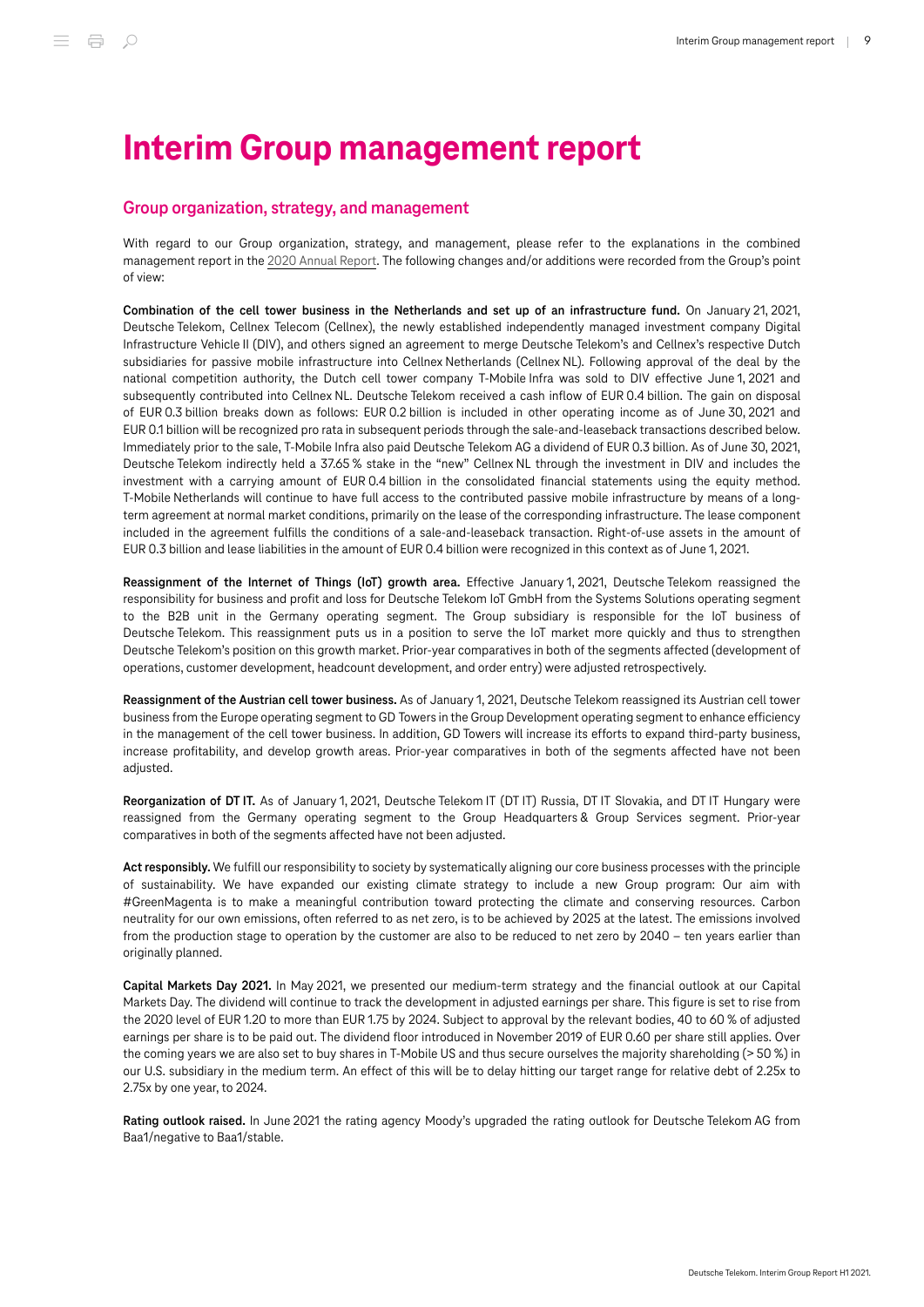### <span id="page-9-0"></span>The economic environment

This section provides additional information on, and explains recent changes to, the economic situation as described in the combined management report of the [2020 Annual Report,](https://report.telekom.com/annual-report-2020/management-report/the-economic-environment/macroeconomic-development.html) focusing on macroeconomic developments in the first six months of 2021, the outlook, the currently prevailing economic risks, and the regulatory environment. The macroeconomic outlook is provided contingent on the understanding that the further course of the pandemic will have a major effect on quantifying the impact of the coronavirus pandemic.

### Macroeconomic development

The global economy saw a marked recovery as coronavirus restrictions have been eased. In the April 2021 update to its outlook, the International Monetary Fund (IMF) announced it expected the global economy to expand by 6.0 % in 2021, followed by growth of 4.4 % in 2022.

For the German economy, the IMF expects GDP to grow by 3.6 % in the current year. But the rapid recovery is taking its toll, with soaring prices for raw materials and companies increasingly facing a shortage of upstream products. The business climate in the information and communications technology sector has continued to brighten: The Bitkom-ifo-Digitalindex, calculated on the basis of the business situation and expectations, grew again in the second quarter of 2021 and reached an historical high in June.

The economies of our core markets in North America and Europe, too, will expand this year, with the IMF predicting growth of 6.4 % in the U.S. economy and of 4.4 % in the eurozone.

### **Outlook**

The U.S. economy is also poised to return to its pre-pandemic level in the second quarter of 2021. With a rush of pent-up consumer spending expected in the second half of the year, growth is set to ramp up significantly. In contrast to the United States, the eurozone economy is much more sluggish. Nonetheless, economic activity rose significantly here too in spring 2021. Economic output in the eurozone is also on track to be back at its pre-pandemic level by the year-end.

### Overall economic risks

Apart from the prevailing uncertainty relating to the further course of the coronavirus pandemic, there is a concomitant risk of companies encountering liquidity problems despite the relief measures implemented in many countries. Moreover, risks regarding the stability of global finance markets can arise from an expansionary monetary and fiscal policy. Further risks to economic development arise from the smoldering trade conflicts between the United States and China, as well as from other geopolitical risks.

### Regulation

Commitment agreements entered into force. The agreements with Telefónica and Vodafone concerning their long-standing cooperation in the fixed network were extended in the fourth quarter of 2020 in the form of new commitment agreements to replace the former quota-based agreements under what has become known as the "contingent model." Long-term agreements had also been signed with 1&1 and NetCologne in the first quarter of 2021. These cover the existing broadband networks as well as the FTTH fiber-optic networks to be continuously built out by Deutsche Telekom in the years to come. Since there were no regulatory objections to the agreements on the part of the Bundesnetzagentur, they entered into force effective April 1, 2021. This has established a solid foundation on which to take forward cooperation in the fixed network over the next 10 years.

European Commission sets termination rates from July 1, 2021. On April 22, 2021, the European Commission published a Delegated Act setting single maximum Union-wide mobile (MTR) and fixed-network (FTR) termination rates. The Act will reduce MTRs to a uniform level of 0.2 eurocents/min. by 2024 using a phased approach. A uniform level of 0.07 eurocents/ min. will apply to FTRs from January 1, 2022; new price caps which vary by member state, however, will apply as early as from July 1, 2021.

European Electronic Communications Code (EECC) transposed into national law. The Telecommunications Modernization Act (Telekommunikationsmodernisierungsgesetz – TKMoG) will enter into force in Germany on December 1, 2021. The reform of the German Telecommunications Act (Telekommunikationsgesetz – TKG) became necessary to transpose the provisions of the EECC into national law. The biggest changes affect the rules on consumer protection, the regulation of very high capacity networks (including FTTH), spectrum policy, and the rules on universal service. TKMoG will also remove the right of property owners to pass on cable TV service costs to tenants via the service charges included in rental agreements. The rules on contract terms and contract extensions were modified in favor of the consumer, with customers now being able to cancel contracts on a monthly basis after reaching the minimum contract term. Other changes affect the existing rights of retail customers to a price reduction in the event of defective performance – a modification that was now also incorporated into the TKG. The deadlines for fault clearance have been further tightened. In terms of wholesale regulation of companies with a dominant market position, the amended TKG will ease regulations regarding the build-out of FTTH networks. The previous universal service is being replaced by an entitlement to fast telecommunications services. The thresholds for this will have to be laid down in an ordinance that has the force of law. One important change is the abolishment, effective June 30, 2024, of the privilege for property owners to pass on cable TV and internet service fees as ancillary rental costs to tenants. The fiber-optic build-out will be financed using new instruments, such as the fiber-optic provisioning charge for tenants capped at EUR 60 per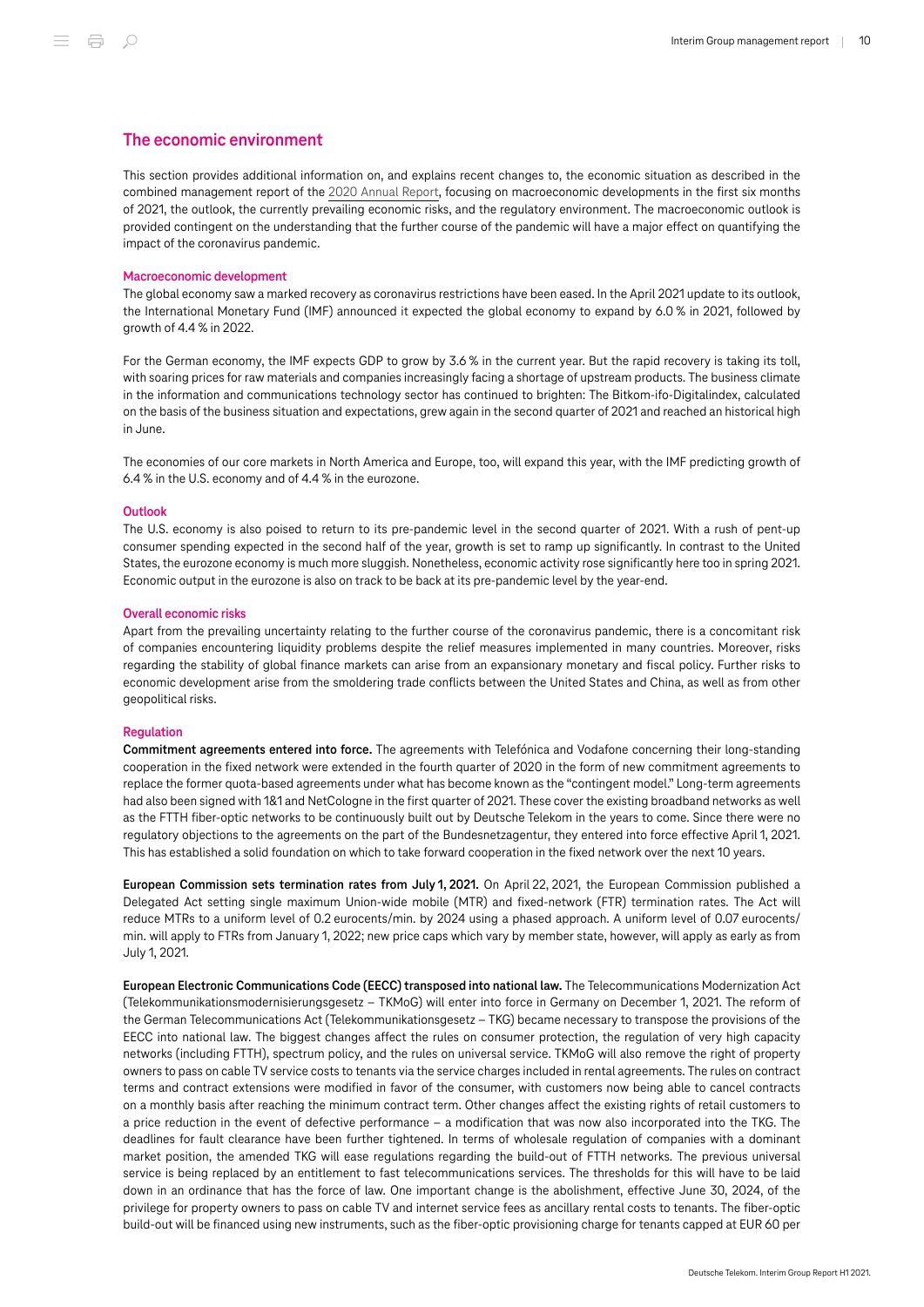year for 5 or 9 years, a cost apportionment added to the basic rent excluding service charges, or the existing rules on network usage charges. This step will also reduce the costs for network operators of using in-house networks. Greece and Hungary have already transposed the EECC into national law, while the lawmaking process is still ongoing in the Netherlands and the Czech Republic.

### Awarding of spectrum

The assignment phase of the C-band auction (3.7 to 4.2 GHz) in the United States ended on February 17, 2021. On February 24, 2021, the FCC announced the number of licenses obtained by participating companies. Verizon paid around USD 45 billion for 3,511 licenses, AT&T over USD 23 billion for 1,621 licenses, and T‑Mobile US USD 9.3 billion for 142 licenses. A total of 280 MHz was sold at the C-band auction. The new license holders must make relocation payments over the next three years to cover the transfer of licenses from the former holders. The payments T‑Mobile US will have to make are expected to amount to USD 1.2 billion. In Hungary, proceedings to re-award 900 and 1,800 MHz spectrum licenses that are due to expire in 2022 were held on January 28, 2021 and concluded the same day. Magyar Telekom acquired 2x 8 MHz and 2x 20 MHz in the respective bands for a total price of EUR 123 million (when translated into euros).

Hrvatski Telekom in Croatia successfully registered for the award of spectrum in the 700; 3,400 to 3,800; and 26,000 MHz bands. The auction began on July 12, 2021. The proceedings are expected to conclude in August 2021. As previously, Poland has made no further announcements regarding a new start date for the postponed auction for 3,400 to 3,800 MHz. The process is being held up by incomplete legislative procedures. Romania plans to hold a large spectrum auction for the 700; 800; 1,500; 2,600; and 3,400 to 3,800 MHz bands, which is expected to take place in winter 2021/spring 2022. The Slovakian regulatory authority is preparing to allocate the 3,400 to 3,800 MHz band, which will become available for mobile broadband usage in 2024. It has begun a corresponding public consultation. In the meantime, the previously unused 2,600 MHz TDD band (50 MHz) has been added to the spectrum award planning. An auction postponement until next year cannot be ruled out. The Federal Communications Commission in the United States announced a start date of October 5, 2021 for the 3.45 GHz auction to award a total of 100 MHz of spectrum in the 3,450 to 3,550 MHz band.

The following table provides an overview of the main ongoing and planned spectrum awards and auctions as well as license extensions. It also indicates spectrum to be awarded in the near future in various countries.

|                      | Expected<br>start of<br>award<br>procedure | Expected<br>end of<br>award<br>procedure | Frequency ranges<br>(MHz)                  | Award process                                      | Updated information                                                                    |
|----------------------|--------------------------------------------|------------------------------------------|--------------------------------------------|----------------------------------------------------|----------------------------------------------------------------------------------------|
| Croatia              | Started                                    | Q3 2021                                  | 700 / 3,400-3,800 /<br>26,000              | Auction (sequential SMRA <sup>a</sup> )            | Start: July 12, 2021. Further award<br>expected in 2022.                               |
| Poland               | 04 20 21                                   | 012022                                   | 3,400-3,800                                | Auction, details tbd                               | New start delayed due to political<br>discussions on national security<br>guidelines.  |
| Poland               | 03 20 22                                   | 04 20 22                                 | 700 / 2,100 / 26,000                       | Auction, details tbd                               | Plans for all bands still uncertain due to<br>discussions on award models.             |
| Romania              | Q4 2021                                    | Q1 2022                                  | 700 / 800 / 1,500 /<br>2,600 / 3,400-3,800 | Auction, details tbd                               | Process start delayed further.<br>Additional 2,100 MHz possible.                       |
| Slovakia             | 04 20 21                                   | 012022                                   | 3,400-3,800 /<br>2,600 (TDD)               | Auction, details tbd                               | Public consultation underway.                                                          |
| Czech<br>Republic    | 03 20 23                                   | 012024                                   | 900 / 1,800 / 2,100                        | Extension expected                                 | TMCZ's 900/1,800 MHz GSM license<br>and 2,100 MHz UMTS license will expire<br>in 2024. |
| <b>United States</b> | 04 20 21                                   | Q4 2021/<br>012022                       | 3,450-3,550                                | Auction (ascending clock<br>auction <sup>b</sup> ) | Start: Oct. 5, 2021                                                                    |
| <b>United States</b> | H1 2022                                    | H12022                                   | 2.500-2.700                                | Auction, details tbd                               | Public consultation in progress.                                                       |

### Main spectrum awards

a SMRA: simultaneous (electronic) multi-round auction with ascending, parallel bids for all available frequency bands.

 $<sup>b</sup>$  Ascending clock auction: electronic multi-round auction with a clock phase to clarify the amount of spectrum in demand in the various areas and an</sup> assignment phase to determine the distribution of frequency band assignments between the bidders.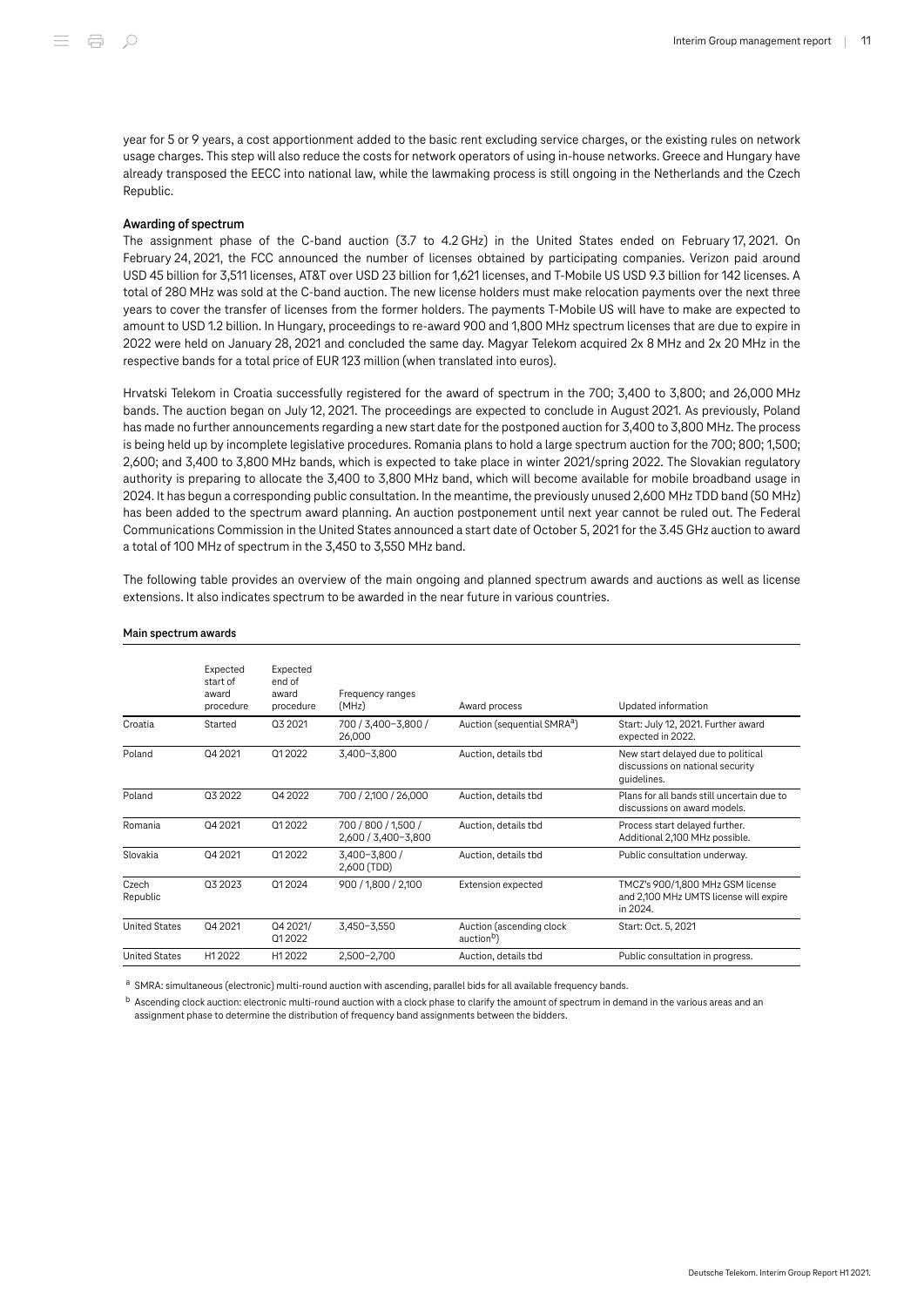### <span id="page-11-0"></span>Development of business in the Group

Since April 1, 2020, Sprint has been included in Deutsche Telekom's consolidated financial statements as a fully consolidated subsidiary. As a result, the remeasured assets and liabilities were recognized as of this date, and all income and expenses generated from the date of first-time consolidation have been included in Deutsche Telekom's consolidated income statement. In the first half of 2021, this continued to impact on the comparability of the presentation of the results of operations and financial position for the reporting period with the figures for the prior-year period.

For further information on the business combination of T-Mobile US and Sprint, please refer to the section "[Changes in the composition of the Group and](#page-44-0) [other transactions"](#page-44-0) in the interim consolidated financial statements.

Effective January 1, 2021, Deutsche Telekom reassigned the responsibility for business and profit and loss for Deutsche Telekom IoT GmbH from the Systems Solutions operating segment to the business customer unit in the Germany operating segment. The Group subsidiary is responsible for the IoT business of Deutsche Telekom. Prior-year comparatives in both of the segments affected (development of operations, customer development, headcount development, and order entry) were adjusted retrospectively. There were no adjustments at overall Group level.

For further information on the reassignment of the IoT business, please refer to the section ["Group organization, strategy, and management.](#page-8-1)"

The coronavirus pandemic affected our business in several of our business areas, impacting on revenues and earnings. For example, temporary travel restrictions have resulted in lower roaming and visitor revenues. Our terminal equipment business also felt the squeeze, as did our corporate customer business. At the same time, we recorded an increase in the volume of voice calls, both in mobile communications and in the fixed network.

### Results of operations of the Group

### Net revenue

In the first half of 2021, we generated net revenue of EUR 53.0 billion, which was up EUR 6.0 billion or 12.8 % year-on-year. In organic terms, i.e., assuming a comparable composition of the Group in the prior-year period and excluding exchange rate effects, revenue developed positively, with growth of EUR 3.4 billion or 6.9 %. For a comparison on an organic basis, net revenue in the prior-year period was raised by EUR 5.5 billion to account for effects of changes in the composition of the Group – primarily from the acquisition of Sprint and the disposal of Sprint's prepaid business to DISH in the United States operating segment – and net exchange rate effects of EUR ‑2.9 billion were taken into account.

Our United States operating segment in particular contributed to the positive revenue trend with an increase of 20.7 %. In organic terms, i.e., adjusted for the effect of the acquisition of Sprint and assuming constant exchange rates, revenue increased by 10.1 % year-on-year due to higher service and terminal equipment revenues. Revenue in our home market of Germany was up on the prior-year level, increasing by 1.4 %. This was mainly driven by broadband revenue growth and a rise in terminal equipment sales both in the fixed network and in mobile communications. The coronavirus pandemic had a negative impact on roaming and visitor revenues, and resulted in delays or postponements to current orders in B2B telecommunications business, although this trend flattened out in the second quarter as the situation eased. In the first half of 2021, the Europe operating segment recorded a revenue increase of 1.6 %. In organic terms, i.e., assuming constant exchange rates, revenue increased by 2.4 %. Organic growth was driven by the strong performance of the mobile business, especially the increase in higher-margin service revenues, despite slight losses in roaming and visitor revenues, and higher revenues from terminal equipment sales. By contrast, the fixed-network business recorded stable revenues. Revenue in our Systems Solutions operating segment was down 5.0 % year-on-year. This decrease was mainly driven by the expected decline in traditional IT infrastructure business, due in part to targeted business decisions such as the reduction in end-user services. By contrast, our growth areas grew significantly, especially public cloud, road charging, and digital solutions. Revenue in our Group Development operating segment increased by 9.8 %. In organic terms, i.e., adjusted for the sale of the Dutch cell tower business, the reassignment of the Austrian cell tower business, as well as the acquisition of the Dutch MVNO and SIM provider Simpel, revenue increased by 4.4 %. This revenue increase resulted from the operational and structural growth of our two business units T-Mobile Netherlands and GD Towers, which includes DFMG and the Austrian cell tower business.

For further information on revenue development in our segments, please refer to the section "[Development of business in the operating segments.](#page-20-0)"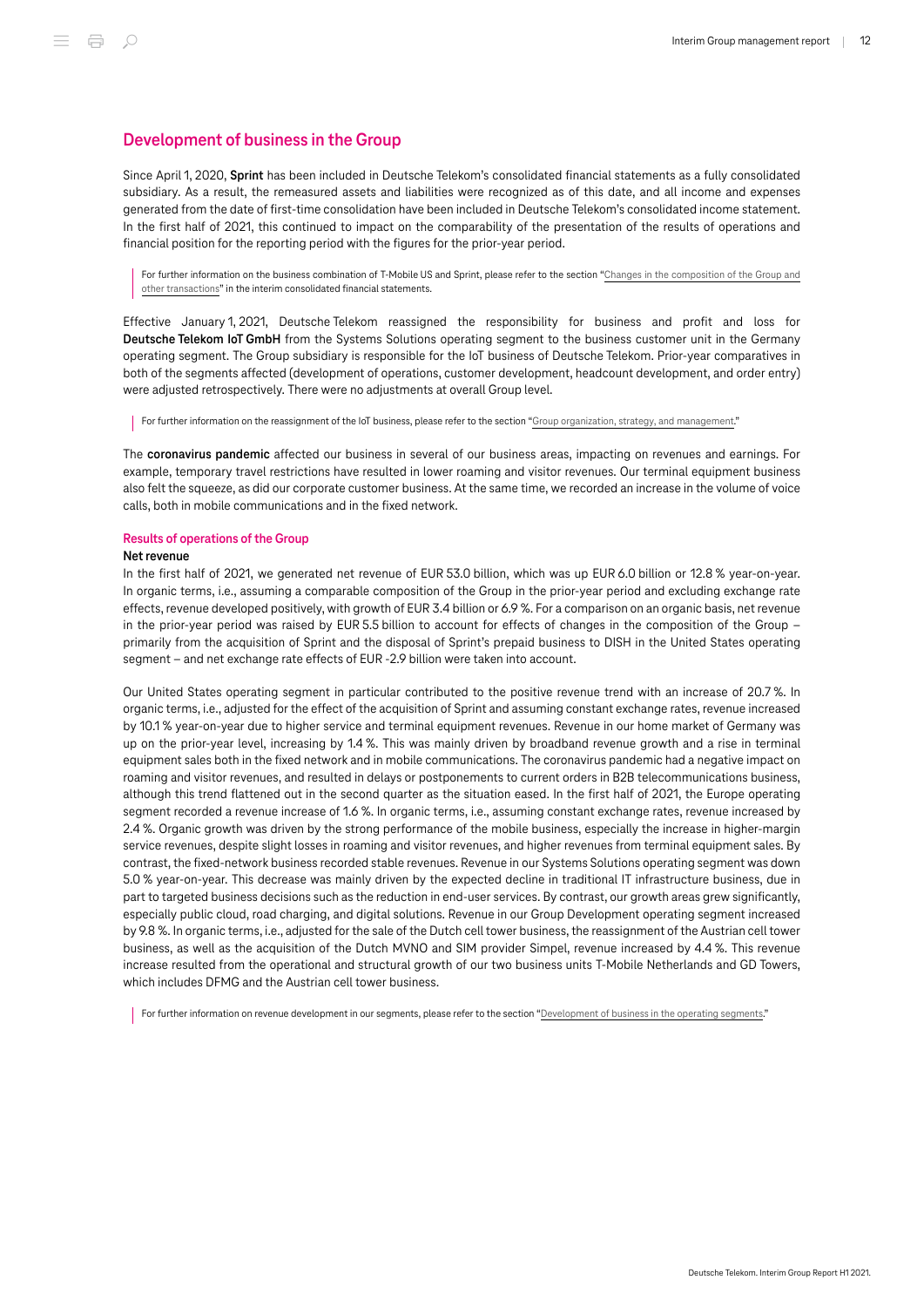### Contribution of the segments to net revenue

| r |  |
|---|--|

| millions of $\epsilon$              |         |         |          |          |          |          |          |         |
|-------------------------------------|---------|---------|----------|----------|----------|----------|----------|---------|
|                                     | Q12021  | 02 2021 | Q2 2020  | Change % | H1 2021  | H12020   | Change % | FY 2020 |
| Net revenue                         | 26,390  | 26,593  | 27.041   | (1.7)    | 52,983   | 46,984   | 12.8     | 100,999 |
| Germany                             | 5,942   | 5,903   | 5,853    | 0.9      | 11,844   | 11.683   | 1.4      | 23,790  |
| <b>United States</b>                | 16,483  | 16,643  | 17.297   | (3.8)    | 33,126   | 27,455   | 20.7     | 61,208  |
| Europe                              | 2,729   | 2,823   | 2,706    | 4.3      | 5,551    | 5,464    | 1.6      | 11,335  |
| Systems Solutions                   | 1,015   | 1.006   | 1.065    | (5.5)    | 2.021    | 2,127    | (5.0)    | 4,159   |
| Group Development                   | 782     | 780     | 716      | 8.9      | 1,563    | 1,424    | 9.8      | 2,883   |
| Group Headquarters & Group Services | 625     | 671     | 651      | 3.1      | 1.296    | 1.285    | 0.9      | 2,556   |
| Intersegment revenue                | (1,186) | (1,232) | (1, 247) | 1.2      | (2, 419) | (2, 453) | 1.4      | (4,932) |





<sup>a</sup> For further information on net revenue, please refer to the section ["Segment reporting](#page-59-0)" in the interim consolidated financial statements.

At 62.5 %, our United States operating segment provided by far the largest contribution to net revenue of the Group and thanks to the acquisition of Sprint was up 4.1 percentage points against the level in the prior-year period. In this connection, the proportion of net revenue generated internationally also increased significantly from 74.2 % to 76.5 %.

### Adjusted EBITDA AL, EBITDA AL

Adjusted EBITDA AL increased year-on-year by EUR 2.3 billion or 14.0 % to EUR 18.7 billion in the first half of 2021. In organic terms, adjusted EBITDA AL increased by EUR 0.8 billion or 4.6 %. For a comparison on an organic basis, adjusted EBITDA AL in the prior-year period was raised by EUR 2.5 billion to account for effects of changes in the composition of the Group – primarily from the acquisition of Sprint and the disposal of Sprint's prepaid business to DISH in the United States operating segment – and net exchange rate effects of EUR -1.0 billion were taken into account.

All operating segments made a positive contribution to this development. Adjusted EBITDA AL of our United States operating segment increased significantly as a result of the business combination of T-Mobile US and Sprint. In organic terms, i.e., adjusted for the effect of the acquisition of Sprint and assuming constant exchange rates, adjusted EBITDA AL increased by 4.6 % year-on-year. These positive trends were offset by negative effects of the initiated withdrawal from the terminal equipment lease model in the United States and higher operational expenses – primarily in connection with the acquisition of Sprint. Our Germany operating segment contributed to this result thanks to high-value revenue growth and improved cost efficiency with 3.5 % higher adjusted EBITDA AL. Adjusted EBITDA AL in our Europe operating segment increased by 2.8 %. In organic terms, i.e., assuming constant exchange rates and adjusted for the transfer of the Austrian cell tower business to the Group Development operating segment, adjusted EBITDA AL increased by 4.7 %. In addition to the positive revenue effects, savings in indirect costs also contributed to this development. In our Systems Solutions operating segment, adjusted EBITDA AL increased by 3.1 %. Efficiency effects from our transformation program and effects from increased revenue in all growth areas exceeded the decline in earnings in the traditional IT infrastructure business. Adjusted EBITDA AL in our Group Development operating segment increased by 14.9 % year-on-year; in organic terms, it grew by 8.1 %. This growth was attributable to the positive revenue trend at T‑Mobile Netherlands, synergies from the takeover of Tele2 Netherlands, the acquisition of Simpel, and efficient cost management at T‑Mobile Netherlands. The GD Towers business posted consistent growth on the back of rising volumes and was further strengthened by the transfer of the Austrian cell tower business.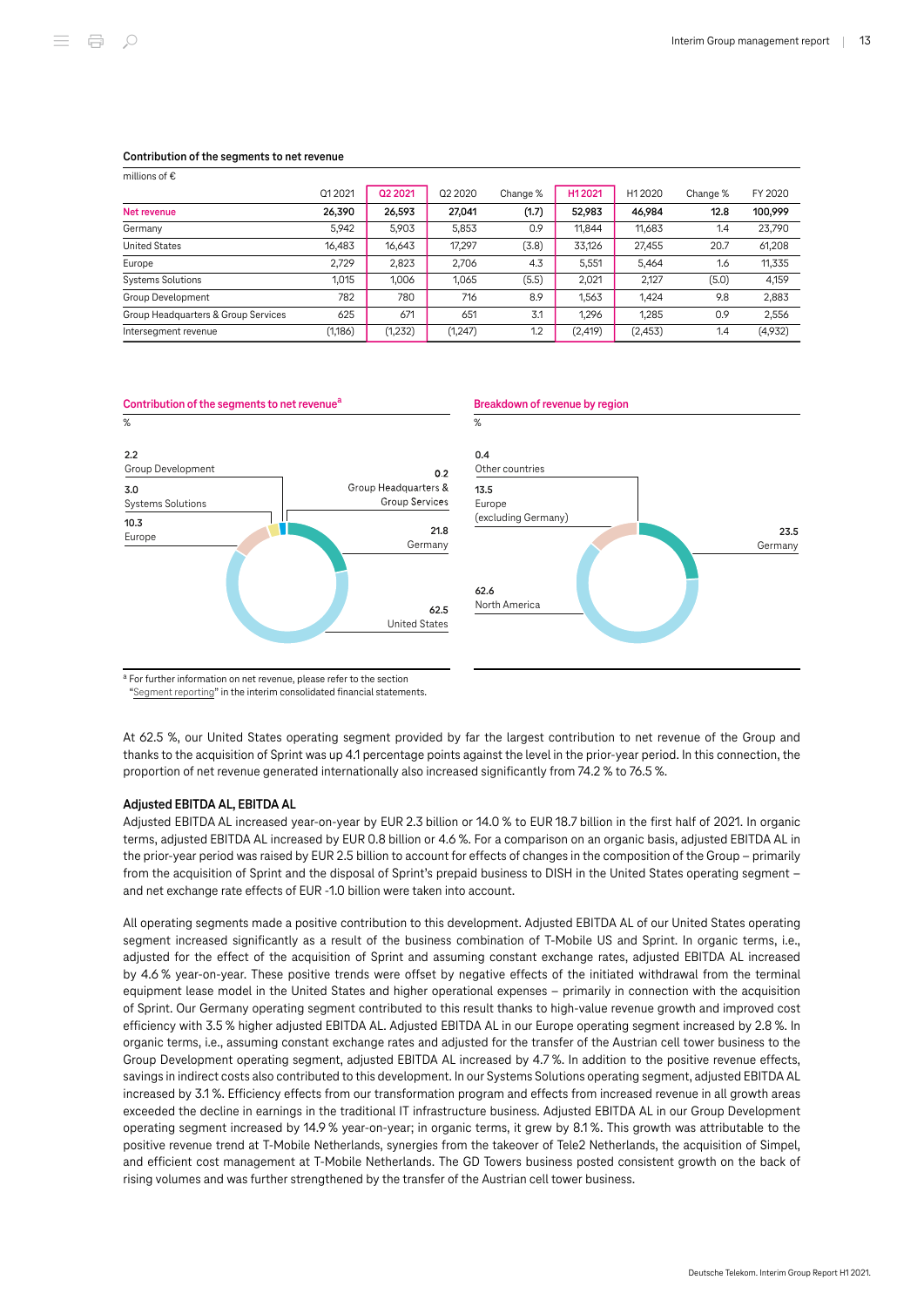| millions of $\epsilon$                                          |        |         |          |          |         |        |          |         |
|-----------------------------------------------------------------|--------|---------|----------|----------|---------|--------|----------|---------|
|                                                                 | Q12021 | 02 2021 | 02 20 20 | Change % | H1 2021 | H12020 | Change % | FY 2020 |
| <b>EBITDA AL (adjusted for special</b><br>factors) in the Group | 9,245  | 9,418   | 9,829    | (4.2)    | 18,662  | 16,373 | 14.0     | 35,017  |
| Germany                                                         | 2,305  | 2,354   | 2,270    | 3.7      | 4,659   | 4,500  | 3.5      | 9,188   |
| <b>United States</b>                                            | 5,706  | 5,737   | 6.304    | (9.0)    | 11.444  | 9.464  | 20.9     | 20,997  |
| Europe                                                          | 946    | 994     | 952      | 4.4      | 1.940   | 1,888  | 2.8      | 3,910   |
| Systems Solutions                                               | 62     | 72      | 71       | 1.4      | 134     | 130    | 3.1      | 279     |
| Group Development                                               | 316    | 318     | 283      | 12.4     | 634     | 552    | 14.9     | 1,101   |
| Group Headquarters & Group Services                             | (84)   | (21)    | (27)     | 22.2     | (105)   | (130)  | 19.2     | (429)   |
| Reconciliation                                                  | (7)    | (37)    | (24)     | (54.2)   | (45)    | (31)   | (45.2)   | (28)    |

### Contribution of the segments to adjusted Group EBITDA AL

EBITDA AL increased by EUR 3.1 billion or 21.3 % year-on-year to EUR 17.6 billion, with special factors changing from EUR ‑1.9 billion to EUR ‑1.1 billion. Expenses incurred in connection with staff-related measures decreased year-on-year from EUR 0.6 billion to EUR 0.4 billion. Net expenses of EUR 0.6 billion were recorded as special factors under effects of deconsolidations, disposals, and acquisitions. EUR 0.7 billion of the expenses mainly related to acquisition and integration costs as well as restructuring costs to realize cost efficiencies from the business combination of T‑Mobile US and Sprint. The Group figure for the prior-year period included expenses totaling EUR 0.8 billion incurred in connection with the approval process for the business combination of T-Mobile US and Sprint, and acquisition and integration costs. In addition, in the Group Development operating segment, EBITDA AL was influenced by net positive special factors of EUR 0.2 billion, which mainly related to the gain on deconsolidation due to the sale of the Dutch cell tower business. In the prior year, expenses of EUR 0.4 billion in connection with the coronavirus pandemic were recorded under other special factors affecting EBITDA in the United States operating segment.

For further information on the development of (adjusted) EBITDA AL in our segments, please refer to the section "[Development of business in the operating](#page-20-0) [segments](#page-20-0)."

A reconciliation of the definition of EBITDA with the "after leases" indicator (EBITDA AL) can be found in the following table:

| millions of $\epsilon$                                            |          |         |         |          |         |         |          |         |
|-------------------------------------------------------------------|----------|---------|---------|----------|---------|---------|----------|---------|
|                                                                   | Q12021   | Q2 2021 | Q2 2020 | Change % | H1 2021 | H12020  | Change % | FY 2020 |
| EBITDA                                                            | 10,361   | 10.469  | 10,026  | 4.4      | 20,830  | 16,966  | 22.8     | 38,633  |
| Depreciation of right-of-use assets <sup>a</sup>                  | (1, 284) | (1,399) | (1,218) | (14.9)   | (2,683) | (2,047) | (31.1)   | (4,530) |
| Interest expenses on recognized<br>lease liabilities <sup>a</sup> | (279)    | (277)   | (224)   | (23.7)   | (556)   | (413)   | (34.6)   | (925)   |
| <b>EBITDA AL</b>                                                  | 8.798    | 8.793   | 8.585   | 2.4      | 17.591  | 14.505  | 21.3     | 33,178  |
| Special factors affecting EBITDA AL                               | (447)    | (625)   | (1,245) | 50       | (1,072) | (1,868) | 42.6     | (1,839) |
| <b>EBITDA AL (adjusted for</b><br>special factors)                | 9.245    | 9.418   | 9.829   | (4.2)    | 18,662  | 16.373  | 14.0     | 35,017  |

a Excluding finance leases at T-Mobile US.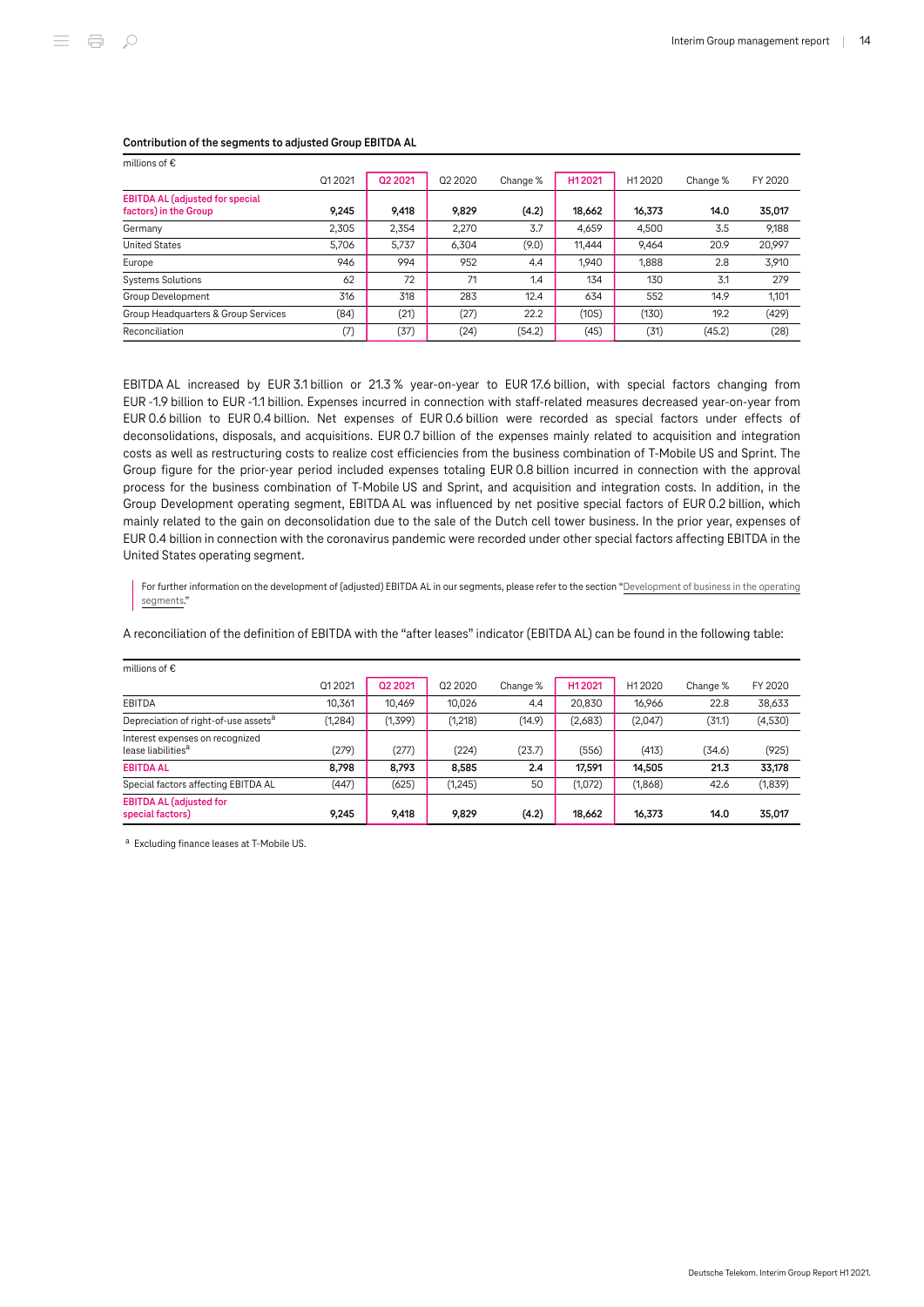### EBIT

Group EBIT increased from EUR 5.6 billion to EUR 7.2 billion, up EUR 1.6 billion or 28.8 % against the prior-year period. This increase is partly due to the effects described under adjusted EBITDA AL and EBITDA AL. At EUR 13.6 billion, depreciation, amortization and impairment losses were EUR 2.3 billion higher than in the prior-year period. This increase is mainly attributable to Sprint, which has been included since April 1, 2020.

### Profit before income taxes

Profit before income taxes increased by EUR 1.7 billion to EUR 5.0 billion for the aforementioned reasons. The loss from financial activities remained unchanged against the first half of 2020 at EUR 2.2 billion, with finance costs increasing by EUR 0.3 billion to EUR 2.3 billion, mainly due to the financial liabilities acquired in connection with the acquisition of Sprint and the related restructuring and increase of financing. By contrast, other financial expense decreased by EUR 0.4 billion year-on-year to income of EUR 0.2 billion, mainly due to higher interest income from the measurement of provisions and liabilities, especially in the Group Headquarters & Group Services segment. Gains/losses from financial instruments remained more or less stable. Positive measurement effects resulted from the subsequent measurement of the stock options to buy shares in T-Mobile US received from SoftBank in June 2020. By contrast, negative measurement effects resulted, among other factors, from embedded derivatives at T‑Mobile US.

### Net profit, adjusted net profit

Net profit increased year-on-year by EUR 1.1 billion to EUR 2.8 billion. The tax expense increased by EUR 0.3 billion to EUR 1.3 billion. Profit attributable to non-controlling interests increased by EUR 0.2 billion to EUR 1.0 billion, mainly in our United States operating segment. Excluding special factors, which had a negative overall effect of EUR 0.5 billion on net profit, adjusted net profit in the first half of 2021 amounted to EUR 3.3 billion, up EUR 0.8 billion against the prior-year period.

For further information on tax expense, please refer to the section "[Income taxes](#page-54-0)" in the interim consolidated financial statements.

The following table presents the reconciliation of net profit to net profit adjusted for special factors:

| millions of $\epsilon$                                     |          |         |          |          |          |         |          |          |
|------------------------------------------------------------|----------|---------|----------|----------|----------|---------|----------|----------|
|                                                            | 012021   | Q2 2021 | Q2 2020  | Change % | H1 2021  | H12020  | Change % | FY 2020  |
| Net profit (loss)                                          | 936      | 1,879   | 754      | n.a.     | 2,815    | 1,670   | 68.6     | 4,158    |
| Special factors affecting EBITDA AL                        | (447)    | (625)   | (1,245)  | 49.8     | (1,072)  | (1,868) | 42.6     | (1,839)  |
| Staff-related measures                                     | (171)    | (268)   | (262)    | (2.3)    | (439)    | (604)   | 27.3     | (1,268)  |
| Non-staff-related restructuring                            | (5)      | (5)     | (8)      | 37.5     | (9)      | (16)    | 43.8     | (32)     |
| Effects of deconsolidations.<br>disposals and acquisitions | (245)    | (346)   | (655)    | 47.2     | (592)    | (800)   | 26.0     | (1,655)  |
| Reversals of impairment losses                             | $\Omega$ | 0       | $\Omega$ | n.a.     | $\Omega$ | 0       | n.a.     | 1,655    |
| Other                                                      | (26)     | (5)     | (319)    | 98.4     | (31)     | (448)   | 93.1     | (539)    |
| Special factors affecting net profit                       | 182      | 391     | 720      | (45.7)   | 573      | 975     | (41.2)   | 283      |
| Impairment losses                                          | (70)     | (61)    | 0        | n.a.     | (132)    | 0       | n.a.     | (656)    |
| Profit (loss) from financial<br>activities                 | (12)     | 1       | (8)      | n.a.     | (11)     | (28)    | 60.7     | (25)     |
| Income taxes                                               | 130      | 234     | 325      | (28.0)   | 364      | 492     | (26.0)   | 730      |
| Non-controlling interests                                  | 134      | 217     | 403      | (46.2)   | 351      | 512     | (31.4)   | 234      |
| <b>Special factors</b>                                     | (265)    | (234)   | (525)    | 55.4     | (499)    | (892)   | 44.1     | (1, 557) |
| Net profit (loss) (adjusted for<br>special factors)        | 1,201    | 2,113   | 1,278    | 65.3     | 3,315    | 2,562   | 29.4     | 5,715    |

### Earnings per share, adjusted earnings per share

Earnings per share is calculated as net profit divided by the adjusted weighted average number of ordinary shares outstanding, which totaled 4,744 million as of June 30, 2021. This resulted in earnings per share of EUR 0.59, compared with EUR 0.35 in the prior-year period. Earnings per share adjusted for special factors affecting net profit amounted to EUR 0.70 compared with EUR 0.54 in the prior-year period.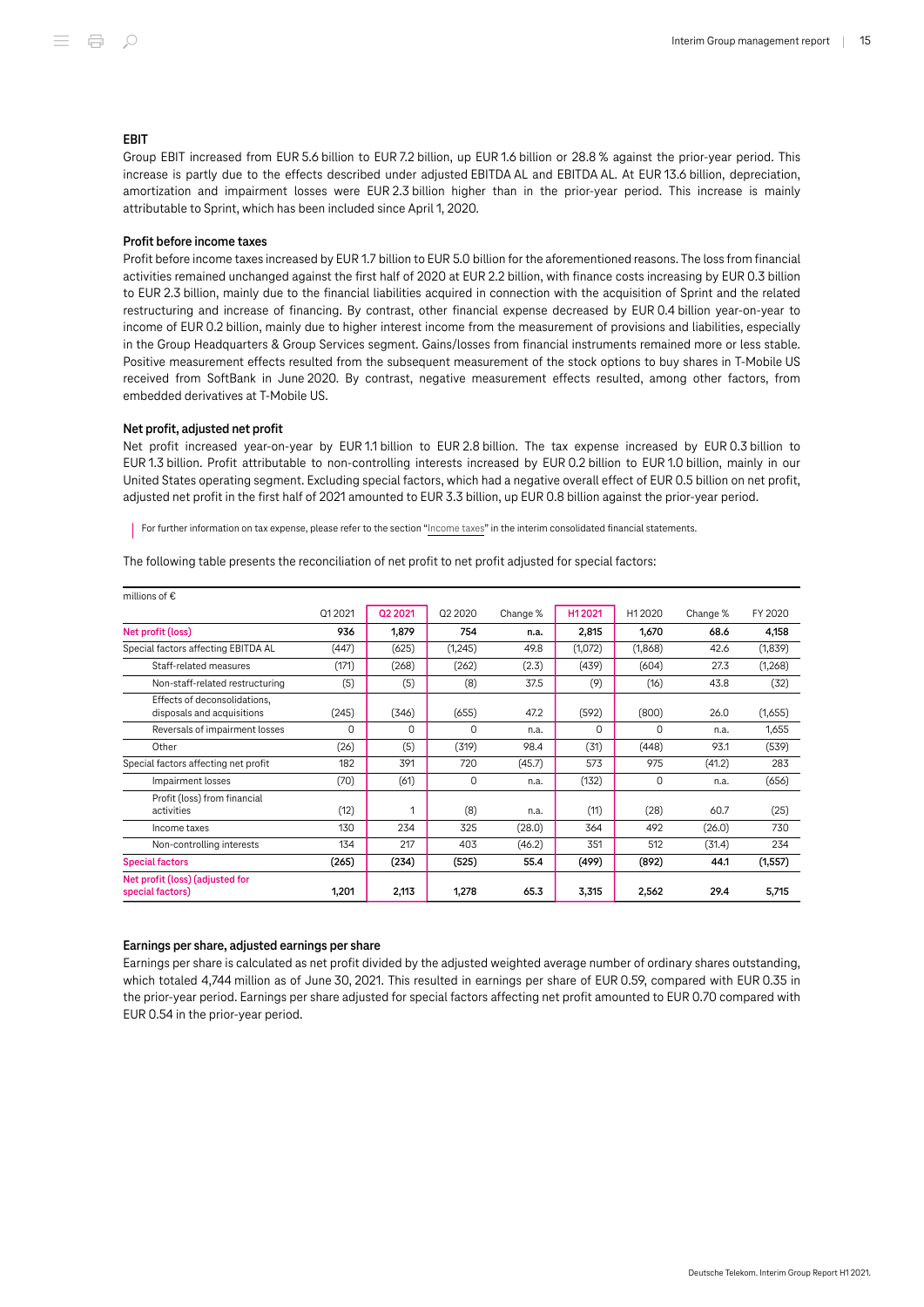### Special factors

The following table presents a reconciliation of EBITDA AL, EBIT, and net profit to the respective figures adjusted for special factors:

| millions of $\epsilon$                                  |                             |                        |                      |                |                      |                 |
|---------------------------------------------------------|-----------------------------|------------------------|----------------------|----------------|----------------------|-----------------|
|                                                         | <b>EBITDA AL</b><br>H1 2021 | <b>EBIT</b><br>H1 2021 | EBITDA AL<br>H1 2020 | EBIT<br>H12020 | EBITDA AL<br>FY 2020 | EBIT<br>FY 2020 |
| <b>EBITDA AL/EBIT</b>                                   | 17,591                      | 7,207                  | 14,505               | 5,597          | 33,178               | 12,804          |
| Germany                                                 | (271)                       | (271)                  | (332)                | (332)          | (752)                | (805)           |
| Staff-related measures                                  | (248)                       | (248)                  | (304)                | (304)          | (676)                | (676)           |
| Non-staff-related restructuring                         | (6)                         | (6)                    | (9)                  | (9)            | (18)                 | (18)            |
| Effects of deconsolidations, disposals and acquisitions | (2)                         | (2)                    | (6)                  | (6)            | (18)                 | (18)            |
| Impairment losses                                       | 0                           | 0                      | $\mathbf 0$          | 0              | 0                    | (52)            |
| Other                                                   | (16)                        | (16)                   | (13)                 | (13)           | (40)                 | (40)            |
| <b>United States</b>                                    | (750)                       | (808)                  | (1,166)              | (1,166)        | (370)                | (370)           |
| Staff-related measures                                  | (17)                        | (17)                   | (32)                 | (32)           | (32)                 | (32)            |
| Non-staff-related restructuring                         | $\mathbf 0$                 | 0                      | $\mathbf 0$          | 0              | 0                    | 0               |
| Effects of deconsolidations, disposals and acquisitions | (733)                       | (733)                  | (715)                | (715)          | (1,522)              | (1,522)         |
| Impairment losses                                       | 0                           | (57)                   | 0                    | 0              | 0                    | 0               |
| Reversals of impairment losses                          | 0                           | 0                      | $\mathbf 0$          | 0              | 1,604                | 1,604           |
| Other                                                   | 0                           | 0                      | (420)                | (420)          | (420)                | (420)           |
| <b>Europe</b>                                           | (25)                        | (25)                   | (90)                 | (90)           | (188)                | (374)           |
| Staff-related measures                                  | (18)                        | (18)                   | (78)                 | (78)           | (181)                | (181)           |
| Non-staff-related restructuring                         | (1)                         | (1)                    | 0                    | 0              | 0                    | 0               |
| Effects of deconsolidations, disposals and acquisitions | (3)                         | (3)                    | (3)                  | (3)            | (6)                  | (6)             |
| Impairment losses                                       | 0                           | 0                      | 0                    | 0              | $\mathbf 0$          | (186)           |
| Reversals of impairment losses                          | 0                           | 0                      | $\mathbf{0}$         | 0              | 50                   | 50              |
| Other                                                   | (3)                         | (3)                    | (9)                  | (9)            | (51)                 | (51)            |
| <b>Systems Solutions</b>                                | (127)                       | (160)                  | (97)                 | (97)           | (209)                | (582)           |
| Staff-related measures                                  | (76)                        | (76)                   | (80)                 | (80)           | (167)                | (167)           |
| Non-staff-related restructuring                         | (1)                         | (1)                    | (2)                  | (2)            | (3)                  | (3)             |
| Effects of deconsolidations, disposals and acquisitions | (39)                        | (39)                   | 0                    | 0              | 0                    | 0               |
| Impairment losses                                       | 0                           | (33)                   | $\mathbf 0$          | 0              | 0                    | (373)           |
| Other                                                   | (12)                        | (12)                   | (15)                 | (15)           | (39)                 | (39)            |
| <b>Group Development</b>                                | 182                         | 182                    | (44)                 | (44)           | (43)                 | (43)            |
| Staff-related measures                                  | (6)                         | (6)                    | (4)                  | (4)            | (11)                 | (11)            |
| Non-staff-related restructuring                         | 0                           | 0                      | 0                    | 0              | 0                    | 0               |
| Effects of deconsolidations, disposals and acquisitions | 189                         | 189                    | (39)                 | (39)           | (30)                 | (30)            |
| Impairment losses                                       | 0                           | 0                      | 0                    | 0              | 0                    | 0               |
| Other                                                   | (2)                         | (2)                    | (1)                  | (1)            | (2)                  | (2)             |
| <b>Group Headquarters &amp; Group Services</b>          | (81)                        | (95)                   | (139)                | (139)          | (277)                | (322)           |
| Staff-related measures                                  | (75)                        | (75)                   | (107)                | (107)          | (201)                | (201)           |
| Non-staff-related restructuring                         | (2)                         | (2)                    | (5)                  | (5)            | (11)                 | (11)            |
| Effects of deconsolidations, disposals and acquisitions | (5)                         | (5)                    | (37)                 | (37)           | (78)                 | (78)            |
| Impairment losses                                       | 0                           | (14)                   | $\mathbf 0$          | 0              | 0                    | (44)            |
| Other                                                   | 1                           | 1                      | 10                   | 10             | 14                   | 14              |
| Group                                                   | (1,072)                     | (1, 176)               | (1, 868)             | (1, 868)       | (1,839)              | (2, 496)        |
| Staff-related measures                                  | (439)                       | (439)                  | (604)                | (604)          | (1,268)              | (1,268)         |
| Non-staff-related restructuring                         | (9)                         | (9)                    | (16)                 | (16)           | (32)                 | (32)            |
| Effects of deconsolidations, disposals and acquisitions | (592)                       | (592)                  | (800)                | (800)          | (1,655)              | (1,655)         |
| Impairment losses                                       | 0                           | (104)                  | 0                    | 0              | 0                    | (656)           |
| Reversals of impairment losses                          | 0                           | 0                      | $\mathsf 0$          | 0              | 1,655                | 1,655           |
| Other                                                   | (31)                        | (31)                   | (448)                | (448)          | (539)                | (539)           |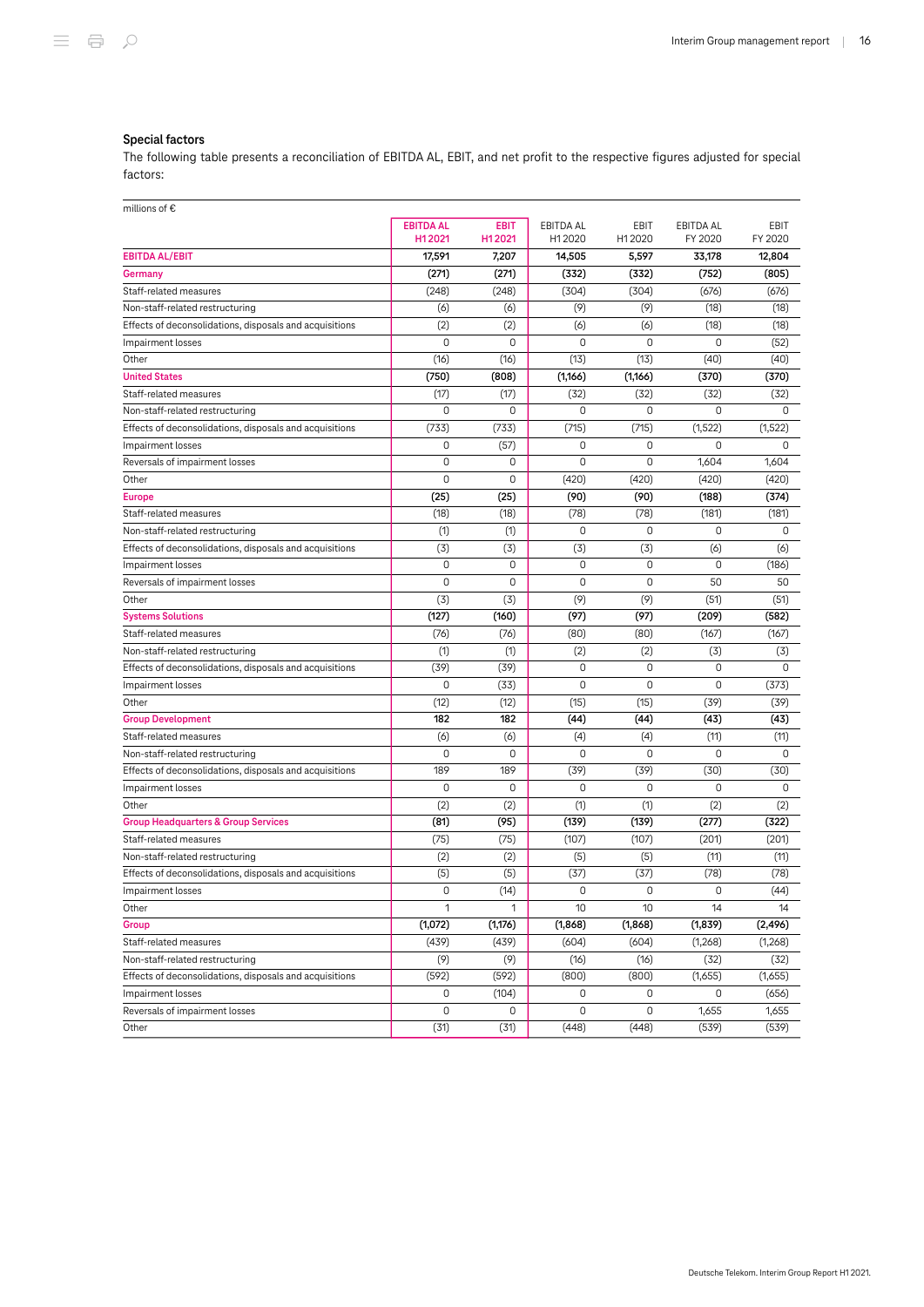| millions of $\epsilon$                                                     |                  |                     |                     |                    |                  |             |
|----------------------------------------------------------------------------|------------------|---------------------|---------------------|--------------------|------------------|-------------|
|                                                                            | <b>EBITDA AL</b> | <b>EBIT</b>         | <b>EBITDA AL</b>    | <b>FBIT</b>        | <b>EBITDA AL</b> | <b>EBIT</b> |
|                                                                            | H12021           | H <sub>1</sub> 2021 | H <sub>1</sub> 2020 | H <sub>12020</sub> | FY 2020          | FY 2020     |
| <b>EBITDA AL/EBIT (adjusted for special factors)</b>                       | 18.662           | 8,383               | 16.373              | 7,465              | 35,017           | 15,300      |
| Profit (loss) from financial activities (adjusted for<br>special factors)  |                  | (2,131)             |                     | (2, 185)           |                  | (4,103)     |
| Profit (loss) before income taxes (adjusted for<br>special factors)        |                  | 6,251               |                     | 5,280              |                  | 11,197      |
| Income taxes (adjusted for special factors)                                |                  | (1,626)             |                     | (1,460)            |                  | (2,659)     |
| Profit (loss) (adjusted for special factors)                               |                  | 4,626               |                     | 3,821              |                  | 8,538       |
| Profit (loss) (adjusted for special factors) attributable to               |                  |                     |                     |                    |                  |             |
| Owners of the parent (net profit (loss)) (adjusted for<br>special factors) |                  | 3,315               |                     | 2,562              |                  | 5,715       |
| Non-controlling interests (adjusted for special factors)                   |                  | 1,311               |                     | 1,258              |                  | 2,823       |

### Employees

### Headcount development

|                                                                               | June 30, 2021 | Dec. 31, 2020 | Change   | Change % |
|-------------------------------------------------------------------------------|---------------|---------------|----------|----------|
| <b>FTEs in the Group</b>                                                      | 221,909       | 226,291       | (4, 382) | (1.9)    |
| Of which: civil servants (in Germany, with an<br>active service relationship) | 10,067        | 10,583        | (516)    | (4.9)    |
| Germany <sup>a</sup>                                                          | 61,765        | 66,348        | (4,583)  | (6.9)    |
| <b>United States</b>                                                          | 70,781        | 71,303        | (522)    | (0.7)    |
| Europe                                                                        | 39,683        | 41,272        | (1,589)  | (3.9)    |
| <b>Systems Solutions</b>                                                      | 27.147        | 28.098        | (951)    | (3.4)    |
| Group Development                                                             | 2.703         | 2.684         | 19       | 0.7      |
| Group Headquarters & Group Services <sup>a</sup>                              | 19,829        | 16,585        | 3.244    | 19.6     |

 $^{\rm a}$  As part of reorganization measures at Deutsche Telekom IT, around 3.7 thousand employees were reassigned from the Germany operating segment to the Technology and Innovation unit in the Group Headquarters & Group Services segment effective January 1, 2021. Prior-year comparatives were not adjusted.

The Group's headcount decreased by 1.9 % compared with the end of 2020. The number of employees in our Germany operating segment decreased by 6.9 % against year-end 2020, mainly as a result of the reassignment of employees to the Group Headquarters & Group Services segment in connection with reorganization measures at Deutsche Telekom IT. Employees also continued to take up socially responsible instruments as part of staff restructuring activities, such as dedicated retirement and phased retirement. The total number of full-time equivalent employees in our United States operating segment decreased by 0.7 % compared to December 31, 2020 due to seasonality. In our Europe operating segment, the headcount was down 3.9 % compared with the end of the prior year, with staff levels decreasing in Greece, Hungary, Croatia, and Romania in particular. The headcount in our Systems Solutions operating segment was down 3.4 % against year-end 2020, primarily as a result of efficiency enhancement measures (-1.9 %) and the sale of a business operation (-1.5 %). In the Group Development operating segment, the 0.7 % increase in the number of employees can be attributed to the insourcing of activities previously carried out externally to achieve cost savings at T‑Mobile Netherlands. The number of employees in the Group Headquarters & Group Services segment was up 19.6 % compared with the end of 2020, mainly due to the aforementioned reassignment of employees from the Germany operating segment.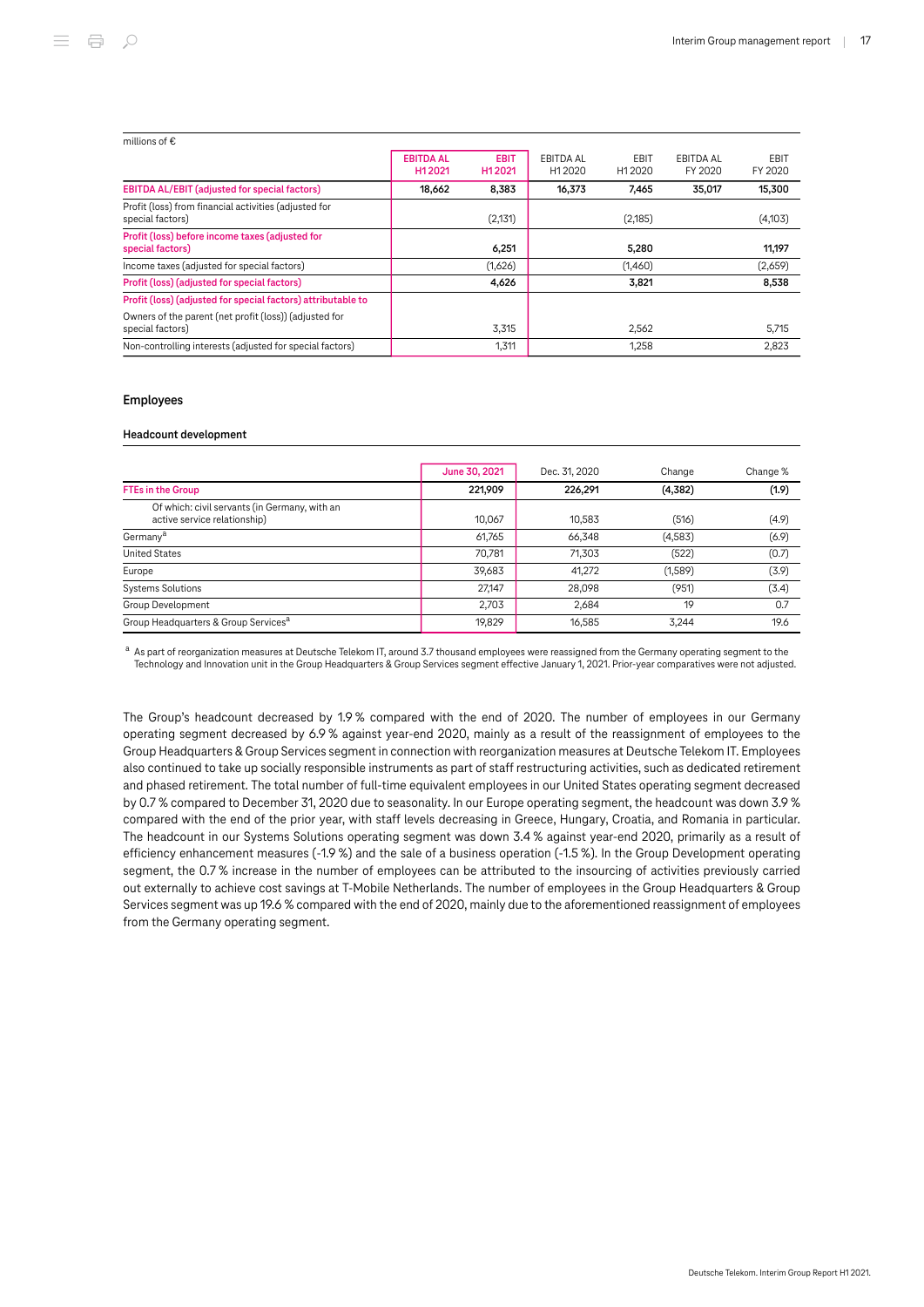### Financial position of the Group

### Condensed consolidated statement of financial position

| millions of $\epsilon$                                                                       |               |       |               |       |               |
|----------------------------------------------------------------------------------------------|---------------|-------|---------------|-------|---------------|
|                                                                                              | June 30, 2021 | %     | Dec. 31, 2020 | %     | June 30, 2020 |
| <b>Assets</b>                                                                                |               |       |               |       |               |
| Cash and cash equivalents                                                                    | 8.861         | 3.3   | 12.939        | 4.9   | 14,537        |
| Trade receivables                                                                            | 13.968        | 5.2   | 13,523        | 5.1   | 12,690        |
| Intangible assets                                                                            | 128,431       | 47.5  | 118,066       | 44.6  | 126,372       |
| Property, plant and equipment                                                                | 60,439        | 22.3  | 60,975        | 23.0  | 62,912        |
| Right-of-use assets                                                                          | 30,624        | 11.3  | 30,302        | 11.4  | 23,821        |
| Current and non-current financial assets                                                     | 9.072         | 3.4   | 9.640         | 3.6   | 9,492         |
| Deferred tax assets                                                                          | 7,752         | 2.9   | 7.972         | 3.0   | 8,434         |
| Non-current assets and disposal groups held for sale                                         | 664           | 0.2   | 1,113         | 0.4   | 1,786         |
| Other assets                                                                                 | 10,693        | 4.0   | 10,387        | 3.9   | 9,927         |
| <b>Total assets</b>                                                                          | 270,504       | 100.0 | 264,917       | 100.0 | 269,971       |
| Liabilities and shareholders' equity                                                         |               |       |               |       |               |
| Current and non-current financial liabilities                                                | 109,690       | 40.6  | 107,108       | 40.4  | 116,610       |
| Current and non-current lease liabilities                                                    | 33,263        | 12.3  | 32,715        | 12.3  | 25,806        |
| Trade and other payables                                                                     | 8,342         | 3.1   | 9,760         | 3.7   | 9,601         |
| Provisions for pensions and other employee benefits                                          | 5.925         | 2.2   | 7.684         | 2.9   | 8,003         |
| Current and non-current other provisions                                                     | 8,575         | 3.2   | 9,033         | 3.4   | 8,215         |
| Deferred tax liabilities                                                                     | 18,257        | 6.7   | 17,260        | 6.5   | 18,716        |
| Liabilities directly associated with non-current assets<br>and disposal groups held for sale | 271           | 0.1   | 449           | 0.2   | 541           |
| Other liabilities                                                                            | 9,181         | 3.4   | 8,358         | 3.2   | 8,977         |
| Shareholders' equity                                                                         | 77,000        | 28.5  | 72,550        | 27.4  | 73,502        |
| Total liabilities and shareholders' equity                                                   | 270,504       | 100.0 | 264,917       | 100.0 | 269,971       |

Total assets/total liabilities and shareholders' equity amounted to EUR 270.5 billion as of June 30, 2021, up by EUR 5.6 billion against December 31, 2020. This increase is mainly attributable to investments in intangible assets for spectrum acquisition in the United States and Europe operating segments. In addition, exchange rate effects, especially from the translation of U.S. dollars into euros, increased total assets/total liabilities and shareholders' equity. This effect was offset in part by a decline in cash and cash equivalents.

On the assets side, trade receivables amounted to EUR 14.0 billion, up by EUR 0.4 billion against the 2020 year-end. The increase resulted from higher receivables in the United States operating segment due to the reporting date and exchange rate effects. Lower receivables in the Germany operating segment had an offsetting effect.

Intangible assets and property, plant and equipment increased by EUR 9.8 billion to total EUR 188.9 billion. This is mainly due to the conclusion of the C-band auction in the United States, at which T-Mobile US purchased 142 licenses for around EUR 7.8 billion (USD 9.3 billion). Furthermore, in the Europe operating segment, T‑Mobile Czech Republic purchased 5G licenses for EUR 0.1 billion at auction in November 2020. In Hungary, proceedings to re-award 900 and 1,800 MHz spectrum licenses were held on January 28, 2021 and concluded the same day. Magyar Telekom acquired spectrum licenses for EUR 0.1 billion. Capital expenditure to upgrade and build out the network and acquire mobile terminal equipment in our United States operating segment and in connection with the broadband/fiber-optic build-out and mobile infrastructure in the Germany and Europe operating segments also increased the carrying amount. Positive exchange rate effects additionally increased the carrying amount by EUR 3.9 billion. Depreciation, amortization and impairment losses reduced the net carrying amounts by EUR 10.7 billion in total, as did disposals of EUR 1.0 billion.

Right-of-use assets increased by EUR 0.3 billion year-on-year to EUR 30.6 billion, mainly due to the following effects: The carrying amount was increased by additions of EUR 2.7 billion, partly as a result of a sale-and-leaseback transaction concluded after the combination of the cell tower business in the Netherlands and the set-up of an infrastructure fund, and by positive exchange rate effects of EUR 0.8 billion. Depreciation and impairment losses totaling EUR 3.0 billion and disposals of EUR 0.2 billion had a reducing effect.

For further information on the combination of the cell tower business in the Netherlands and on the set-up of an infrastructure fund, please refer to the section "[Changes in the composition of the Group and other transactions"](#page-44-0) in the interim consolidated financial statements.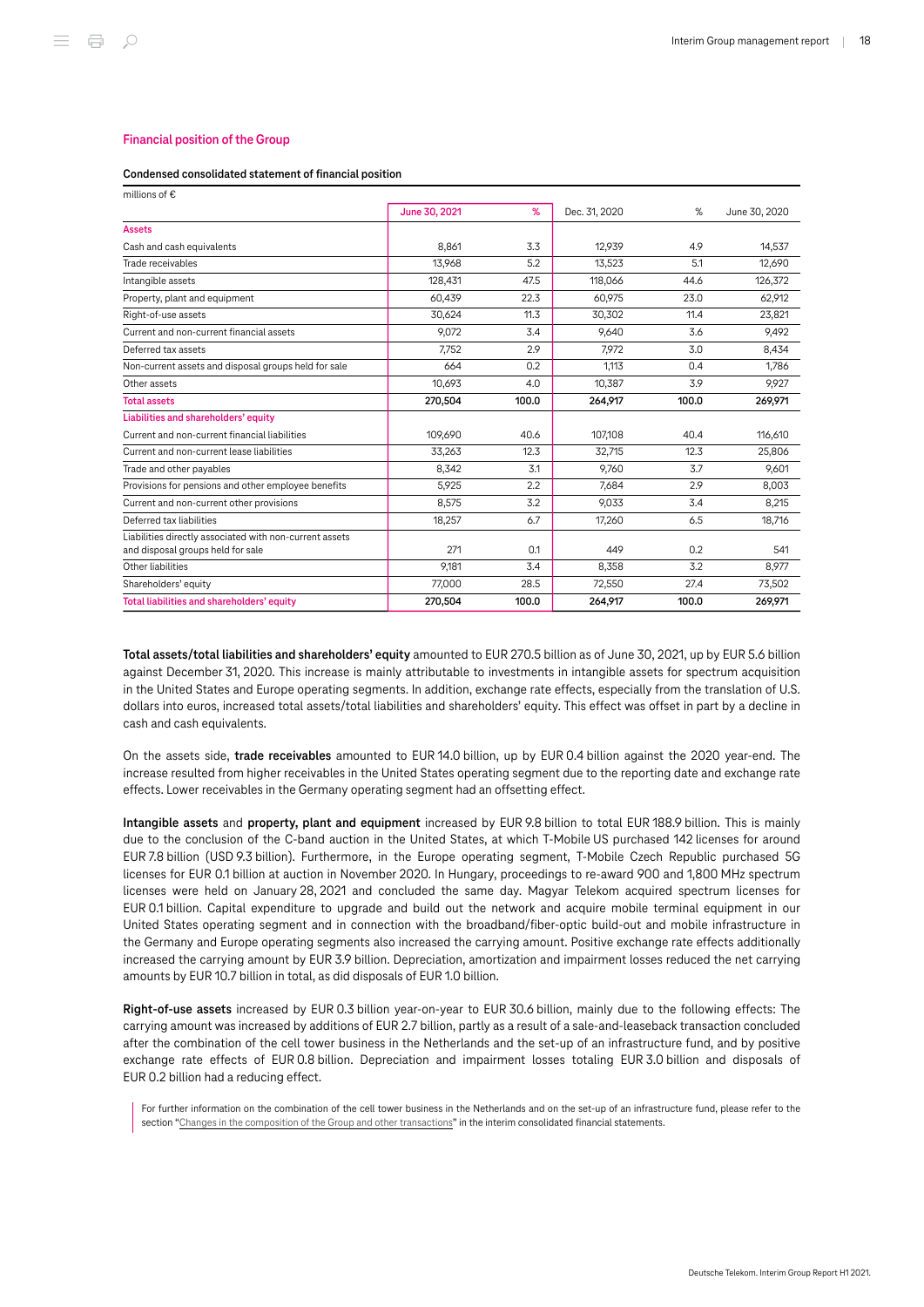Current and non-current financial assets decreased by EUR 0.6 billion to EUR 9.1 billion. The carrying amount of derivatives with a hedging relationship decreased by EUR 0.5 billion to EUR 1.5 billion, mainly due to the decrease in positive fair values from interest rate swaps in fair value hedges, which is primarily the result of a rise in the interest rate level. In connection with cash collateral, in particular in connection with the conclusion of the FCC C-band auction in the United States operating segment, the carrying amount of originated loans and receivables decreased by EUR 0.4 billion. The carrying amount of derivatives without a hedging relationship increased by a net effect of EUR 0.1 billion to EUR 2.1 billion. Positive measurement effects resulted from the subsequent measurement of the stock options to buy shares in T‑Mobile US received from SoftBank in June 2020 and from energy forward agreements embedded in contracts. By contrast, negative measurement effects from the subsequent measurement of embedded derivatives at T-Mobile US resulted in part from the premature repayment of bonds. In addition, the carrying amount increased by EUR 0.2 billion due to grants still to be received from funding projects for the broadband build-out in Germany.

Non-current assets and disposal groups held for sale decreased by EUR 0.4 billion compared with December 31, 2020 to EUR 0.7 billion, mainly in connection with the sale of the Dutch company T‑Mobile Infra as of June 1, 2021. As of June 30, 2021, non-current assets and disposal groups held for sale included the assets of Telekom Romania Communications S.A., which runs the Romanian fixed-network business in the Europe operating segment.

For further information on the combination of the cell tower business in the Netherlands and on the set-up of an infrastructure fund, please refer to the section "[Changes in the composition of the Group and other transactions"](#page-44-0) in the interim consolidated financial statements.

Other assets increased by EUR 0.3 billion to EUR 10.7 billion, primarily due to the increase in the carrying amount of investments accounted for using the equity method from EUR 0.5 billion to EUR 0.9 billion, mainly as a result of the combination of the cell tower business in the Netherlands and the set-up of an infrastructure fund. As a result of the transaction, 37.65 % of the shares in Cellnex NL with a carrying amount of EUR 0.4 billion were included in the Group Development operating segment in the consolidated financial statements using the equity method. Exchange rate effects also increased the carrying amount.

For further information on the combination of the cell tower business in the Netherlands and on the set-up of an infrastructure fund, please refer to the section "[Changes in the composition of the Group and other transactions"](#page-44-0) in the interim consolidated financial statements.

On the liabilities and shareholders' equity side, current and non-current financial liabilities increased by EUR 2.6 billion compared with the end of 2020 to a total of EUR 109.7 billion. Exchange rate effects, in particular from the translation of U.S. dollars into euros, raised the carrying amount by EUR 1.9 billion. T‑Mobile US issued senior notes in the first half of 2021 with a total volume of USD 9.8 billion (EUR 8.2 billion) and made early repayments on bonds with a total volume of USD 4.8 billion (EUR 4.0 billion). In addition, euro bonds with a volume of EUR 1.4 billion were repaid on schedule in the Group. Financial liabilities decreased by EUR 0.3 billion in connection with collateral received for derivative financial instruments.

Current and non-current lease liabilities increased by EUR 0.5 billion to EUR 33.3 billion compared with December 31, 2020. Exchange rate effects, in particular from the translation of U.S. dollars into euros, raised the carrying amount by EUR 0.9 billion. The sale-and-leaseback transaction concluded in connection with the combination of the cell tower business in the Netherlands and the set-up of the infrastructure fund also increased the carrying amount. In particular, the decommissioning of former Sprint cell sites and the closure of some former Sprint shops in the United States operating segment had an offsetting effect.

Trade and other payables decreased by EUR 1.4 billion to EUR 8.3 billion, due in particular to lower liabilities to terminal equipment vendors and declines in liabilities for purchased services in the United States operating segment. Liabilities also decreased in the Europe operating segment. By contrast, exchange rate effects increased the carrying amount.

Provisions for pensions and other employee benefits decreased by EUR 1.8 billion compared with December 31, 2020 to EUR 5.9 billion, mainly due to an increase in the share prices of plan assets and interest rate adjustments. All this resulted in an actuarial gain of EUR 1.6 billion from the remeasurement of defined benefit plans to be recognized directly in equity.

Liabilities directly associated with non-current assets and disposal groups held for sale decreased from EUR 0.4 billion compared with December 31, 2020 to EUR 0.3 billion, mainly in connection with the sale of the Dutch company T-Mobile Infra as of June 1, 2021.

For further information on the combination of the cell tower business in the Netherlands and on the set-up of an infrastructure fund, please refer to the section "[Changes in the composition of the Group and other transactions"](#page-44-0) in the interim consolidated financial statements.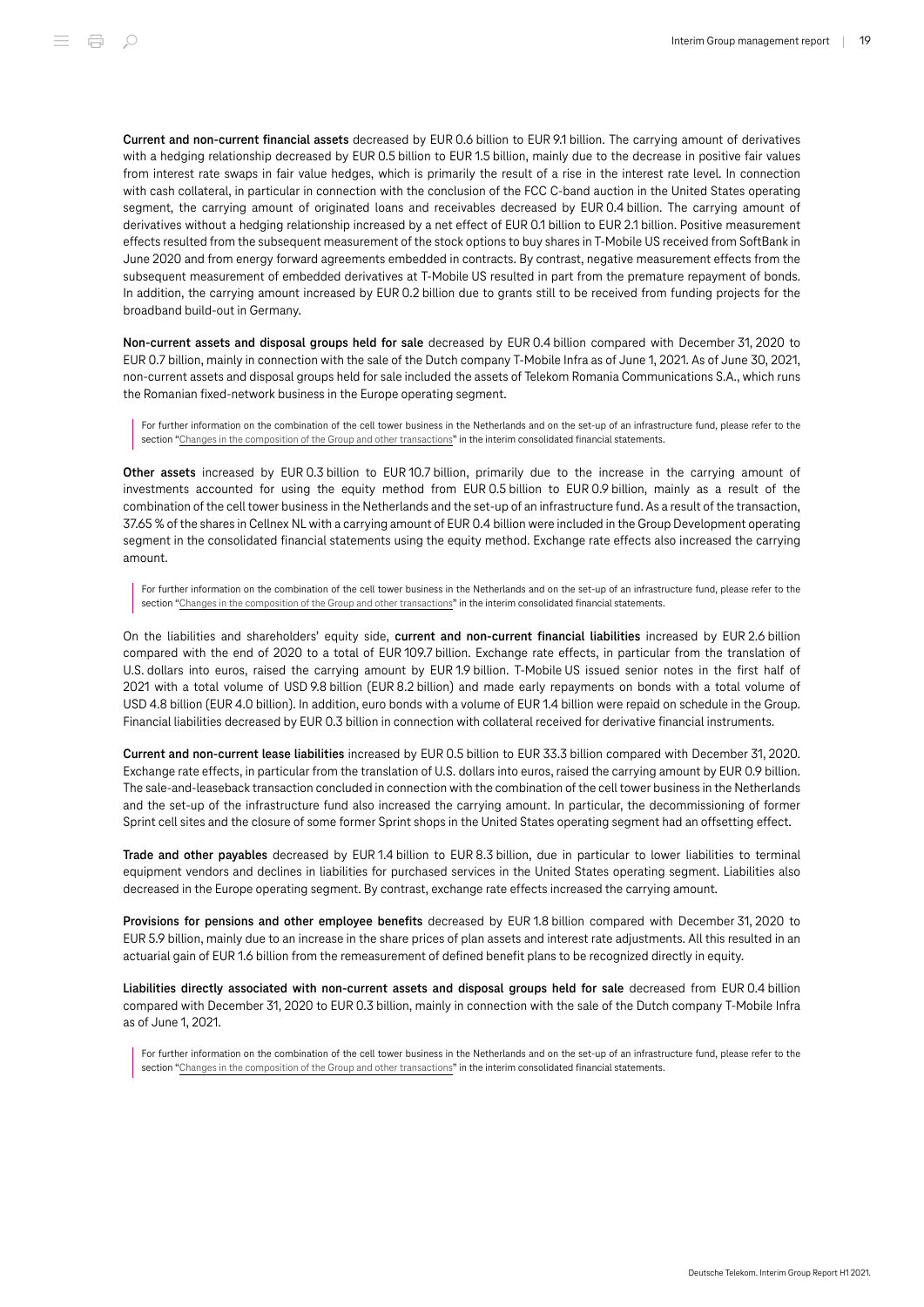Other liabilities increased by EUR 0.8 billion compared to December 31, 2020 to EUR 9.2 billion, mainly due to an increase of EUR 0.4 billion in other liabilities, partly in connection with grants still to be received from funding projects for the broadband build-out in Germany as well as exchange rate effects.

Shareholders' equity increased from EUR 72.6 billion as of December 31, 2020 to EUR 77.0 billion. This growth was attributable to profit of EUR 3.8 billion and to the increase in other comprehensive income of EUR 3.7 billion, primarily as a result of currency translation effects of EUR 2.1 billion recognized directly in equity and the remeasurement of defined benefit plans accounting for EUR 1.6 billion, as well as gains from hedging instruments of EUR 0.2 billion. By contrast, income taxes relating to components of other comprehensive income of EUR 0.3 billion had a negative impact on other comprehensive income. Shareholders' equity was reduced in connection with dividend payments for the 2020 financial year to Deutsche Telekom AG shareholders in the amount of EUR 2.8 billion and to other shareholders of subsidiaries in the amount of EUR 0.2 billion.

For further information on the statement of financial position, please refer to the section ["Selected notes to the consolidated statement of financial](#page-50-0) [position](#page-50-0)" in the interim consolidated financial statements.

### Calculation of net debt

| millions of $\epsilon$                             |               |               |         |          |               |
|----------------------------------------------------|---------------|---------------|---------|----------|---------------|
|                                                    | June 30, 2021 | Dec. 31, 2020 | Change  | Change % | June 30, 2020 |
| Bonds and other securitized liabilities            | 91,749        | 87,702        | 4,047   | 4.6      | 90,767        |
| Liabilities to banks                               | 4,480         | 5,257         | (777)   | (14.8)   | 4,977         |
| Other financial liabilities                        | 13,461        | 14,149        | (688)   | (4.9)    | 20,866        |
| Lease liabilities                                  | 33,263        | 32,715        | 548     | 1.7      | 25,806        |
| <b>Financial liabilities and lease liabilities</b> | 142,953       | 139,823       | 3,130   | 2.2      | 142,416       |
| Accrued interest                                   | (1,017)       | (1,035)       | 18      | 1.7      | (1,097)       |
| Other                                              | (934)         | (703)         | (231)   | (32.9)   | (852)         |
| <b>Gross debt</b>                                  | 141,002       | 138,085       | 2,917   | 2.1      | 140,467       |
| Cash and cash equivalents                          | 8,861         | 12,939        | (4,078) | (31.5)   | 14,537        |
| Derivative financial assets                        | 3,650         | 4,038         | (388)   | (9.6)    | 4,598         |
| Other financial assets                             | 519           | 881           | (362)   | (41.1)   | 435           |
| Net debt                                           | 127,972       | 120,227       | 7,745   | 6.4      | 120,897       |

### Changes in net debt

millions of €



Other effects of EUR 39 million included a large number of smaller effects.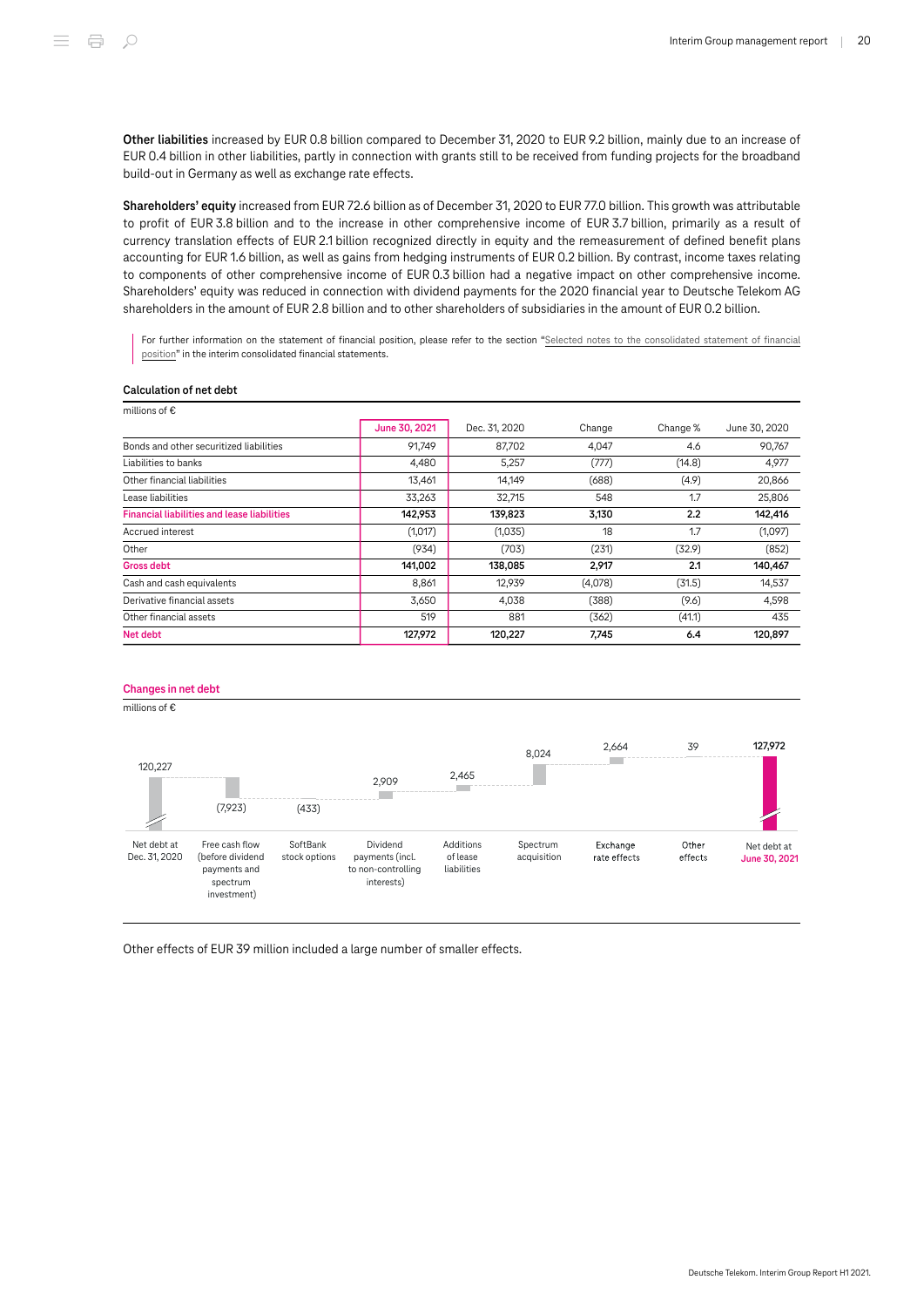### Calculation of free cash flow AL

| millions of $\epsilon$                                                                                       |           |          |         |          |           |          |          |          |
|--------------------------------------------------------------------------------------------------------------|-----------|----------|---------|----------|-----------|----------|----------|----------|
|                                                                                                              | Q12021    | Q2 2021  | Q2 2020 | Change % | H1 2021   | H12020   | Change % | FY 2020  |
| Net cash from operating activities                                                                           | 8,307     | 8,080    | 5,148   | 57.0     | 16,387    | 9,107    | 79.9     | 23,743   |
| Interest payments for zero-coupon<br>bonds                                                                   | $\Omega$  | $\Omega$ | 0       | 0.0      | $\Omega$  | 1,600    | (100.0)  | 1,600    |
| Termination of forward-payer swaps<br>at T-Mobile US                                                         | $\Omega$  | $\Omega$ | 2,158   | (100.0)  | 0         | 2,158    | (100.0)  | 2,158    |
| Net cash from operating activities <sup>a</sup>                                                              | 8,307     | 8,080    | 7,306   | 10.6     | 16,387    | 12,865   | 27.4     | 27,501   |
| Cash capex                                                                                                   | (12, 272) | (4, 322) | (4,547) | 4.9      | (16, 593) | (8, 117) | n.a.     | (18,694) |
| Spectrum investment                                                                                          | 7,989     | 35       | 878     | (96.0)   | 8,024     | 1,095    | n.a.     | 1,714    |
| Cash capex (before<br>spectrum investment)                                                                   | (4, 283)  | (4, 287) | (3,669) | (16.8)   | (8,570)   | (7,022)  | (22.0)   | (16,980) |
| Proceeds from the disposal of<br>intangible assets (excluding goodwill)<br>and property, plant and equipment | 48        | 58       | 41      | 41.5     | 105       | 128      | (18.0)   | 236      |
| Free cash flow (before dividend<br>payments and spectrum investment) <sup>a</sup>                            | 4,072     | 3,851    | 3,677   | 4.7      | 7,923     | 5,970    | 32.7     | 10,756   |
| Principal portion of repayment of<br>lease liabilities <sup>b</sup>                                          | (1,487)   | (1,085)  | (1,251) | 13.3     | (2,573)   | (2,258)  | (14.0)   | (4, 468) |
| Free cash flow AL (before dividend<br>payments and spectrum investment) <sup>a</sup>                         | 2,585     | 2,766    | 2,425   | 14.1     | 5,350     | 3,712    | 44.1     | 6,288    |

a Before interest payments for zero-coupon bonds and before termination of forward-payer swaps at T-Mobile US in the first half of 2020.

**b** Excluding finance leases at T-Mobile US.

Free cash flow AL (before dividend payments and spectrum investment) increased from EUR 3.7 billion in the prior-year period to EUR 5.4 billion. The following effects impacted on this development:

Net cash from operating activities increased by EUR 3.5 billion. The strong performance of the operating segments both in the United States and outside of the United States had a positive effect on net cash from operating activities. In addition, the increase is attributable to the business combination of T-Mobile US and Sprint effective April 1, 2020. The increase was partially offset in particular by a net increase of EUR 0.6 billion in interest payments, mainly as a result of the financial liabilities recognized and the restructuring begun in connection with the acquisition of Sprint, and the related increase in financing. Income tax payments increased by EUR 0.3 billion compared with the prior-year period. Factoring agreements of EUR 0.1 billion had a positive impact on net cash from operating activities in the first half of 2021. In the prior-year period, factoring agreements had had negative effects of EUR 0.5 billion, mainly as a result of the contractual termination of a revolving factoring agreement in the Germany operating segment.

Cash capex (before spectrum investment) increased from EUR 7.0 billion to EUR 8.6 billion, mainly in the United States operating segment (EUR 1.8 billion) as a result of the inclusion of Sprint as well as the ongoing build-out of the 5G network. A decline of EUR 0.3 billion in cash capex in the Germany operating segment due to lower capital expenditure had an offsetting effect: construction measures planned for 2021 were brought forward to the fourth quarter of 2020 and investments in optical fiber were lower due to bad weather.

The increase in the principal portion of repayment of lease liabilities was due in particular to payments for leases in the United States operating segment resulting from the inclusion of Sprint.

For further information on the statement of cash flows, please refer to the section "[Notes to the consolidated statement of cash flows](#page-56-1)" in the interim consolidated financial statements.

### <span id="page-20-0"></span>Development of business in the operating segments

For further information on the development of business in the operating segments, please refer to the IR back-up on our [Investor Relations website.](http://www.telekom.com/en/investor-relations)

Effective January 1, 2021, Deutsche Telekom reassigned the responsibility for business and profit and loss for Deutsche Telekom IoT GmbH from the Systems Solutions operating segment to the business customer unit in the Germany operating segment. Prior-year comparatives in both of the segments (development of operations, customer development, headcount development, and order entry) were adjusted retrospectively.

For further information on the reassignment of the IoT business, please refer to the sections ["Group organization, strategy, and management"](#page-8-1) and "[Segment](#page-59-0) [reporting](#page-59-0)" in the interim consolidated financial statements.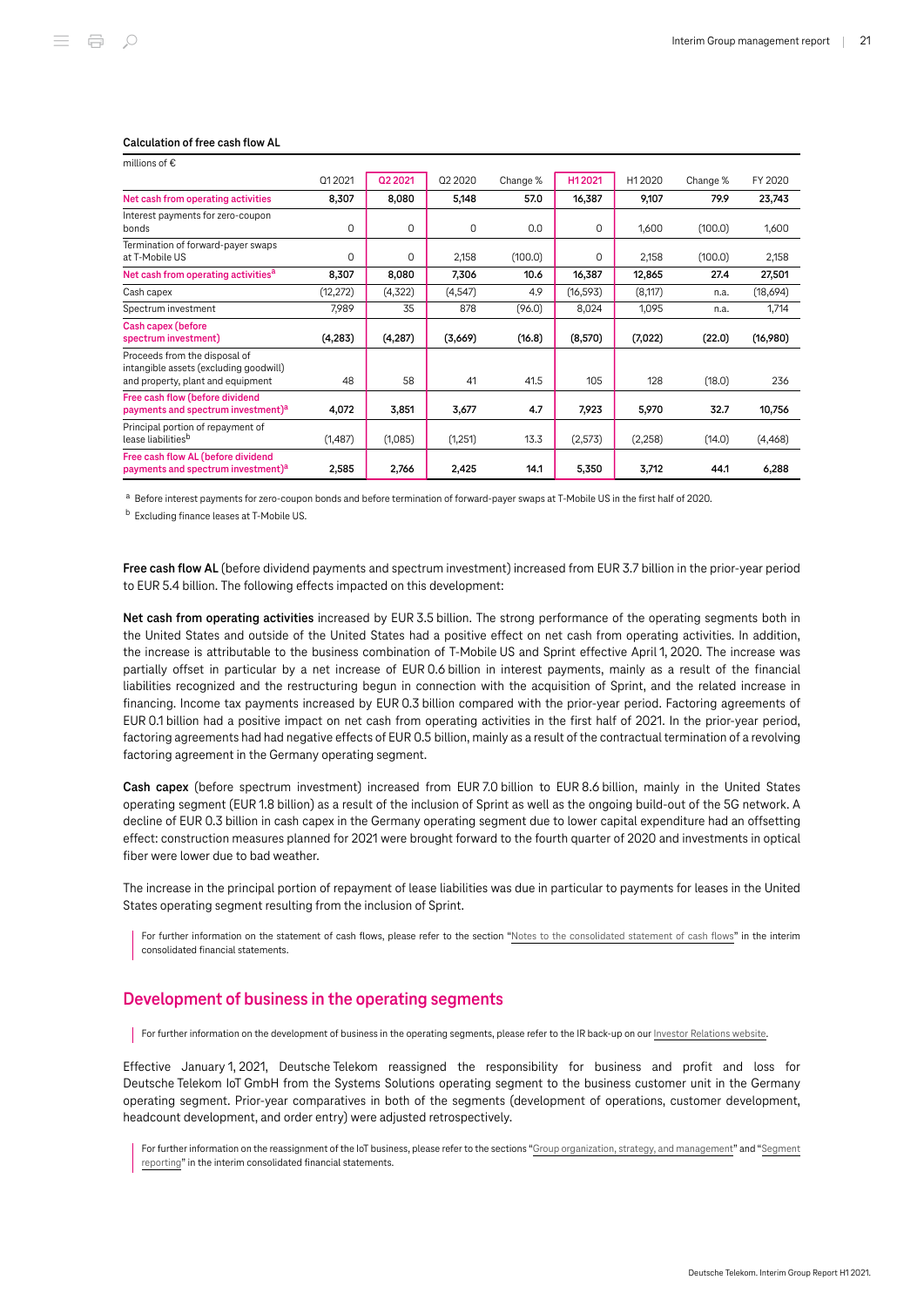### **Germany**

Customer development

| thousands                          |                         |                  |                                                      |                  |                                                      |                  |                                                      |
|------------------------------------|-------------------------|------------------|------------------------------------------------------|------------------|------------------------------------------------------|------------------|------------------------------------------------------|
|                                    | <b>June 30.</b><br>2021 | Mar. 31.<br>2021 | Change<br>June 30.<br>2021/<br>Mar. 31,<br>2021<br>% | Dec. 31,<br>2020 | Change<br>June 30,<br>2021/<br>Dec. 31,<br>2020<br>% | June 30.<br>2020 | Change<br>June 30.<br>2021/<br>June 30,<br>2020<br>% |
| Mobile customers                   | 50,272                  | 49,091           | 2.4                                                  | 48,213           | 4.3                                                  | 47,116           | 6.7                                                  |
| Contract customers <sup>a, b</sup> | 22,682                  | 22,509           | 0.8                                                  | 25,975           | (12.7)                                               | 25,445           | (10.9)                                               |
| Prepaid customers <sup>a, b</sup>  | 27,590                  | 26,582           | 3.8                                                  | 22,239           | 24.1                                                 | 21,671           | 27.3                                                 |
| Fixed-network lines                | 17,555                  | 17,562           | 0.0                                                  | 17,590           | (0.2)                                                | 17,649           | (0.5)                                                |
| Retail broadband lines             | 14,304                  | 14,211           | 0.7                                                  | 14,118           | 1.3                                                  | 13,900           | 2.9                                                  |
| Of which: optical fiber            | 9.971                   | 9,758            | 2.2                                                  | 9,515            | 4.8                                                  | 9,012            | 10.6                                                 |
| Television (IPTV, satellite)       | 3,933                   | 3,896            | 0.9                                                  | 3,864            | 1.8                                                  | 3,724            | 5.6                                                  |
| Unbundled local loop lines (ULLs)  | 3,853                   | 3,968            | (2.9)                                                | 4,101            | (6.0)                                                | 4,361            | (11.6)                                               |
| Wholesale broadband lines          | 7,853                   | 7,813            | 0.5                                                  | 7,733            | 1.6                                                  | 7,552            | 4.0                                                  |
| Of which: optical fiber            | 6,636                   | 6,558            | 1.2                                                  | 6,433            | 3.2                                                  | 6,155            | 7.8                                                  |

 $^{\rm a}$  The realignment of the B2B telecommunications business in 2020 resulted in the deactivation of around 310 thousand SIM cards in the business customer area, which are now treated as internal cards. Prior-year figures have been adjusted with retroactive effect.

b From January 1, 2021, around 3.6 million SIM cards of a service provider that were previously reported under contract customers are now reported under prepaid customers. Prior-year comparatives were not adjusted.

### Total

In Germany we continue to be market leader both in terms of fixed-network and mobile revenues. This success is attributable to our high-performance networks. We offer best customer experience with award-winning network quality – in the fixed network as in mobile communications – and with a broad product portfolio and excellent service. We want to offer our customers a seamless and technology-neutral telecommunications experience. Hence, alongside fixed-network and mobile communications products, we also market convergence products. At the end of May 2021, we launched MagentaEINS Unlimited with unlimited data across Germany. Our MagentaEINS family of FMC products remains very popular among customers, with over 5 million customers having opted for these products by the end of June 2021. The customer base is thus stable compared with the end of the prior year.

We continued to see strong demand for our fiber-optic-based lines. As of the end of June 2021, the total number of lines had increased to over 16.6 million. In other words, we connected a further 659 thousand lines to our fiber-optic network in Germany in the first six months of 2021. With the progress made in fiber-optic rollout and vectoring technology, we also successfully drove forward the marketing of higher bandwidths.

### Mobile communications

We won a total of around 2.1 million mobile customers in the first half of 2021. Of these, 328 thousand were high-value contract customers under our Telekom and congstar brands. Sustained high demand for mobile rate plans with included data volumes alongside our multiple award-winning network quality continues to drive this trend. Since January 1, 2021, the customers of a service provider previously reported under contract customers have been reported under prepaid customers. Allowing for this change in disclosure, we have added around 1.7 million prepaid customers since the start of the year, largely on the back of our automotive offerings targeted specifically at business customers.

The StreamOn option, with which customers can stream certain music, gaming, or video services without reducing their included data allowance, remains very popular. At the end of June 2021, almost 4.3 million customers were using this option, up by around 24.9 % year-on-year.

### Fixed network

The fixed-network broadband market hosts a large number of players with differing infrastructures – from national through to regional providers. In order to consolidate our position on the market as Germany's leading telecommunications provider, we continue to add new offerings to our portfolio.

The number of broadband lines increased by 186 thousand to over 14.3 million in the first half of 2021. Demand for our retail fiber-optic-based lines was the biggest driver here, accounting for 456 thousand lines. We recorded an increase of 69 thousand in the number of TV customers compared with year-end 2020. In traditional fixed-network business, the number of lines declined slightly by 35 thousand. This marked a considerable reduction in line losses compared with the prior-year period. As expected, the number of fixed-network lines remained stable at 17.6 million lines.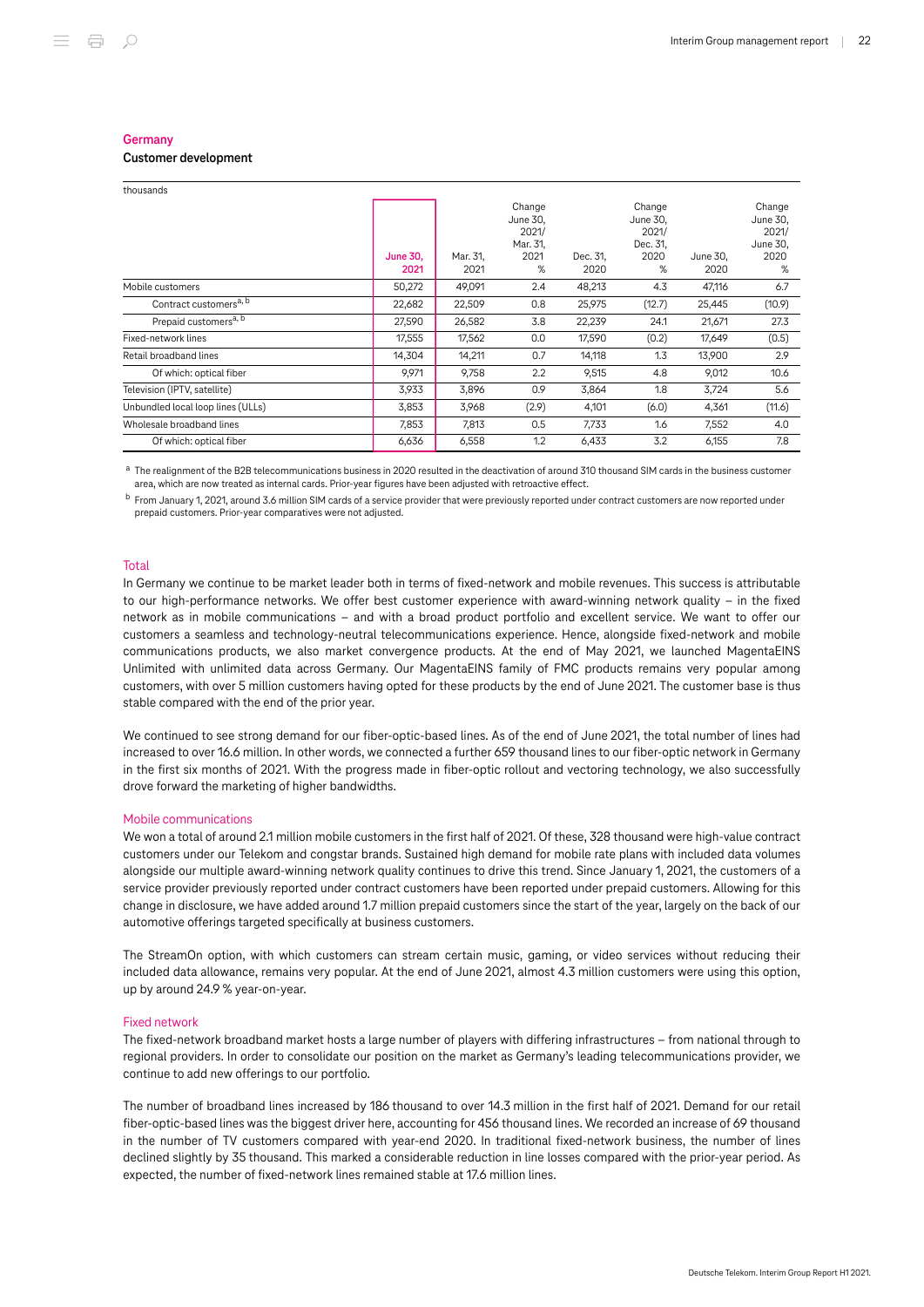### **Wholesale**

As of June 30, 2021, fiber-optic-based lines accounted for 56.7 % of all lines – 2.3 percentage points higher than at the end of 2020. This growth was driven largely by high demand for our "contingent model." The number of unbundled local loop lines decreased by 248 thousand compared with the end of the prior year, partly as a result of the shift to higher-value fiber-opticbased lines and partly from consumers switching to cable providers. In addition, our wholesale customers are migrating their retail customers to their own fiber-optic-based lines. The total number of wholesale lines at the end of June 2021 was around 11.7 million.

### Development of operations

| millions of $\epsilon$                              |   |                        |                        |            |             |                        |            |             |            |
|-----------------------------------------------------|---|------------------------|------------------------|------------|-------------|------------------------|------------|-------------|------------|
|                                                     |   | O <sub>1</sub><br>2021 | Q <sub>2</sub><br>2021 | Q2<br>2020 | Change<br>% | H <sub>1</sub><br>2021 | H1<br>2020 | Change<br>℅ | FY<br>2020 |
| <b>Total revenue</b>                                |   | 5,942                  | 5,903                  | 5,853      | 0.9         | 11,844                 | 11,683     | 1.4         | 23,790     |
| Consumers                                           |   | 2,984                  | 2,979                  | 2,901      | 2.7         | 5,963                  | 5,774      | 3.3         | 11,740     |
| <b>Business Customers</b>                           |   | 2,188                  | 2,166                  | 2,152      | 0.7         | 4,354                  | 4,320      | 0.8         | 8,857      |
| Wholesale                                           |   | 709                    | 679                    | 749        | (9.3)       | 1,388                  | 1,491      | (6.9)       | 2,983      |
| Other                                               |   | 61                     | 78                     | 51         | 52.9        | 139                    | 98         | 41.8        | 210        |
| Profit (loss) from operations (EBIT)                |   | 1,215                  | 1,182                  | 1,045      | 13.1        | 2,397                  | 1,979      | 21.1        | 3,970      |
| <b>EBIT</b> margin                                  | ℅ | 20.4                   | 20.0                   | 17.9       |             | 20.2                   | 16.9       |             | 16.7       |
| Depreciation, amortization and<br>impairment losses |   | (1,001)                | (1,009)                | (1,110)    | 9.1         | (2,010)                | (2,207)    | 8.9         | (4,510)    |
| <b>EBITDA</b>                                       |   | 2,215                  | 2,191                  | 2,155      | 1.7         | 4,406                  | 4,186      | 5.3         | 8,480      |
| Special factors affecting EBITDA                    |   | (99)                   | (172)                  | (125)      | (37.6)      | (271)                  | (332)      | 18.4        | (752)      |
| EBITDA (adjusted for special factors)               |   | 2,314                  | 2,363                  | 2,280      | 3.6         | 4,678                  | 4,518      | 3.5         | 9,232      |
| <b>EBITDA AL</b>                                    |   | 2,206                  | 2,182                  | 2,145      | 1.7         | 4,388                  | 4,168      | 5.3         | 8,435      |
| Special factors affecting EBITDA AL                 |   | (99)                   | (172)                  | (125)      | (37.6)      | (271)                  | (332)      | 18.4        | (752)      |
| <b>EBITDA AL (adjusted for special factors)</b>     |   | 2,305                  | 2,354                  | 2,270      | 3.7         | 4,659                  | 4,500      | 3.5         | 9,188      |
| EBITDA AL margin (adjusted for<br>special factors)  | ℅ | 38.8                   | 39.9                   | 38.8       |             | 39.3                   | 38.5       |             | 38.6       |
| <b>Cash capex</b>                                   |   | (860)                  | (839)                  | (915)      | 8.3         | (1,699)                | (1,964)    | 13.5        | (4, 191)   |

### Total revenue

In the first six months of 2021, we generated total revenue of EUR 11.8 billion, which was up by 1.4 % year-on-year. This was mainly driven by broadband revenue growth of 6.5 % and a rise in terminal equipment revenue both in the fixed network by 8.9 % and in mobile communications by 8.2 %. Although the effects of the pandemic on our revenue began to level off in the second quarter as the coronavirus situation eased, factors including temporary travel restrictions, lockdowns, and the deteriorated economic situation had an overall impact on our top line. This had a negative effect on roaming and visitor revenues. It also resulted in delays or postponements to current orders in B2B telecommunications business.

Revenue from Consumers increased by 3.3% compared with the prior-year period. Volume-driven declines in revenue from voice components continued to impact on traditional fixed-network business. By contrast, revenue from broadband business grew by 6.8 %, due in part to the positive effects from increased customer appreciation for stable data lines. Fixed-network terminal equipment business posted growth of 10.4 % on the back of strong terminal equipment rental business. Mobile business increased by 3.1 %, primarily due to higher revenues from mobile terminal equipment business and a positive trend in the number of subscribers to our secondary brand, congstar.

Revenue from **Business Customers** was up 0.8 % year-on-year. IT revenue grew by 5.6 % against the prior-year period, mainly due to concerted efforts to drive forward digitalization in the SME sector. Overall, mobile revenue was up 1.1 % year-on-year, partly on the back of positive revenues from terminal equipment business and sustained growth of the customer base. In organic terms, i.e., assuming constant exchange rates and adjusted for the reassignment of Deutsche Telekom IT (DT IT) Russia, DT IT Slovakia, and DT IT Hungary to the Group Headquarters & Group Services segment, revenue increased markedly by 2.6 % year-on-year.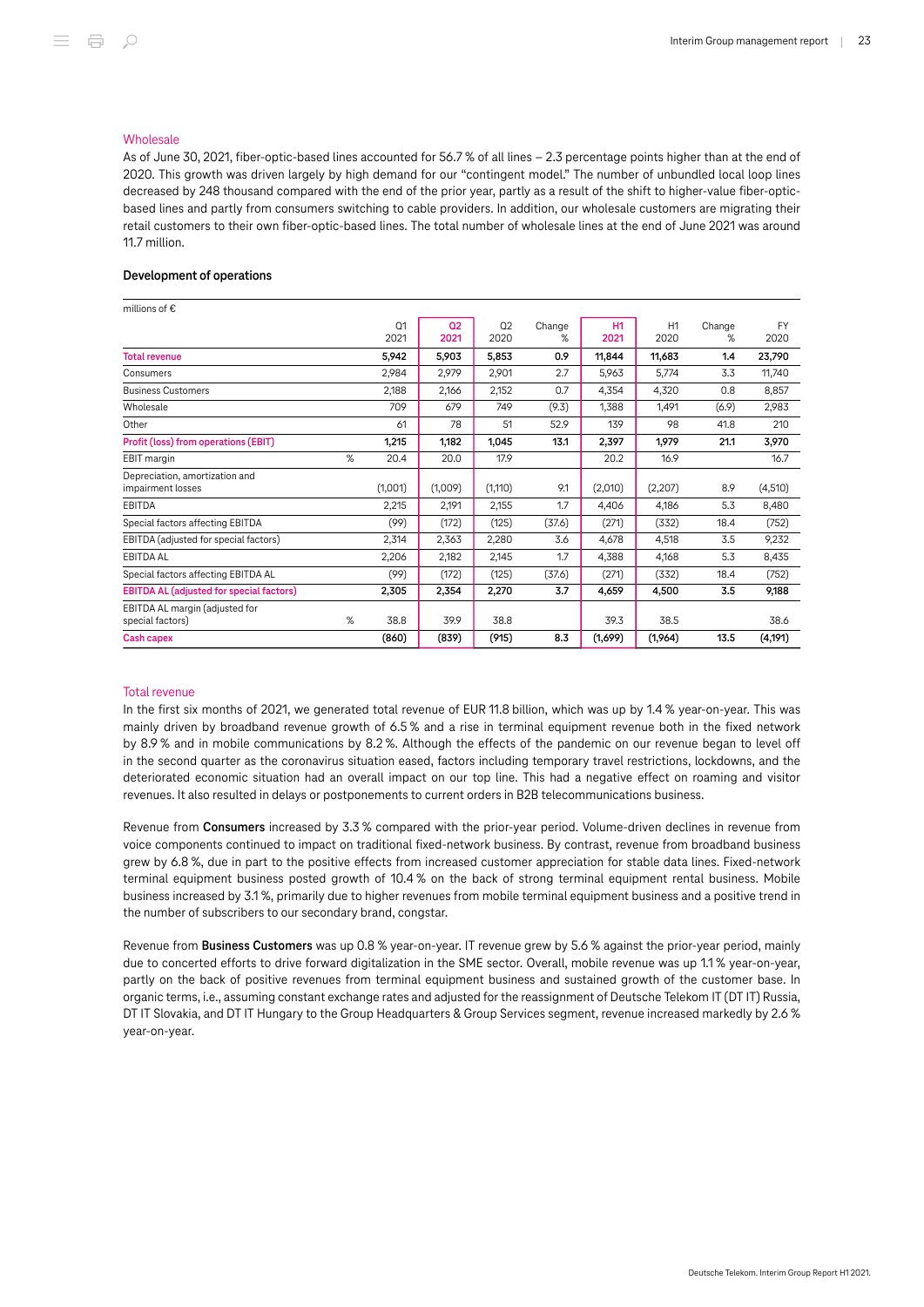Wholesale revenue was down at the end of June 2021 by 6.9 % year-on-year. The positive trend in the number of fiberoptic-based lines continued, with an increase of 7.8 % compared with the prior-year period. However, this was not enough to offset the decrease in revenues of 11.6 % from declining volumes of unbundled local loop lines. The positive contribution in the prior-year period from the application of the IFRS 16 Leases accounting standard, which reduced the customer retention period in connection with the lease of unbundled local loop lines, no longer applied in the reporting period and thus had an additional negative impact. On April 1, 2021, the transition to the new commitment agreements to replace the former quotabased agreements under what has become known as the "contingent model" led to sharper declines in revenue in the second quarter than in the first quarter. This is primarily due to the fact that under the new commitment model the one-time payments are initially lower compared to the up-front payments that had been made under the quota-based agreements under the contingent model. The annual commitment payments will rise over the course of subsequent years. Voice revenue was down against the prior-year period, which had contained coronavirus-induced higher revenues.

For further information on the entry into force of the commitment agreements, please refer to the section "[The economic environment – Regulation.](#page-9-0)"

### Adjusted EBITDA AL, EBITDA AL

EBITDA AL adjusted for special factors increased by EUR 159 million or 3.5 % year-on-year to EUR 4.7 billion. Our adjusted EBITDA AL margin increased to 39.3 %, up from 38.5 % in the prior year. The main reasons for this increase are a sound operational development, driven by high-value revenue growth and enhanced cost efficiency. Lower personnel costs resulting, among other factors, from the smaller headcount and the ongoing implementation of efficiency enhancement and digitalization measures reduced costs.

In contrast to the effects described under EBITDA AL, lower expenses recognized as special factors for socially responsible instruments in connection with the staff restructuring, in particular the dedicated retirement program, had an offsetting effect. EBITDA AL grew in the first six months of 2021 to EUR 4.4 billion or 5.3 % above the prior-year level.

### EBIT

Profit from operations was up 21.1 % year-on-year to around EUR 2.4 billion driven by the positive EBITDA trend together with lower depreciation, amortization and impairment losses year-on-year, mainly on account of lower amortization of intangible assets.

### Cash capex

Cash capex decreased by EUR 265 million or 13.5 % compared with the prior-year period with two key factors at play here: Firstly, front-loaded investment in the fourth quarter of 2020 resulted in lower cash outflows year-on-year. Secondly, the share of book capex with an impact on cash flows was below the prior-year level due to lower fiber-optic investments as a result of bad weather conditions.

Capital expenditure totaled around EUR 1.7 billion in the first six months of 2021, in particular for the build-out of the 5G and fiber-optic networks. The number of households passed by our fiber-optic network increased to around 2.5 million by the end of June 2021. In mobile communications, our customers benefit from greater LTE network coverage. As of June 30, 2021, we covered 98.9 % of households in Germany with LTE. 82.4 % of German households can already use 5G.

### United States

### Customer development

| thousands                                |                         |                  |                                                      |                  |                                                      |                  |                                                      |
|------------------------------------------|-------------------------|------------------|------------------------------------------------------|------------------|------------------------------------------------------|------------------|------------------------------------------------------|
|                                          | <b>June 30.</b><br>2021 | Mar. 31,<br>2021 | Change<br>June 30.<br>2021/<br>Mar. 31,<br>2021<br>% | Dec. 31,<br>2020 | Change<br>June 30.<br>2021/<br>Dec. 31,<br>2020<br>% | June 30.<br>2020 | Change<br>June 30.<br>2021/<br>June 30,<br>2020<br>% |
| Customers                                | 104.789                 | 103.437          | 1.3                                                  | 102.064          | 2.7                                                  | 107.720          | (2.7)                                                |
| Postpaid customers                       | 83,848                  | 82,572           | 1.5                                                  | 81,350           | 3.1                                                  | 77,753           | 7.8                                                  |
| Postpaid phone customers <sup>a, b</sup> | 68.029                  | 67.402           | 0.9                                                  | 66.618           | 2.1                                                  | 65.105           | 4.5                                                  |
| Other postpaid customers <sup>a, b</sup> | 15,819                  | 15.170           | 4.3                                                  | 14,732           | 7.4                                                  | 12.648           | 25.1                                                 |
| Prepaid customers <sup>a, b, c</sup>     | 20.941                  | 20,865           | 0.4                                                  | 20.714           | 1.1                                                  | 29.967           | (30.1)                                               |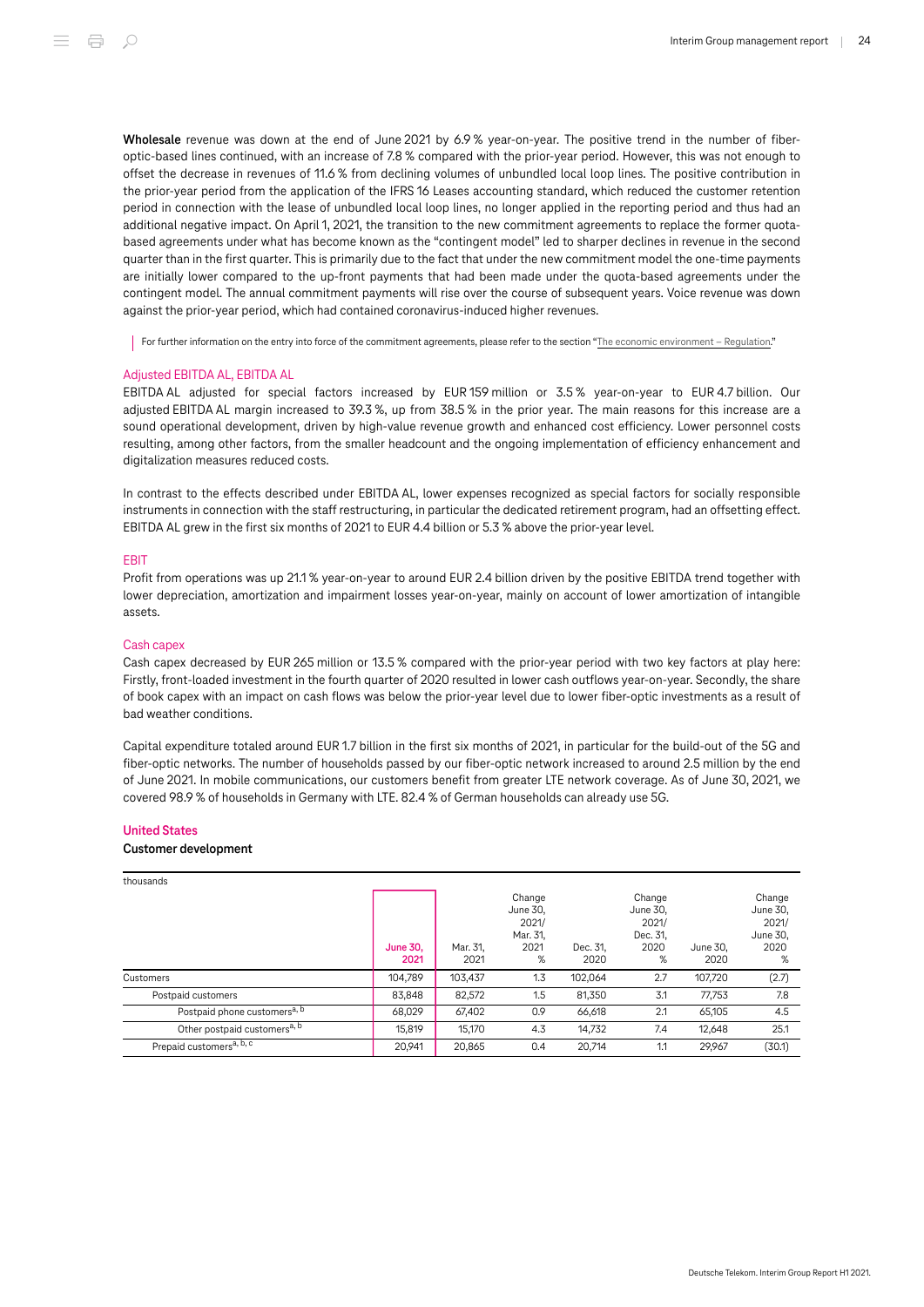### Adjustments of the customer base

| thousands                |                                                            |                                                                                                                   |                                                                                         |                                            |
|--------------------------|------------------------------------------------------------|-------------------------------------------------------------------------------------------------------------------|-----------------------------------------------------------------------------------------|--------------------------------------------|
|                          | Total<br>adjustments of<br>the customer<br>base in<br>2020 | Adjustment of<br>customer<br>definition for<br>Sprint's<br>prepaid<br>business as of<br>July 1, 2020 <sup>c</sup> | Adjustment of<br>customer<br>definition at<br>Sprint as of<br>Apr. 1, 2020 <sup>a</sup> | Sprint<br>additions as of<br>April 1, 2020 |
| Customers                | 28,354                                                     | (9,393)                                                                                                           | (4, 853)                                                                                | 42,600                                     |
| Postpaid customers       | 28,830                                                     | 0                                                                                                                 | (5,514)                                                                                 | 34,344                                     |
| Postpaid phone customers | 24,055                                                     | 0                                                                                                                 | (1,861)                                                                                 | 25,916                                     |
| Other postpaid customers | 4,775                                                      | 0                                                                                                                 | (3,653)                                                                                 | 8,428                                      |
| Prepaid customers        | (476)                                                      | (9,393)                                                                                                           | 661                                                                                     | 8,256                                      |

<sup>a</sup> Includes customers acquired in connection with the Sprint Merger and certain customer base adjustments on April 1, 2020.

 $^{\rm b}$  In the first quarter of 2021, we acquired 11,000 postpaid phone customers and 1,000 postpaid other customers through our acquisition of an affiliate.

 $^{\rm c}$  In connection with obtaining regulatory approval for the Sprint Merger, on July 1, 2020, substantially all prepaid customers acquired were subsequently acquired by DISH. Upon closing of the transaction with DISH, we entered into a Master Network Service Agreement to provide network services to customers of their prepaid business for a period of up to seven years. As a result, we included a base adjustment to reduce prepaid customers by 9.4 million in the third quarter of 2020. The prepaid customers included in our total customers as of June 30, 2020 include the customers subsequently acquired by DISH and are expected to be different than the customers included under the Master Network Service Agreement, and classified as wholesale customers, due to differences in customer reporting policies.

### **Customers**

At June 30, 2021, the United States operating segment (T‑Mobile US) had 104.8 million customers, compared to 102.1 million customers at December 31, 2020. Net customer additions were 2.7 million in the first half of 2021, compared to 2.1 million net customer additions in the first half of 2020, due to the factors described below.

Postpaid net customer additions were 2.5 million in the first half of 2021, compared to 1.9 million postpaid net customer additions in the first half of 2020. The increase resulted from higher postpaid phone net customer additions, primarily due to increased retail store traffic due to closures arising from the coronavirus pandemic in the prior period, partially offset by higher churn. In addition, this increase was partially offset by lower postpaid other net customer additions, primarily due to higher disconnect volumes from an increased customer base.

Prepaid net customer additions were 227 thousand in the first quarter of 2021, compared to 190 thousand prepaid net customer losses in the first quarter of 2020. The increase was primarily due to lower churn.

### Development of operations

| millions of $\epsilon$                              |   |                        |            |                        |             |                   |            |             |                   |
|-----------------------------------------------------|---|------------------------|------------|------------------------|-------------|-------------------|------------|-------------|-------------------|
|                                                     |   | O <sub>1</sub><br>2021 | 02<br>2021 | O <sub>2</sub><br>2020 | Change<br>% | <b>H1</b><br>2021 | H1<br>2020 | Change<br>% | <b>FY</b><br>2020 |
| <b>Total revenue</b>                                |   | 16,483                 | 16,643     | 17,297                 | (3.8)       | 33,126            | 27,455     | 20.7        | 61,208            |
| Profit (loss) from operations (EBIT)                |   | 2,144                  | 2,147      | 1,959                  | 9.6         | 4,291             | 3,468      | 23.7        | 9,187             |
| EBIT margin                                         | % | 13.0                   | 12.9       | 11.3                   |             | 13.0              | 12.6       |             | 15.0              |
| Depreciation, amortization and<br>impairment losses |   | (4,577)                | (4, 484)   | (4,589)                | 2.3         | (9,062)           | (6,673)    | (35.8)      | (15,665)          |
| EBITDA                                              |   | 6,722                  | 6,632      | 6,548                  | 1.3         | 13,353            | 10,141     | 31.7        | 24,852            |
| Special factors affecting EBITDA                    |   | (151)                  | (272)      | (892)                  | 69.5        | (424)             | (1,166)    | 63.6        | (270)             |
| EBITDA (adjusted for special factors)               |   | 6,873                  | 6,904      | 7,441                  | (7.2)       | 13,777            | 11,307     | 21.8        | 25,122            |
| <b>EBITDA AL</b>                                    |   | 5,446                  | 5,248      | 5,412                  | (3.0)       | 10,694            | 8,298      | 28.9        | 20,628            |
| Special factors affecting EBITDA AL                 |   | (261)                  | (489)      | (892)                  | 45.2        | (750)             | (1,166)    | 35.7        | (370)             |
| <b>EBITDA AL (adjusted for special factors)</b>     |   | 5,706                  | 5,737      | 6,304                  | (9.0)       | 11,444            | 9,464      | 20.9        | 20,997            |
| EBITDA AL margin (adjusted for<br>special factors)  | % | 34.6                   | 34.5       | 36.4                   |             | 34.5              | 34.5       |             | 34.3              |
| Cash capex                                          |   | (10,513)               | (2,725)    | (2,679)                | (1.7)       | (13, 237)         | (4,387)    | n.a.        | (10, 394)         |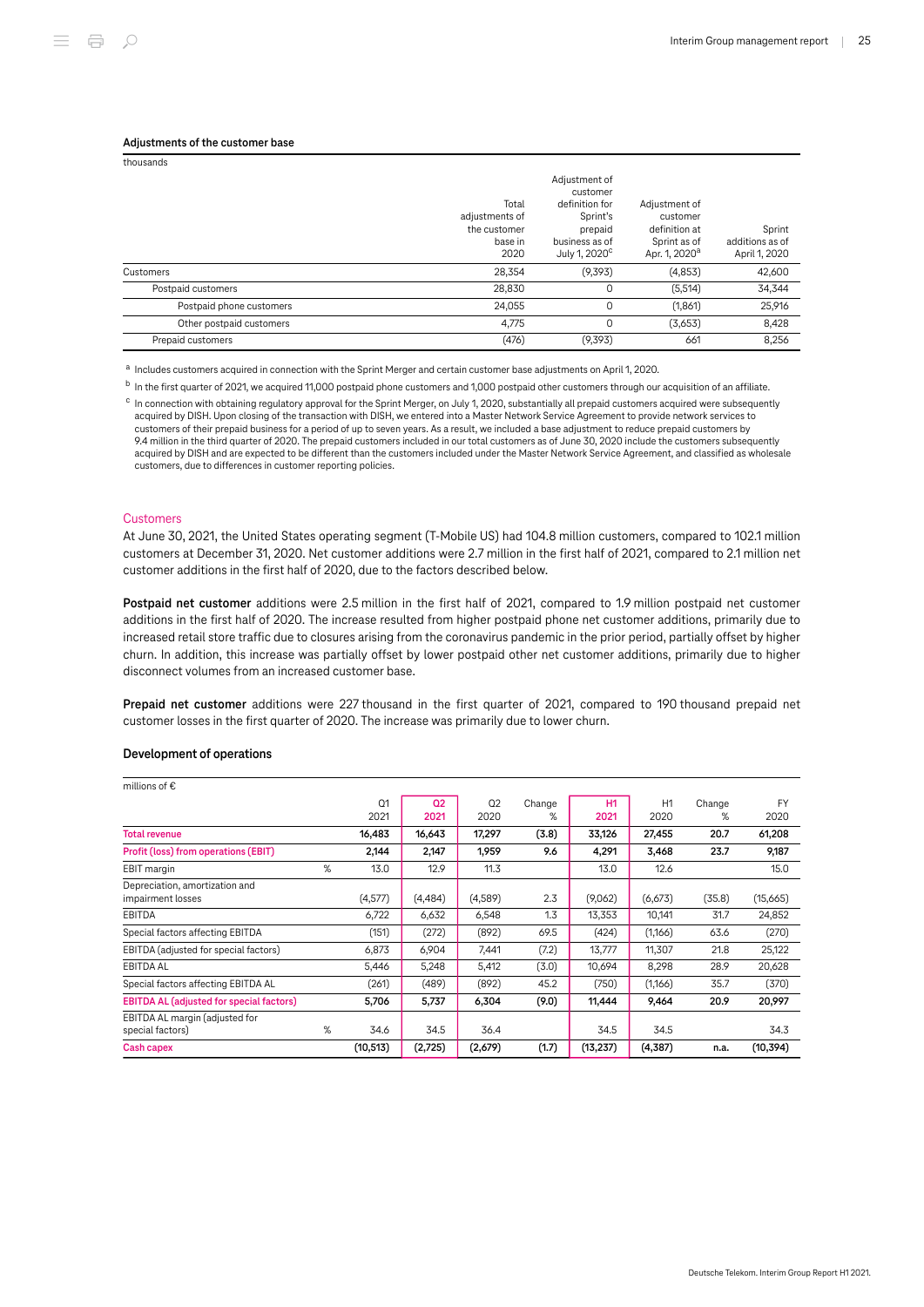### Total revenue

Total revenue for the United States operating segment of EUR 33.1 billion in the first half of 2021, increased by 20.7 %, compared to EUR 27.5 billion in the first half of 2020. In U.S. dollars, T-Mobile US' total revenues increased by 32.0 % year-onyear primarily due to increased service revenues as well as increased equipment revenues. The components of these changes are described below.

Service revenues increased in the first half of 2021 primarily due to higher average postpaid accounts, higher postpaid ARPA (Average Revenue per Account), higher wholesale revenues primarily from our Master Network Service Agreement with DISH and the success of our other MVNO relationships, and higher other service revenues primarily from the inclusion of wireline operations acquired in the Sprint Merger.

Equipment revenues increased in the first half of 2021 primarily due to an increase in device sales revenue, excluding purchased leased devices and liquidation of returned devices. In addition, equipment revenues increased due to the Sprint Merger including increases in lease revenues due to a higher number of customer devices under lease, an increase in sales of accessories and device sales revenues, due to increased retail store traffic due to closures arising from the coronavirus pandemic in the prior period and a larger customer base. Additional increases in revenue primarily due to the Sprint Merger include those associated with an increase in sales of leased devices, primarily due to a larger base of leased devices.

### Adjusted EBITDA AL, EBITDA AL

In euros, adjusted EBITDA AL increased by 20.9 % to EUR 11.4 billion in the first half of 2021, compared to EUR 9.5 billion in the first half of 2020. The adjusted EBITDA AL margin was 34.5 % in the first half of 2021 on par with 34.5 % in the first half of 2020. In U.S. dollars, adjusted EBITDA AL increased by 32.3 % during the same period. Adjusted EBITDA AL increased primarily due to higher service revenues and equipment revenues as discussed above. These increases were partially offset by increases in expenses primarily due to the Sprint Merger including those associated with device cost of equipment sales, excluding purchased leased devices, leases, backhaul agreements, external labor and professional services, and advertising. Additional increases in expenses primarily due to the Sprint Merger include those associated with employee-related and benefit-related costs primarily due to increased headcount, costs related to the liquidation of a higher volume of returned devices, and leased device cost of equipment sales, primarily due to a larger base of leased devices. In addition to these costs primarily due to the Sprint Merger, were increases in expenses associated with device cost of equipment sales, excluding purchased leased devices, primarily due to an increase in the number of devices sold driven by increased retail store traffic due to closures arising from the coronavirus pandemic in the prior period and higher average costs per device sold due to an increase in the high-end device mix, the continued build-out of our nationwide 5G network, and cost of accessories, due to increased retail store traffic due to closures arising from the coronavirus pandemic in the prior period.

EBITDA AL in the first half of 2021, included special factors of EUR -0.8 billion compared to EUR -1.2 billion in the first half of 2020. The change in special factors was primarily due to higher special factors recognized in the first half of 2020 including supplemental employee payroll, third-party commissions and cleaning-related expenses associated with the coronavirus pandemic and a postpaid billing system disposal, partially offset by a transaction fee received from SoftBank. Special factors also included Merger-related costs comprised of transaction costs, including legal and professional services related to the completion of the Merger and acquisitions of affiliates; restructuring costs, including severance, store rationalization and network decommissioning; and integration costs to achieve synergies in network, retail, IT, and back office operations. Overall, EBITDA AL increased by 28.9 % to EUR 10.7 billion in the first half of 2021, compared to EUR 8.3 billion in the first half of 2018, due to the factors described above, including special factors.

### EBIT

EBIT increased to EUR 4.3 billion in the first half of 2021, compared to EUR 3.5 billion in the first half of 2020. In U.S. dollars, EBIT increased by 35.6 % during the same period primarily due to higher EBITDA AL. In U.S. dollars, depreciation and amortization increased by 48.5 % primarily due to the continued build-out of our nationwide 5G network, higher depreciation expense on leased devices resulting from a larger base of leased devices as a result of the Sprint Merger, higher amortization from intangible assets acquired in the Sprint Merger, partially offset by certain 4G-related network assets becoming fully depreciated.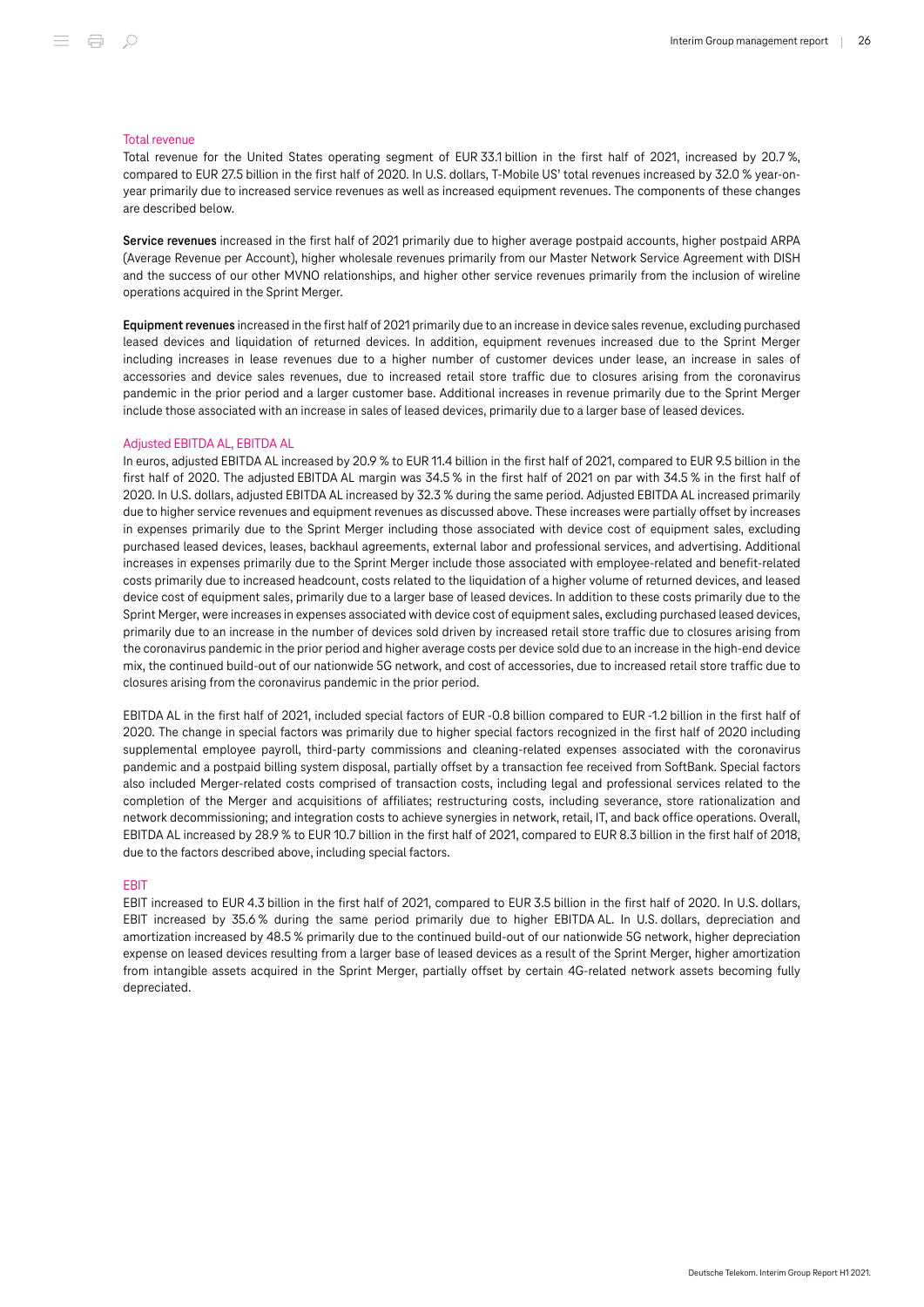### Cash capex

Cash capex increased to EUR 13.2 billion in the first half of 2021, compared to EUR 4.4 billion in the first half of 2020. In U.S. dollars, cash capex increased by USD 11.0 billion primarily driven by an increase in spectrum purchases, primarily due to USD 8.9 billion paid for spectrum licenses won at the conclusion of the C-band auction in March 2021, network integration related to the Sprint Merger and the continued build-out of our nationwide 5G network.

### Europe

### Customer development

| thousands             |                                                      |                         |                  |                                                      |                  |                                                      |                  |                                                      |
|-----------------------|------------------------------------------------------|-------------------------|------------------|------------------------------------------------------|------------------|------------------------------------------------------|------------------|------------------------------------------------------|
|                       |                                                      | <b>June 30,</b><br>2021 | Mar. 31,<br>2021 | Change<br>June 30,<br>2021/<br>Mar. 31,<br>2021<br>% | Dec. 31,<br>2020 | Change<br>June 30,<br>2021/<br>Dec. 31,<br>2020<br>% | June 30,<br>2020 | Change<br>June 30,<br>2021/<br>June 30,<br>2020<br>% |
| Europe, total         | Mobile customers                                     | 45.788                  | 45.454           | 0.7                                                  | 45.619           | 0.4                                                  | 45.665           | 0.3                                                  |
|                       | Contract customers <sup>a</sup>                      | 27,172                  | 26,995           | 0.7                                                  | 26,844           | 1.2                                                  | 26,416           | 2.9                                                  |
|                       | Prepaid customers <sup>a</sup>                       | 18,616                  | 18,459           | 0.9                                                  | 18,775           | (0.8)                                                | 19.249           | (3.3)                                                |
|                       | Fixed-network lines                                  | 9,111                   | 9,117            | (0.1)                                                | 9,084            | 0.3                                                  | 9,040            | 0.8                                                  |
|                       | Of which: IP-based                                   | 8,537                   | 8,511            | 0.3                                                  | 8,439            | 1.2                                                  | 8,322            | 2.6                                                  |
|                       | Broadband customers <sup>b</sup>                     | 7,059                   | 7,001            | 0.8                                                  | 6,943            | 1.7                                                  | 6,797            | 3.9                                                  |
|                       | Television (IPTV, satellite, cable) <sup>c</sup>     | 5,098                   | 5,092            | 0.1                                                  | 5,046            | 1.0                                                  | 4,951            | 3.0                                                  |
|                       | Unbundled local loop lines<br>(ULLs)/ wholesale PSTN | 1,996                   | 2,039            | (2.1)                                                | 2,246            | (11.1)                                               | 2,265            | (11.9)                                               |
|                       | Wholesale broadband lines                            | 774                     | 730              | 6.0                                                  | 684              | 13.2                                                 | 602              | 28.6                                                 |
| Greece                | Mobile customers                                     | 6,935                   | 6,840            | 1.4                                                  | 6,914            | 0.3                                                  | 7,172            | (3.3)                                                |
|                       | Fixed-network lines                                  | 2,605                   | 2,597            | 0.3                                                  | 2,589            | 0.6                                                  | 2,575            | 1.2                                                  |
|                       | <b>Broadband customers</b>                           | 2,252                   | 2,220            | 1.4                                                  | 2,185            | 3.1                                                  | 2,112            | 6.6                                                  |
| Romania               | Mobile customers                                     | 4,582                   | 4,592            | (0.2)                                                | 4,683            | (2.2)                                                | 4,710            | (2.7)                                                |
|                       | Fixed-network lines                                  | 1,409                   | 1,432            | (1.6)                                                | 1,444            | (2.4)                                                | 1,487            | (5.2)                                                |
|                       | <b>Broadband customers</b>                           | 841                     | 872              | (3.6)                                                | 912              | (7.8)                                                | 959              | (12.3)                                               |
| Hungary               | Mobile customers <sup>a</sup>                        | 5,503                   | 5,456            | 0.9                                                  | 5.427            | 1.4                                                  | 5,398            | 1.9                                                  |
|                       | Fixed-network lines                                  | 1,778                   | 1,769            | 0.5                                                  | 1,759            | 1.1                                                  | 1,722            | 3.3                                                  |
|                       | Broadband customers <sup>b</sup>                     | 1,361                   | 1,342            | 1.4                                                  | 1,321            | 3.0                                                  | 1,268            | 7.3                                                  |
| Poland                | Mobile customers                                     | 11,290                  | 11,205           | 0.8                                                  | 11,198           | 0.8                                                  | 11.021           | 2.4                                                  |
|                       | Fixed-network lines                                  | 30                      | 33               | (9.1)                                                | 31               | (3.2)                                                | 29               | 3.4                                                  |
|                       | Broadband customers <sup>b</sup>                     | 59                      | 43               | 37.2                                                 | 32               | 84.4                                                 | 17               | n.a.                                                 |
| <b>Czech Republic</b> | Mobile customers                                     | 6,205                   | 6,185            | 0.3                                                  | 6,178            | 0.4                                                  | 6,239            | (0.5)                                                |
|                       | Fixed-network lines                                  | 625                     | 615              | 1.6                                                  | 606              | 3.1                                                  | 583              | 7.2                                                  |
|                       | <b>Broadband customers</b>                           | 383                     | 377              | 1.6                                                  | 368              | 4.1                                                  | 356              | 7.6                                                  |
| Croatia               | Mobile customers                                     | 2,273                   | 2,256            | 0.8                                                  | 2,253            | 0.9                                                  | 2,232            | 1.8                                                  |
|                       | Fixed-network lines                                  | 881                     | 882              | (0.1)                                                | 885              | (0.5)                                                | 893              | (1.3)                                                |
|                       | <b>Broadband customers</b>                           | 630                     | 627              | 0.5                                                  | 625              | 0.8                                                  | 622              | 1.3                                                  |
| <b>Slovakia</b>       | Mobile customers                                     | 2,479                   | 2,452            | 1.1                                                  | 2,441            | 1.6                                                  | 2,399            | 3.3                                                  |
|                       | Fixed-network lines                                  | 865                     | 865              | 0.0                                                  | 865              | 0.0                                                  | 861              | 0.5                                                  |
|                       | <b>Broadband customers</b>                           | 620                     | 614              | 1.0                                                  | 607              | 2.1                                                  | 591              | 4.9                                                  |
| <b>Austria</b>        | Mobile customers                                     | 5,067                   | 5,034            | 0.7                                                  | 5,074            | (0.1)                                                | 4,990            | 1.5                                                  |
|                       | Fixed-network lines                                  | 582                     | 578              | 0.7                                                  | 569              | 2.3                                                  | 556              | 4.7                                                  |
|                       | <b>Broadband customers</b>                           | 650                     | 645              | 0.8                                                  | 635              | 2.4                                                  | 620              | 4.8                                                  |
| Others <sup>d</sup>   | Mobile customers                                     | 1,453                   | 1,433            | 1.4                                                  | 1,451            | 0.1                                                  | 1,505            | (3.5)                                                |
|                       | Fixed-network lines                                  | 335                     | 346              | (3.2)                                                | 335              | 0.0                                                  | 333              | 0.6                                                  |
|                       | <b>Broadband customers</b>                           | 263                     | 261              | 0.8                                                  | 259              | 1.5                                                  | 252              | 4.4                                                  |

 $^{\rm a}$  In Hungary, efforts to standardize the underlying customer definition resulted in the assignment of M2M cards exclusively to the prepaid customer segment effective January 1, 2020.

 $^{\rm b}$  The prior-year comparatives for broadband customers in Poland and Hungary were adjusted retrospectively as part of the standardization of the underlying customer definition.

 $^\mathrm{c}\,$  The comparatives for TV customers in Croatia were adjusted retrospectively as part of the standardization of the underlying customer definition.

<sup>d</sup> "Other": national companies of North Macedonia, Montenegro, and the lines of the GTS Central Europe group in Romania.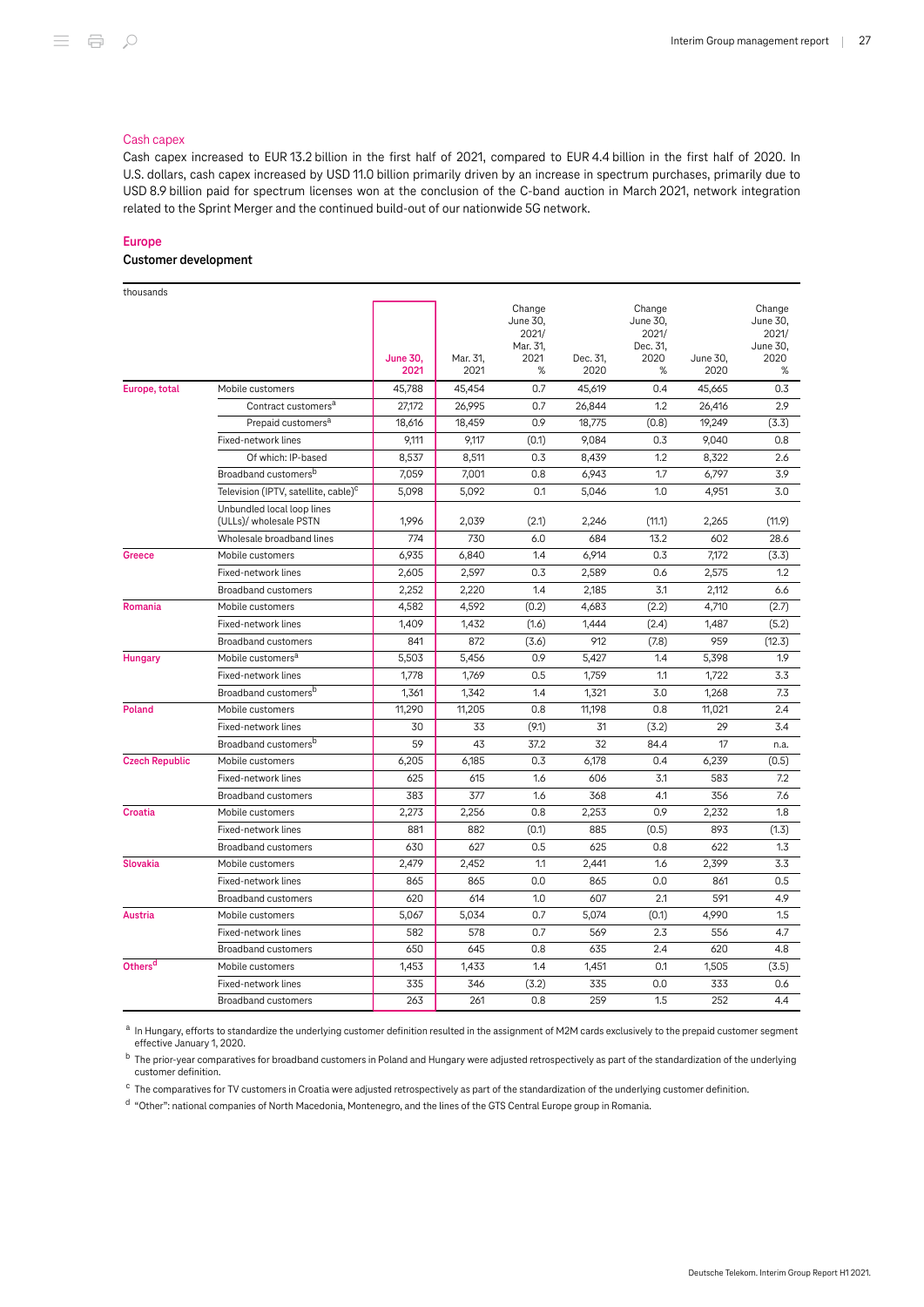### Total

In the Europe operating segment we successfully ensured a stable development of customer numbers despite far-reaching lockdown measures imposed in response to the coronavirus pandemic. The focus on expanding digital sales channels, such as our service app, made a substantial contribution. In the first six months of 2021, we recorded slight growth in fixed-network customers. Our MagentaOne convergent product portfolio, in particular, generated growth compared with year-end 2020 of 5.6 % in FMC customers thanks to ongoing demand. We are working flat out to build out our fixed-network infrastructure with state-of-the-art optical fiber. The number of broadband customers has increased marginally to 7.1 million.

The mobile business also recorded a slight increase in customer numbers once again, with the growth in valuable contract customers more than offsetting the decline in the prepaid customer base. Our build-out of the 5G network is making good progress: seven national companies have already launched the commercial sale of 5G products and services.

### Mobile communications

In the Europe operating segment, we had 45.8 million mobile customers at the end of the first half of 2021, which was stable compared with the end of 2020 with a positive growth trend. The number of high-value contract customers increased by 1.2 %. The contract customer base grew in all national companies, especially in Poland, Austria, Romania, Croatia, and the Czech Republic. Overall, contract customers account for 59.3 % of the total customer base. In addition to our innovative services and rate plans, this growth is driven by our product portfolio, which is based on the "more for more" principle. Our customers can select high-value add-on services – e.g., more data – for a small additional monthly fee. This data volume can also be used for video streaming and gaming services. In addition, thanks to our integrated network strategy our customers benefited from greater coverage with fast mobile broadband. As of June 30, 2021, we covered 97.8 % of the population in the countries of our operating segment with LTE, reaching around 108 million people in total. The footprint countries of our operating segment are also making excellent headway with 5G. Broad swaths of the populations of Greece, Austria, Croatia and other countries have already been connected to Deutsche Telekom's 5G network.

The prepaid customer base declined, mainly in Romania. Furthermore, our market approach is focused on contract rate plans and we offer our prepaid customers attractive high-value contract rate plans. Around half of new contract customer additions are former prepaid customers who have taken advantage of these offerings. Furthermore, inactive SIM cards are deactivated from the customer base at regular intervals.

### Fixed network

The broadband business recorded growth of 1.7 % as of June 30, 2021 compared with the end of the prior year to a total of 7.1 million customers. The customer bases of almost all national companies, especially in Greece, Hungary, Poland, the Czech Republic, and Slovakia saw substantial growth. Romania was the exception. By continuing to invest in innovative fiber-optic technologies, we are systematically building out our fixed-network infrastructure. At the end of the second quarter of 2021, a total of around 6.3 million households in our national companies had the option to subscribe to a direct connection to our highspeed fiber-optic network with speeds reaching up to 1 Gbit/s. The number of IP-based lines increased to account for 93.7 % of all fixed-network lines in the same period. The total number of fixed-network lines in our Europe operating segment edged up on the prior-year level to 9.1 million.

The TV and entertainment business had a total of 5.1 million customers as of June 30, 2021, up by a marginal 1.0 % compared with the end of the prior year. With both telecommunications providers and OTT players offering TV services, the TV market is already saturated in many countries of our segment.

### FMC – fixed-mobile convergence

Our portfolio of convergent products, MagentaOne, was highly popular with consumers across all of our national companies. At the end of the first half of 2021, we had 6.1 million FMC customers; this corresponds to growth of 5.6 % compared with the end of the prior year. Our national companies in Greece, Hungary, Austria, and the Czech Republic in particular contributed to this growth. We have also seen accelerated growth in the marketing of our MagentaOne Business product to business customers.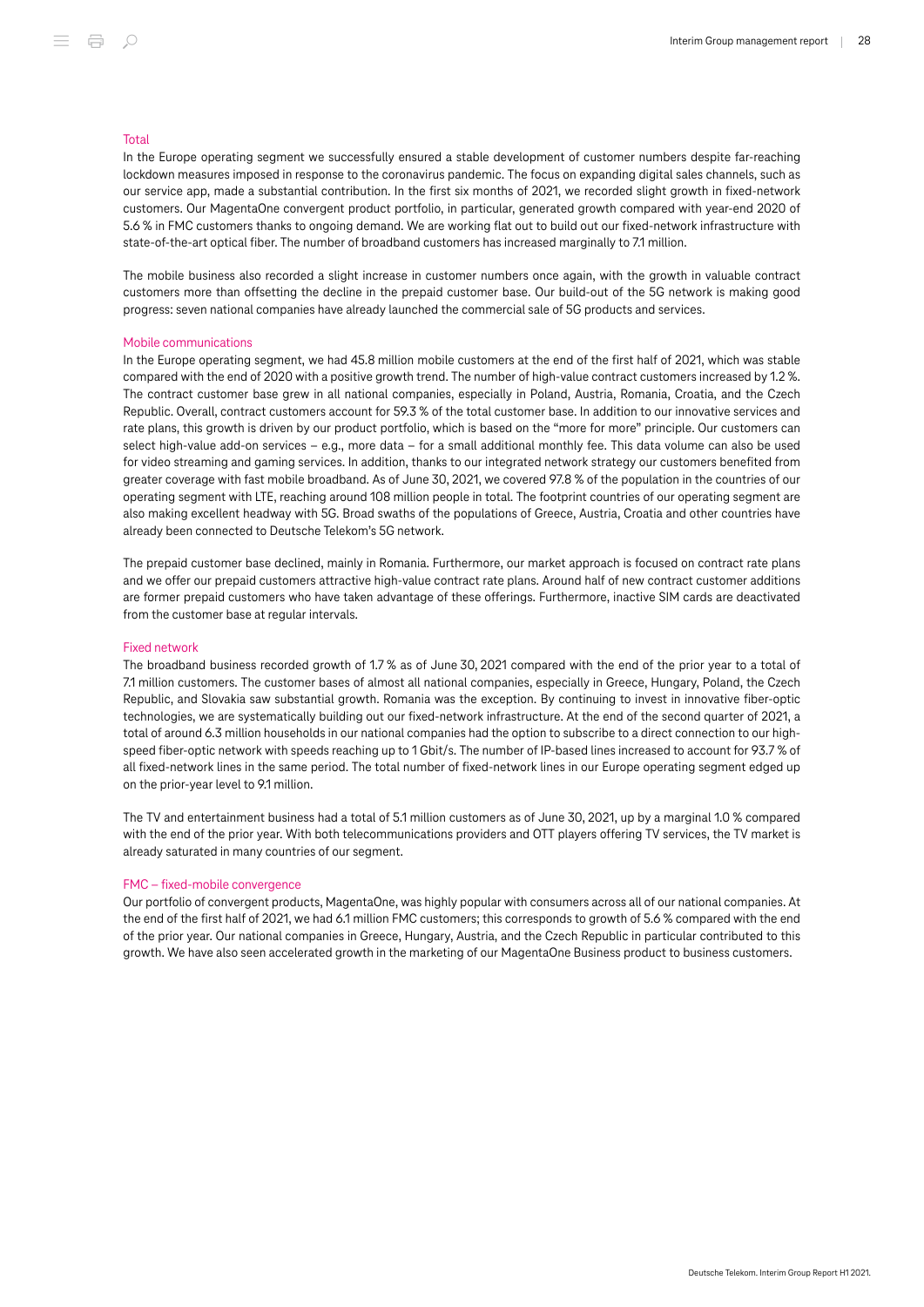### Development of operations

| millions of €                                       |              |                        |            |             |                   |            |             |            |
|-----------------------------------------------------|--------------|------------------------|------------|-------------|-------------------|------------|-------------|------------|
|                                                     | Q1<br>2021   | Q <sub>2</sub><br>2021 | Q2<br>2020 | Change<br>% | <b>H1</b><br>2021 | H1<br>2020 | Change<br>% | FY<br>2020 |
| <b>Total revenue</b>                                | 2,729        | 2,823                  | 2,706      | 4.3         | 5,551             | 5,464      | 1.6         | 11,335     |
| Greece                                              | 717          | 759                    | 692        | 9.7         | 1,476             | 1,399      | 5.5         | 2,940      |
| Romania                                             | 210          | 217                    | 229        | (5.2)       | 427               | 466        | (8.4)       | 951        |
| Hungary                                             | 406          | 424                    | 405        | 4.7         | 830               | 832        | (0.2)       | 1,734      |
| Poland                                              | 341          | 349                    | 359        | (2.8)       | 689               | 719        | (4.2)       | 1,453      |
| Czech Republic                                      | 269          | 280                    | 255        | 9.8         | 549               | 521        | 5.4         | 1,072      |
| Croatia                                             | 219          | 223                    | 215        | 3.7         | 442               | 428        | 3.3         | 917        |
| Slovakia                                            | 190          | 194                    | 186        | 4.3         | 384               | 372        | 3.2         | 773        |
| Austria                                             | 326          | 327                    | 317        | 3.2         | 652               | 630        | 3.5         | 1,302      |
| Other <sup>a</sup>                                  | 70           | 76                     | 64         | 18.8        | 146               | 130        | 12.3        | 283        |
| Profit (loss) from operations (EBIT)                | 385          | 425                    | 365        | 16.4        | 810               | 713        | 13.6        | 1,278      |
| <b>EBIT</b> margin                                  | %<br>14.1    | 15.1                   | 13.5       |             | 14.6              | 13.0       |             | 11.3       |
| Depreciation, amortization and<br>impairment losses | (645)        | (648)                  | (642)      | (0.9)       | (1, 292)          | (1,301)    | 0.7         | (2, 875)   |
| EBITDA                                              | 1,029        | 1,073                  | 1,007      | 6.6         | 2,102             | 2,014      | 4.4         | 4,153      |
| Special factors affecting EBITDA                    | (10)         | (15)                   | (51)       | 70.6        | (25)              | (90)       | 72.2        | (188)      |
| EBITDA (adjusted for special factors)               | 1,039        | 1,088                  | 1,058      | 2.8         | 2,127             | 2,103      | 1.1         | 4,341      |
| <b>EBITDA AL</b>                                    | 936          | 979                    | 901        | 8.7         | 1,915             | 1.799      | 6.4         | 3,722      |
| Special factors affecting EBITDA AL                 | (10)         | (15)                   | (51)       | 70.6        | (25)              | (90)       | 72.2        | (188)      |
| <b>EBITDA AL (adjusted for special factors)</b>     | 946          | 994                    | 952        | 4.4         | 1,940             | 1,888      | 2.8         | 3,910      |
| Greece                                              | 298          | 304                    | 285        | 6.7         | 602               | 573        | 5.1         | 1,199      |
| Romania                                             | 37           | 44                     | 36         | 22.2        | 81                | 70         | 15.7        | 153        |
| Hungary                                             | 106          | 133                    | 125        | 6.4         | 239               | 238        | 0.4         | 520        |
| Poland                                              | 95           | 100                    | 97         | 3.1         | 195               | 192        | 1.6         | 378        |
| Czech Republic                                      | 111          | 120                    | 105        | 14.3        | 231               | 214        | 7.9         | 430        |
| Croatia                                             | 79           | 85                     | 82         | 3.7         | 163               | 159        | 2.5         | 337        |
| Slovakia                                            | 84           | 78                     | 80         | (2.5)       | 162               | 159        | 1.9         | 335        |
| Austria <sup>b</sup>                                | 125          | 123                    | 124        | (0.8)       | 249               | 247        | 0.8         | 496        |
| Other <sup>a</sup>                                  | 11           | 8                      | 19         | (57.9)      | 18                | 35         | (48.6)      | 63         |
| EBITDA AL margin (adjusted for special factors)     | $\%$<br>34.7 | 35.2                   | 35.2       |             | 34.9              | 34.6       |             | 34.5       |
| <b>Cash capex</b>                                   | (485)        | (386)                  | (562)      | 31.3        | (871)             | (1,000)    | 12.9        | (2, 216)   |

The contributions of the national companies correspond to their respective unconsolidated financial statements and do not take consolidation effects at operating segment level into account.

<sup>a</sup> "Other": national companies of North Macedonia, Montenegro, and the GTS Central Europe group in Romania, as well as the Europe Headquarters.

<sup>b</sup> As of January 1, 2021, the Austrian cell tower business was reassigned from the Europe operating segment to the Group Development operating segment. Prior-year comparatives were not adjusted.

### Total revenue

Our Europe operating segment generated total revenue of EUR 5.6 billion in the first half of 2021, a year-on-year increase of 1.6 %. In organic terms, i.e., assuming constant exchange rates, revenue increased by 2.4 % year-on-year.

Organic growth was driven by the strong performance of the mobile business, especially the increase in higher-margin service revenues, despite slight losses in roaming and visitor revenues, and higher revenues from terminal equipment sales. By contrast, the fixed-network business recorded stable revenues. Higher broadband and wholesale revenues offset the losses in the systems solutions business. Revenues from voice telephony declined substantially.

Looking at the development by country, our national companies in Greece, Hungary, and Austria recorded the best organic development of revenue as of June 30, 2021. This offset the decline in revenue in Romania and Poland. In Romania, the downward trend was mainly due to declining systems solutions revenues.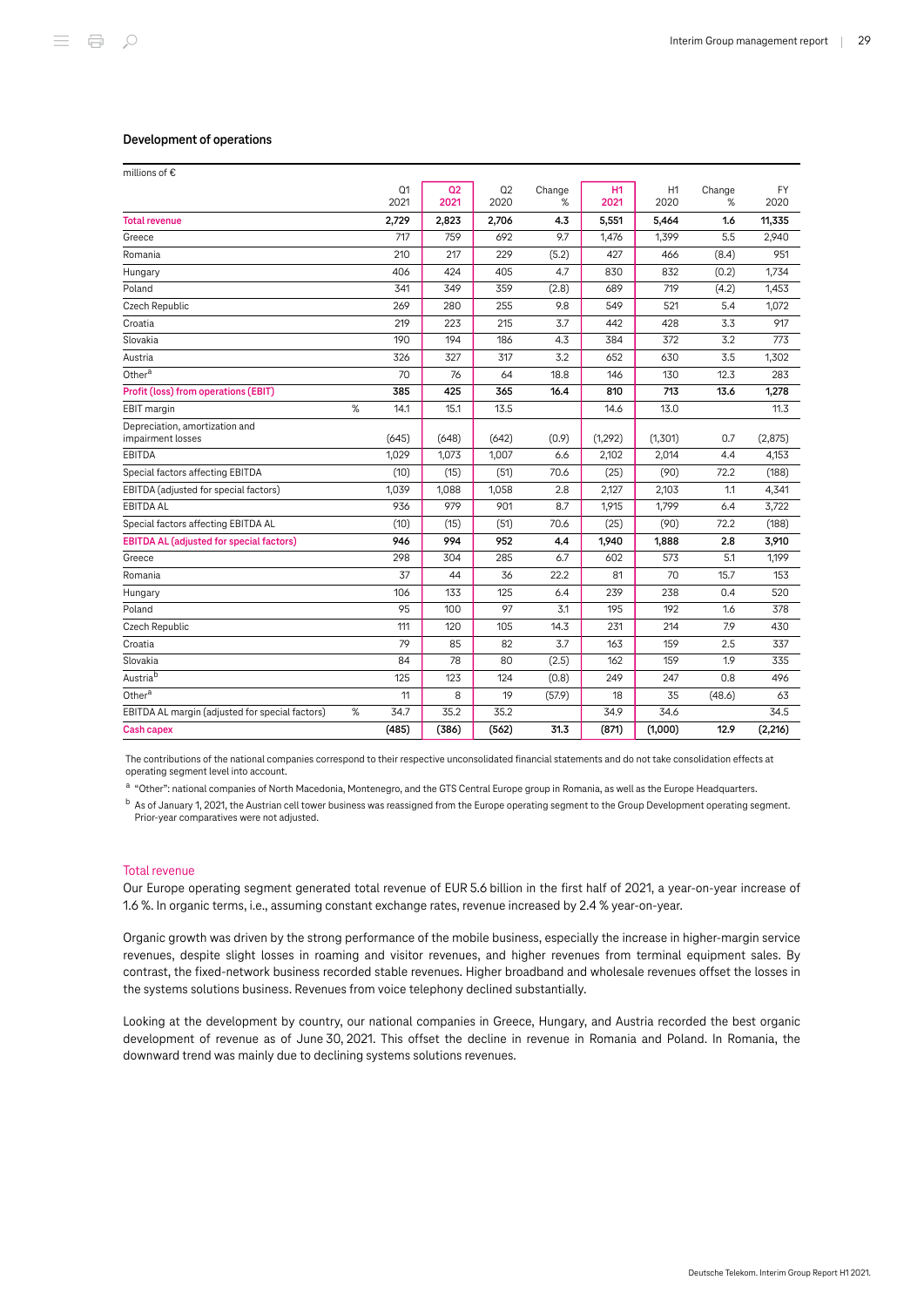Revenue from Consumers increased by 1.6 % compared with the prior-year period, in organic terms it increased by 2.7 %, due mainly to higher mobile revenue: both service revenues and sales of mobile terminal equipment increased. In the fixed network, revenue from broadband/TV business increased thanks to our innovative TV and entertainment offerings as well as the continuous rollout of fiber-optic technology. This more than offset the decline in revenue from voice telephony. In addition, the higher number of FMC customers had a positive impact on revenue.

Europe's **Business Customers** operations made up for the losses of the previous quarter in the second quarter of 2021 and recorded a stable revenue development compared with the prior-year period. In organic terms, revenue even increased slightly by 0.6 %. The figures in our ICT unit continue to be impacted by the agreed sale of the fixed-network business in Romania; the strong performance recorded in Greece with sales of hybrid cloud and security solutions only partially offset the decline in the second quarter. By contrast, the core business in Europe recorded excellent growth in mobile business, especially in Poland and Austria. In the first half of the prior year, our revenues had been massively impacted by the coronavirus pandemic; in 2021, the economic environment has improved and there is once again increasing demand from our business customers for our business solutions in the areas of productivity, collaboration, and continuity.

### Adjusted EBITDA AL, EBITDA AL

Our Europe operating segment generated adjusted EBITDA AL of EUR 1.9 billion in the first half of 2021, up 2.8 % against the level in the prior-year period. In organic terms, i.e., assuming constant exchange rates and adjusted for the reassignment of the Austrian cell tower business to the Group Development operating segment, adjusted EBITDA AL increased by 4.7 %, thus making a positive contribution to earnings. In addition to the positive revenue effects, savings in indirect costs, including due to lower personnel costs, contributed to this development.

Looking at the development by country, the increase in adjusted organic EBITDA AL was largely attributable to the positive trend at all of our national companies, but in particular in Greece and Austria.

EBITDA AL increased by 6.4 % year-on-year to EUR 1.9 billion. The expense arising from special factors was below the prior-year level. In organic terms, EBITDA AL grew by 8.6 %.

### Development of operations in selected countries

Greece. In Greece, revenue increased by 5.5 % against the first six months in the prior year to EUR 1.5 billion. The encouraging development in mobile business was mainly driven by higher revenue from terminal equipment sales. In addition, service revenues were also back on course for growth in the second quarter of 2021 compared with the prior-year quarter. Thanks to the intensive fiber-optic and vectoring build-out, together with the resulting high numbers of customers, the fixed-network business also recovered appreciably. In the first half of 2021, it generated growing revenues, driven in part by broadband and in part by wholesale business. Stronger systems solutions revenues in the second quarter of 2021 contributed further to this growth.

In the first half of 2021, adjusted EBITDA AL in Greece stood at EUR 602 million, which was up 5.1% against the prior-year period. This is attributable to a revenue-related increase in the net margin. Indirect costs remained on a par with the prior-year period overall.

Hungary. Revenue in Hungary totaled EUR 830 million as of June 30, 2021, which was stable compared with the prior-year period, despite negative exchange rate effects. In organic terms, revenue was up 3.4 % against the prior year. The mobile business is the main driver here. Service revenues developed particularly positively. In addition, growth in the number of contract customers had positive effects on terminal equipment business. Fixed-network operations also increased slightly, with rising TV and broadband revenues, both driven by larger customer bases. Our MagentaOne convergence products also continued to perform well, with further customer additions and corresponding revenue.

Adjusted EBITDA AL stood at EUR 239 million, up slightly year-on-year. In organic terms, adjusted EBITDA AL grew by 3.5 %. This growth is attributable in particular to higher revenues, which more than offset the rise in costs.

Poland. Our revenue in Poland decreased by 4.2 % in the first six months of 2021 to EUR 689 million. This decline was due to negative exchange rate effects. In organic terms, revenues decreased by just 1.5 %, with the mobile business recording slight losses as a result of reduced revenue from national roaming. In the fixed-network business, we increased the number of FTTH customers substantially, thereby creating the basis for further growth.

Adjusted EBITDA AL stood at EUR 195 million as of June 30, 2021, up 1.6 % year-on-year. In organic terms, adjusted EBITDA AL increased by 4.1 %, mainly on the back of lower costs.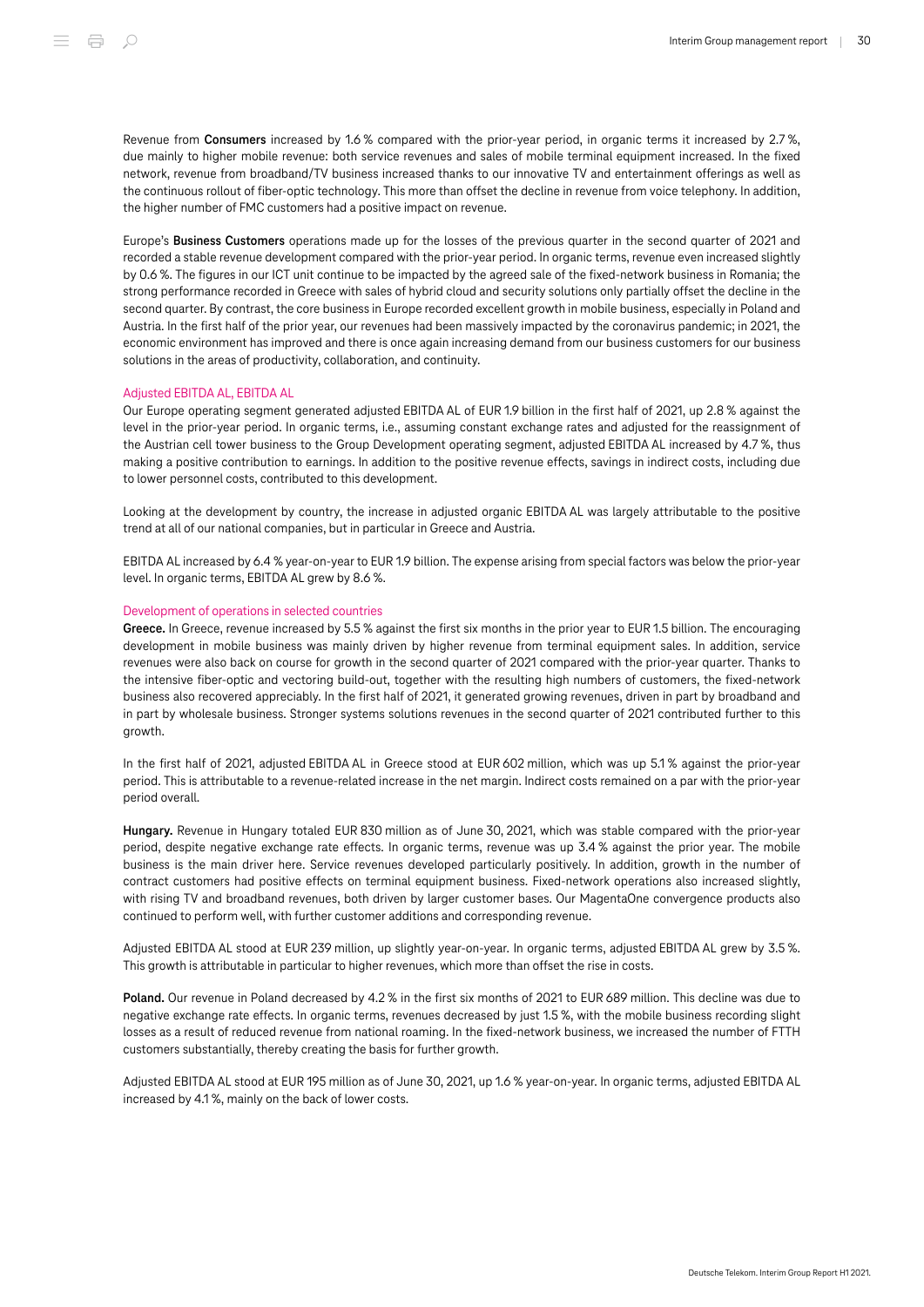Czech Republic. In the first half of 2021, revenue in the Czech Republic stood at EUR 549 million, an increase of 5.4 % against the prior-year level. In organic terms, revenue increased by 3.6 %. In addition to the positive development of mobile revenue, the fixed-network business is also increasingly establishing itself as a key revenue driver. The number of broadband customers increased by 7.6 % compared with the prior-year period. Mobile revenue increased year-on-year, despite the declines in roaming and visitor revenues as a result of the coronavirus pandemic. The growth is mainly attributable to business with higher-margin service revenues, plus stronger terminal equipment revenue. We also generated additional revenue in the area of systems solutions.

Adjusted EBITDA AL increased by 7.9 % year-on-year to EUR 231 million in the first six months of 2021. In organic terms, earnings grew by 6.1 % year-on-year, driven mainly by revenue.

Austria. Revenue generated in Austria totaled EUR 652 million in the first half of 2021. This increase of 3.5 % was mainly attributable to growth in the sale of mobile terminal equipment. Business with higher-margin service revenues (excluding visitors) also contributed positively to revenue. These two effects more than offset the declines in visitor revenues resulting from the coronavirus pandemic. Revenue in the fixed-network business also increased. The broadband business in particular generated substantial growth rates, due among other factors to a larger customer base and higher-value rate plans.

Adjusted EBITDA AL increased as of June 30, 2021 by 0.8 % year-on-year to EUR 249 million. In organic terms, i.e., excluding the reassignment of the Austrian cell tower business to the Group Development operating segment, adjusted EBITDA AL increased substantially by 12.7 %. In addition to the positive revenue effects, a reduced cost base contributed to this growth, also attributable in particular to the realization of synergies as a result of the acquisition and integration of UPC Austria.

### EBIT

Our Europe operating segment recorded an increase in EBIT of EUR 97 million in the first half of 2021. This primarily resulted from an EUR 88 million increase in EBITDA. Depreciation and amortization were down slightly on the prior-year period, mainly due to depreciation and amortization being suspended since the first quarter of 2021 as a result of the fixed-network business in Romania being held for sale.

### Cash capex

In the first half of 2021, the Europe operating segment reported cash capex of EUR 871 million, down 12.9 % year-on-year. This decline is due to a decline in cash outflows for the acquisition of spectrum licenses, primarily in Hungary. We continue to invest in the provision of broadband and fiber-optic technology and in 5G as part of our integrated network strategy.

### Systems Solutions

### Order entry

| millions of $\epsilon$ |        |        |         |        | Change<br>H1 2021/ |
|------------------------|--------|--------|---------|--------|--------------------|
|                        | H12021 | Q12021 | FY 2020 | H12020 | H12020<br>%        |
| Order entry            | 2,019  | 891    | 4.564   | 1.788  | 12.9               |

### Development of business

In the first half of 2021, the focus of our systems solutions business continued to be on growth and future viability as well as the acceleration of our transformation program, while the effects of the coronavirus pandemic had a negative impact on our business.

Under the transformation program, we continued to drive forward the alignment of our organization, workflows and capacities, and the fine-tuning of the strategy for our portfolio. In addition to stand-alone portfolio units, which are responsible for both our growth areas (e.g., public cloud and security) and our traditional IT business, we have defined selected industries (automotive, healthcare, public sector, and transport), for which we will increase our offering of vertical solutions based on our expertise. Consistent with our efforts to implement the Group's strategy pillar "Lead in business productivity," we transferred our IoT (Internet of Things) portfolio unit to the Germany operating segment effective January 1, 2021.

Order entry in our Systems Solutions operating segment was up by 12.9 % year-on-year in the first half of 2021. This trend reflects the recovery from the effects of the coronavirus pandemic on the economic situation of our business customers and the restraint in awarding contracts in the prior year. There was a clear positive trend in our growth areas in particular.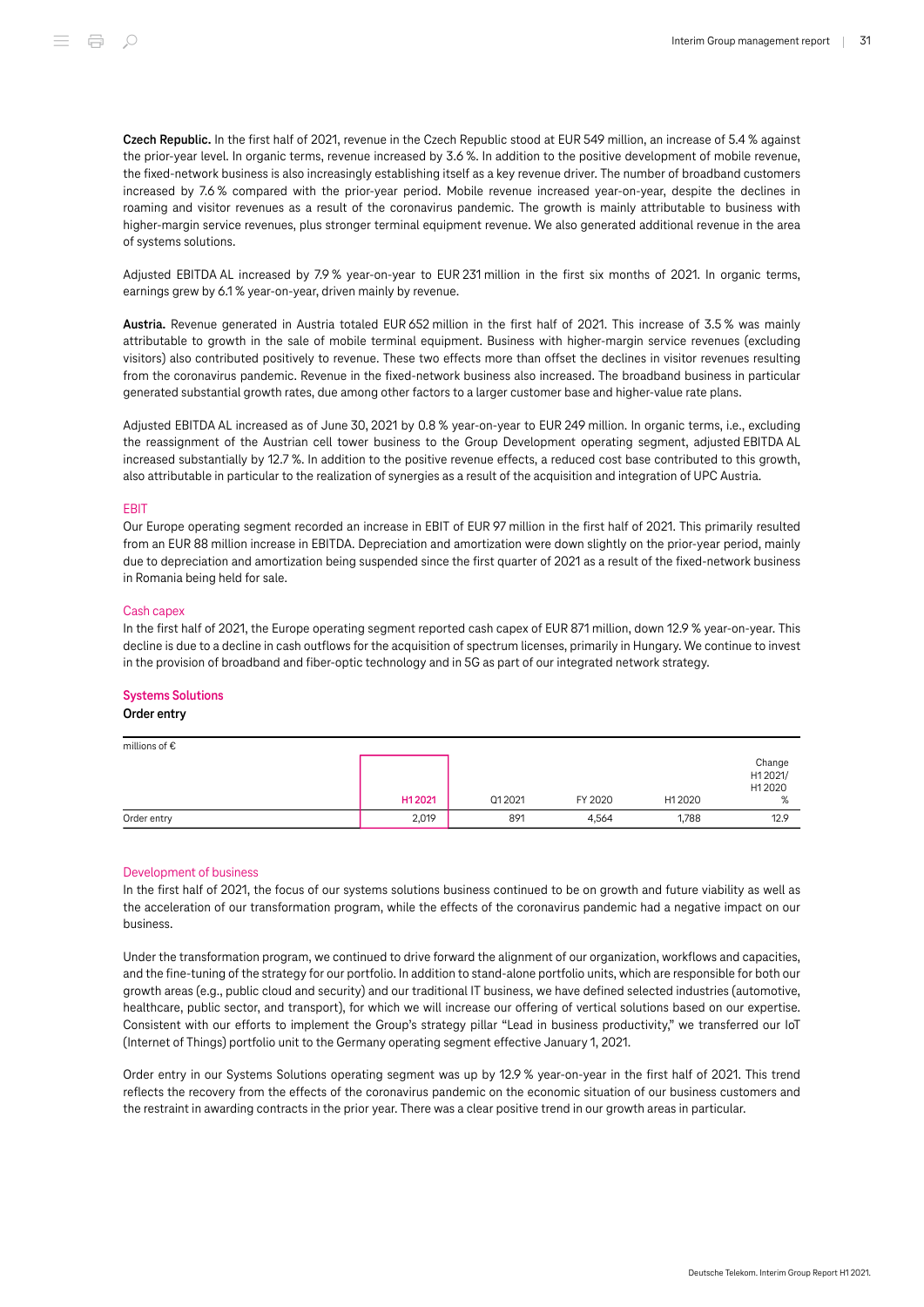### Development of operations

| millions of $\epsilon$                              |                        |            |                        |             |                   |            |             |                   |
|-----------------------------------------------------|------------------------|------------|------------------------|-------------|-------------------|------------|-------------|-------------------|
|                                                     | O <sub>1</sub><br>2021 | 02<br>2021 | O <sub>2</sub><br>2020 | Change<br>℅ | <b>H1</b><br>2021 | H1<br>2020 | Change<br>℅ | <b>FY</b><br>2020 |
| <b>Total revenue</b>                                | 1,015                  | 1,006      | 1,065                  | (5.5)       | 2,021             | 2,127      | (5.0)       | 4,159             |
| Of which: external revenue                          | 798                    | 799        | 829                    | (3.6)       | 1,596             | 1,669      | (4.4)       | 3,237             |
| Profit (loss) from operations (EBIT)                | (27)                   | (68)       | (60)                   | (13.3)      | (95)              | (110)      | 13.6        | (534)             |
| Special factors affecting EBIT                      | (56)                   | (104)      | (59)                   | (76.3)      | (160)             | (97)       | (64.9)      | (582)             |
| EBIT (adjusted for special factors)                 | 29                     | 36         | (1)                    | n.a.        | 65                | (13)       | n.a.        | 48                |
| EBIT margin (adjusted for special factors)          | %<br>2.9               | 3.6        | (0.1)                  |             | 3.2               | (0.6)      |             | 1.2               |
| Depreciation, amortization and<br>impairment losses | (80)                   | (74)       | (103)                  | 28.2        | (155)             | (205)      | 24.4        | (720)             |
| <b>EBITDA</b>                                       | 53                     | 7          | 43                     | (83.7)      | 60                | 95         | (36.8)      | 185               |
| Special factors affecting EBITDA                    | (36)                   | (91)       | (59)                   | (54.2)      | (127)             | (97)       | (30.9)      | (209)             |
| EBITDA (adjusted for special factors)               | 89                     | 98         | 102                    | (3.9)       | 187               | 192        | (2.6)       | 394               |
| <b>EBITDA AL</b>                                    | 26                     | (19)       | 12                     | n.a.        | $\overline{7}$    | 33         | (78.8)      | 70                |
| Special factors affecting EBITDA AL                 | (36)                   | (91)       | (59)                   | (54.2)      | (127)             | (97)       | (30.9)      | (209)             |
| <b>EBITDA AL (adjusted for special factors)</b>     | 62                     | 72         | 71                     | 1.4         | 134               | 130        | 3.1         | 279               |
| EBITDA AL margin (adjusted for special factors)     | %<br>6.1               | 7.2        | 6.7                    |             | 6.6               | 6.1        |             | 6.7               |
| <b>Cash capex</b>                                   | (49)                   | (50)       | (55)                   | 9.1         | (99)              | (80)       | (23.8)      | (235)             |

### Total revenue

Total revenue in our Systems Solutions operating segment in the first half of 2021 amounted to EUR 2.0 billion, down 5.0 % on the prior-year level. This decrease was mainly driven by the expected decline in traditional IT infrastructure business, due in part to targeted business decisions such as the reduction in end-user services. By contrast, our growth areas are growing significantly, especially public cloud (+22.5 %), road charging (+17.6 %) and digital solutions (+13.3 %).

### Adjusted EBITDA AL, EBITDA AL

In the first half of 2021, adjusted EBITDA AL at our Systems Solutions operating segment increased by 3.1% year-on-year to EUR 134 million. Efficiency effects from our transformation program and effects from increased revenue in our growth areas exceeded the decline in earnings in the traditional IT infrastructure business. EBITDA AL decreased by EUR 26 million compared with the prior-year period to EUR 7 million. Special factors were up EUR 30 million on the prior year at EUR -127 million, mainly due to a loss on deconsolidation in connection with the sale of a business operation.

### Adjusted EBIT, EBIT

Adjusted EBIT at our Systems Solutions operating segment increased by EUR 78 million year-on-year in the first half of 2021 to EUR 65 million, mainly on the back of lower depreciation and amortization as a result of a non-cash impairment loss on noncurrent assets in the third quarter of the prior year and the related reduction in the depreciation and amortization base. EBIT increased by EUR 15 million compared with the prior-year period to EUR -95 million. Special factors were up EUR 63 million on the prior-year period, at EUR ‑160 million, mainly on account of a non-cash impairment loss on non-current assets recognized in the first half of 2021, which was also related to the ad hoc impairment testing carried out in the Systems Solutions cashgenerating unit in the third quarter of the prior year, and the aforementioned loss on deconsolidation.

### Cash capex

Cash capex in the Systems Solutions operating segment stood at EUR 99 million in the first half of 2021, compared with EUR 80 million in the prior-year period. This was primarily due to front-loaded investments compared with the prior year. Going forwards, we will continue to focus our investments on developing our growth business.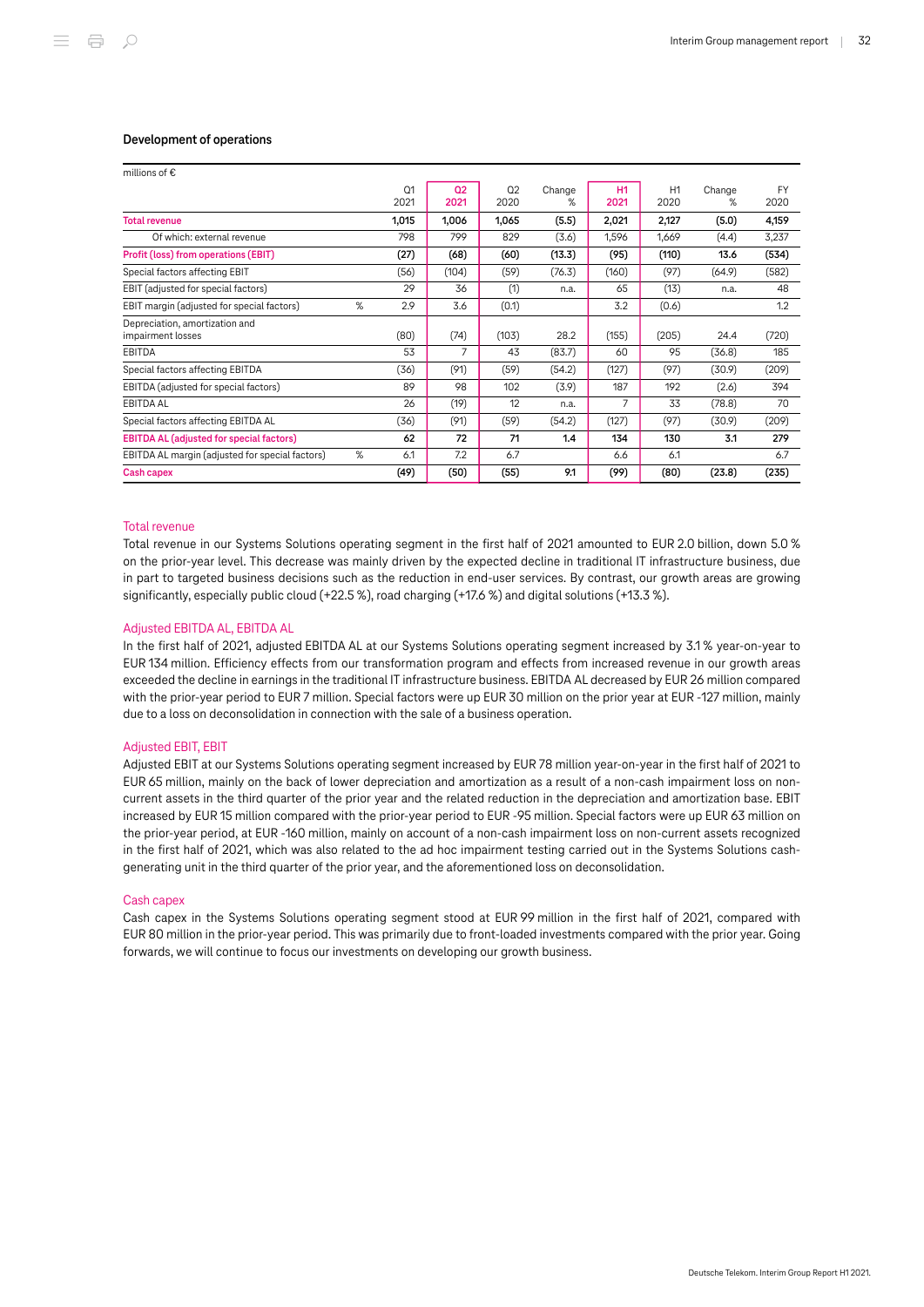Customer development

| thousands          |                     |                         |                  |                                                      |                  |                                                      |                  |                                                      |
|--------------------|---------------------|-------------------------|------------------|------------------------------------------------------|------------------|------------------------------------------------------|------------------|------------------------------------------------------|
|                    |                     | <b>June 30,</b><br>2021 | Mar. 31,<br>2021 | Change<br>June 30,<br>2021/<br>Mar. 31,<br>2021<br>% | Dec. 31,<br>2020 | Change<br>June 30,<br>2021/<br>Dec. 31,<br>2020<br>% | June 30,<br>2020 | Change<br>June 30,<br>2021/<br>June 30,<br>2020<br>% |
| <b>T-Mobile</b>    | Mobile customers    | 6,853                   | 6,798            | 0.8                                                  | 6,803            | 0.7                                                  | 5.741            | 19.4                                                 |
| <b>Netherlands</b> | Fixed-network lines | 707                     | 693              | 2.0                                                  | 682              | 3.7                                                  | 644              | 9.8                                                  |
|                    | Broadband customers | 695                     | 680              | 2.2                                                  | 668              | 4.0                                                  | 628              | 10.7                                                 |

In the Netherlands, the number of mobile customers increased slightly thanks to the shops finally reopening after the coronavirus lockdown at the end of April 2021. The millionth "Unlimited" customer was welcomed in the reporting period. The number of fixed-network lines in the Netherlands also increased, benefiting from the reopening of the shops and successful advertising.

### Development of operations

| millions of $\epsilon$                              |                        |            |                        |             |                   |            |             |                   |
|-----------------------------------------------------|------------------------|------------|------------------------|-------------|-------------------|------------|-------------|-------------------|
|                                                     | O <sub>1</sub><br>2021 | 02<br>2021 | O <sub>2</sub><br>2020 | Change<br>% | <b>H1</b><br>2021 | H1<br>2020 | Change<br>% | <b>FY</b><br>2020 |
| <b>Total revenue</b>                                | 782                    | 780        | 716                    | 8.9         | 1,563             | 1.424      | 9.8         | 2,883             |
| Of which: T-Mobile Netherlands                      | 513                    | 506        | 480                    | 5.4         | 1,019             | 956        | 6.6         | 1,946             |
| Of which: GD Towers <sup>a, b</sup>                 | 282                    | 283        | 248                    | 14.1        | 565               | 495        | 14.1        | 989               |
| Profit (loss) from operations (EBIT)                | 166                    | 381        | 123                    | n.a.        | 547               | 263        | n.a.        | 562               |
| Depreciation, amortization and<br>impairment losses | (210)                  | (219)      | (192)                  | (14.1)      | (429)             | (386)      | (11.1)      | (780)             |
| <b>EBITDA</b>                                       | 376                    | 600        | 316                    | 89.9        | 976               | 649        | 50.4        | 1,343             |
| Special factors affecting EBITDA                    | (16)                   | 198        | (37)                   | n.a.        | 182               | (44)       | n.a.        | (43)              |
| EBITDA (adjusted for special factors)               | 392                    | 403        | 353                    | 14.2        | 794               | 693        | 14.6        | 1,386             |
| Of which: T-Mobile Netherlands                      | 171                    | 184        | 163                    | 12.9        | 355               | 320        | 10.9        | 639               |
| Of which: GD Towers <sup>a, b</sup>                 | 224                    | 226        | 195                    | 15.9        | 451               | 390        | 15.6        | 786               |
| <b>EBITDA AL</b>                                    | 301                    | 516        | 246                    | n.a.        | 816               | 508        | 60.6        | 1,058             |
| Special factors affecting EBITDA AL                 | (16)                   | 198        | (37)                   | n.a.        | 182               | (44)       | n.a.        | (43)              |
| <b>EBITDA AL (adjusted for special factors)</b>     | 316                    | 318        | 283                    | 12.4        | 634               | 552        | 14.9        | 1,101             |
| Of which: T-Mobile Netherlands                      | 151                    | 155        | 143                    | 8.4         | 306               | 278        | 10.1        | 554               |
| Of which: GD Towers <sup>a, b</sup>                 | 169                    | 170        | 145                    | 17.2        | 339               | 290        | 16.9        | 587               |
| EBITDA AL margin (adjusted for special factors)     | %<br>40.4              | 40.8       | 39.5                   |             | 40.6              | 38.8       |             | 38.2              |
| <b>Cash capex</b>                                   | (115)                  | (134)      | (117)                  | (14.5)      | (250)             | (236)      | (5.9)       | (699)             |

<sup>a</sup> As of January 1, 2021, the Austrian cell tower business was reassigned from the Europe operating segment to the Group Development operating segment. Prior-year comparatives were not adjusted.

b As of June 1, 2021, the Dutch cell tower business was sold to DIV and subsequently contributed into Cellnex Netherlands.

### Total revenue

Total revenue in our Group Development operating segment increased in the first half of 2021 by 9.8 % year-on-year to EUR 1.6 billion. On June 1, 2021, the Dutch cell tower company T‑Mobile Infra was sold to DIV and subsequently contributed into Cellnex Netherlands. In organic terms, i.e., adjusted for the sale of the Dutch cell tower business, the reassignment of the Austrian cell tower business as of January 1, 2021, as well as the acquisition of the Dutch MVNO and SIM provider Simpel as of December 1, 2020, total revenue increased by 4.4 %. This revenue increase resulted from the operational and structural growth of our two business units T‑Mobile Netherlands and GD Towers, which includes DFMG and the Austrian cell tower business. In the Netherlands, mobile operations in particular contributed to this revenue growth on the back of higher outof-bundle revenues and higher terminal equipment sales. GD Towers also recorded an increase in revenue, driven by volumebased growth at DFMG and the reassignment of the Austrian cell tower business.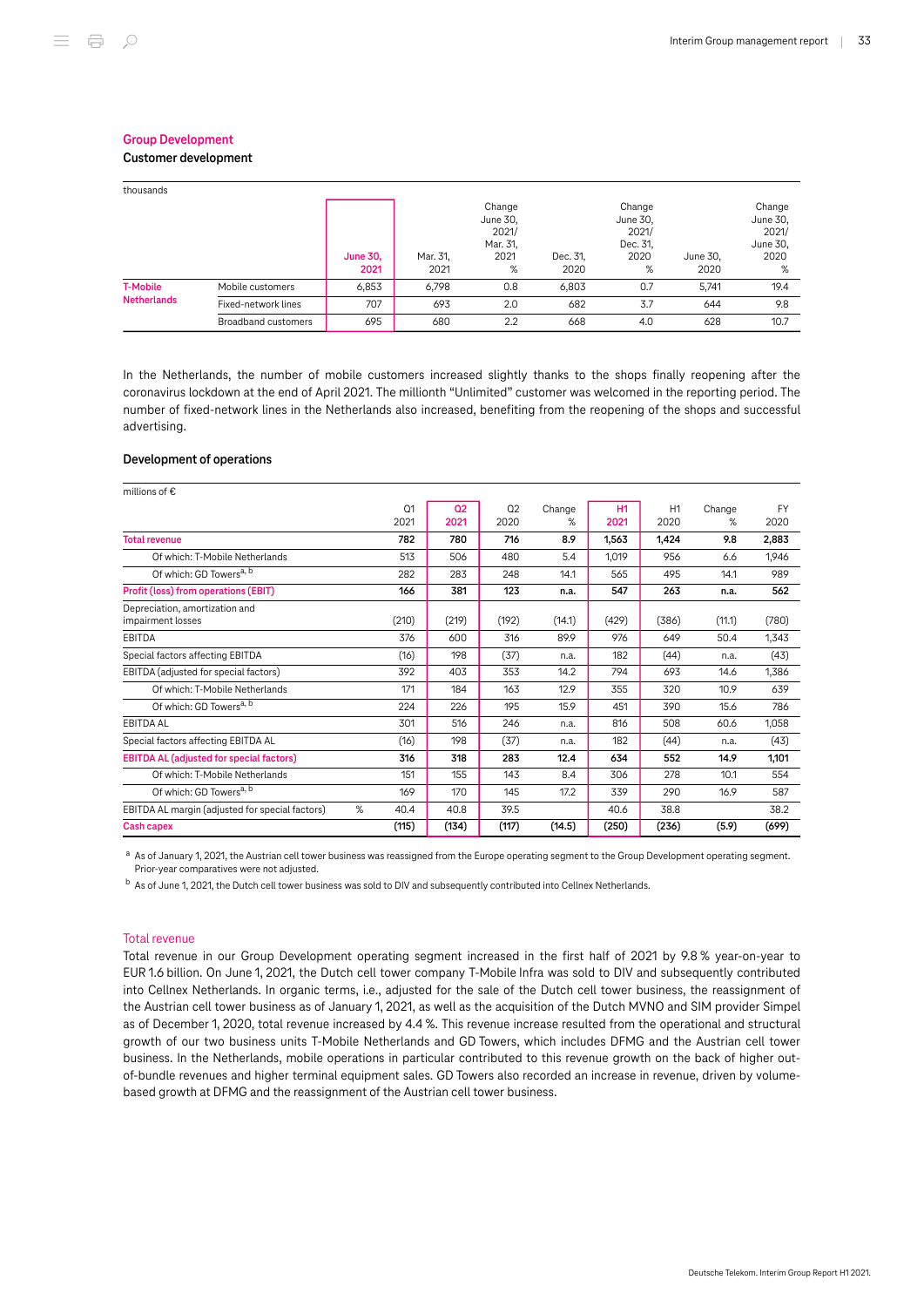### Adjusted EBITDA AL, EBITDA AL

Adjusted EBITDA AL increased by 14.9 % to EUR 634 million. In organic terms, adjusted EBITDA AL grew by 8.1 %. This growth was attributable to the aforementioned positive revenue trend at T-Mobile Netherlands, synergies from the takeover of Tele2 Netherlands, the acquisition of Simpel, and efficient cost management at T‑Mobile Netherlands. The GD Towers business posted consistent growth on the back of rising volumes and was further strengthened by the transfer of the Austrian cell tower business. An operational increase was also achieved through revenue growth and cost transformation. EBITDA AL was positively influenced by net special factors of EUR 182 million, which mainly related to the gain on deconsolidation due to the sale of the Dutch cell tower business. EBITDA AL increased by EUR 308 million compared with the prior-year period to EUR 816 million.

### EBIT

EBIT increased year-on-year to EUR 547 million, mainly as a result of the development described under EBITDA AL. Depreciation, amortization and impairment losses increased by 11.1 % compared with the prior-year period, mainly on account of the depreciation, amortization and impairment losses from the Austrian cell tower business, which have been included since January 1, 2021.

### Cash capex

Cash capex stood at EUR 250 million and thus up on the level of the prior-year period. We continue to focus our investments on the 5G build-out of mobile infrastructure in Germany.

### Group Headquarters & Group Services

### Development of operations

| millions of $\epsilon$                              |        |          |          |          |         |        |          |         |
|-----------------------------------------------------|--------|----------|----------|----------|---------|--------|----------|---------|
|                                                     | Q12021 | 02 20 21 | 02 20 20 | Change % | H1 2021 | H12020 | Change % | FY 2020 |
| <b>Total revenue</b>                                | 625    | 671      | 651      | 3.1      | 1,296   | 1.285  | 0.9      | 2,556   |
| Profit (loss) from operations (EBIT)                | (357)  | (378)    | (345)    | (9.6)    | (735)   | (709)  | (3.7)    | (1,655) |
| Depreciation, amortization and<br>impairment losses | (330)  | (382)    | (325)    | (17.5)   | (712)   | (620)  | (14.8)   | (1,304) |
| EBITDA                                              | (27)   | 4        | (20)     | n.a.     | (23)    | (89)   | 74.2     | (350)   |
| Special factors affecting EBITDA                    | (26)   | (55)     | (81)     | 32.1     | (81)    | (139)  | 41.7     | (277)   |
| EBITDA (adjusted for special factors)               | (2)    | 59       | 62       | (4.8)    | 57      | 50     | 14.0     | (73)    |
| <b>EBITDA AL</b>                                    | (110)  | (75)     | (108)    | 30.6     | (186)   | (269)  | 30.9     | (707)   |
| Special factors affecting EBITDA AL                 | (26)   | (55)     | (81)     | 32.1     | (81)    | (139)  | 41.7     | (277)   |
| <b>EBITDA AL (adjusted for</b><br>special factors)  | (84)   | (21)     | (27)     | 22.2     | (105)   | (130)  | 19.2     | (429)   |
| <b>Cash capex</b>                                   | (250)  | (222)    | (240)    | 7.5      | (472)   | (470)  | (0.4)    | (990)   |

### Total revenue

Total revenue in our Group Headquarters & Group Services segment in the first half of 2021 increased by 0.9 % year-on-year, mainly due to higher intragroup revenue at Deutsche Telekom IT from the licensing of the ERP system. Lower revenue from land and buildings due to the ongoing optimization of space had an offsetting effect.

### Adjusted EBITDA AL, EBITDA AL

Adjusted EBITDA AL in the Group Headquarters & Group Services segment improved by EUR 25 million year-on-year in the reporting period to EUR ‑105 million. This trend was mainly the result of increased revenues at Deutsche Telekom IT from the licensing of the ERP system and from lower operating expenses at our Group Services. By contrast, lower income from real estate sales and lower revenue from land and buildings had a negative impact on adjusted EBITDA AL.

Overall, EBITDA AL was negatively impacted in the reporting period by special factors amounting to EUR 81 million, especially for staff-related measures. This contrasts with special factors of EUR 139 million in the prior-year period, also in particular for staff-related measures.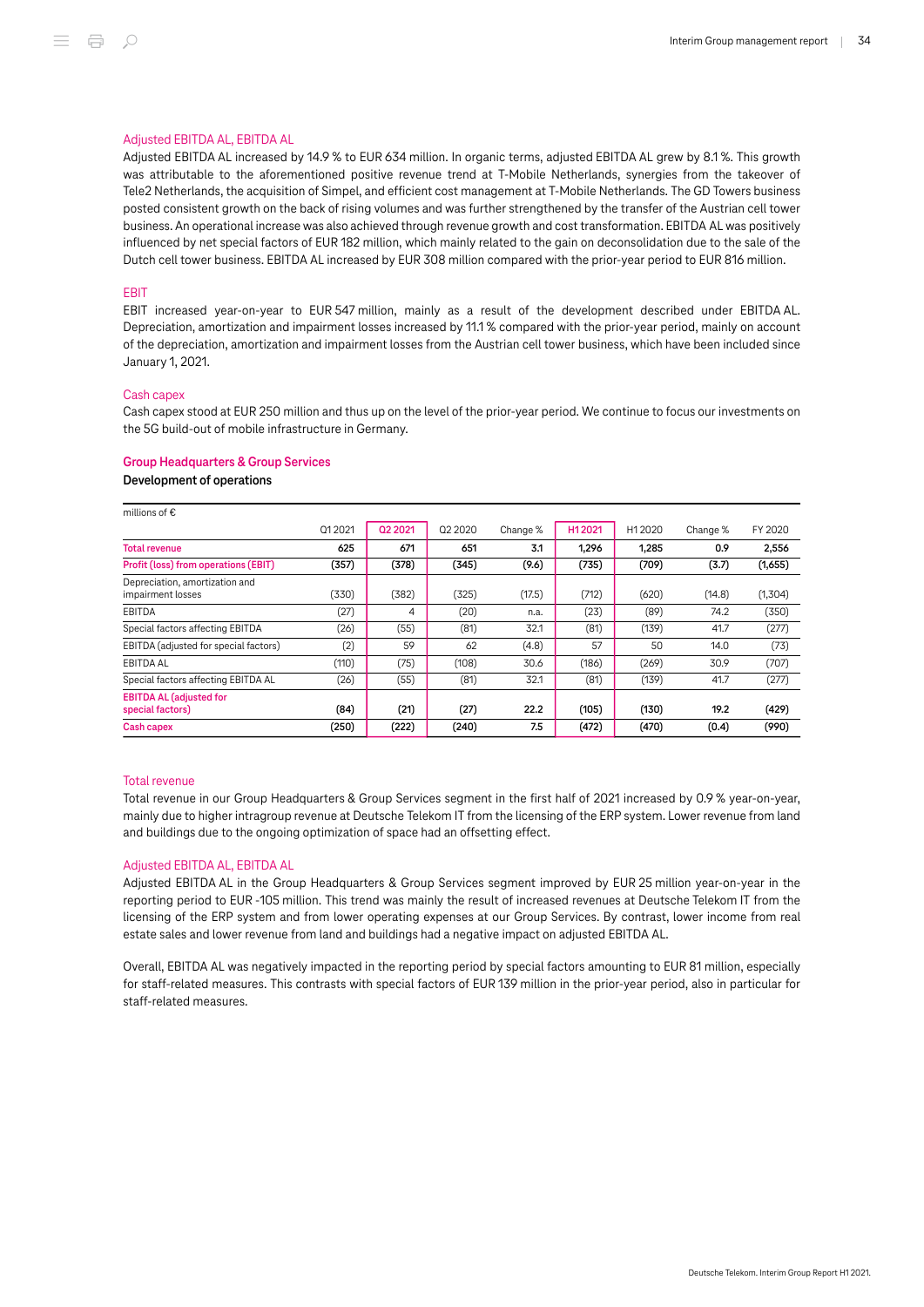### **FRIT**

The year-on-year decline in EBIT of EUR 26 million to EUR-735 million was largely a result of two contrasting effects: the increase in depreciation, amortization and impairment losses on the one hand, and the positive development of EBITDA AL on the other. The increase in depreciation, amortization and impairment losses is mainly attributable to the increased volume of output in connection with the introduction of agile processes and shorter project runtimes at Deutsche Telekom IT. In addition, depreciation, amortization and impairment losses increased due to higher capitalization in connection with the licensing of the ERP system. An impairment loss was also recognized in the first quarter of 2021 in the amount of EUR 14 million on software used by the Systems Solutions operating segment. This impairment loss was a consequence of the ad hoc impairment testing carried out in the Systems Solutions cash-generating unit in the third quarter of the prior year. By contrast, depreciation, amortization and impairment losses from land and buildings decreased as a result of our continued optimization of the real estate portfolio.

### Cash capex

Cash capex in the reporting period was at the same level as in the prior-year period.

### <span id="page-34-0"></span>Events after the reporting period

Please refer to the section "[Events after the reporting period](#page-71-0)" in the interim consolidated financial statements.

### <span id="page-34-1"></span>Forecast

The statements in this section reflect the current views of our management. Contrary to the forecasts published in the 2020 [combined management report](https://report.telekom.com/annual-report-2020/management-report/forecast.html) (page 107 et seq.) and in the [Interim Group Report as of March](https://report.telekom.com/interim-report-q1-2021/management-report/forecast.html) 31, 2021(pages 32 and 33), we now expect to post a stronger-than-expected increase in adjusted EBITDA AL. Adjusted EBITDA AL was originally expected to increase to over EUR 37.0 billion. We now expect adjusted EBITDA AL for the Group to grow to over EUR 37.2 billion in the 2021 financial year. This is largely attributable to stronger-than-expected business performance in the United States operating segment, where we now anticipate adjusted EBITDA AL of around USD 26.1 billion, up from the most recent guidance of USD 25.9 billion. All other statements made remain valid. We still expect our operations outside of the United States to generate adjusted EBITDA AL of EUR 14.4 billion, as communicated in our Interim Group Report as of March 31, 2021. We also expect the Group's free cash flow AL (before dividend payments and spectrum investment) to come in at over EUR 8.0 billion, in line with our most recent raised guidance. For additional information and recent changes in the economic situation, please refer to the section ["The economic environment](#page-9-0)" in this interim Group management report. Readers are also referred to the [Disclaimer](#page-76-1) at the end of this report.

### <span id="page-34-2"></span>Risks and opportunities

This section provides important additional information and explains recent changes in the risks and opportunities as described in the combined management report of the 2020 [Annual Report](https://report.telekom.com/annual-report-2020/management-report/risk-and-opportunity-management/board-of-managements-assessment-of-the-aggregate-risk-and-opportunity-position.html). Readers are also referred to the [Disclaimer](#page-76-1) at the end of this report.

### Risk and opportunity management system

Starting in the second quarter of 2021, changes were made to the risk and opportunity management system in line with the revised IDW audit standard 340 on the auditing of the risk early warning system. These changes mainly relate to the implementation of a risk-bearing capacity conception, improvements to risk aggregation (e.g., greater quantification of risks), as well as some renaming and reassignment of risks and opportunities to the various categories. The parameters for classifying risk extent were also adjusted following a significant rise in Deutsche Telekom's EBITDA AL on the back of organic corporate growth and the business combination of T‑Mobile US and Sprint. These changes affect the presentation and assessment of the risks and opportunities. We will provide detailed explanations of the changes in the 2021 Annual Report. The Interim Group Report as of June 30, 2021 only contains the "substantive" changes made to the risk and opportunity categories and no changes arising from adjustments to the methodology.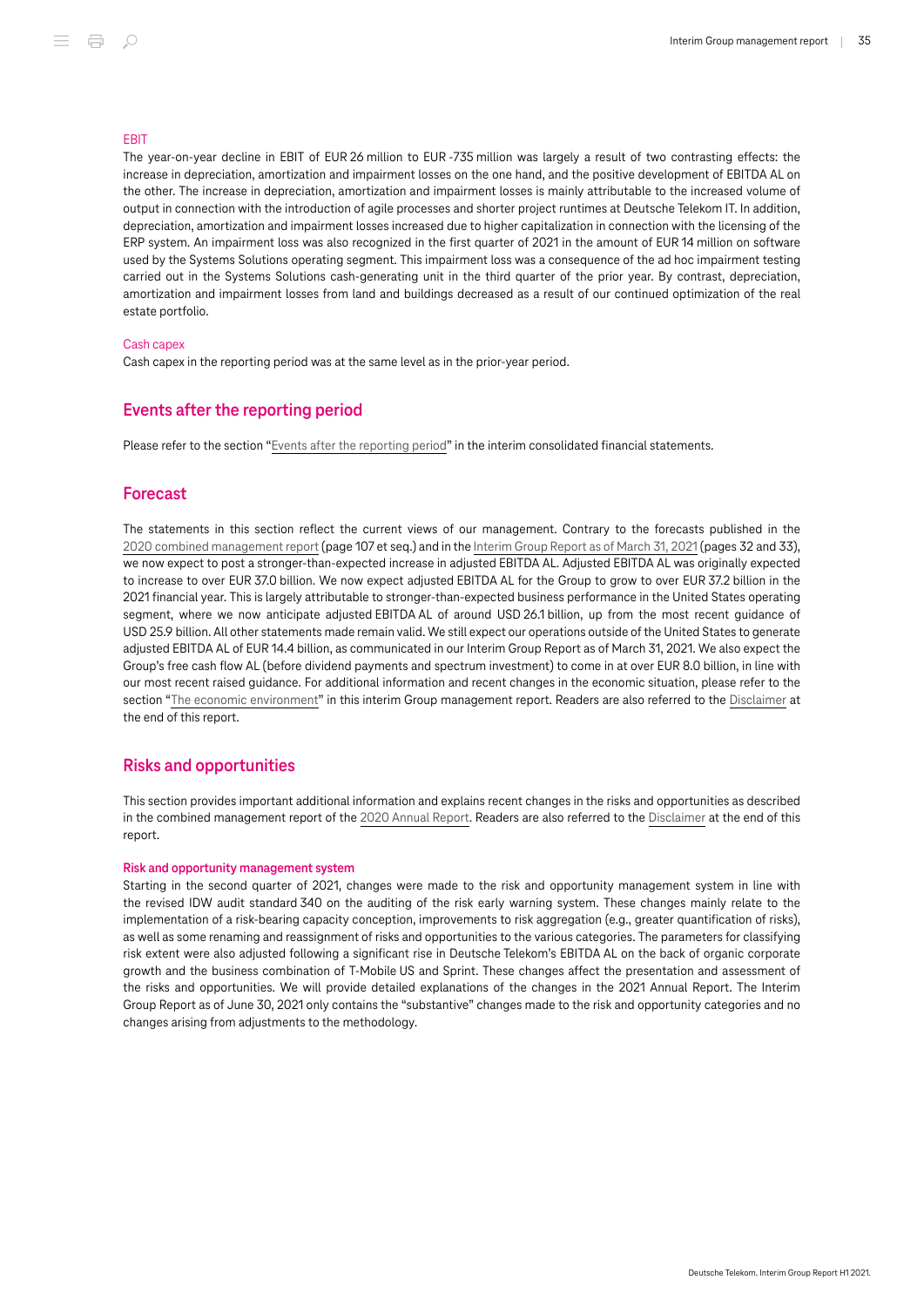### Economic risks, Germany and Europe

The economies of Germany and Europe are poised to recover substantially as coronavirus restrictions are eased. The business and consumer climate has seen a marked improvement in recent months. But at the same time growth in overall economic demand is leading to bottlenecks, with prices for raw materials soaring and companies increasingly facing a shortage of upstream products. Nonetheless, the general growth outlooks for Germany and Europe are positive. In April 2021, the International Monetary Fund (IMF) forecast a 4.4 % expansion of the eurozone economy for the current year (Germany +3.6 %) and considers a return to recession to be unlikely. Due to the uncertain path of the coronavirus pandemic, we cannot rule out economic implications resulting from possible further developments, such as the emergence of virus mutations. Based on experience so far, the coronavirus pandemic is expected to have only a limited impact on Deutsche Telekom's business. We have thus reduced the risk significance for the risk category "Economic risks, Germany" and "Economic risks, Europe" to "low."

### Economic risks, United States

Leading economic research institutes have raised their growth forecasts for the United States. However, a USD 1,900 billion relief package passed in March 2021 could also entail higher U.S. corporate income tax rates going forward, potentially increasing the tax burden for our Group company T-Mobile US. In April 2021, the IMF forecast a 6.4 % expansion of the U.S. economy for the current year and considers a return to recession to be unlikely. Economic activity in the United States is set to reach pre-pandemic levels as early as mid-2021. The current growth outlooks have prompted us to reduce the risk significance for the risk category "Economic risks, United States" to "low."

### Risks relating to strategic transformation and integration

Collaboration with Chinese suppliers is being impeded by the enduring trade conflict between the United States and China. Since 2020, the United States has restricted the use of U.S. technology for and by Chinese suppliers on account of security concerns. They also put pressure on other countries to do the same. In Germany, the legislator has put an end to many years of intensive discussion concerning the security of critical infrastructure with the new Second Act to Increase the Security of Information Technology Systems, or the IT Security Act 2.0 (IT-Sicherheitsgesetz 2.0). A positive outcome is that a number of long-disputed requirements for critical infrastructure (KRITIS) have now been laid down. Deutsche Telekom itself has long been scrutinizing security-critical components prior to installation and on an ongoing basis once in operation. We therefore assume that the assessment by the authorities will also be compatible with rapid network build-out and will not lead to any long-term delays. The IT Security Act 2.0 does not include any ban on individual manufacturers. The Federal Ministry of the Interior, Building and Community is currently drafting the necessary ordinance for the practical application of the IT Security Act 2.0. The requirements laid down in the security catalogue, which is currently being drawn up by the Bundesnetzagentur and the Federal Office for Information Security in accordance with the Telecommunications Act, will be relevant to any critical components that could potentially be affected. The risk of a retrospective order to remove components already installed in the network is low under current legislation. The future risk of using component types that are yet to be installed cannot be assessed conclusively until the security catalogue is available. At the same time, the hurdles for retrospective orders to remove components already approved will be high. Accordingly, the potential impact of loss is reduced and we have lowered the risk significance in the risk category "Risks relating to strategic transformation and integration" to "medium."

### Regulatory risks

New state interventions in the context of cybersecurity in Poland under debate. In January 2021, the Polish government published a draft for a cybersecurity act and new provisions for an amendment to the national telecommunications act. These changes would give new mobile network operators privileged access to resources to foster their establishment in the market. This could result in unfair competition and negatively affect the competitive standing of our mobile communications subsidiary in Poland.

### **Litigation**

Claims relating to charges for the shared use of cable ducts. In proceedings instituted against Telekom Deutschland GmbH by Kabel Deutschland Vertrieb und Service GmbH (now Vodafone Kabel Deutschland GmbH) on the one hand and Unitymedia Hessen GmbH & Co. KG (now Vodafone Hessen GmbH), Unitymedia NRW GmbH (now Vodafone NRW GmbH), and Kabel BW GmbH (now Vodafone BW GmbH) on the other, the Federal Court of Justice in its rulings of May 18, 2021 allowed the plaintiffs' appeals to the extent that the proceedings relate to claims for the period from January 1, 2012 (for Vodafone Kabel Deutschland GmbH) and from January 1, 2016 (for the remaining plaintiffs). At present the financial impact of both these proceedings cannot be assessed with sufficient certainty.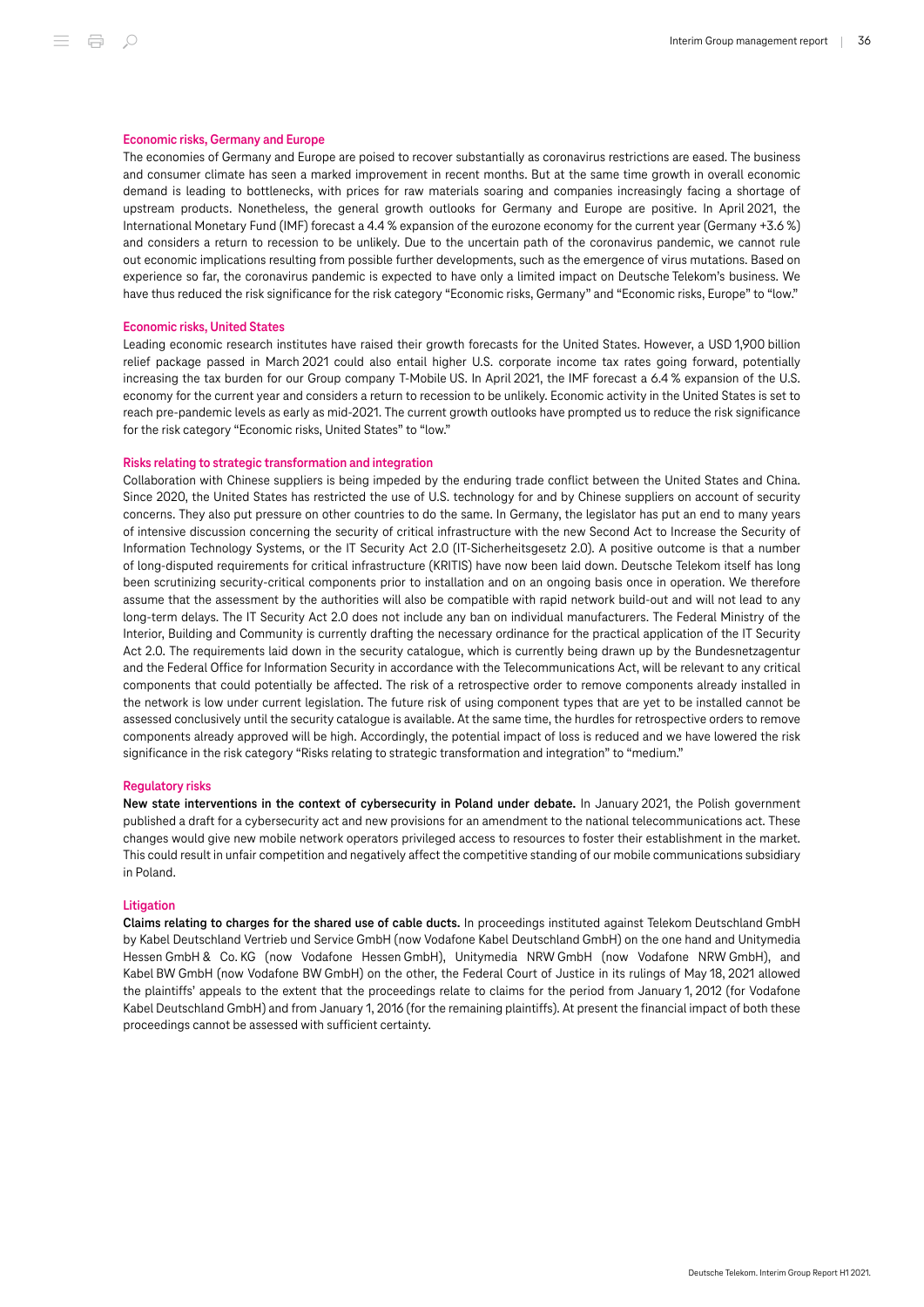Prospectus liability proceedings (third public offering, or DT3). This relates to initially around 2,600 ongoing lawsuits from some 16,000 alleged buyers of T-Shares sold on the basis of the prospectus published on May 26, 2000. The plaintiffs assert that individual figures given in this prospectus were inaccurate or incomplete. The amount in dispute currently totals approximately EUR 78 million plus interest. Some of the actions are also directed at KfW and/or the Federal Republic of Germany as well as the banks that handled the issuances. The Frankfurt/Main Regional Court had issued orders for reference to the Frankfurt/Main Higher Regional Court in accordance with the German Capital Investor Model Proceedings Act (Kapitalanleger-Musterverfahrensgesetz – KapMuG) and has temporarily suspended the initial proceedings. On May 16, 2012, the Frankfurt/Main Higher Regional Court had ruled that there were no material errors in Deutsche Telekom AG's prospectus. In its decision on October 21, 2014, the Federal Court of Justice partly revoked this ruling, determined that there was a mistake in the prospectus, and referred the case back to the Frankfurt/Main Higher Regional Court. On November 30, 2016, the Frankfurt/Main Higher Regional Court ruled that the mistake in the prospectus identified by the Federal Court of Justice could result in liability on the part of Deutsche Telekom AG, although the details of that liability would have to be established in the initial proceedings. Following an appeal from both parties, in February 2021 the Federal Court of Justice once again referred the process back to the Frankfurt/Main Higher Regional Court. Deutsche Telekom has recognized appropriate provisions for risk in the statement of financial position.

Sprint Merger Class Action. On June 4, 2021, a shareholder class action and derivative action was filed in the Delaware Court of Chancery against Deutsche Telekom, SoftBank, T‑Mobile US, and certain current and former officers and directors, asserting breach of fiduciary duties relating to the repricing amendment to the Business Combination Agreement, as well as SoftBank's subsequent monetization of its T-Mobile shares. At present the financial impact of this proceeding cannot be assessed with sufficient certainty.

#### Anti-trust proceedings

Claims for damages against Slovak Telekom following a European Commission decision to impose fines. The European Commission decided on October 15, 2014 that Slovak Telekom had abused its market power on the Slovak broadband market and as a result imposed fines on Slovak Telekom and Deutsche Telekom, which were paid in full in January 2015. In 2018, following an appeal by Slovak Telekom and Deutsche Telekom, the Court of the European Union partially overturned the European Commission's ruling and reduced the fines by a total of EUR 13 million. A ruling of March 25, 2021 dismissed in full a further appeal with the European Court of Justice. Following the decision of the European Commission, competitors had filed damage actions against Slovak Telekom with the civil court in Bratislava. These claims seek compensation for alleged damages due to Slovak Telekom's abuse of a dominant market position, as determined by the European Commission. At present, two claims totaling EUR 112 million plus interest are still pending. It is currently not possible to estimate the financial impact with sufficient certainty.

#### Assessment of the aggregate risk position

The improved economic outlooks for Germany, Europe, and the United States, along with the new IT Security Act 2.0, which has introduced clarity in relation to restrictions with regard to Chinese suppliers, have led to an improvement in the aggregate risk position compared to the risks and opportunities as described in the combined management report of the 2020 Annual Report. At the time of preparing this report, neither our risk management system nor our management could identify any material risks to the continued existence of Deutsche Telekom AG or a significant Group company as a going concern.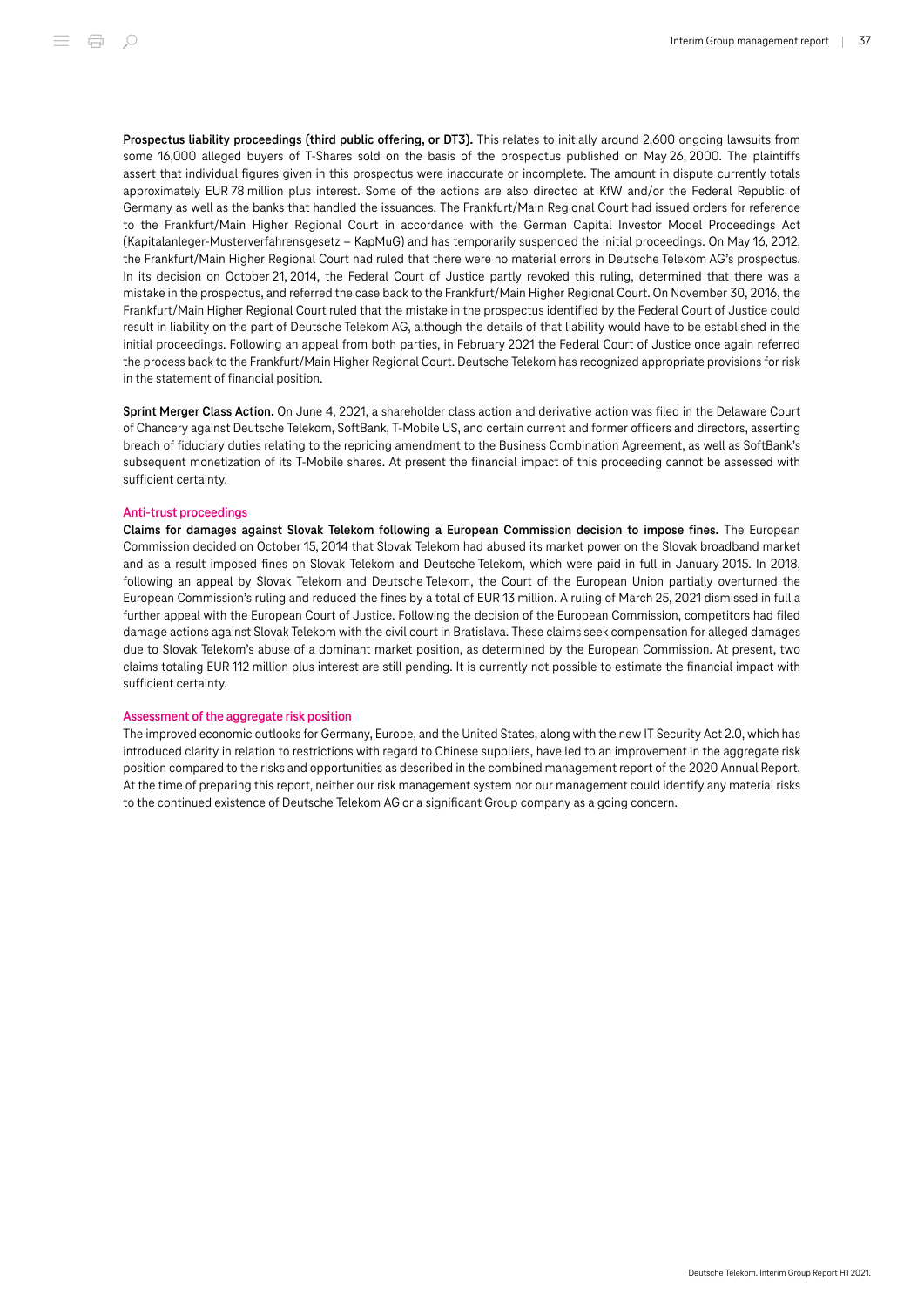# Interim consolidated financial statements

## Consolidated statement of financial position

| millions of $\epsilon$                                           |               |                  |          |                  |                  |
|------------------------------------------------------------------|---------------|------------------|----------|------------------|------------------|
|                                                                  | June 30, 2021 | Dec. 31, 2020    | Change   | Change %         | June 30, 2020    |
| <b>Assets</b>                                                    |               |                  |          |                  |                  |
| <b>Current assets</b>                                            | 32,728        | 37,293<br>12,939 | (4, 565) | (12.2)<br>(31.5) | 37,936<br>14,537 |
| Cash and cash equivalents                                        | 8,861         |                  | (4,078)  |                  |                  |
| Trade receivables                                                | 13,968        | 13,523           | 445      | 3.3              | 12,690           |
| Contract assets                                                  | 1,995         | 1,966            | 29       | 1.5              | 1,905            |
| Current recoverable income taxes                                 | 242           | 349              | (107)    | (30.7)           | 245              |
| Other financial assets                                           | 3,061         | 3,224            | (163)    | (5.1)            | 2,776            |
| Inventories                                                      | 2,066         | 2,695            | (629)    | (23.3)           | 2,077            |
| Other assets                                                     | 1,872         | 1,484            | 388      | 26.1             | 1,919            |
| Non-current assets and disposal groups held for sale             | 664           | 1,113            | (449)    | (40.3)           | 1,786            |
| <b>Non-current assets</b>                                        | 237,775       | 227,624          | 10,151   | 4.5              | 232,035          |
| Intangible assets                                                | 128,431       | 118,066          | 10,365   | 8.8              | 126,372          |
| Property, plant and equipment                                    | 60,439        | 60,975           | (536)    | (0.9)            | 62,912           |
| Right-of-use assets                                              | 30,624        | 30,302           | 322      | 1.1              | 23,821           |
| Capitalized contract costs                                       | 2,315         | 2,192            | 123      | 5.6              | 2,081            |
| Investments accounted for using the equity method                | 950           | 543              | 407      | 75.0             | 541              |
| Other financial assets                                           | 6,011         | 6,416            | (405)    | (6.3)            | 6,715            |
| Deferred tax assets                                              | 7,752         | 7,972            | (220)    | (2.8)            | 8,434            |
| Other assets                                                     | 1,255         | 1,159            | 96       | 8.3              | 1,158            |
| <b>Total assets</b>                                              | 270,504       | 264,917          | 5,587    | 2.1              | 269,971          |
| Liabilities and shareholders' equity                             |               |                  |          |                  |                  |
| <b>Current liabilities</b>                                       | 35,225        | 37,135           | (1,910)  | (5.1)            | 39,015           |
| <b>Financial liabilities</b>                                     | 11,902        | 12,652           | (750)    | (5.9)            | 13.567           |
| Lease liabilities                                                | 4,977         | 5,108            | (131)    | (2.6)            | 5,812            |
| Trade and other payables                                         | 8,342         | 9,760            | (1, 418) | (14.5)           | 9,601            |
| Income tax liabilities                                           | 833           | 690              | 143      | 20.7             | 566              |
| Other provisions                                                 | 3,389         | 3,638            | (249)    | (6.8)            | 3,395            |
| Other liabilities                                                | 3,812         | 3,213            | 599      | 18.6             | 3,739            |
| <b>Contract liabilities</b>                                      | 1,699         | 1,625            | 74       | 4.6              | 1,794            |
| Liabilities directly associated with non-current assets          |               |                  |          |                  |                  |
| and disposal groups held for sale                                | 271           | 449              | (178)    | (39.6)           | 541              |
| <b>Non-current liabilities</b>                                   | 158,279       | 155,232          | 3,047    | 2.0              | 157,454          |
| <b>Financial liabilities</b>                                     | 97,788        | 94,456           | 3,332    | 3.5              | 103,043          |
| Lease liabilities                                                | 28,286        | 27,607           | 679      | 2.5              | 19,994           |
| Provisions for pensions and other employee benefits              | 5,925         | 7,684            | (1,759)  | (22.9)           | 8,003            |
| Other provisions                                                 | 5,186         | 5,395            | (209)    | (3.9)            | 4,820            |
| Deferred tax liabilities                                         | 18,257        | 17,260           | 997      | 5.8              | 18,716           |
| Other liabilities                                                | 2,257         | 2,418            | (161)    | (6.7)            | 2,450            |
| Contract liabilities                                             | 580           | 411              | 169      | 41.1             | 428              |
| Liabilities                                                      | 193,504       | 192,367          | 1,137    | 0.6              | 196,469          |
| Shareholders' equity                                             | 77,000        | 72,550           | 4,450    | 6.1              | 73,502           |
| Issued capital                                                   | 12,189        | 12,189           | 0        | 0.0              | 12,189           |
| Treasury shares                                                  | (46)          | (46)             | 0        | 0.0              | (47)             |
|                                                                  | 12,144        | 12,143           | 1        | 0.0              | 12,142           |
| Capital reserves                                                 | 62,597        | 62,640           | (43)     | (0.1)            | 62,535           |
| Retained earnings including carryforwards                        | (36, 217)     | (38,905)         | 2,688    | 6.9              | (39, 014)        |
| Total other comprehensive income                                 | (2,969)       | (4, 115)         | 1,146    | 27.8             | (1, 573)         |
| Net profit (loss)                                                |               |                  | (1,343)  | (32.3)           |                  |
|                                                                  | 2,815         | 4,158<br>35,922  |          |                  | 1,670            |
| Issued capital and reserves attributable to owners of the parent | 38,370        |                  | 2,448    | 6.8              | 35,760           |
| Non-controlling interests                                        | 38,630        | 36,628           | 2,002    | 5.5              | 37,743           |
| Total liabilities and shareholders' equity                       | 270,504       | 264,917          | 5,587    | 2.1              | 269,971          |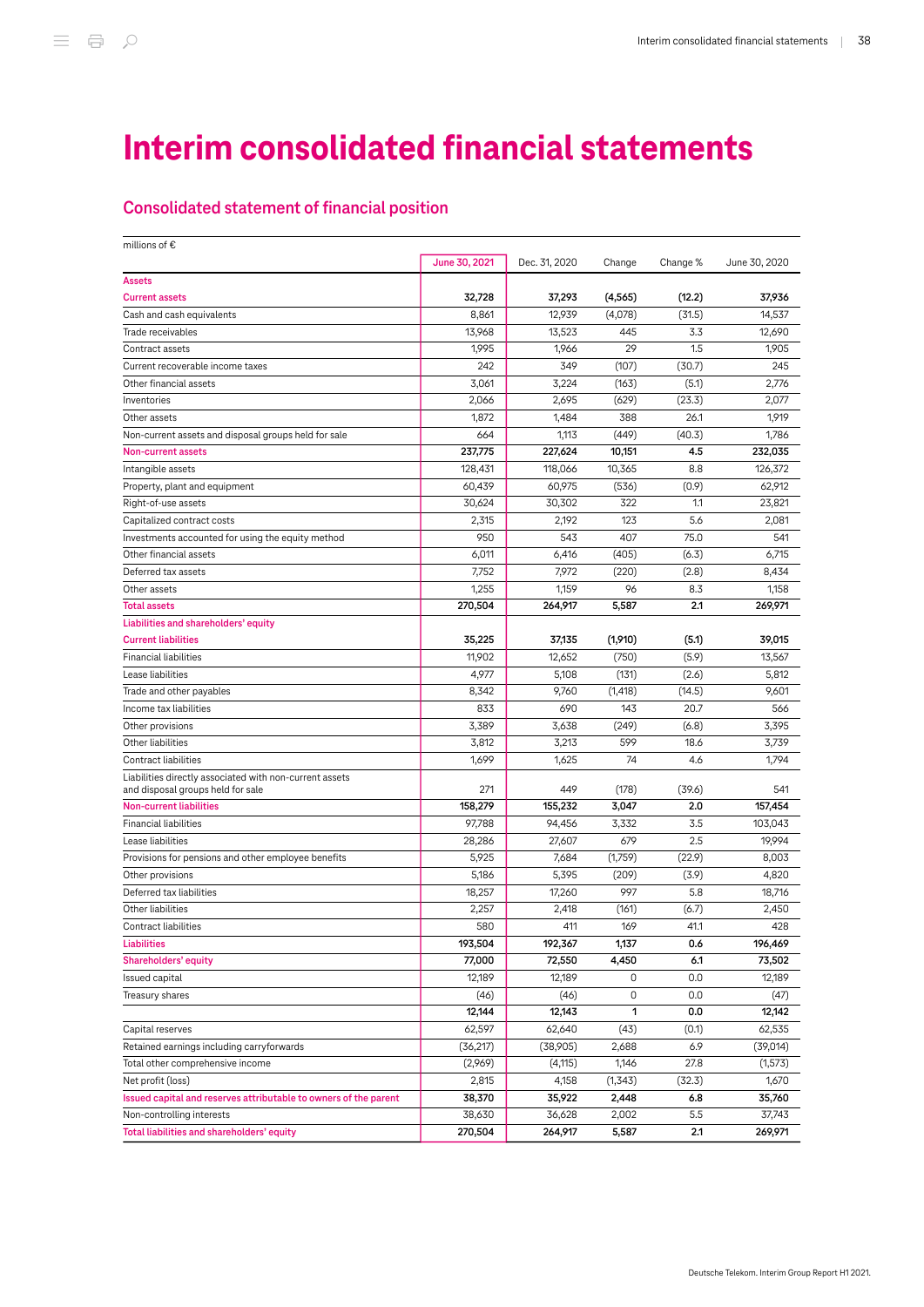## Consolidated income statement

| millions of $\epsilon$                                                                           |           |                |          |           |           |          |           |
|--------------------------------------------------------------------------------------------------|-----------|----------------|----------|-----------|-----------|----------|-----------|
|                                                                                                  | 02 2021   | 02 20 20       | Change % | H1 2021   | H12020    | Change % | FY 2020   |
| Net revenue                                                                                      | 26,593    | 27,041         | (1.7)    | 52,983    | 46.984    | 12.8     | 100,999   |
| Of which: interest income calculated using<br>the effective interest method                      | 69        | 75             | (8.0)    | 141       | 156       | (9.6)    | 278       |
| Other operating income                                                                           | 553       | 527            | 4.9      | 841       | 820       | 2.6      | 2,879     |
| Changes in inventories                                                                           | (5)       | $\overline{c}$ | n.a.     | (5)       | 30        | n.a.     | (15)      |
| Own capitalized costs                                                                            | 706       | 721            | (2.1)    | 1,380     | 1,326     | 4.1      | 2,774     |
| Goods and services purchased                                                                     | (11, 722) | (11,678)       | (0.4)    | (23, 155) | (20, 243) | (14.4)   | (44, 674) |
| Personnel costs                                                                                  | (4,702)   | (5, 131)       | 8.4      | (9,358)   | (9,615)   | 2.7      | (18, 853) |
| Other operating expenses                                                                         | (954)     | (1,456)        | 34.5     | (1, 855)  | (2,336)   | 20.6     | (4, 476)  |
| Impairment losses on financial assets                                                            | (124)     | (333)          | 62.8     | (269)     | (474)     | 43.2     | (862)     |
| Gains (losses) from the write-off of financial<br>assets measured at amortized cost              | (29)      | (33)           | 12.1     | (53)      | (85)      | 37.6     | (188)     |
| Other                                                                                            | (801)     | (1,090)        | 26.5     | (1,533)   | (1,777)   | 13.7     | (3, 425)  |
| <b>EBITDA</b>                                                                                    | 10,469    | 10,026         | 4.4      | 20,830    | 16,966    | 22.8     | 38,633    |
| Depreciation, amortization and impairment losses                                                 | (6,781)   | (6,939)        | 2.3      | (13,623)  | (11, 368) | (19.8)   | (25, 829) |
| <b>Profit (loss) from operations (EBIT)</b>                                                      | 3,688     | 3,087          | 19.5     | 7,207     | 5,597     | 28.8     | 12,804    |
| Finance costs                                                                                    | (1,118)   | (1, 443)       | 22.5     | (2,304)   | (2,000)   | (15.2)   | (4, 224)  |
| Interest income                                                                                  | $100 -$   | 93             | 7.5      | 215       | 193       | 11.4     | 414       |
| Interest expense                                                                                 | (1,218)   | (1,536)        | 20.7     | (2,519)   | (2,193)   | (14.9)   | (4,638)   |
| Share of profit (loss) of associates and joint ventures<br>accounted for using the equity method | (33)      | (7)            | n.a.     | (44)      | (6)       | n.a.     | (12)      |
| Other financial income (expense)                                                                 | 656       | 202            | n.a.     | 178       | (206)     | n.a.     | 109       |
| <b>Profit (loss) from financial activities</b>                                                   | (495)     | (1, 249)       | 60.4     | (2,170)   | (2, 213)  | 1.9      | (4, 128)  |
| Profit (loss) before income taxes                                                                | 3,193     | 1,838          | 73.7     | 5,037     | 3,384     | 48.8     | 8,677     |
| Income taxes                                                                                     | (719)     | (517)          | (39.1)   | (1,261)   | (968)     | (30.3)   | (1,929)   |
| Profit (loss)                                                                                    | 2,473     | 1,321          | 87.2     | 3,776     | 2,417     | 56.2     | 6,747     |
| Profit (loss) attributable to                                                                    |           |                |          |           |           |          |           |
| Owners of the parent (net profit (loss))                                                         | 1,879     | 754            | n.a.     | 2,815     | 1,670     | 68.6     | 4,158     |
| Non-controlling interests                                                                        | 594       | 568            | 4.6      | 960       | 747       | 28.5     | 2,589     |

Sprint has been included in Deutsche Telekom's consolidated financial statements as a fully consolidated subsidiary since April 1, 2020. This transaction affects the comparability of the figures for the current period with the prior-year figures. For further information on the transaction, please refer to the section "[Changes in the composition of the Group and other transactions.](#page-44-0)"

## Earnings per share

|                                                                                     |                  | 02 20 21 | 02 2020 | Change % | H1 2021 | H <sub>12020</sub> | Change % | FY 2020 |
|-------------------------------------------------------------------------------------|------------------|----------|---------|----------|---------|--------------------|----------|---------|
| Profit (loss) attributable to the owners<br>of the parent (net profit (loss))       | millions<br>of € | 1.879    | 754     | n.a.     | 2.815   | 1.670              | 68.6     | 4,158   |
| Adjusted weighted average number<br>of basic/diluted ordinary shares<br>outstanding | millions         | 4.744    | 4.743   | 0.0      | 4.744   | 4.743              | 0.0      | 4,743   |
| Earnings per share basic/diluted                                                    | €                | 0.40     | 0.16    | n.a.     | 0.59    | 0.35               | 68.6     | 0.88    |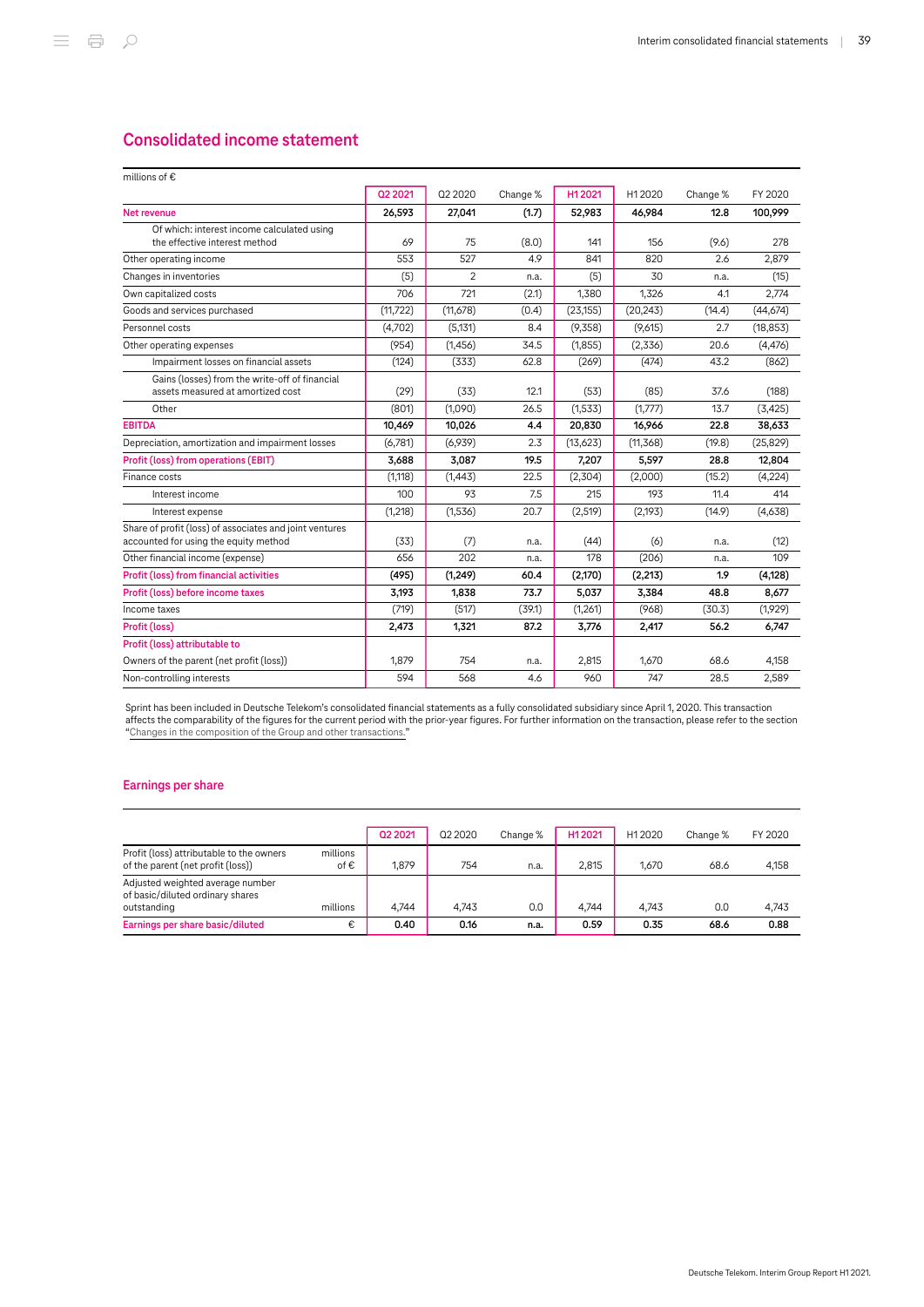## Consolidated statement of comprehensive income

| millions of €                                                                                 |                 |          |        |        |                    |             |          |
|-----------------------------------------------------------------------------------------------|-----------------|----------|--------|--------|--------------------|-------------|----------|
|                                                                                               | Q2 2021         | Q2 2020  | Change | H12021 | H <sub>12020</sub> | Change      | FY 2020  |
| <b>Profit (loss)</b>                                                                          | 2,473           | 1,321    | 1,152  | 3,776  | 2,417              | 1,359       | 6,747    |
| Items not subsequently reclassified to profit or loss<br>(not recycled)                       |                 |          |        |        |                    |             |          |
| Gains (losses) from the remeasurement of<br>equity instruments                                | 54              | 45       | 9      | 87     | 59                 | 28          | 62       |
| Gains (losses) from the remeasurement of<br>defined benefit plans                             | 631             | (348)    | 979    | 1,610  | (1,355)            | 2,965       | (1,358)  |
| Revaluation due to business combinations                                                      | 0               | 0        | 0      | 0      | 0                  | 0           | 0        |
| Share of profit (loss) of investments accounted<br>for using the equity method                | 0               | 0        | 0      | 0      | 0                  | $\mathbf 0$ | 0        |
| Income taxes relating to components of<br>other comprehensive income                          | (38)            | 97       | (135)  | (223)  | 11                 | (234)       | 142      |
|                                                                                               | 648             | (205)    | 853    | 1,474  | (1, 285)           | 2,759       | (1,154)  |
| Items subsequently reclassified to profit or loss<br>(recycled), if certain reasons are given |                 |          |        |        |                    |             |          |
| Exchange differences on translating foreign operations                                        |                 |          |        |        |                    |             |          |
| Recognition of other comprehensive income<br>in income statement                              | 41              | 0        | 41     | 41     | 0                  | 41          | 0        |
| Change in other comprehensive income<br>(not recognized in income statement)                  | (649)           | (1, 291) | 642    | 2.047  | (1,045)            | 3,092       | (6, 578) |
| Gains (losses) from the remeasurement of<br>debt instruments                                  |                 |          |        |        |                    |             |          |
| Recognition of other comprehensive income<br>in income statement                              | 97              | 105      | (8)    | 179    | 212                | (33)        | 491      |
| Change in other comprehensive income<br>(not recognized in income statement)                  | (147)           | (33)     | (114)  | (179)  | (195)              | 16          | (481)    |
| Gains (losses) from hedging instruments<br>(designated risk components)                       |                 |          |        |        |                    |             |          |
| Recognition of other comprehensive income<br>in income statement                              | 98              | 141      | (43)   | 14     | 141                | (127)       | 431      |
| Change in other comprehensive income<br>(not recognized in income statement)                  | 24              | (162)    | 186    | 148    | (1,082)            | 1,230       | (1,446)  |
| Gains (losses) from hedging instruments<br>(hedging costs)                                    |                 |          |        |        |                    |             |          |
| Recognition of other comprehensive income<br>in income statement                              | 1               | 1        | 0      | 1      | $\mathbf{1}$       | 0           | 2        |
| Change in other comprehensive income<br>(not recognized in income statement)                  | 12 <sup>°</sup> | (27)     | 39     | 21     | (29)               | 50          | (30)     |
| Share of profit (loss) of investments accounted<br>for using the equity method                |                 |          |        |        |                    |             |          |
| Recognition of other comprehensive income<br>in income statement                              | 0               | 0        | 0      | 0      | 0                  | 0           | 0        |
| Change in other comprehensive income<br>(not recognized in income statement)                  | 0               | 0        | 0      | 0      | 0                  | 0           | 1        |
| Income taxes relating to components<br>of other comprehensive income                          | (33)            | 4        | (37)   | (46)   | 257                | (303)       | 283      |
|                                                                                               | (556)           | (1, 263) | 707    | 2,226  | (1,740)            | 3,966       | (7, 327) |
| Other comprehensive income                                                                    | 92              | (1, 469) | 1,561  | 3,700  | (3,025)            | 6,725       | (8,481)  |
| <b>Total comprehensive income</b>                                                             | 2,565           | (148)    | 2,713  | 7,475  | (608)              | 8,083       | (1,734)  |
| Total comprehensive income attributable to                                                    |                 |          |        |        |                    |             |          |
| Owners of the parent                                                                          | 2,439           | 29       | 2,410  | 5,333  | (552)              | 5,885       | (496)    |
| Non-controlling interests                                                                     | 126             | (178)    | 304    | 2,142  | (57)               | 2,199       | (1,238)  |

Sprint has been included in Deutsche Telekom's consolidated financial statements as a fully consolidated subsidiary since April 1, 2020. This transaction affects the comparability of the figures for the current period with the prior-year figures. For further information on the transaction, please refer to the section "[Changes in the composition of the Group and other transactions.](#page-44-0)"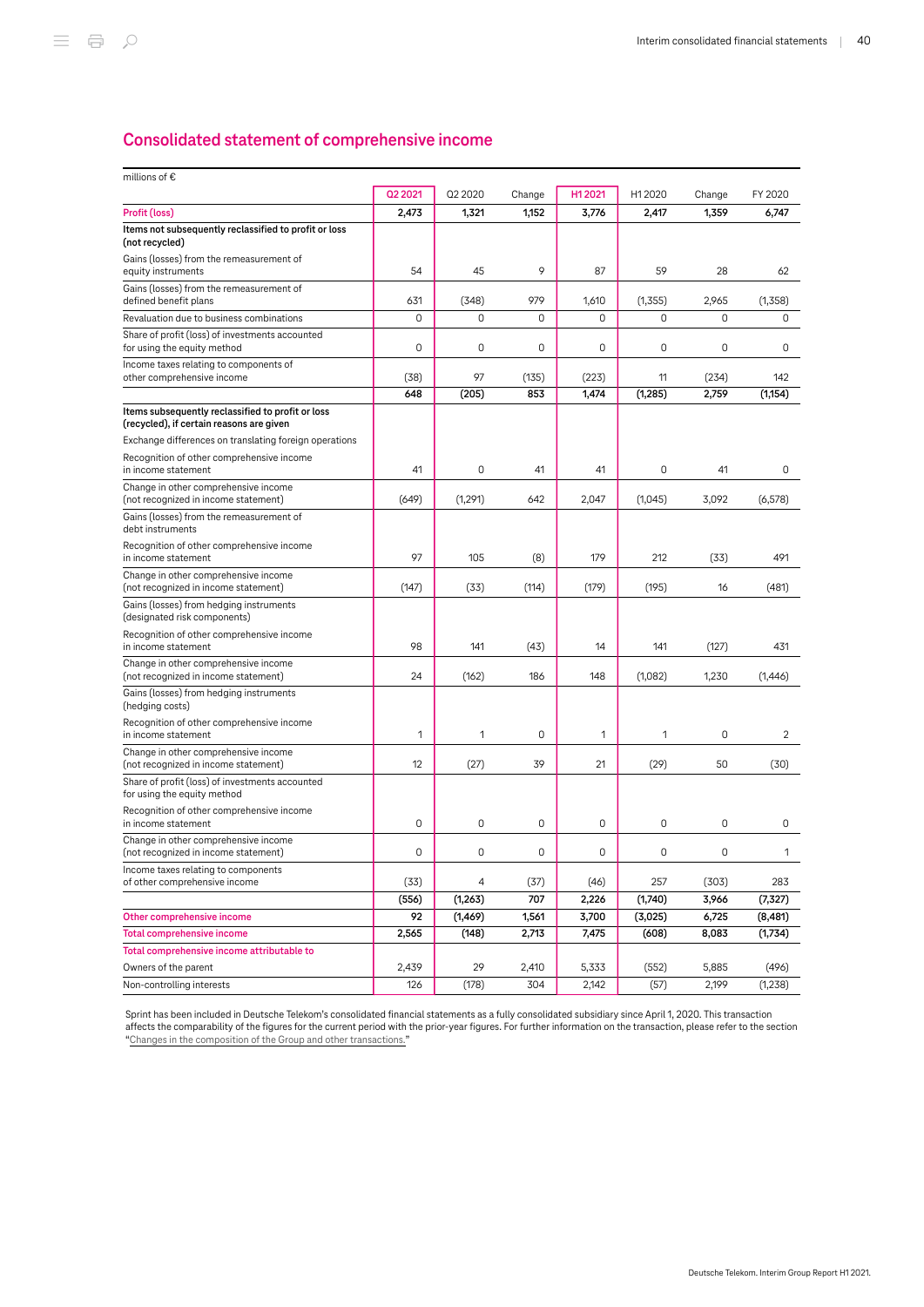## Consolidated statement of changes in equity

millions of €

|                                                           | Issued capital and reserves attributable to owners of the parent |                 |                  |                                                   |                   |                                         |                        |  |
|-----------------------------------------------------------|------------------------------------------------------------------|-----------------|------------------|---------------------------------------------------|-------------------|-----------------------------------------|------------------------|--|
|                                                           | Equity contributed                                               |                 |                  | Consolidated shareholders' equity<br>generated    |                   |                                         |                        |  |
|                                                           | Issued capital                                                   | Treasury shares | Capital reserves | Retained earnings<br>including carry-<br>forwards | Net profit (loss) | Translation of<br>foreign<br>operations | Revaluation<br>surplus |  |
| Balance at January 1, 2020                                | 12,189                                                           | (47)            | 55,029           | (38,709)                                          | 3,867             | (808)                                   | (21)                   |  |
| Transfer resulting from change in<br>accounting standards |                                                                  |                 |                  |                                                   |                   |                                         |                        |  |
| Changes in the composition of the Group                   |                                                                  |                 |                  |                                                   |                   |                                         |                        |  |
| Transactions with owners                                  |                                                                  |                 | 7,374            |                                                   |                   | (336)                                   |                        |  |
| Unappropriated profit (loss) carried forward              |                                                                  |                 |                  | 3,867                                             | (3,867)           |                                         |                        |  |
| <b>Dividends</b>                                          |                                                                  |                 |                  | (2,846)                                           |                   |                                         |                        |  |
| Capital increase at Deutsche Telekom AG                   |                                                                  |                 |                  |                                                   |                   |                                         |                        |  |
| Capital increase from share-based payment                 |                                                                  |                 | 133              |                                                   |                   |                                         |                        |  |
| Share buy-back/shares held in a<br>trust deposit          |                                                                  |                 |                  |                                                   |                   |                                         |                        |  |
| Profit (loss)                                             |                                                                  |                 |                  |                                                   | 1,670             |                                         |                        |  |
| Other comprehensive income                                |                                                                  |                 |                  | (1, 323)                                          |                   | (485)                                   |                        |  |
| <b>Total comprehensive income</b>                         |                                                                  |                 |                  |                                                   |                   |                                         |                        |  |
| Transfer to retained earnings                             |                                                                  |                 |                  | (3)                                               |                   |                                         | 3                      |  |
| Balance at June 30, 2020                                  | 12,189                                                           | (47)            | 62,535           | (39,014)                                          | 1,670             | (1,630)                                 | (17)                   |  |
| Balance at January 1, 2021                                | 12,189                                                           | (46)            | 62,640           | (38,905)                                          | 4,158             | (4,092)                                 | (14)                   |  |
| Transfer resulting from change in<br>accounting standards |                                                                  |                 |                  |                                                   |                   |                                         |                        |  |
| Changes in the composition of the Group                   |                                                                  |                 |                  |                                                   |                   |                                         |                        |  |
| Transactions with owners                                  |                                                                  |                 | (110)            |                                                   |                   | $\mathbf{1}$                            |                        |  |
| Unappropriated profit (loss) carried forward              |                                                                  |                 |                  | 4,158                                             | (4, 158)          |                                         |                        |  |
| Dividends                                                 |                                                                  |                 |                  | (2,846)                                           |                   |                                         |                        |  |
| Capital increase at Deutsche Telekom AG                   |                                                                  |                 |                  |                                                   |                   |                                         |                        |  |
| Capital increase from share-based payment                 |                                                                  |                 | 67               |                                                   |                   |                                         |                        |  |
| Share buy-back/shares held in a<br>trust deposit          |                                                                  |                 |                  |                                                   |                   |                                         |                        |  |
| Profit (loss)                                             |                                                                  |                 |                  |                                                   | 2,815             |                                         |                        |  |
| Other comprehensive income                                |                                                                  |                 |                  | 1,330                                             |                   | 1,006                                   |                        |  |
| <b>Total comprehensive income</b>                         |                                                                  |                 |                  |                                                   |                   |                                         |                        |  |
| Transfer to retained earnings                             |                                                                  |                 |                  | 46                                                |                   |                                         | 3                      |  |
| Balance at June 30, 2021                                  | 12,189                                                           | (46)            | 62,597           | (36, 217)                                         | 2,815             | (3,085)                                 | (11)                   |  |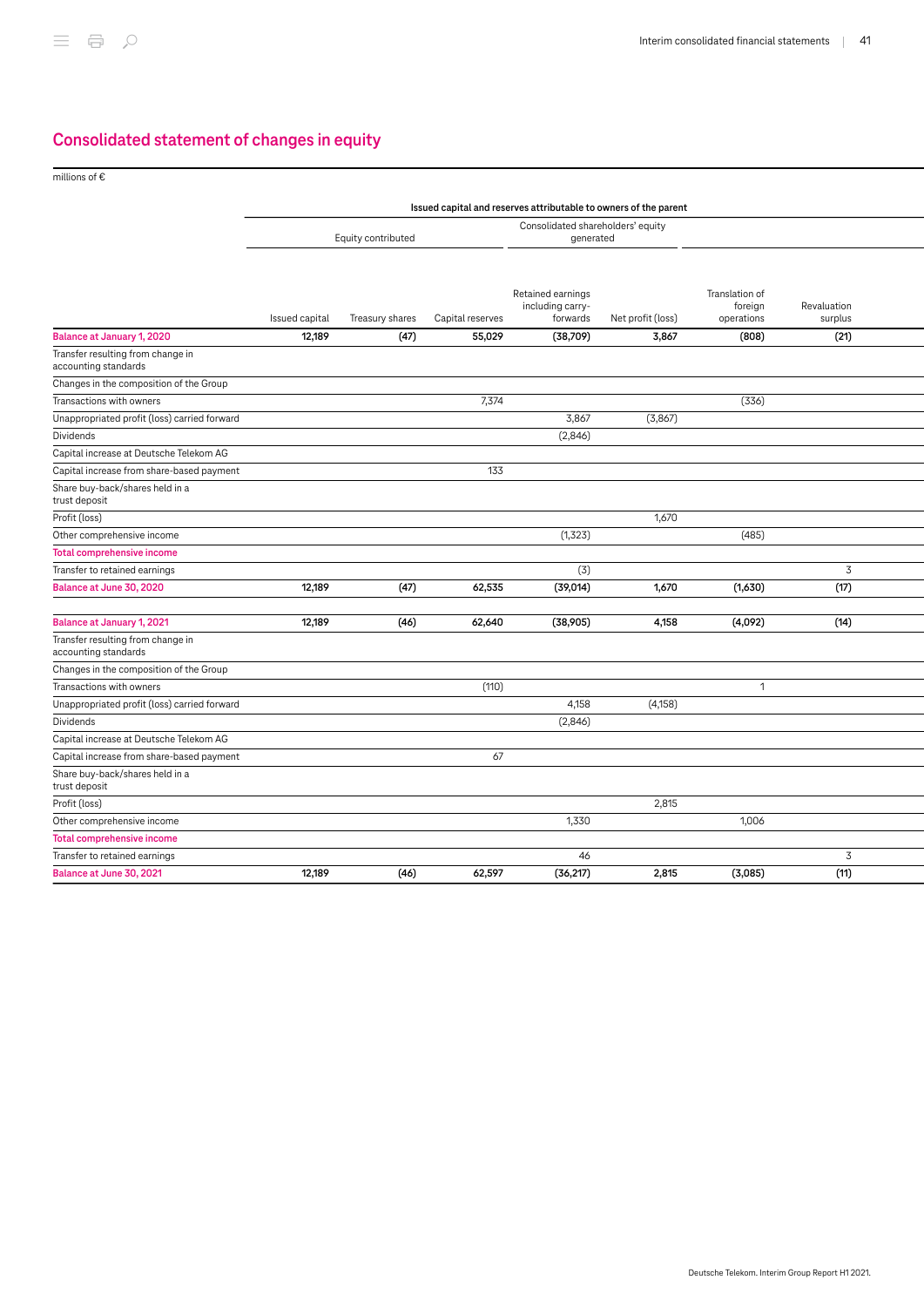|                                                                                                      |                                                                                                    | Issued capital and reserves attributable to owners of the parent     |                                                      |                                                            |                  | <b>Total</b> | Non-controlling<br>interests | <b>Total share-</b><br>holders' equity |  |
|------------------------------------------------------------------------------------------------------|----------------------------------------------------------------------------------------------------|----------------------------------------------------------------------|------------------------------------------------------|------------------------------------------------------------|------------------|--------------|------------------------------|----------------------------------------|--|
|                                                                                                      | Total other comprehensive income                                                                   |                                                                      |                                                      |                                                            |                  |              |                              |                                        |  |
| Equity instruments<br>measured at fair<br>value through<br>other<br>comprehensive<br>income (IFRS 9) | Debt instruments<br>measured at fair<br>value through<br>other<br>comprehensive<br>income (IFRS 9) | Hedging<br>instruments:<br>designated risk<br>components<br>(IFRS 9) | Hedging<br>instruments:<br>hedging costs<br>(IFRS 9) | Investments<br>accounted for<br>using the equity<br>method | Taxes            |              |                              |                                        |  |
| 101                                                                                                  | (6)                                                                                                | 130                                                                  | 51                                                   | 0                                                          | (69)             | 31,707       | 14,524                       | 46,231                                 |  |
|                                                                                                      |                                                                                                    |                                                                      |                                                      |                                                            |                  |              |                              |                                        |  |
|                                                                                                      |                                                                                                    |                                                                      |                                                      |                                                            |                  |              | 17,329                       | 17,329                                 |  |
|                                                                                                      | 12                                                                                                 | 377                                                                  |                                                      |                                                            | (109)            | 7,317        | 6,006                        | 13,323                                 |  |
|                                                                                                      |                                                                                                    |                                                                      |                                                      |                                                            |                  |              |                              |                                        |  |
|                                                                                                      |                                                                                                    |                                                                      |                                                      |                                                            |                  | (2,846)      | (174)                        | (3,019)                                |  |
|                                                                                                      |                                                                                                    |                                                                      |                                                      |                                                            |                  |              |                              |                                        |  |
|                                                                                                      |                                                                                                    |                                                                      |                                                      |                                                            |                  | 133          | 113                          | 246                                    |  |
|                                                                                                      |                                                                                                    |                                                                      |                                                      |                                                            |                  |              |                              |                                        |  |
|                                                                                                      |                                                                                                    |                                                                      |                                                      |                                                            |                  | 1,670        | 747                          | 2,417                                  |  |
| 59                                                                                                   | (3)                                                                                                | (617)                                                                | (27)                                                 |                                                            | 175              | (2,222)      | (803)                        | (3,025)                                |  |
|                                                                                                      |                                                                                                    |                                                                      |                                                      |                                                            |                  | (552)        | (56)                         | (608)                                  |  |
|                                                                                                      |                                                                                                    |                                                                      |                                                      |                                                            |                  |              |                              |                                        |  |
| 160                                                                                                  | 3                                                                                                  | (110)                                                                | 24                                                   | 0                                                          | (3)              | 35,760       | 37,743                       | 73,502                                 |  |
|                                                                                                      |                                                                                                    |                                                                      |                                                      |                                                            | 34               |              |                              |                                        |  |
| 156                                                                                                  | 0                                                                                                  | (223)                                                                | 24                                                   | $\mathbf 0$                                                |                  | 35,922       | 36,628                       | 72,550                                 |  |
|                                                                                                      |                                                                                                    |                                                                      |                                                      |                                                            |                  |              |                              |                                        |  |
|                                                                                                      |                                                                                                    |                                                                      |                                                      |                                                            |                  |              |                              |                                        |  |
|                                                                                                      |                                                                                                    | $\overline{4}$                                                       |                                                      |                                                            | (1)              | (106)        | 10                           | (96)                                   |  |
|                                                                                                      |                                                                                                    |                                                                      |                                                      |                                                            |                  |              |                              |                                        |  |
|                                                                                                      |                                                                                                    |                                                                      |                                                      |                                                            |                  | (2,846)      | (234)                        | (3,080)                                |  |
|                                                                                                      |                                                                                                    |                                                                      |                                                      |                                                            |                  | 67           | 83                           | 150                                    |  |
|                                                                                                      |                                                                                                    |                                                                      |                                                      |                                                            |                  |              |                              |                                        |  |
|                                                                                                      |                                                                                                    |                                                                      |                                                      |                                                            |                  |              |                              |                                        |  |
|                                                                                                      |                                                                                                    |                                                                      |                                                      |                                                            |                  | 2,815        | 960                          | 3,776                                  |  |
| 81                                                                                                   |                                                                                                    | 119                                                                  | 22                                                   |                                                            | (41)             | 2,517        | 1,182                        | 3,700                                  |  |
|                                                                                                      |                                                                                                    |                                                                      |                                                      |                                                            |                  | 5,333        | 2,142                        | 7,475                                  |  |
| (52)                                                                                                 |                                                                                                    |                                                                      |                                                      |                                                            | $\overline{c}$   |              |                              |                                        |  |
| 185                                                                                                  | 0                                                                                                  | (100)                                                                | 46                                                   | 0                                                          | $\overline{(5)}$ | 38,370       | 38,630                       | 77,000                                 |  |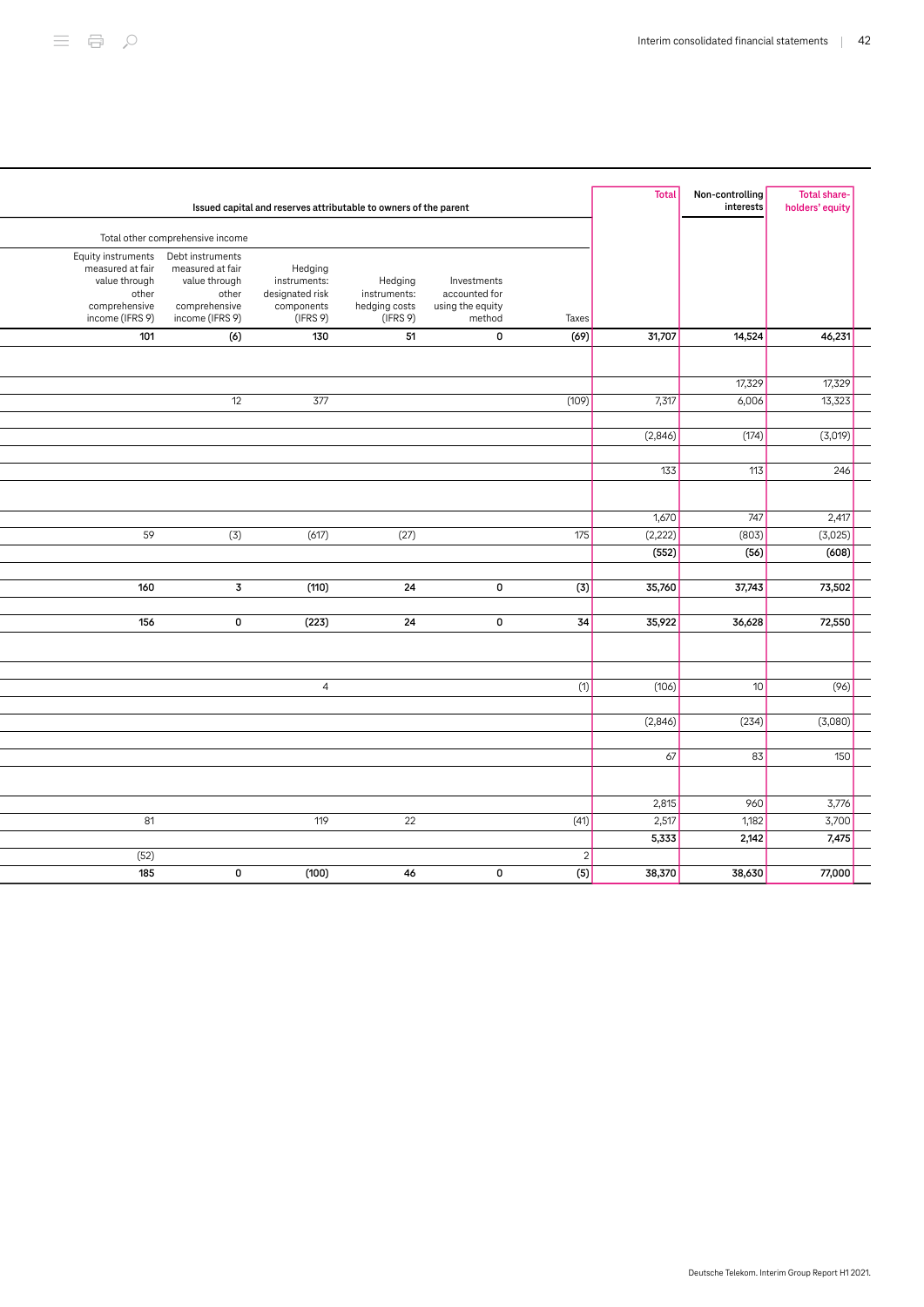## Consolidated statement of cash flows

| millions of $\epsilon$                                                                                               |         |          |                |           |           |
|----------------------------------------------------------------------------------------------------------------------|---------|----------|----------------|-----------|-----------|
|                                                                                                                      | 02 2021 | Q2 2020  | H12021         | H12020    | FY 2020   |
| Profit (loss) before income taxes                                                                                    | 3,193   | 1,838    | 5,037          | 3,384     | 8,677     |
| Depreciation, amortization and impairment losses                                                                     | 6,781   | 6,939    | 13,623         | 11,368    | 25,829    |
| (Profit) loss from financial activities                                                                              | 495     | 1,249    | 2,170          | 2,213     | 4,128     |
| (Profit) loss on the disposal of fully consolidated subsidiaries                                                     | (163)   | (9)      | (163)          | (9)       | (10)      |
| (Income) loss from the sale of stakes accounted for using the equity method                                          | 0       | 0        | 0              | 0         | 0         |
| Other non-cash transactions                                                                                          | (92)    | 164      | 5              | 394       | (857)     |
| (Gains) losses from the disposal of intangible assets and property, plant and                                        |         |          |                |           |           |
| equipment                                                                                                            | (7)     | 199      | (2)            | 178       | 368       |
| Change in assets carried as operating working capital                                                                | (242)   | (95)     | 436            | (361)     | (2,702)   |
| Change in other operating assets                                                                                     | (203)   | 226      | (542)          | (263)     | (509)     |
| Change in provisions                                                                                                 | (80)    | (162)    | (499)          | (263)     | 20        |
| Change in liabilities carried as operating working capital                                                           | (330)   | (1,667)  | (1,130)        | (1, 875)  | (2,108)   |
| Change in other operating liabilities                                                                                | 145     | 37       | 397            | 182       | (239)     |
| Income taxes received (paid)                                                                                         | (102)   | 70       | (357)          | (74)      | (690)     |
| Dividends received                                                                                                   | 1       | 1        | $\overline{2}$ | 4         | 6         |
| Net payments from entering into, canceling or changing the terms and<br>conditions of interest rate derivatives      | 0       | (2,189)  | 0              | (2,189)   | (2,207)   |
|                                                                                                                      |         |          |                |           |           |
| Cash generated from operations                                                                                       | 9,396   | 6,600    | 18,977         | 12,690    | 29,706    |
| Interest paid                                                                                                        | (1,718) | (1,917)  | (3,206)        | (4, 394)  | (7,252)   |
| Interest received                                                                                                    | 402     | 464      | 615            | 811       | 1,289     |
| Net cash from operating activities                                                                                   | 8,080   | 5,148    | 16,387         | 9,107     | 23,743    |
| Cash outflows for investments in                                                                                     |         |          |                |           |           |
| Intangible assets                                                                                                    | (1,016) | (1,900)  | (10,089)       | (3,055)   | (5,756)   |
| Property, plant and equipment                                                                                        | (3,306) | (2,648)  | (6,505)        | (5,061)   | (12,938)  |
| Non-current financial assets                                                                                         | (111)   | (237)    | (176)          | (374)     | (566)     |
| Payments for publicly funded investments in the broadband build-out                                                  | (95)    | (112)    | (179)          | (214)     | (507)     |
| Proceeds from public funds for investments in the broadband build-out                                                | 77      | 53       | 103            | 76        | 431       |
| Changes in cash and cash equivalents in connection with the acquisition of<br>control of subsidiaries and associates | (1)     | (4,647)  | (25)           | (4,648)   | (5,028)   |
| Proceeds from disposal of                                                                                            |         |          |                |           |           |
| Intangible assets                                                                                                    | 1       | 0        | $\mathbf{1}$   | 1         | 3         |
| Property, plant and equipment                                                                                        | 57      | 40       | 105            | 126       | 233       |
| Non-current financial assets                                                                                         | 128     | 54       | 190            | 73        | 112       |
| Changes in cash and cash equivalents in connection with the loss of<br>control of subsidiaries and associates        | 145     | 22       | 145            | 22        | 1,094     |
| Net change in short-term investments and marketable securities and receivables                                       | 187     | 826      | 122            | 1,790     | 273       |
| Other                                                                                                                | 0       | 0        | 0              | 11        | (2)       |
| Net cash used in investing activities                                                                                | (3,934) | (8,548)  | (16, 307)      | (11, 254) | (22, 649) |
| Proceeds from issue of current financial liabilities                                                                 | 3,673   | 17,597   | 4,297          | 18,918    | 19,018    |
| Repayment of current financial liabilities                                                                           | (7,331) | (22.109) | (11,105)       | (26, 175) | (34,939)  |
| Proceeds from issue of non-current financial liabilities                                                             | 2,909   | 24,506   | 8,575          | 26,114    | 34,131    |
| Repayment of non-current financial liabilities                                                                       | 0       | (1,697)  | 0              | (1,699)   | (1,699)   |
| Dividend payments (including to other shareholders of subsidiaries)                                                  | (2,909) | (2,874)  | (2,909)        | (2,874)   | (3,067)   |
| Principal portion of repayment of lease liabilities                                                                  | (1,311) | (1, 467) | (3,035)        | (2,730)   | (5,371)   |
| Cash inflows from transactions with non-controlling entities                                                         | 8       | 20       | 11             | 24        | 53        |
| Cash outflows from transactions with non-controlling entities                                                        | (140)   | (179)    | (347)          | (344)     | (565)     |
| Other                                                                                                                | 0       | 0        | 0              | 0         | 0         |
| Net cash from (used in) financing activities                                                                         | (5,100) | 13,797   | (4, 513)       | 11,234    | 7,561     |
| Effect of exchange rate changes on cash and cash equivalents                                                         | (58)    | 63       | 356            | 57        | (1,036)   |
| Changes in cash and cash equivalents associated with non-current assets                                              |         |          |                |           |           |
| and disposal groups held for sale                                                                                    | (1)     | 0        | (1)            | 0         | (73)      |
| Net increase (decrease) in cash and cash equivalents                                                                 | (1,014) | 10,459   | (4,078)        | 9,144     | 7,547     |
| Cash and cash equivalents, at the beginning of the period                                                            | 9,872   | 4,078    | 12,939         | 5,393     | 5,393     |
| Cash and cash equivalents, at the end of the period                                                                  | 8,861   | 14,537   | 8,861          | 14,537    | 12,939    |

Sprint has been included in Deutsche Telekom's consolidated financial statements as a fully consolidated subsidiary since April 1, 2020. This transaction affects the comparability of the figures for the current period with the prior-year figures. For further information on the transaction, please refer to the section "[Changes in the composition of the Group and other transactions.](#page-44-0)"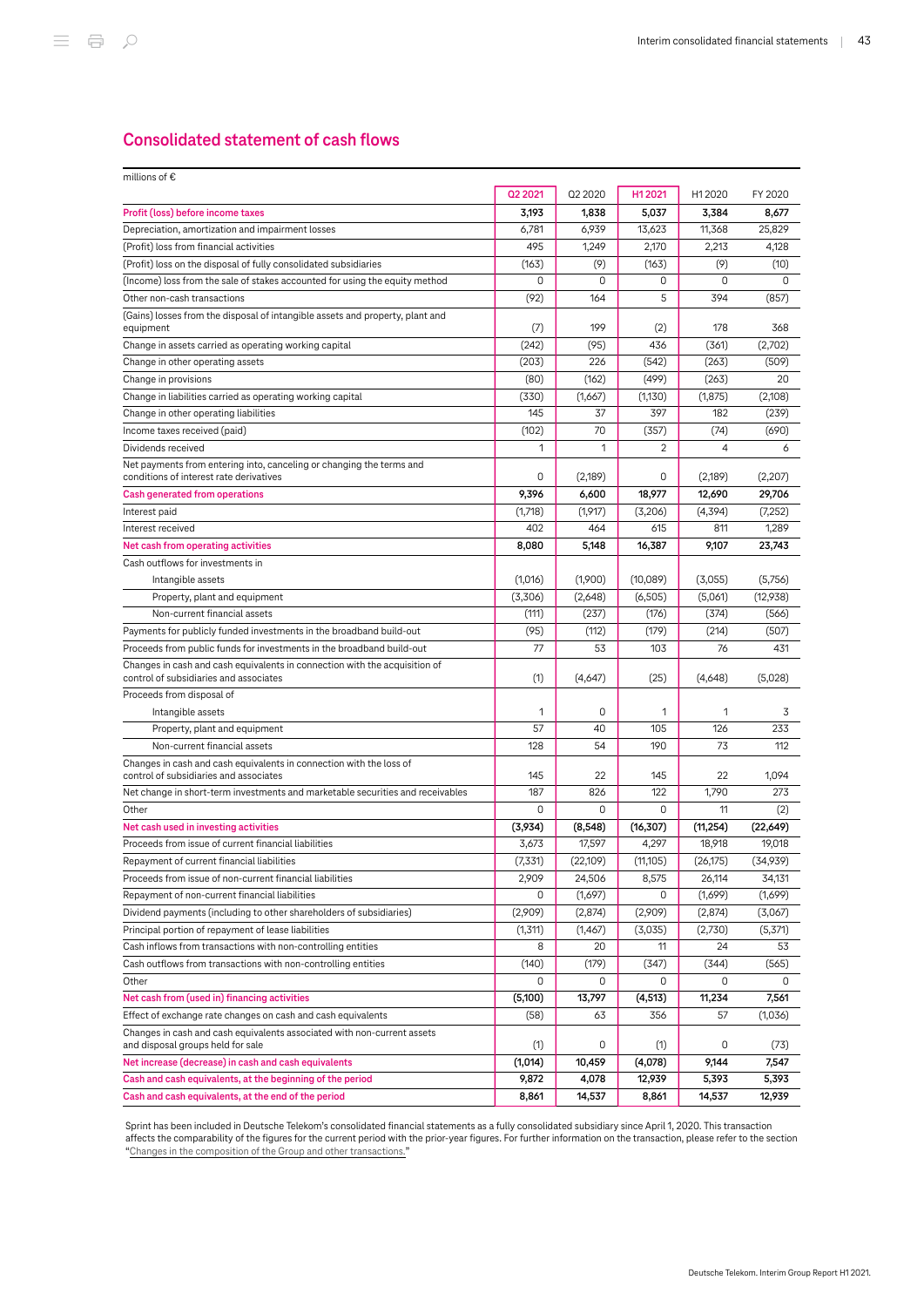### Significant events and transactions

#### <span id="page-43-0"></span>Accounting policies

In accordance with § 115 of the Securities Trading Act (Wertpapierhandelsgesetz – WpHG), Deutsche Telekom AG's half-year financial report comprises interim consolidated financial statements and an interim management report for the Group as well as a responsibility statement pursuant to § 297 (2) sentence 4 and § 315 (1) sentence 5 of the German Commercial Code (Handelsgesetzbuch – HGB). The interim consolidated financial statements were prepared in accordance with the International Financial Reporting Standards (IFRSs) applicable to interim financial reporting as adopted by the EU. The interim management report for the Group was prepared in accordance with WpHG.

#### Statement of compliance

The interim consolidated financial statements for the period ended June 30, 2021 are in compliance with International Accounting Standard (IAS) 34. As permitted by IAS 34, it has been decided to publish a condensed version compared to the consolidated financial statements at December 31, 2020. All IFRSs applied by Deutsche Telekom AG have been adopted by the European Commission for use within the EU.

In the opinion of the Board of Management, the reviewed half-year financial report includes all standard adjustments to be applied on an ongoing basis that are required to give a true and fair view of the results of operations and financial position of the Group. Please refer to the [notes to the consolidated financial statements](https://report.telekom.com/annual-report-2020/notes/summary-of-accounting-policies/general-information.html) as of December 31, 2020 for the accounting policies applied for the Group's financial reporting.

#### Initial application of standards, interpretations, and amendments in the reporting period

| Pronouncement                                                     | Title                                          | To be applied by<br>Deutsche Telekom<br>from | Changes                                                                                                                                                                                                                                                                                      | Expected impact<br>on the<br>presentation of<br>Deutsche Telekom's<br>results of<br>operations and<br>financial position |
|-------------------------------------------------------------------|------------------------------------------------|----------------------------------------------|----------------------------------------------------------------------------------------------------------------------------------------------------------------------------------------------------------------------------------------------------------------------------------------------|--------------------------------------------------------------------------------------------------------------------------|
| <b>IFRSs endorsed by the EU</b>                                   |                                                |                                              |                                                                                                                                                                                                                                                                                              |                                                                                                                          |
| Amendments to<br>IFRS <sub>16</sub>                               | Covid-19-related<br><b>Rent Concessions</b>    | Jan. 1, 2021 <sup>a</sup>                    | Practical expedient for lessee accounting of rent<br>concessions granted due to the Covid-19 pandemic.<br>Instead of assessing whether a rent concession is a<br>lease modification, the lessee may account for the<br>changes in lease payments as if they were not lease<br>modifications. | Practical expedient<br>not applied by<br>Deutsche Telekom.                                                               |
| Amendments to IFRS 4                                              | Insurance<br>Contracts-<br>deferral of IFRS 9  | Jan. 1, 2021                                 | Deferral of first-time application of IFRS 9 for<br>insurance companies.                                                                                                                                                                                                                     | No impact.                                                                                                               |
| Amendments to IFRS 9,<br>IAS 39 and IFRS 7.<br>IFRS 4 and IFRS 16 | Interest Rate<br>Benchmark<br>Reform (Phase 2) | Jan. 1, 2021                                 | The amendments address the impact of modifications<br>of financial instruments required as a direct<br>consequence of the IBOR reform, hedge accounting<br>requirements, and the accompanying disclosures.                                                                                   | No material impact<br>expected.                                                                                          |

<sup>a</sup> Earlier application is permissible. Deutsche Telekom already decided in the 2020 financial year to not apply the practical expedient.

Thanks to intensive preparatory and implementation work, the reform of interbank offered rates (IBORs) is currently generating low residual risks regarding the timing of implementation and the precise content of the planned changes for individual contracts concluded in foreign currencies. Deutsche Telekom is affected by this uncertainty in its hedging of interest rate and currency risks in designated fair value and cash flow hedges where certain IBORs are part of the hedging relationship (EURIBOR, USD-LIBOR, GBP-LIBOR, and CHF-LIBOR). Group Treasury continuously analyzes the latest developments and takes any additional steps needed to transition to the new interest rate benchmarks. EONIA has already been transitioned to  $\epsilon$ STR, while specific implementation work is currently being prepared for the currencies CHF, GBP, and JPY. The transition date for all other currencies affected by the reform will depend on the relevant market liquidity of the new risk free rates. For the USD-LIBOR, the market is expected to make the switch by mid-2023.

For more information on standards, interpretations, and amendments that have been issued but not yet applied, as well as disclosures on the recognition and measurement of items in the statement of financial position and discretionary decisions and estimation uncertainties, please refer to the section "[Summary of accounting policies"](https://report.telekom.com/annual-report-2020/notes/summary-of-accounting-policies/general-information.html) in the notes to the consolidated financial statements in the 2020 Annual Report.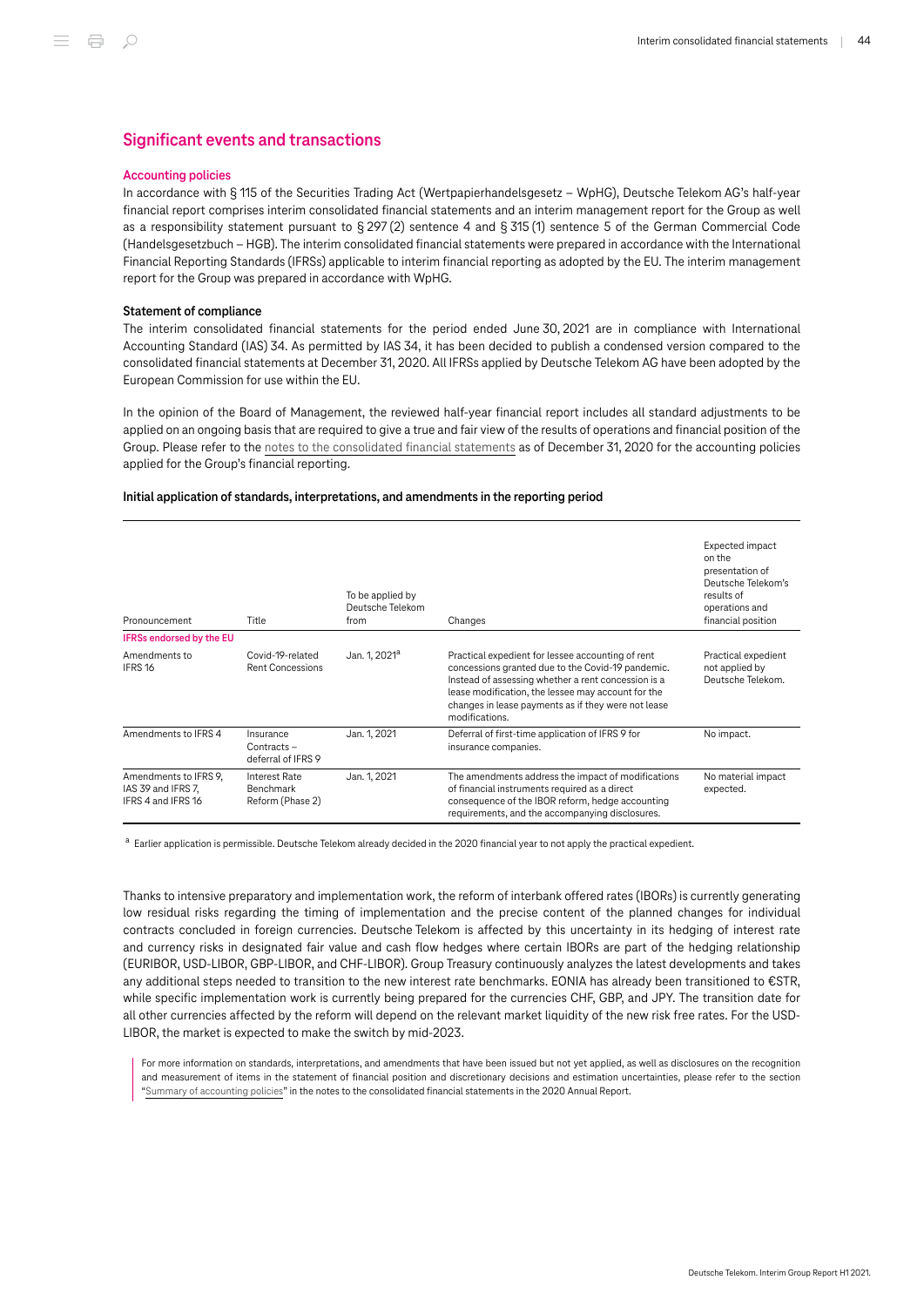#### Changes in accounting policies and changes in the reporting structure

Deutsche Telekom did not make any major changes to its accounting policies in the reporting period.

Effective January 1, 2021, Deutsche Telekom reassigned the responsibility for business and profit and loss for Deutsche Telekom IoT GmbH from the Systems Solutions operating segment to the business customer unit in the Germany operating segment. Deutsche Telekom IoT GmbH is responsible for the IoT business of Deutsche Telekom. This reassignment makes it possible to serve the IoT market more quickly and thus to strengthen Deutsche Telekom's position on this growth market. Prior-year comparatives in both of the segments affected have accordingly been adjusted retrospectively in segment reporting.

As of January 1, 2021, Deutsche Telekom reassigned the Austrian cell tower business from the Europe operating segment to GD Towers in the Group Development operating segment to enhance the management efficiency in cell tower business. In addition, GD Towers will increase its efforts to expand third-party business, increase profitability, and develop growth areas. Furthermore, Deutsche Telekom IT (DT IT) Russia, DT IT Slovakia, and DT IT Hungary were reassigned from the Germany operating segment to the Group Headquarters & Group Services segment effective January 1, 2021. Prior-year comparatives in the segments affected have not been adjusted retrospectively, since the effects are immaterial for the Group and the costs for preparing the adjustment would outweigh the benefit.

#### Coronavirus pandemic

The coronavirus pandemic has developed into a global economic crisis. Due to higher demand for certain telecommunications services, the impact of the crisis is being felt less severely by the telecommunications industry and Deutsche Telekom than by other industries. Business activities and thus the results of operations and financial position of Deutsche Telekom were impacted by the coronavirus pandemic in various business areas, affecting revenue and earnings, although not to any significant extent. Deutsche Telekom has put in place cost-saving measures to mitigate potential effects on earnings. At this time, we can report only very minor repercussions with respect to payment defaults and customer numbers.

Possible future effects on the measurement of individual assets and liabilities are being analyzed on an ongoing basis. Due to the uncertain path of the coronavirus pandemic, Deutsche Telekom cannot rule out economic implications resulting from possible further developments, such as the emergence of virus mutations. Possible factors could include the introduction of new travel restrictions, the closure of Telekom Shops, disrupted supply chains, further declines in roaming and visitor volumes, falling terminal equipment sales, or a drop in the number of new contracts being taken out. In addition, corporate customer business may decline further, for example, due to delayed or changed customer decisions. The possibility of an increase in the number of consumers and business customers defaulting on their payments cannot be ruled out either. Based on experience so far, the coronavirus pandemic is likely to have only a limited impact on Deutsche Telekom's business.

#### <span id="page-44-0"></span>Changes in the composition of the Group and other transactions

In the first half of 2021, the following developments were recorded in the Group in connection with transactions conducted by Deutsche Telekom in prior periods.

#### Business combination of T‑Mobile US and Sprint

Together with their respective majority shareholders Deutsche Telekom AG and SoftBank K.K., T‑Mobile US and Sprint Corp. concluded a binding agreement on April 29, 2018 to combine their companies. On July 26, 2019 and on February 20, 2020, further conditions for the business combination were agreed. The transaction was consummated on April 1, 2020. Prior to this, the approvals required from the national and regional regulatory and antitrust authorities and courts in the United States had been obtained and additional closing conditions met. The last approval was granted by the California Public Utilities Commission (CPUC) on April 16, 2020. As a consequence of the business combination, T‑Mobile US took over all shares in Sprint.

The business combination of T‑Mobile US and Sprint was executed by means of a share exchange without a cash component (all-stock transaction). For every 9.75 Sprint shares held, the Sprint shareholders, with the exception of SoftBank, received one new share in T‑Mobile US in return. Pursuant to the supplementary agreement dated February 20, 2020, SoftBank agreed to surrender to T-Mobile US immediately, for no additional consideration, an aggregate of 48,751,557 ordinary shares in T‑Mobile US, received in connection with this transaction, such that SoftBank received one new share in T‑Mobile US for every 11.31 Sprint shares. Taking these adjustments into account, a total of 373,396,310 new ordinary shares in T‑Mobile US were issued to Sprint shareholders.

The purchase price allocation and the measurement of Sprint's assets and liabilities at the acquisition date were finalized as of March 31, 2021.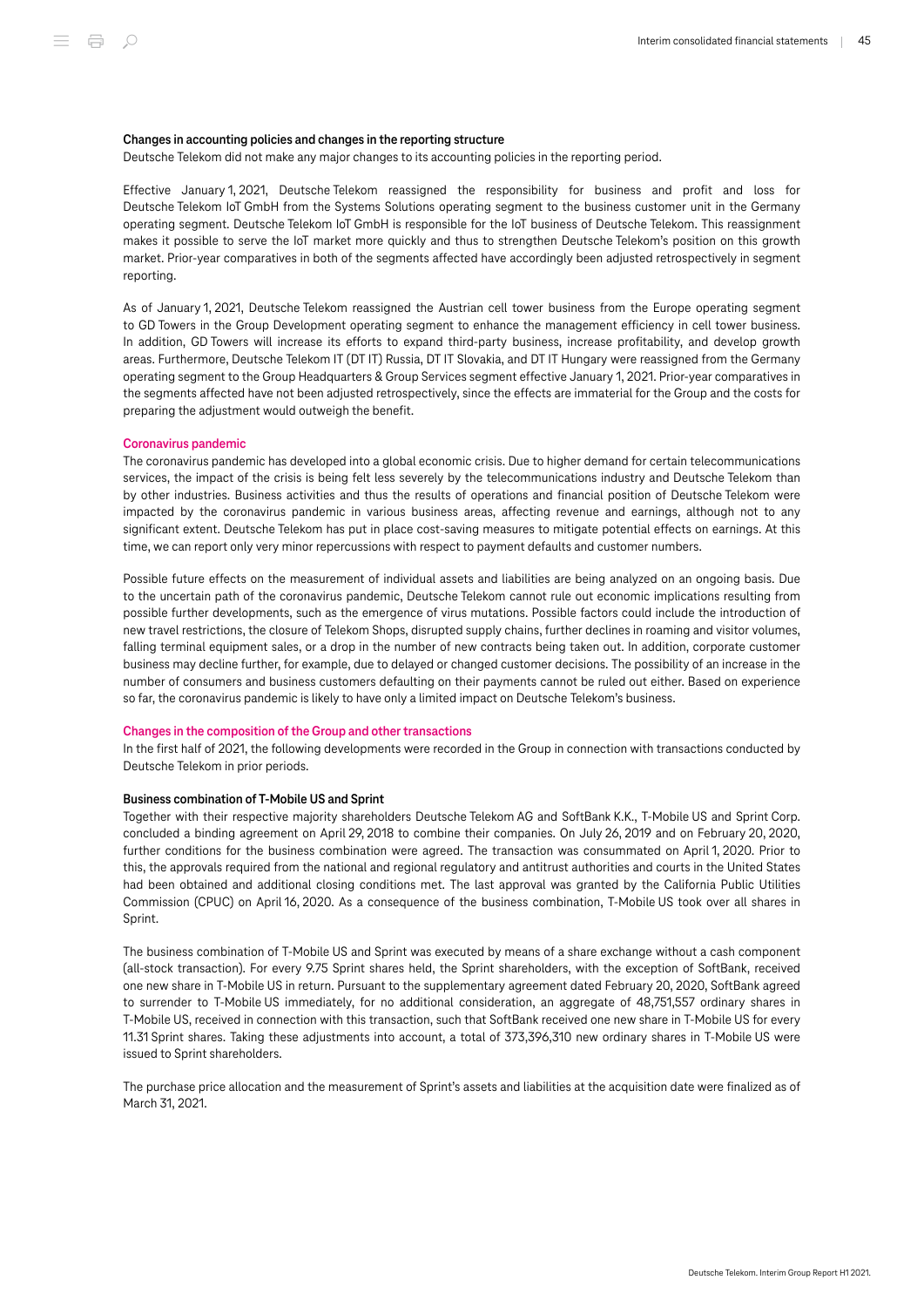The consideration transferred is comprised as follows:

| millions of $\epsilon$                                                                  | Fair value at the<br>acquisition date |
|-----------------------------------------------------------------------------------------|---------------------------------------|
| T-Mobile US ordinary shares issued                                                      | 28,649                                |
| + Vested rights from share-based remuneration plans                                     | 350                                   |
| + Contingent consideration paid to SoftBank                                             | 1,721                                 |
| - Payment received in relation to cost allocation from SoftBank in connection with CPUC | (93)                                  |
| = Consideration transferred                                                             | 30.627                                |

Based on the closing T‑Mobile US share price of USD 83.90 as of March 31, 2020 – which was the most recent publicly available closing price at the time of consummation – the total value of T‑Mobile US ordinary shares issued in exchange for Sprint ordinary shares was USD 31.3 billion (EUR 28.6 billion). In addition, one component of the consideration transferred was the replacement of share-based remuneration for certain Sprint employees for services provided prior to the business combination and contingent consideration payable to SoftBank. The contingent consideration results from the agreement concluded on February 20, 2020 that if the trailing 45-day volume-weighted average price of the T‑Mobile US ordinary share at any time during the period commencing on April 1, 2022 and ending on December 31, 2025 reaches or exceeds the value of USD 150.00, then T‑Mobile US will issue to SoftBank for no additional consideration 48,751,557 ordinary shares, i.e., the number of shares that SoftBank surrendered to T‑Mobile US in the course of the closing of the transaction. The Monte Carlo simulation method was used to measure the contingent consideration. The main inputs and assumptions are the volatility of 28.5 %, the risk-free interest rate of 0.44 %, the period for fulfillment of conditions, the 45-day volume-weighted average price per ordinary share of T-Mobile US, and the corresponding share price at the date of acquisition. Thus, the maximum value of the undiscounted contingent consideration equals the number of shares to be transferred multiplied by the price at the time the contingency is met. The consideration transferred is reduced by a pro rata reimbursement of costs by SoftBank to Deutsche Telekom related to the fulfillment of closing conditions vis-à-vis the CPUC. The financing structure was also reorganized in the course of combining the businesses of T‑Mobile US and Sprint. Immediately after the transaction, liabilities of the former Sprint totaling USD 9.8 billion (around EUR 8.9 billion) were repaid, of which USD 7.4 billion (around EUR 6.8 billion) fell due pursuant to a binding change-in-control clause. The amounts repaid are included in current financial liabilities as of the date of consummation and are recognized, in the statement of cash flows as of December 31, 2020, under net cash used in investing activities (mandatory repayments) and net cash from/used in financing activities (optional repayments). Thus the total costs of the acquisition, including the mandatory repayment of financial liabilities as of the acquisition date, amounted to EUR 37.4 billion.

On completion of the transaction, Deutsche Telekom and SoftBank held approximately 43.6 % and 24.7 %, respectively, and other shareholders approximately 31.7 % of the shares in the "new" T‑Mobile US. Due to a proxy agreement concluded with SoftBank and the fact that persons nominated by Deutsche Telekom hold a majority on the Board of Directors of the new company, T-Mobile US will continue to be included in the consolidated financial statements of Deutsche Telekom as a fully consolidated subsidiary.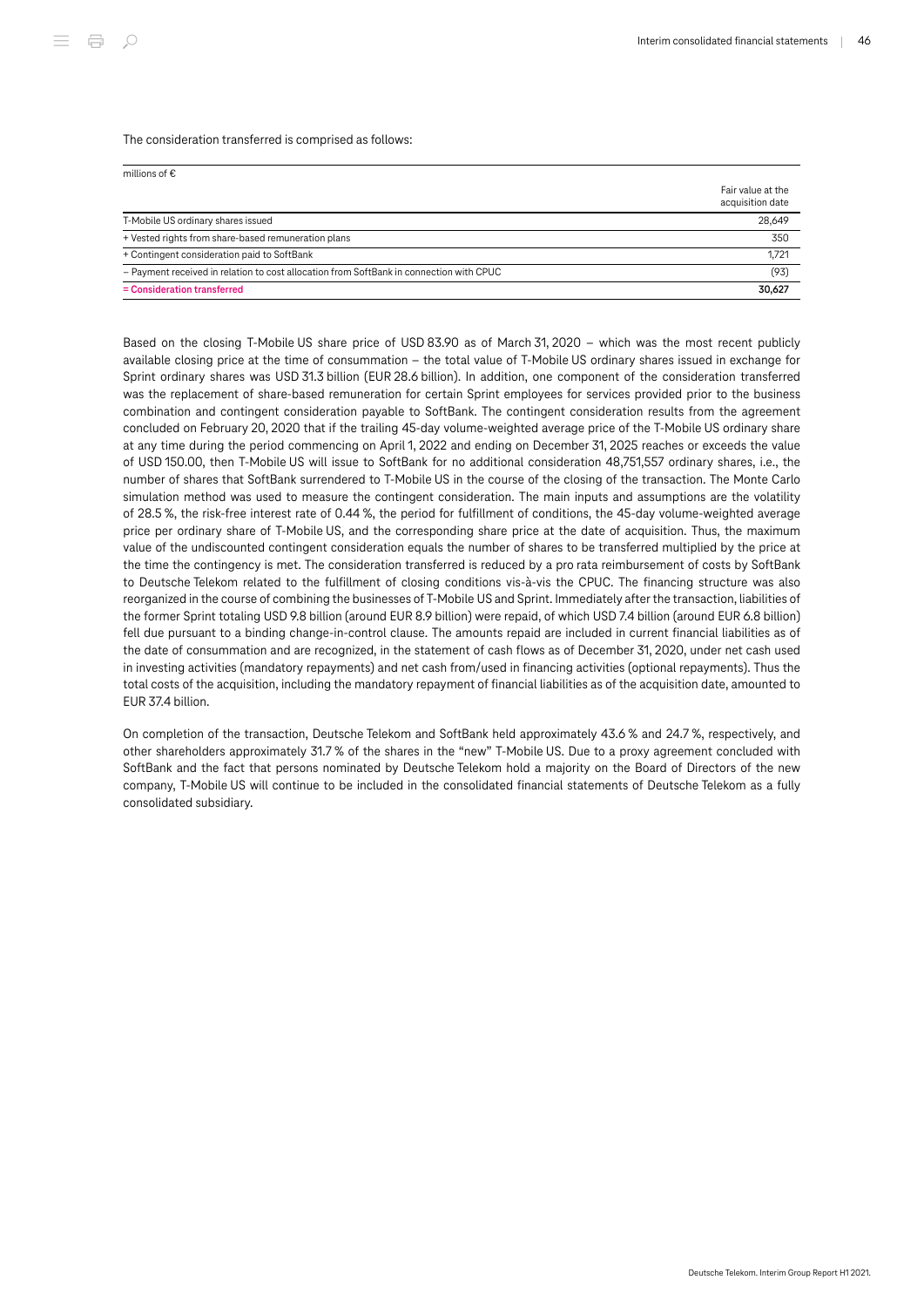The fair values of Sprint's acquired assets and liabilities recognized at the acquisition date are presented in the following table:

| millions of $\epsilon$                                               |                   |
|----------------------------------------------------------------------|-------------------|
|                                                                      | Fair value at the |
|                                                                      | acquisition date  |
| <b>Assets</b>                                                        |                   |
| <b>Current assets</b>                                                | 7,903             |
| Cash and cash equivalents                                            | 1,904             |
| Trade receivables                                                    | 2,924             |
| Contract assets                                                      | 141               |
| Other financial assets                                               | 205               |
| Other assets                                                         | 364               |
| Current recoverable income taxes                                     | 18                |
| Inventories                                                          | 602               |
| Non-current assets and disposal groups held for sale                 | 1,745             |
| <b>Non-current assets</b>                                            | 85,678            |
| Goodwill                                                             | 8,704             |
| Other intangible assets                                              | 50,322            |
| Of which: FCC spectrum licenses                                      | 41,629            |
| Of which: customer base                                              | 4,481             |
| Of which: other                                                      | 4,212             |
| Property, plant and equipment                                        | 13,660            |
| Right-of-use assets                                                  | 6,287             |
| Other financial assets                                               | 224               |
| Deferred tax assets                                                  | 6,269             |
| Other assets                                                         | 212               |
| <b>Assets</b>                                                        | 93,581            |
| <b>Liabilities</b>                                                   |                   |
| <b>Current liabilities</b>                                           | 18,978            |
| <b>Financial liabilities</b>                                         | 11,988            |
| Lease liabilities                                                    | 1,669             |
| Trade and other payables                                             | 2,948             |
| Income tax liabilities                                               | 136               |
| Other provisions                                                     | 890               |
| Contract liabilities                                                 | 249               |
| Other liabilities                                                    | 664               |
| Liabilities associated with assets and disposal groups held for sale | 434               |
| <b>Non-current liabilities</b>                                       | 43,976            |
| <b>Financial liabilities</b>                                         | 27,068            |
| Lease liabilities                                                    | 5,146             |
| Provisions for pensions and other employee benefits                  | 816               |
| Other provisions                                                     | 1,057             |
| Deferred tax liabilities                                             | 9,809             |
| Other liabilities                                                    | 55                |
| Contract liabilities                                                 | 25                |
| <b>Liabilities</b>                                                   | 62,954            |
|                                                                      |                   |

The acquired intangible assets mainly comprise FCC spectrum licenses and customer relationships, which were measured at fair value in the amount of EUR 41,629 million and EUR 4,481 million, respectively. Spectrum licenses were measured using the greenfield method. Under the greenfield method, the value of an intangible asset is determined using a hypothetical cash flow scenario. The scenario projects the development of an entity's operating business on the assumption that the entity owns only this intangible asset at inception. FCC spectrum licenses have an indefinite useful life. The multi-period excess earnings method was used to measure customer relationships. Under this method, the fair value of the customer base is calculated by determining the present value of earnings after tax attributable to existing customers. The expected useful life of customer relationships is eight years on average. Other intangible assets include, among other things, limited-term spectrum leases, the measurement of which includes the contractual payment obligations and also reflects the extent to which contractual terms are favorable compared to current market values. The average remaining lease term at the acquisition date was 20 years for non-cancelable leases, generally with a term of 30 years, and seven years for cancelable leases, generally with a minimum term of 10 years.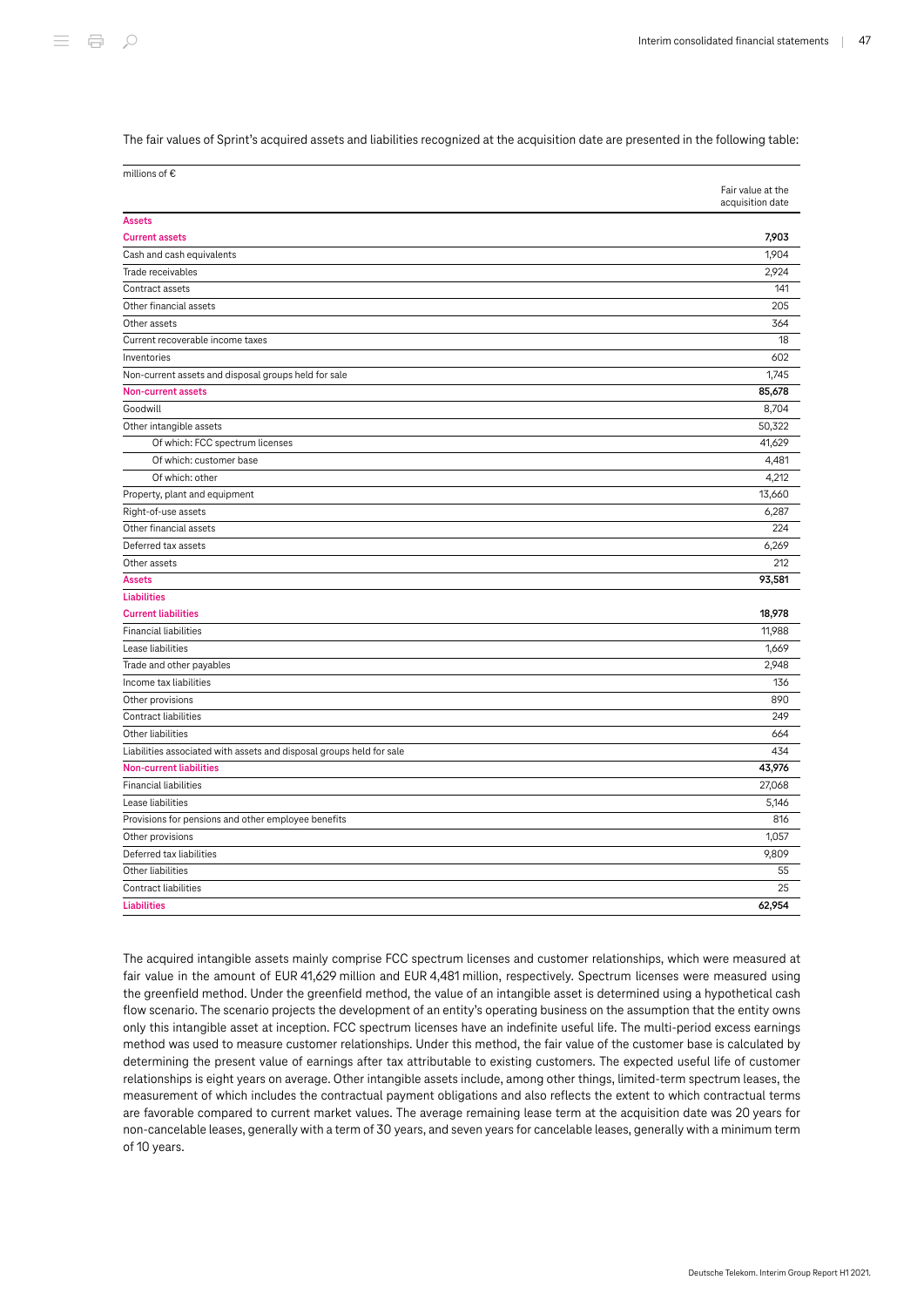The fair value of the acquired trade and other receivables amounts to EUR 2,924 million. The gross amount of trade receivables totals EUR 3,076 million, of which EUR 152 million is expected to be bad debt.

In the first quarter of 2021, measurement adjustments were made to the acquired assets and liabilities, which mainly related to taxes, contingent liabilities, and spectrum leases and resulted in an immaterial change in goodwill.

The acquired goodwill of EUR 8,704 million is calculated as follows:

| millions of $\epsilon$                     |                                       |
|--------------------------------------------|---------------------------------------|
|                                            | Fair value at the<br>acquisition date |
| Consideration transferred                  | 30,627                                |
| - Fair value of assets acquired            | (84, 877)                             |
| + Fair value of the liabilities recognized | 62,954                                |
| $=$ Goodwill                               | 8,704                                 |

Non-controlling interests participated fully in the transaction by means of the share exchange. As a result of the issuance of T‑Mobile US ordinary shares to the former Sprint shareholders, the total non-controlling interest increased. The carrying amount of the cumulative non-controlling interests in T‑Mobile US was calculated on the basis of the revalued interests in the shareholders' equity of T‑Mobile US and was EUR 34.7 billion as of April 1, 2020 (December 31, 2019: EUR 11.0 billion) based on the purchase price allocation. Since the shares issued to the former Sprint shareholders as part of the share exchange are measured at fair value, the full goodwill method was applied. The goodwill comprises the synergies anticipated in connection with the acquisition, expected new customer additions, and the combined workforce. No part of the recognized goodwill is deductible for income tax purposes.

For further information on the business combination of T-Mobile US and Sprint, please refer to the section "[Group organization"](https://report.telekom.com/annual-report-2020/management-report/group-organization/business-activities-and-segment-structure.html) in the combined management report and the section ["Summary of accounting policies – Changes in the composition of the Group and other transactions](https://report.telekom.com/annual-report-2020/notes/summary-of-accounting-policies/changes-in-the-composition-of-the-group-and-other-transactions.html)" in the notes to the consolidated financial statements in the 2020 Annual Report.

#### Acquisition of Simpel by T‑Mobile Netherlands

On October 16, 2020, T‑Mobile Netherlands B.V. signed an agreement for the acquisition of 100 % of the shares in Complex Bidco. B.V. including its 100 % stake in the Dutch MVNO and SIM provider Simpel.nl B.V. On November 16, 2020, the Dutch Authority for Consumers and Markets approved the acquisition without conditions. The acquisition was closed on December 1, 2020. Complex Bidco. B.V. including Simpel.nl B.V. has been included in Deutsche Telekom's consolidated financial statements since December 1, 2020.

The purchase price allocation and the measurement of Simpel's assets and liabilities at the acquisition date were finalized as of June 30, 2021. The finalization of the purchase price allocation did not result in any material changes to the fair values of the assets acquired and the liabilities assumed at the acquisition date compared with those reported in the notes to the consolidated financial statements as of December 31, 2020.

The consideration transferred is comprised as follows:

| = Consideration transferred                    | 293                                   |
|------------------------------------------------|---------------------------------------|
| + Settlement of the pre-existing relationships |                                       |
| + Fair value of the purchase option            | 26                                    |
| Cash payment                                   | 259                                   |
|                                                | Fair value at the<br>acquisition date |
| millions of $\epsilon$                         |                                       |

The purchase option resulted from the call option agreement concluded in July 2019, which secured T‑Mobile Netherlands the right to acquire 100 % of the shares in Complex Bidco. B.V. including its 100 % stake in Simpel.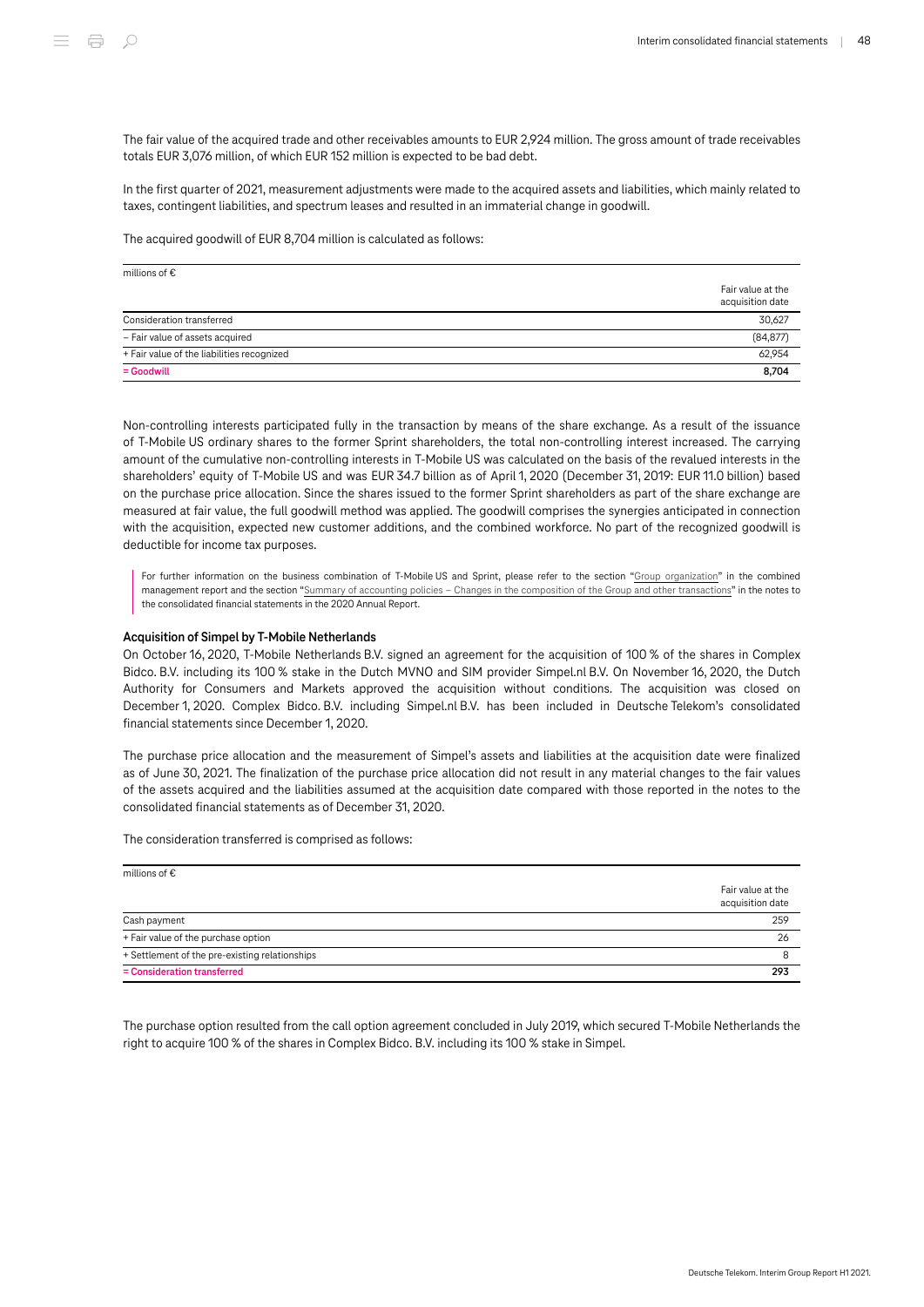The fair values of Simpel's acquired assets and liabilities recognized at the acquisition date are presented in the following table:

| millions of €                  |                                       |
|--------------------------------|---------------------------------------|
|                                | Fair value at the<br>acquisition date |
| <b>Assets</b>                  |                                       |
| <b>Current assets</b>          | 6                                     |
| Cash and cash equivalents      | $\overline{4}$                        |
| Trade receivables              | 1                                     |
| Other assets                   | 1                                     |
| <b>Non-current assets</b>      | 336                                   |
| Goodwill                       | 196                                   |
| Other intangible assets        | 138                                   |
| Of which: customer base        | 114                                   |
| Of which: brand                | 15                                    |
| Of which: other                | 9                                     |
| Property, plant and equipment  | $\mathbf{1}$                          |
| Deferred tax assets            | 1                                     |
| <b>Assets</b>                  | 342                                   |
| <b>Liabilities</b>             |                                       |
| <b>Current liabilities</b>     | 15                                    |
| Trade and other payables       | $\overline{4}$                        |
| Income tax liabilities         | $\overline{7}$                        |
| Other liabilities              | 4                                     |
| <b>Non-current liabilities</b> | 34                                    |
| Deferred tax liabilities       | 34                                    |
| <b>Liabilities</b>             | 49                                    |

The customer base was measured using the multi-period excess earnings method. Under this method, the fair value of the customer base is calculated by determining the present value of earnings after tax attributable to existing customers. The customer base is amortized over the remaining useful life of around 8 years. The brand was measured using the license price analogy method. Under this method, the value of the brand is calculated by making an assumption about which license costs would be notionally payable if the company did not own the relevant asset. The brand is amortized over the remaining useful life of 10 years.

The carrying amounts of the acquired receivables are based on the fair values. No material contingent liabilities have been identified.

The deferred tax liabilities comprise the tax effect on the temporary differences between the fair value of the different assets and liabilities on the one hand, and the respective carrying amount for tax purposes on the other.

The acquired goodwill of EUR 196 million is calculated as follows:

| millions of $\epsilon$                     |                                       |
|--------------------------------------------|---------------------------------------|
|                                            | Fair value at the<br>acquisition date |
| Consideration transferred                  | 293                                   |
| - Fair value of assets acquired            | (146)                                 |
| + Fair value of the liabilities recognized | 49                                    |
| $=$ Goodwill                               | 196                                   |

The goodwill reflects the value of new customer additions anticipated in connection with the acquisition. No part of the recognized goodwill is deductible for income tax purposes.

For further information on the acquisition of Simpel, please refer to the section ["Summary of accounting policies – Changes in the composition of the Group](https://report.telekom.com/annual-report-2020/notes/summary-of-accounting-policies/changes-in-the-composition-of-the-group-and-other-transactions.html) [and other transactions](https://report.telekom.com/annual-report-2020/notes/summary-of-accounting-policies/changes-in-the-composition-of-the-group-and-other-transactions.html)" in the notes to the consolidated financial statements in the 2020 Annual Report.

In the first half of 2021, Deutsche Telekom conducted the following transactions, which had an impact on the composition of the Group. Other changes to the composition of the Group not shown here were of no material significance for Deutsche Telekom's interim consolidated financial statements.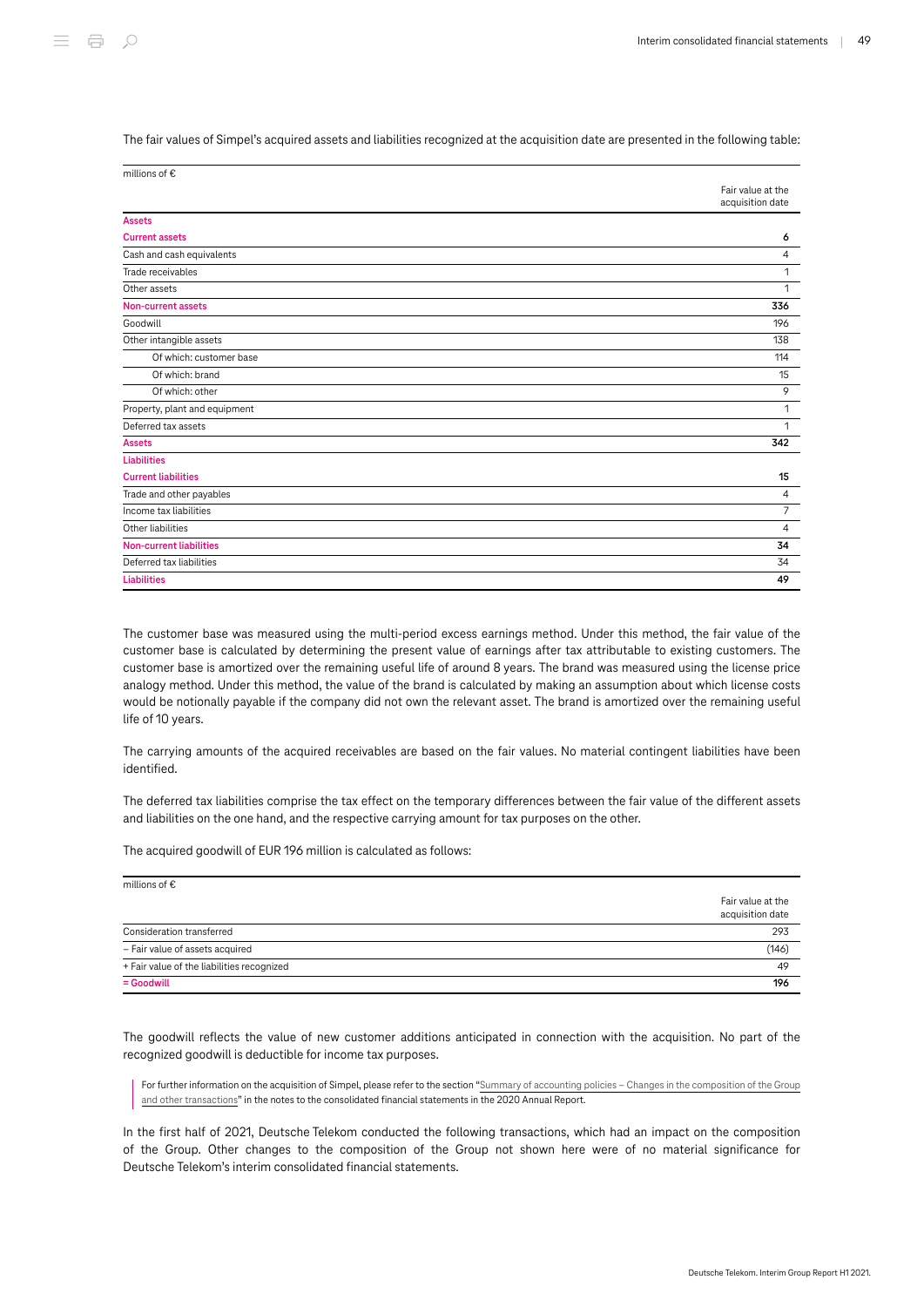#### Merger of the cell tower business in the Netherlands and set-up of an infrastructure fund

Deutsche Telekom has set up a fund for investments in digital infrastructure in Europe. On January 21, 2021, Deutsche Telekom, Cellnex Telecom S.A. (Cellnex), the newly established independently managed investment company Digital Infrastructure Vehicle II SICAF-RAIF (DIV), and others signed an agreement to merge Deutsche Telekom's and Cellnex's respective Dutch subsidiaries for passive mobile infrastructure, T‑Mobile Infra B.V. and Cellnex Netherlands B.V. (Cellnex NL), into Cellnex NL. In the first step, Deutsche Telekom and Cellnex carried out an increase in capital at DIV. As a result, Deutsche Telekom holds 66.67 % and Cellnex 33.33 % of the shares in DIV. Since Deutsche Telekom has control over DIV, DIV is included in the consolidated financial statements of Deutsche Telekom as a subsidiary. T‑Mobile Infra B.V. was then sold to DIV. Immediately before the sale, Deutsche Telekom received a dividend of EUR 0.3 billion from T-Mobile Infra B.V. In the next step, DIV contributed its stake in T‑Mobile Infra B.V. into Cellnex NL. In return, DIV received a stake of 37.65 % in the "new" company Cellnex NL. The transaction was consummated on June 1, 2021, after the responsible antitrust authority had granted all the necessary approvals. As a consequence, Deutsche Telekom lost control over T‑Mobile Infra B.V. and EUR 0.2 billion of the resulting gain on deconsolidation of EUR 0.3 billion was included in other operating income as of June 30, 2021. EUR 0.1 billion will be recognized pro rata in later periods through the sale-and-leaseback transaction described below. Since June 1, 2021, the stake in Cellnex NL has been indirectly included in the consolidated financial statements through the investment in DIV as an investment accounted for using the equity method with a carrying amount of EUR 0.4 billion. The carrying amount of the noncontrolling interest of 33.33 % in DIV amounted to EUR 0.1 billion as of June 1, 2021. Since the shares in DIV are puttable, the non-controlling interests were recognized under non-current financial liabilities.

T‑Mobile Netherlands will continue to have full access to the contributed passive mobile infrastructure by means of a long-term agreement at normal market terms and conditions, primarily by leasing the corresponding infrastructure. The lease component included in the agreement with a non-cancelable basic lease term of around 12 years fulfills the conditions of a sale-andleaseback transaction. Right-of-use assets in the amount of EUR 0.3 billion and lease liabilities in the amount of EUR 0.4 billion were recognized in this context as of June 1, 2021. The gain from the sale-and-leaseback transaction totaled EUR 0.1 billion, EUR 12 million of which was recognized directly in profit or loss; the remainder will be released to profit or loss over the residual useful lives of the rights-of-use assets. The cash inflow totaling EUR 377 million resulting from the sale of T-Mobile Infra B.V. is recognized in the consolidated statement of cash flows as of June 30, 2021, with EUR 135 million relating to the sale of the business operation recognized under net cash used in investing activities and EUR 242 million relating to the sale and leaseback of the passive mobile infrastructure recognized under net cash from/used in financing activities.

In future, further institutional investors in addition to Deutsche Telekom and Cellnex will be given the opportunity to buy a stake in DIV. Deutsche Telekom plans to maintain around 25 % of the fund in its target structure. Until control is lost, DIV will be included in Deutsche Telekom's consolidated financial statements as a subsidiary.

The following transactions will change the composition of the Deutsche Telekom Group in future.

#### Acquisition of Shentel

Sprint is party to a variety of agreements with Shenandoah Personal Communications Company (Shentel), pursuant to which Shentel is the exclusive provider of wireless communications network products for Sprint in certain parts of several U.S. states that are home to approximately 1.1 million subscribers. Pursuant to one such agreement, Sprint was granted an option to purchase Shentel's wireless telecommunications assets. On August 26, 2020, Sprint exercised its option by delivering a binding notice of exercise to Shentel. The purchase price for the Shentel wireless telecommunications assets to be purchased by Sprint is determined through the valuation process prescribed in the agreement. On February 1, 2021, the valuation process was completed. The base purchase price of the wireless telecommunication assets is USD 1.9 billion, subject to certain purchase price adjustments prescribed by the agreement as well as additional purchase price adjustments agreed by the parties. On May 28, 2021, a purchase agreement was signed between T‑Mobile USA Inc. and Shentel for the acquisition of assets and liabilities directly associated with the aforementioned wireless telecommunications operation of Shentel. The transaction was consummated on July 1, 2021, after obtaining the necessary approvals from the regulatory authorities and satisfying the other closing conditions. The preliminary consideration transferred as of the acquisition date in the form of a cash payment – taking into account the preliminary settlement paid for the pre-existing relationships between T‑Mobile US and Shentel for a total of USD 0.1 billion (EUR 0.1 billion) – amounted to USD 1.9 billion (EUR 1.6 billion).

The acquisition meets the conditions for a business combination in accordance with IFRS 3. Since the transaction was consummated so close to the date of preparing the consolidated financial statements, it is not yet possible to disclose information on the purchase price allocation, on the fair values of the assets acquired and the liabilities assumed, or on the goodwill resulting from the transaction. The assets acquired primarily comprised property, plant and equipment related to cell sites and network technology, lease right-of-use assets, and other intangible assets. The liabilities assumed mainly included lease liabilities.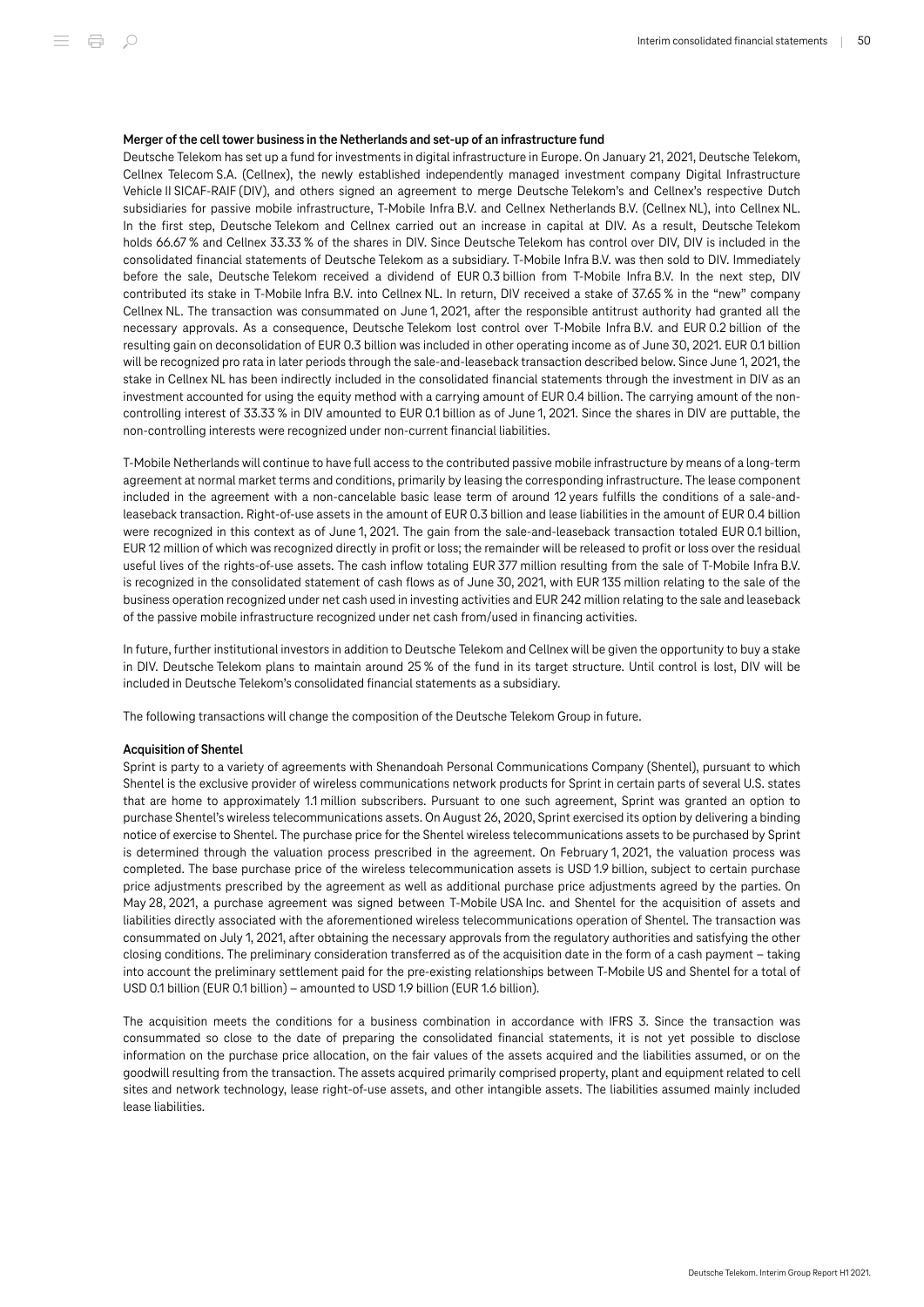#### Other transactions that had no effect on the composition of the Group OTE share buy-back

As a consequence of a share buy-back program implemented between March 4, 2020 and October 31, 2020, OTE acquired a total of 9,965,956 treasury shares with an aggregate value of EUR 121 million. The extraordinary shareholders' meeting of OTE S.A. on December 4, 2020 resolved to withdraw 9,965,956 shares from circulation with a corresponding capital reduction of around EUR 28 million. The shares were retired from the Athens Stock Exchange on January 15, 2021. As a result, Deutsche Telekom's share in OTE increased from 46.91 % to 47.90 %.

#### <span id="page-50-0"></span>Selected notes to the consolidated statement of financial position

#### Trade receivables

At EUR 14.0 billion, trade receivables increased by EUR 0.4 billion against the 2020 year-end level. The increase resulted from higher receivables in the United States operating segment due to the reporting date, and exchange rate effects, especially from the translation of U.S. dollars to euros. Lower receivables in the Germany operating segment had an offsetting effect.

#### Contract assets

At EUR 2.0 billion as of the reporting date, the carrying amount of contract assets remained unchanged against December 31, 2020. Contract assets relate to receivables that have not yet legally come into existence, which arise from the earlier – as compared to billing – recognition of revenue, in particular from the sale of goods and merchandise. Furthermore, receivables from long-term construction contracts are recognized under contract assets.

#### Inventories

The carrying amount of inventories decreased by EUR 0.6 billion compared to December 31, 2020 to EUR 2.1 billion, mainly due to sales of high-priced mobile terminal equipment as a result of a marketing campaign in the United States operating segment. By contrast, positive exchange rate effects, mainly from the translation from U.S. dollars into euros, increased the carrying amount.

#### Intangible assets

The carrying amount of intangible assets increased by EUR 10.4 billion to EUR 128.4 billion, primarily due to the following effects: additions of EUR 10.6 billion, resulting mainly from the conclusion of the FCC C-band auction in the United States, where T‑Mobile US purchased 142 licenses for EUR 7.8 billion (USD 9.3 billion). In the Europe operating segment, licenses were purchased for a total value of EUR 0.2 billion. The 5G licenses acquired at auction in November 2020 by T-Mobile Czech Republic were purchased in the first half of 2021 for EUR 0.1 billion. In addition, proceedings to re-award 900 and 1,800 MHz spectrum licenses in Hungary were held on January 28, 2021 and concluded the same day. Magyar Telekom acquired spectrum licenses for EUR 0.1 billion. Positive exchange rate effects, primarily from the translation of U.S. dollars into euros, also increased the carrying amount by EUR 3.1 billion, while amortization and impairment losses of EUR 3.3 billion had an offsetting effect.

As part of the realignment of the B2B telecommunications business, the assets and liabilities assigned to the relevant business areas were transferred to the Germany operating segment in September 2020, primarily from the Systems Solutions and Europe operating segments. The realignment of the B2B telecommunications business in combination with the effects of the coronavirus pandemic in the third quarter of 2020 triggered ad hoc impairment testing of the assets assigned to the Systems Solutions cash-generating unit, which identified a deterioration in the business outlook for IT operations. As a consequence, impairment losses were recognized on intangible assets and property, plant and equipment in the Systems Solutions operating segment and on intangible assets in the Group Headquarters & Group Services segment. In the first half of 2021, this resulted in impairment losses of EUR 47 million on intangible assets and property, plant and equipment under development and under construction.

For further information on the impairment losses, please refer to Note 6 "[Intangible assets](https://report.telekom.com/annual-report-2020/notes/notes-to-the-statement-of-financial-position/6-intangible-assets.html)" in the 2020 Annual Report.

#### Property, plant and equipment

The carrying amount of property, plant and equipment decreased by EUR 0.5 billion compared to December 31, 2020 to EUR 60.4 billion. Additions of EUR 6.8 billion to upgrade and build out the network and acquire mobile devices in our United States operating segment and in connection with the broadband/fiber-optic build-out and mobile infrastructure build-out in the Germany and Europe operating segments increased the carrying amount. Positive exchange rate effects, primarily from the translation of U.S. dollars into euros, also increased the carrying amount by EUR 0.9 billion, while depreciation and impairment losses totaling EUR 7.3 billion and disposals of EUR 0.9 billion had an offsetting effect.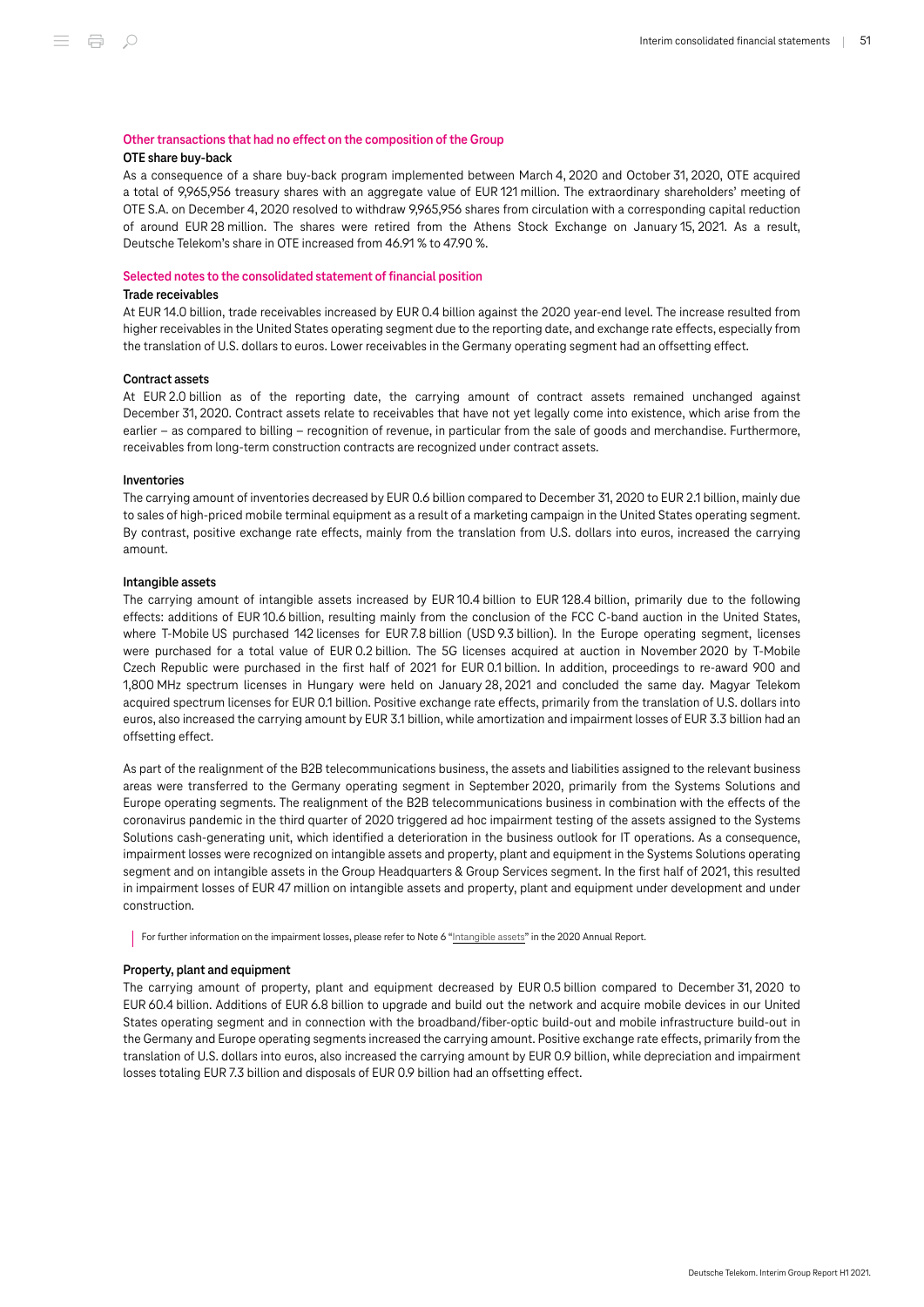#### Right-of-use assets

The carrying amount of the right-of-use assets increased by EUR 0.3 billion compared with December 31, 2020 to EUR 30.6 billion, mainly due to the following effects: The carrying amount was increased by additions of EUR 2.7 billion, partly as a result of a sale-and-leaseback transaction concluded after the combination of the cell tower business in the Netherlands and the set-up of an infrastructure fund, and by positive exchange rate effects of EUR 0.8 billion, primarily from the translation of U.S. dollars into euros. Depreciation and impairment losses totaling EUR 3.0 billion and disposals of EUR 0.2 billion had a reducing effect.

For further information on the combination of the cell tower business in the Netherlands and the set-up of an infrastructure fund, please refer to the section "[Changes in the composition of the Group and other transactions](#page-44-0)."

#### Capitalized contract costs

As of June 30, 2021, the carrying amount of capitalized contract costs was up by EUR 0.1 billion against the level of December 31, 2020 to EUR 2.3 billion. These assets mainly relate to the Germany, United States, and Europe operating segments.

#### Investments accounted for using the equity method

The carrying amount of investments accounted for using the equity method increased from EUR 0.5 billion on December 31, 2020 to EUR 0.9 billion, mainly as a result of the combination of the cell tower business in the Netherlands and the set-up of an infrastructure fund. As a result of the transaction, 37.65 % of the shares in Cellnex Netherlands B.V. with a carrying amount of EUR 0.4 billion were included in the Group Development operating segment in the consolidated financial statements using the equity method.

For further information on the combination of the cell tower business in the Netherlands and the set-up of an infrastructure fund, please refer to the section "[Changes in the composition of the Group and other transactions](#page-44-0)."

#### Other financial assets

The carrying amount of current and non-current other financial assets decreased by EUR 0.6 billion compared with December 31, 2020 to EUR 9.1 billion. The carrying amount of derivatives with a hedging relationship decreased by EUR 0.5 billion to EUR 1.5 billion, mainly due to the decrease in positive fair values from interest rate swaps in fair value hedges, which is primarily the result of a rise in the interest rate level. In connection with cash collateral, in particular in connection with the conclusion of the FCC C-band auction in the United States operating segment, the carrying amount decreased by EUR 0.4 billion. The carrying amount of derivatives without a hedging relationship increased by a net effect of EUR 0.1 billion to EUR 2.1 billion. Positive measurement effects resulted from the subsequent measurement of the stock options to buy shares in T-Mobile US in the amount of EUR 0.4 billion received from SoftBank in June 2020 and from energy forward agreements embedded in contracts totaling EUR 0.2 billion. By contrast, negative measurement effects in the amount of EUR 0.5 billion from the subsequent measurement of embedded derivatives at T-Mobile US resulted in part from the premature repayment of bonds. In addition, receivables resulting from grants still to be received from funding projects for the broadband build-out in Germany increased the carrying amount by EUR 0.2 billion.

#### Non-current assets and disposal groups held for sale

The carrying amount of non-current assets and disposal groups held for sale decreased by EUR 0.4 billion compared with December 31, 2020 to EUR 0.7 billion, mainly in connection with the sale of the Dutch company T-Mobile Infra B.V. as of June 1, 2021. As of June 30, 2021, non-current assets and disposal groups held for sale included the assets of Telekom Romania Communications S.A., which runs the Romanian fixed-network business in the Europe operating segment. Both these companies were classified as held for sale as of December 31, 2020 on account of the specific intention to sell them.

For further information on the combination of the cell tower business in the Netherlands and the set-up of an infrastructure fund, please refer to the section "[Changes in the composition of the Group and other transactions](#page-44-0)."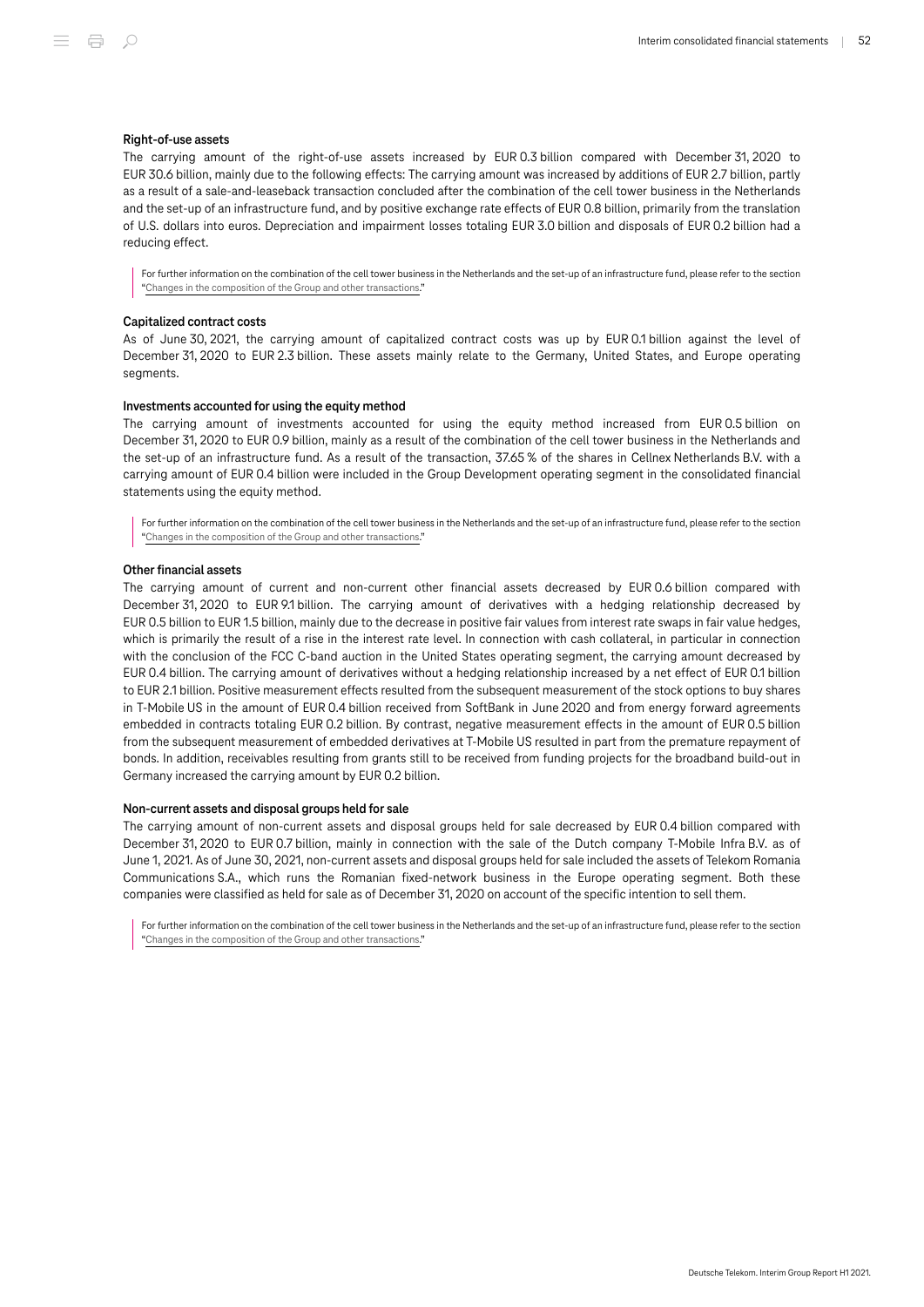The following table shows the composition and maturity structure of financial liabilities as of June 30, 2021:

| millions of $\epsilon$                                                                   |               |                   |                       |                 |
|------------------------------------------------------------------------------------------|---------------|-------------------|-----------------------|-----------------|
|                                                                                          | June 30, 2021 | Due within 1 year | Due $>1 \leq 5$ years | Due $>$ 5 years |
| Bonds and other securitized liabilities                                                  | 91,749        | 5.534             | 29.034                | 57,180          |
| Liabilities to banks                                                                     | 4,480         | 1.429             | 2,151                 | 899             |
| Liabilities to non-banks from promissory note bonds                                      | 481           | 53                | 0                     | 428             |
| Liabilities with the right of creditors to priority repayment<br>in the event of default | 3,513         | 626               | 2,254                 | 633             |
| Other interest-bearing liabilities                                                       | 7,020         | 2,505             | 1.995                 | 2,520           |
| Other non-interest-bearing liabilities                                                   | 1.916         | 1.637             | 146                   | 134             |
| Derivative financial liabilities                                                         | 531           | 119               | 234                   | 178             |
| <b>Financial liabilities</b>                                                             | 109,690       | 11.902            | 35,815                | 61,973          |

The carrying amount of current and non-current financial liabilities increased by EUR 2.6 billion compared with year-end 2020 to EUR 109.7 billion, primarily due to the factors described below. Exchange rate effects, in particular from the translation of U.S. dollars into euros, raised the carrying amount by EUR 1.9 billion.

The carrying amount of bonds and other securitized liabilities increased by EUR 4.0 billion. The main factors in this increase were senior notes issued in the reporting period by T-Mobile US with a total volume of USD 9.8 billion (EUR 8.2 billion) with terms ending between 2026 and 2031 and bearing interest of between 2.25 % and 3.5 %. The carrying amount was also increased by AUD bonds with a volume of AUD 0.1 billion (EUR 0.1 billion) issued by Deutsche Telekom AG and euro bonds with a volume of EUR 0.1 billion. The early repayment by T-Mobile US in the reporting period of bonds with a volume of USD 4.8 billion (EUR 4.0 billion) with terms originally ending between 2023 and 2026 and bearing interest of between 5.125 % and 6.5 % as well as scheduled repayments in the Group of euro bonds of EUR 1.4 billion had a contrasting effect. The carrying amount of bonds and other securitized liabilities increased by EUR 1.6 billion due to exchange rate effects, especially from the translation of U.S. dollars into euros.

The carrying amount of liabilities to banks decreased by EUR 0.8 billion compared with December 31, 2020 to EUR 4.5 billion, mainly due to scheduled repayments of EUR 0.6 billion made in the reporting period and a decline of EUR 0.3 billion in connection with factoring in the United States operating segment.

The liabilities with the right of creditors to priority repayment in the event of default of EUR 3.5 billion (December 31, 2020: EUR 3.9 billion) relate primarily to bonds issued by Sprint. Collateral was provided for these bonds, hence they constitute a separate class of financial instruments. Repayments in the reporting period in the amount of EUR 0.5 billion when translated into euros reduced the carrying amount. Exchange rate effects, in particular from the translation of U.S. dollars into euros, raised the carrying amount by EUR 0.1 billion.

The carrying amount of other interest-bearing liabilities decreased by EUR 0.2 billion compared with December 31, 2020 to EUR 7.0 billion. The carrying amount of other interest-bearing liabilities decreased by a total of EUR 0.3 billion in connection with collateral received for derivative financial instruments. Exchange rate effects, in particular from the translation of U.S. dollars into euros, raised the carrying amount by EUR 0.1 billion.

For further information on collateral, please refer to the section "[Disclosures on financial instruments.](#page-62-0)"

The carrying amount of derivative financial liabilities decreased by EUR 0.3 billion overall to EUR 0.5 billion, mainly in connection with positive measurement effects in the reporting period.

For further information on derivative financial liabilities, please refer to the section "[Disclosures on financial instruments](#page-62-0)."

The carrying amount of current and non-current lease liabilities increased by EUR 0.5 billion to EUR 33.3 billion compared with December 31, 2020. Exchange rate effects, in particular from the translation of U.S. dollars into euros, raised the carrying amount by EUR 0.9 billion. The sale-and-leaseback transaction concluded in connection with the combination of the cell tower business in the Netherlands and the set-up of the infrastructure fund also increased the carrying amount by EUR 0.4 billion. In particular, the decommissioning of former Sprint cell sites and the closure of some former Sprint shops in the United States operating segment had an offsetting effect. Overall, lease liabilities in the amount of EUR 5.0 billion are due within one year.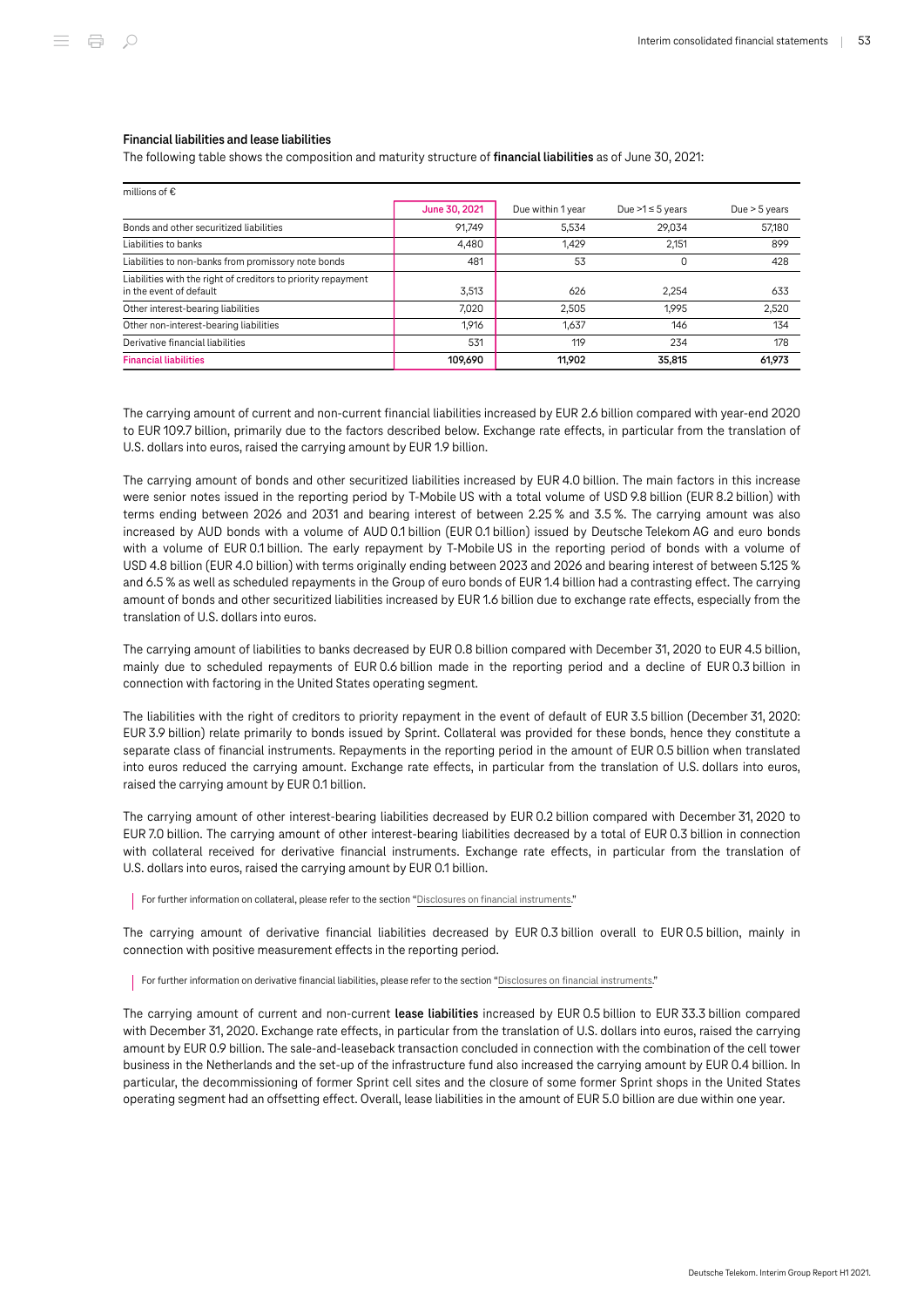#### Trade and other payables

The carrying amount of trade and other payables decreased by EUR 1.4 billion to EUR 8.3 billion, due in particular to lower liabilities to terminal equipment vendors and declines in liabilities for purchased services in the United States operating segment. Liabilities also decreased in the Europe operating segment. By contrast, exchange rate effects, primarily from the translation of U.S. dollars into euros, increased the carrying amount.

#### Provisions for pensions and other employee benefits

The carrying amount of provisions for pensions and other employee benefits decreased by EUR 1.8 billion as of December 31, 2020 to EUR 5.9 billion, mainly due to an increase in the share prices of plan assets and interest rate adjustments. All this resulted in an actuarial gain of EUR 1.6 billion from the remeasurement of defined benefit plans to be recognized directly in equity.

In the first quarter of 2021, the risk benefits (death in the active phase and/or disability) for employees not covered by collective agreements in Germany were restructured, as had already been done for employees covered by collective agreements in the fourth quarter of 2020. As a result of the change from an annual (pro rata) contribution to payment of a lump sum, the employer will in future grant the risk benefit irrespective of the employee's length of service with the company. Future risk benefit payments will thus directly be recognized as expenses in the payout year. Provisions of EUR 0.1 billion recognized according to the previous rules were released against a reduction in expenses in the first quarter of 2021.

For further information on the Global Pension Policy and a description of the plan, please refer to Note 15 ["Provisions for pensions and other employee](https://report.telekom.com/annual-report-2020/notes/notes-to-the-statement-of-financial-position/15-provisions-for-pensions-and-other-employee-benefits.html) [benefits"](https://report.telekom.com/annual-report-2020/notes/notes-to-the-statement-of-financial-position/15-provisions-for-pensions-and-other-employee-benefits.html) in the 2020 Annual Report.

#### Current and non-current other provisions

The carrying amount of current and non-current other provisions decreased by EUR 0.5 billion compared with the end of 2020 to EUR 8.6 billion. This decrease was mainly due to the performance-related compensation components for the prior year paid to employees in the first half of 2021.

#### Other liabilities

The carrying amount of current and non-current other liabilities increased by EUR 0.4 billion to EUR 6.1 billion. Liabilities due to existing build-out obligations in connection with grants still to be received from funding projects for the broadband build-out in Germany increased by EUR 0.1 billion. In addition, negative exchange rate effects, mainly from the translation of euros into U.S. dollars, increased the carrying amount.

#### Contract liabilities

The carrying amount of current and non-current contract liabilities increased by EUR 0.2 billion compared with December 31, 2020 to EUR 2.3 billion. These mainly comprise deferred revenues.

#### Liabilities directly associated with non-current assets and disposal groups held for sale

The carrying amount of liabilities directly associated with non-current assets and disposal groups held for sale decreased by EUR 0.2 billion compared with December 31, 2020 to EUR 0.3 billion, mainly in connection with the sale of the Dutch company T‑Mobile Infra B.V. as of June 1, 2021. As of June 30, 2021, the carrying amounts include the liabilities of Telekom Romania Communications S.A., which operates the Romanian fixed-network business in the Europe operating segment. Both these companies were classified as held for sale as of December 31, 2020 on account of the specific intention to sell them.

For further information on the combination of the cell tower business in the Netherlands and the set-up of an infrastructure fund, please refer to the section "[Changes in the composition of the Group and other transactions](#page-44-0)."

#### Shareholders' equity

The carrying amount of shareholders' equity increased from EUR 72.6 billion as of December 31, 2020 to EUR 77.0 billion. This growth was attributable to profit of EUR 3.8 billion and to the increase in other comprehensive income of EUR 3.7 billion, primarily as a result of currency translation effects of EUR 2.1 billion recognized directly in equity and the remeasurement of defined benefit plans accounting for EUR 1.6 billion, as well as gains from hedging instruments of EUR 0.2 billion. By contrast, income taxes relating to components of other comprehensive income of EUR 0.3 billion had a negative impact on other comprehensive income. Shareholders' equity was reduced in connection with dividend payments for the 2020 financial year to Deutsche Telekom AG shareholders in the amount of EUR 2.8 billion and to other shareholders of subsidiaries in the amount of EUR 0.2 billion.

Primarily as a result of the business combination of T-Mobile US and Sprint in the prior year, the share of shareholders' equity attributable to non-controlling interests increased substantially. The following table shows the development of transactions with owners and the change in the composition of the Group in the statement of changes in equity: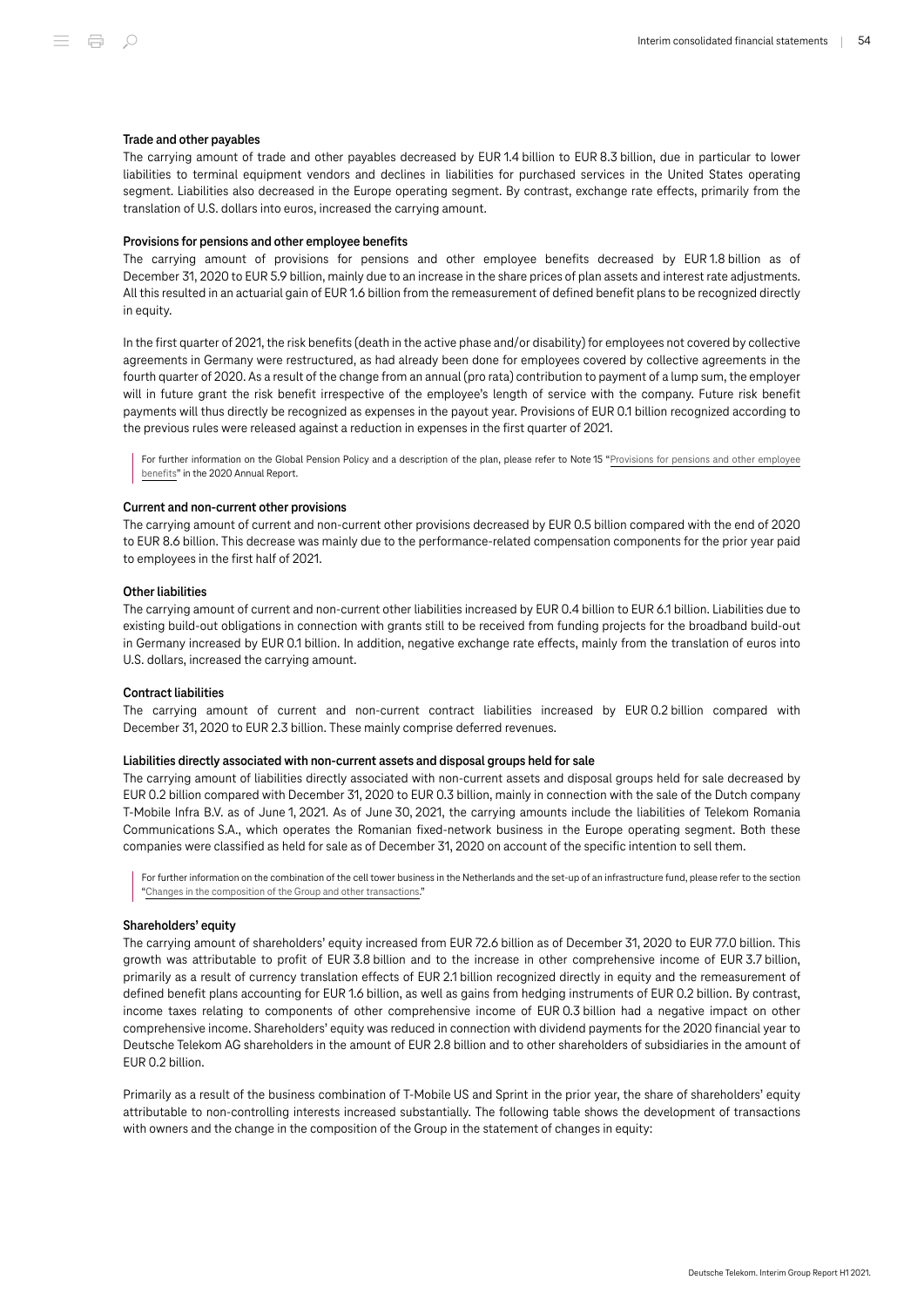#### millions of €

|                                         |                                                                                           | June 30, 2021                           |                                              | Dec. 31, 2020                                                                      |                                  |                                    |  |
|-----------------------------------------|-------------------------------------------------------------------------------------------|-----------------------------------------|----------------------------------------------|------------------------------------------------------------------------------------|----------------------------------|------------------------------------|--|
|                                         | <b>Issued</b><br>capital and<br>reserves<br>attributable<br>to owners<br>of the<br>parent | Non-<br>controlling<br><b>interests</b> | <b>Total</b><br>share-<br>holders'<br>equity | Issued<br>capital and<br>reserves<br>attributable<br>to owners<br>of the<br>parent | Non-<br>controlling<br>interests | Total share-<br>holders'<br>equity |  |
| Changes in the composition of the Group | 0                                                                                         | 0                                       | 0                                            | 0                                                                                  | 17,329                           | 17,329                             |  |
| Acquisition of Sprint                   | 0                                                                                         | 0                                       | $\Omega$                                     | $\Omega$                                                                           | 17,331                           | 17,331                             |  |
| Other effects                           | 0                                                                                         | 0                                       | $\Omega$                                     | $\Omega$                                                                           | (2)                              | (2)                                |  |
| <b>Transactions with owners</b>         | (106)                                                                                     | 10                                      | (96)                                         | 7,299                                                                              | 5,967                            | 13,266                             |  |
| Acquisition of Sprint                   | 0                                                                                         | 0                                       | 0                                            | 7,474                                                                              | 5,915                            | 13,389                             |  |
| T-Mobile US share-based remuneration    | (126)                                                                                     | 134                                     | 8                                            | (207)                                                                              | 249                              | 42                                 |  |
| Magyar Telekom share buy-back           | 9                                                                                         | (38)                                    | (29)                                         | 68                                                                                 | (83)                             | (15)                               |  |
| OTE share buy-back                      | (20)                                                                                      | (46)                                    | (66)                                         | (40)                                                                               | (103)                            | (143)                              |  |
| Hrvatski Telekom share buy-back         | (1)                                                                                       | (8)                                     | (9)                                          | 5                                                                                  | (17)                             | (12)                               |  |
| T-Mobile Netherlands sale and leaseback | 32                                                                                        | (32)                                    | 0                                            | $\Omega$                                                                           | 0                                | $\Omega$                           |  |
| Other effects                           | 0                                                                                         | 0                                       | 0                                            | (1)                                                                                | 6                                | 5                                  |  |

#### Selected notes to the consolidated income statement

Sprint has been included in Deutsche Telekom's consolidated financial statements as a fully consolidated subsidiary since April 1, 2020. As a result of the change in the composition of the Group during the year, the remeasured assets and liabilities were recognized as of this date, and all income and expenses generated from the date of first-time consolidation are included in Deutsche Telekom's consolidated income statement. This affects the comparability of the figures for the current period with the prior-year figures.

For further information on the business combination of T-Mobile US and Sprint, please refer to the section "[Changes in the composition of the Group and](#page-44-0) [other transactions.](#page-44-0)"

#### Net revenue

Net revenue breaks down into the following revenue categories:

#### millions of €

|                                                 | H12021   | H12020   |
|-------------------------------------------------|----------|----------|
| Revenue from the rendering of services          | 41,401   | 38,226   |
| Germany                                         | 10,131   | 9,918    |
| <b>United States</b>                            | 24,247   | 21,273   |
| Europe                                          | 4,638    | 4,625    |
| <b>Systems Solutions</b>                        | 1,550    | 1,610    |
| Group Development                               | 795      | 764      |
| Group Headquarters & Group Services             | 40       | 36       |
| Revenue from the sale of goods and merchandise  | 9,250    | 6,614    |
| Germany                                         | 1,065    | 1,003    |
| <b>United States</b>                            | 7,230    | 4,745    |
| Europe                                          | 709      | 645      |
| <b>Systems Solutions</b>                        | 31       | 35       |
| Group Development                               | 215      | 187      |
| Group Headquarters & Group Services             | $\Omega$ | $\Omega$ |
| Revenue from the use of entity assets by others | 2,331    | 2,144    |
| Germany                                         | 356      | 384      |
| <b>United States</b>                            | 1,648    | 1,437    |
| Europe                                          | 105      | 106      |
| <b>Systems Solutions</b>                        | 16       | 24       |
| Group Development                               | 144      | 135      |
| Group Headquarters & Group Services             | 63       | 58       |
| Net revenue                                     | 52,983   | 46,984   |

For further information on changes in net revenue, please refer to the section ["Development of business in the Group"](#page-11-0) in the interim Group management report.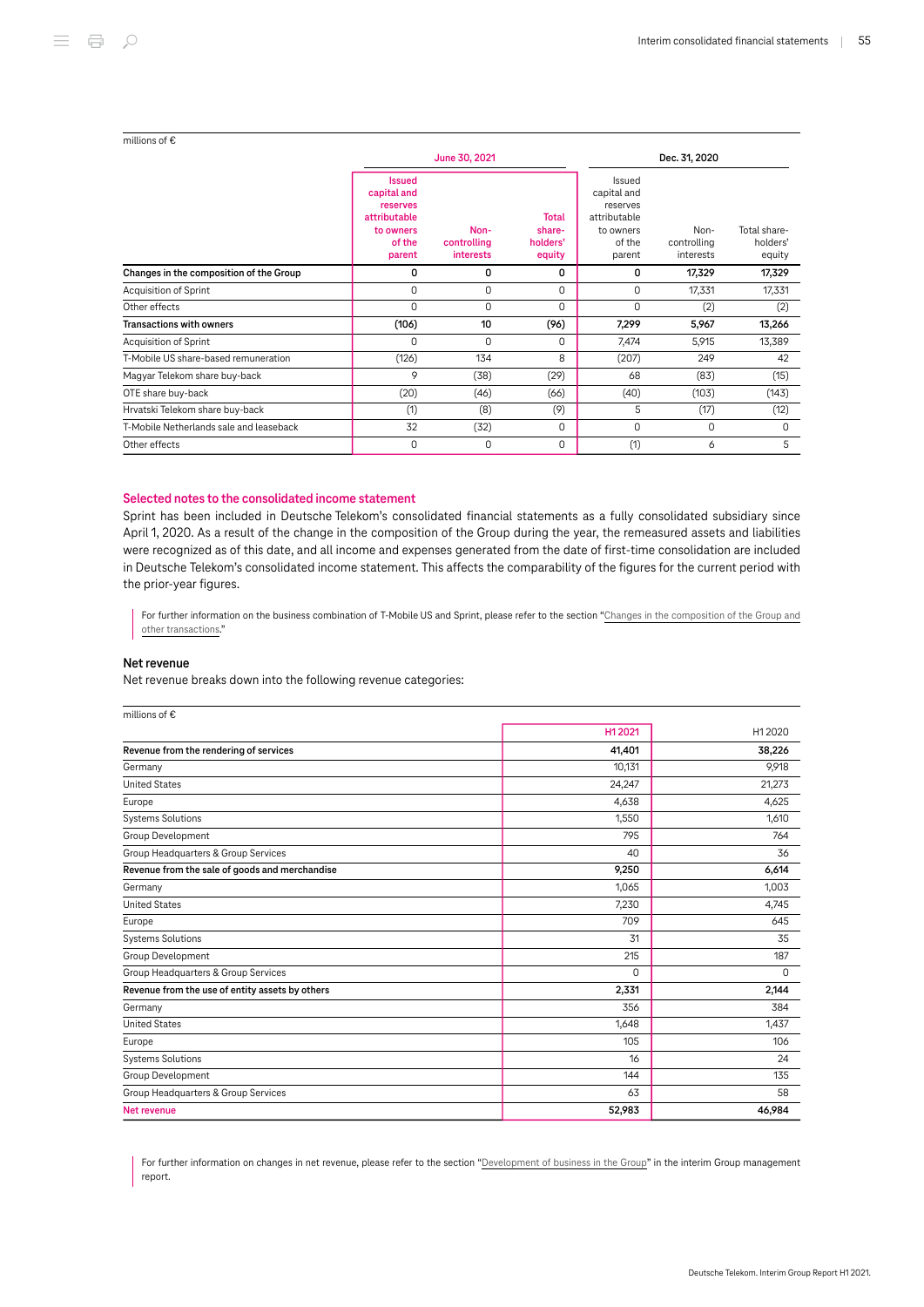#### Other operating income

| millions of $\epsilon$                                                                                               |        |                    |
|----------------------------------------------------------------------------------------------------------------------|--------|--------------------|
|                                                                                                                      | H12021 | H <sub>12020</sub> |
| Income from the reversal of impairment losses on non-current assets                                                  |        |                    |
| Income from the disposal of non-current assets                                                                       | 82     | 79                 |
| Income from reimbursements                                                                                           | 64     | 73                 |
| Income from insurance compensation                                                                                   | 47     | 34                 |
| Income from ancillary services                                                                                       | 11     | 12                 |
| Miscellaneous other operating income                                                                                 | 636    | 619                |
| Of which: gains resulting from deconsolidations and from the sale of stakes<br>accounted for using the equity method | 201    |                    |
|                                                                                                                      | 841    | 820                |

Gains resulting from deconsolidations and from the sale of stakes accounted for using the equity method were attributable to the sale of the Dutch cell tower company T-Mobile Infra to the independently managed investment company Digital Infrastructure Vehicle (DIV) and its subsequent contribution into Cellnex NL in connection with the combination of the cell tower business in the Netherlands. Miscellaneous other operating income includes a large number of individual items accounting for marginal amounts.

For further information on the combination of the cell tower business in the Netherlands and the set-up of an infrastructure fund, please refer to the section "[Changes in the composition of the Group and other transactions](#page-44-0)."

#### Other operating expenses

| millions of $\epsilon$                                                           |          |                    |
|----------------------------------------------------------------------------------|----------|--------------------|
|                                                                                  | H12021   | H <sub>12020</sub> |
| Impairment losses on financial assets                                            | (269)    | (474)              |
| Gains (losses) from the write-off of financial assets measured at amortized cost | (53)     | (85)               |
| Other                                                                            | (1,533)  | (1,777)            |
| Legal and audit fees                                                             | (272)    | (305)              |
| Losses from asset disposals                                                      | (80)     | (257)              |
| Income (losses) from the measurement of factoring receivables                    | (2)      | (4)                |
| Other taxes                                                                      | (270)    | (283)              |
| Cash and quarantee transaction costs                                             | (256)    | (259)              |
| Insurance expenses                                                               | (67)     | (55)               |
| Miscellaneous other operating expenses                                           | (586)    | (615)              |
|                                                                                  | (1, 855) | (2,336)            |

The year-on-year decrease in impairment losses on financial assets was mainly attributable to impairment losses on customer receivables due to lowered credit ratings recognized in the first half of 2020 as a consequence of the coronavirus pandemic in the United States operating segment. Expenses for legal and audit fees primarily resulted from the business combination of T‑Mobile US and Sprint. In the prior-year period, losses from asset disposals of EUR 0.2 billion had resulted from the derecognition of billing software for postpaid customers in the United States, which had still been in development. Prior to the migration of Sprint contract customers to the T‑Mobile US billing software, it had been decided that this software was not suitable for the joint customer base and would not be put into operation. Miscellaneous other operating expenses include a large number of individual items accounting for marginal amounts.

#### Depreciation, amortization and impairment losses

At EUR 13.6 billion, depreciation, amortization and impairment losses on intangible assets, property, plant and equipment, and right-of-use assets were EUR 2.3 billion higher overall in the first half of 2021 than in the prior-year period. Depreciation of property, plant and equipment increased by EUR 1.3 billion and amortization of intangible assets by EUR 0.3 billion. Depreciation of right-of-use assets increased by EUR 0.6 billion. These increases are all largely due to Sprint, which has been included in the consolidated group since April 1, 2020. At EUR 0.1 billion, impairment losses were EUR 0.1 billion higher than in the prior-year period. This increase was attributable, among other factors, to impairment losses resulting from ad hoc impairment testing conducted in 2020 of assets assigned to the Systems Solutions cash-generating unit.

For further information on the impairment losses recognized following ad hoc testing, please refer to the section "[Selected notes to the consolidated](#page-50-0) [statement of financial position](#page-50-0)."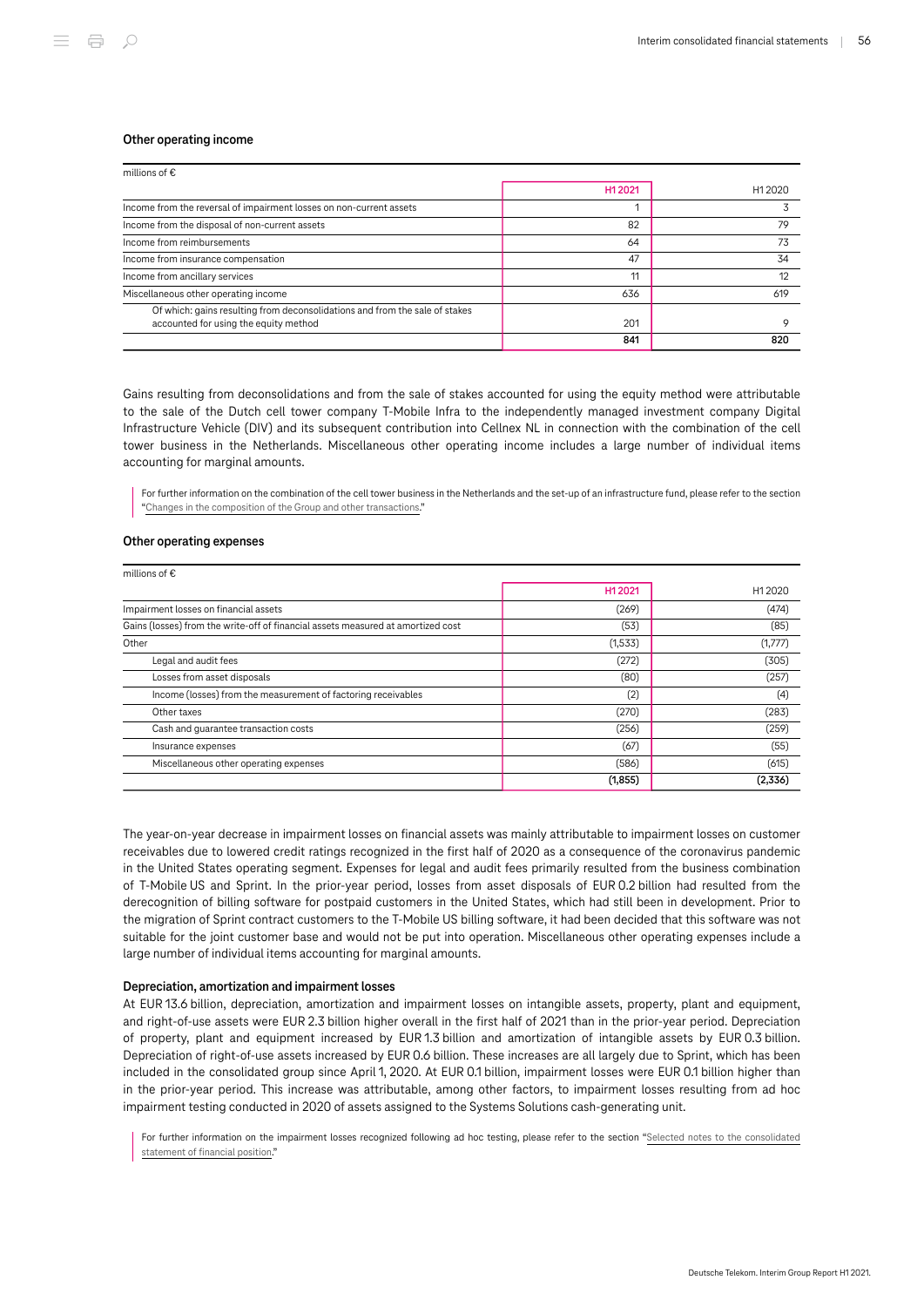#### Profit/loss from financial activities

The loss from financial activities was unchanged against the first half of 2020 at EUR 2.2 billion, with finance costs increasing by EUR 0.3 billion to EUR 2.3 billion. This was mainly due to the financial liabilities assumed in connection with the acquisition of Sprint and the related restructuring and increase of financing. By contrast, other financial expense decreased by EUR 0.4 billion year-on-year to income of EUR 0.2 billion, mainly due to higher interest income from the measurement of provisions and liabilities, especially in the Group Headquarters & Group Services segment. Gains/losses from financial instruments remained more or less stable. Positive measurement effects resulted from the subsequent measurement of the stock options to buy shares in T‑Mobile US received from SoftBank in June 2020. By contrast, negative effects from subsequent measurement resulted, among other things, from the premature repayment of bonds and the resulting derecognition of embedded derivatives at T-Mobile US. Overall, the share of profit/loss of associates and joint ventures accounted for using the equity method was also on a par with the prior-year period.

For further information on embedded derivatives at T-Mobile US, please refer to the section ["Disclosures on financial instruments.](#page-62-0)"

#### Income taxes

A tax expense of EUR 1.3 billion was recognized in the first half of 2021. The effective tax rate of 25 % essentially reflects the shares of the different countries in profit before income taxes and their respective national tax rates. The tax rate is also reduced by the gain from the sale of shares in a shareholding in the Group Development operating segment. In the prior-year period, a tax expense of EUR 1.0 billion had been recorded despite lower profit/loss before income taxes.

## Other disclosures

#### Notes to the consolidated statement of cash flows

Sprint has been included in Deutsche Telekom's consolidated financial statements as a fully consolidated subsidiary since April 1, 2020. As such, the development of cash flows in the reporting period can only be compared with the prior-year period to a limited extent.

For further information on the business combination of T-Mobile US and Sprint, please refer to the section "[Changes in the composition of the Group and](#page-44-0) [other transactions.](#page-44-0)"

#### Net cash from operating activities

Net cash from operating activities increased by EUR 7.3 billion year-on-year to EUR 16.4 billion. The strong performance of the operating segments both in the United States and outside of the United States had a positive effect on net cash from operating activities. In addition, the increase is attributable to the business combination of T‑Mobile US and Sprint effective April 1, 2020. Net cash from operating activities had been negatively affected in the prior-year period by interest payments totaling EUR 1.6 billion for zero-coupon bonds as well as by a net increase of EUR 0.6 billion in interest payments, mainly as a result of the financial liabilities recognized and the restructuring begun in connection with the acquisition of Sprint, and the related increase in financing. Income tax payments increased by EUR 0.3 billion compared with the prior-year period. Factoring agreements of EUR 0.1 billion had a positive impact on net cash used in operating activities in the reporting period. In the prioryear period, factoring agreements had had negative effects of EUR 0.5 billion, mainly as a result of the contractual termination of a revolving factoring agreement in the Germany operating segment.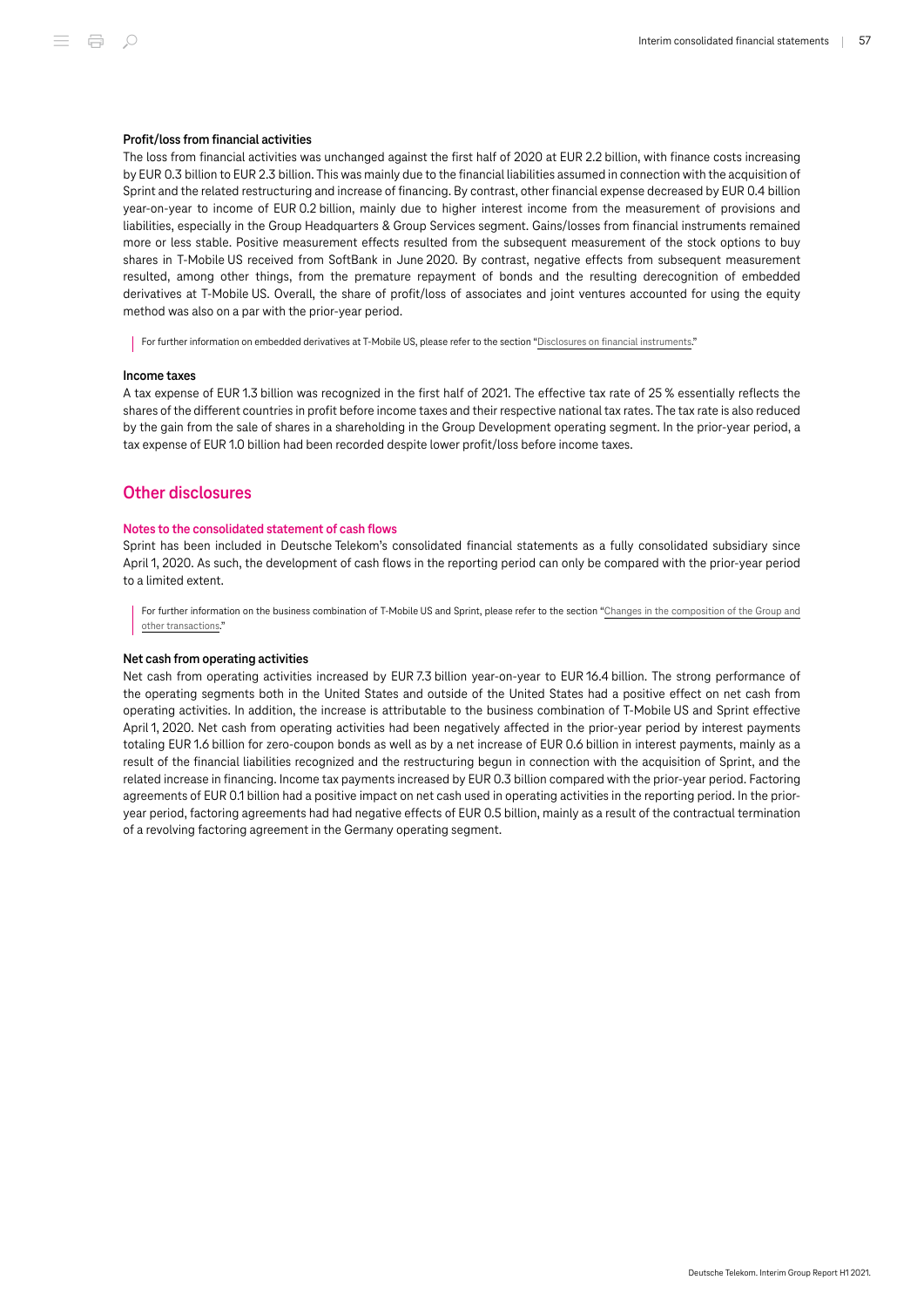#### Net cash used in investing activities

| millions of $\epsilon$                                                                                                                           |                 |           |
|--------------------------------------------------------------------------------------------------------------------------------------------------|-----------------|-----------|
|                                                                                                                                                  | H12021          | H12020    |
| Cash capex                                                                                                                                       |                 |           |
| Germany operating segment                                                                                                                        | (1,699)         | (1,964)   |
| United States operating segment                                                                                                                  | (13, 237)       | (4,387)   |
| Europe operating segment                                                                                                                         | (871)           | (1,000)   |
| Systems Solutions operating segment                                                                                                              | (99)            | (80)      |
| Group Development operating segment                                                                                                              | (250)           | (236)     |
| Group Headquarters & Group Services                                                                                                              | (472)           | (470)     |
| Reconciliation                                                                                                                                   | 35              | 20        |
|                                                                                                                                                  | (16, 593)       | (8, 117)  |
| Payments for publicly funded investments in the broadband build-out                                                                              | (179)           | (214)     |
| Proceeds from public funds for investments in the broadband build-out                                                                            | 10 <sub>3</sub> | 76        |
| Net cash flows for collateral deposited and hedging transactions                                                                                 | 124             | 1.783     |
| Changes in cash and cash equivalents in connection with the consummated business<br>combination of T-Mobile US and Sprint                        | 0               | (4,647)   |
| Of which: cash and cash equivalents acquired from Sprint <sup>a</sup>                                                                            | $\Omega$        | 2.117     |
| Of which: repayment of Sprint loans pursuant to change-in-control clause                                                                         | $\Omega$        | (6,764)   |
| Changes in cash and cash equivalents in connection with the contribution of the stake<br>in T-Mobile Infra into Cellnex Netherlands <sup>b</sup> | 135             | 0         |
| Changes in cash and cash equivalents in connection with the acquisition of control of<br>subsidiaries and associates                             | (25)            | 0         |
| Changes in cash and cash equivalents in connection with the loss of control of<br>subsidiaries and associates                                    | 33              | 22        |
| Proceeds from the disposal of property, plant and equipment, and intangible assets                                                               | 83              | 128       |
| Other                                                                                                                                            | 13              | (285)     |
|                                                                                                                                                  | (16, 307)       | (11, 254) |

a Also includes a payment of EUR 93 million received in relation to a cost allocation from SoftBank in connection with CPUC.

 $^{\rm b}$  Includes, in addition to the cash inflow for the sale of the business operation of EUR 113 million (cash inflow of EUR 118 million less outflows of cash and cash equivalents of EUR 5 million), the cash inflow from the sale-and-leaseback transaction of EUR 23 million.

At EUR 16.6 billion, cash capex was EUR 8.5 billion higher than in the prior-year period. In the United States operating segment, FCC mobile licenses were acquired mainly as part of the concluded C-band auction for a total of EUR 8.0 billion and, in the Europe operating segment, mobile spectrum licenses were acquired for a total of EUR 0.1 billion in the reporting period. The figure for the prior-year period included EUR 1.1 billion for the acquisition of mobile spectrum licenses. EUR 0.9 billion of which related to the United States operating segment and EUR 0.2 billion to the Europe operating segment. Excluding investments in mobile spectrum licenses, cash capex was up EUR 1.5 billion year-on-year. This change was primarily attributable to an increase of EUR 1.8 billion in the United States operating segment on account of the inclusion of Sprint and as a result of the further build-out of the 5G network. A decline of EUR 0.3 billion in the Germany operating segment had an offsetting effect. Investments in optical fiber were lower due to bad weather. Also, construction work planned for 2021 had been brought forward to the fourth quarter of 2020.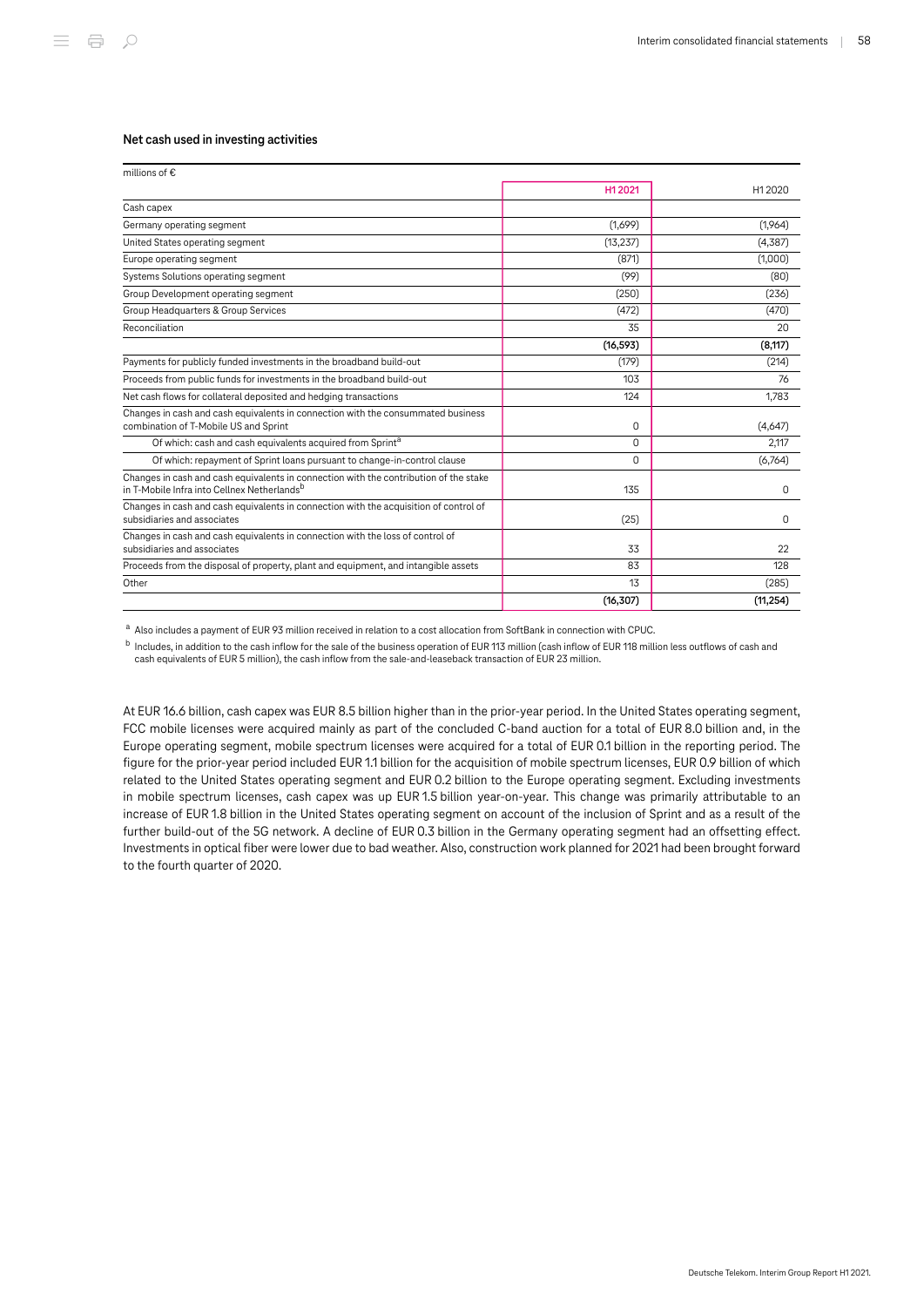#### Net cash from/used in financing activities

| millions of €                                                                                                                            |          |                    |
|------------------------------------------------------------------------------------------------------------------------------------------|----------|--------------------|
|                                                                                                                                          | H1 2021  | H <sub>12020</sub> |
| Repayment of bonds                                                                                                                       | (5,804)  | (5, 449)           |
| Dividend payments (including to other shareholders of subsidiaries)                                                                      | (2,909)  | (2,874)            |
| Repayment of financial liabilities from financed capex and opex                                                                          | (41)     | (160)              |
| Repayment of EIB loans                                                                                                                   | (481)    | (181)              |
| Net cash flows for collateral deposited and hedging transactions                                                                         | 0        | (4)                |
| Principal portion of repayment of lease liabilities                                                                                      | (3,035)  | (2,730)            |
| Repayment of financial liabilities for media broadcasting rights                                                                         | (140)    | (193)              |
| Cash flows from continuing involvement factoring, net                                                                                    | (71)     | (93)               |
| Promissory notes, net                                                                                                                    | (58)     | (202)              |
| Issuance of bonds                                                                                                                        | 8,332    | 1.609              |
| Commercial paper, net                                                                                                                    | 0        | 0                  |
| Overnight borrowings from banks, net                                                                                                     | $\Omega$ | $\Omega$           |
| Repayment of spectrum liabilities                                                                                                        | (85)     | (197)              |
| Changes in cash and cash equivalents in connection with the sale and leaseback of<br>the passive mobile infrastructure of T-Mobile Infra | 242      | $\Omega$           |
| Issue of senior secured notes in connection with the acquisition of Sprint                                                               | 0        | 20,942             |
| Raising of secured term loan in connection with the acquisition of Sprint                                                                | 0        | 3,562              |
| Raising of bridge loan facility in connection with the acquisition of Sprint                                                             | $\Omega$ | 17,405             |
| Repayment of bridge loan facility in connection with the acquisition of Sprint                                                           | 0        | (17, 493)          |
| Repayment of Sprint loans (raised prior to acquisition by T-Mobile US)                                                                   | 0        | (2,304)            |
| Cash inflows from transactions with non-controlling entities                                                                             |          |                    |
| T-Mobile US stock options                                                                                                                | 7        | 13                 |
| Cellnex Netherlands capital contributions                                                                                                | 3        | 0                  |
| Toll4Europe capital contributions                                                                                                        | 0        | 11                 |
|                                                                                                                                          | 11       | 24                 |
| Cash outflows from transactions with non-controlling entities                                                                            |          |                    |
| T-Mobile US share buy-backs                                                                                                              | (243)    | (255)              |
| OTE share buy-backs                                                                                                                      | (65)     | (60)               |
| Other payments                                                                                                                           | (39)     | (29)               |
|                                                                                                                                          | (347)    | (344)              |
| Other                                                                                                                                    | (126)    | (84)               |
|                                                                                                                                          | (4, 513) | 11,234             |

#### Non-cash transactions

Deutsche Telekom did not choose financing options to a significant extent either in the reporting period or in the prior-year period under which the payments for trade payables from operating and investing activities become due at a later point in time primarily by involving banks in the process.

In the first half of 2021, Deutsche Telekom leased assets of EUR 2.9 billion, mainly network equipment, and land and buildings (prior-year period: EUR 2.3 billion). As a result, these assets are recognized in the statement of financial position under rightof-use assets and the related liabilities under lease liabilities. Future repayments of the liabilities will be recognized in net cash from/used in financing activities. The year-on-year increase was mainly attributable to the further build-out of the 5G network, the inclusion of Sprint in the United States operating segment, and the sale-and-leaseback agreements in connection with the combination of the cell tower business in the Netherlands.

Consideration for the acquisition of broadcasting rights is paid by Deutsche Telekom in accordance with the terms of the contract on the date of its conclusion or spread over the term of the contract. Financial liabilities of EUR 0.1 billion were recognized in the first half of 2021 for future consideration for acquired broadcasting rights (prior-year period: EUR 0.1 billion). The payment of the consideration will be recognized in net cash from/used in financing activities.

In the United States operating segment, EUR 0.7 billion was recognized for mobile handsets under property, plant and equipment in the first half of 2021 (H1 2020: EUR 1.6 billion). These relate to the terminal equipment lease model at T‑Mobile US, under which customers do not purchase the devices but lease them. The cash outflows are presented under net cash from operating activities. The decline was primarily due to the withdrawal from the terminal equipment lease model.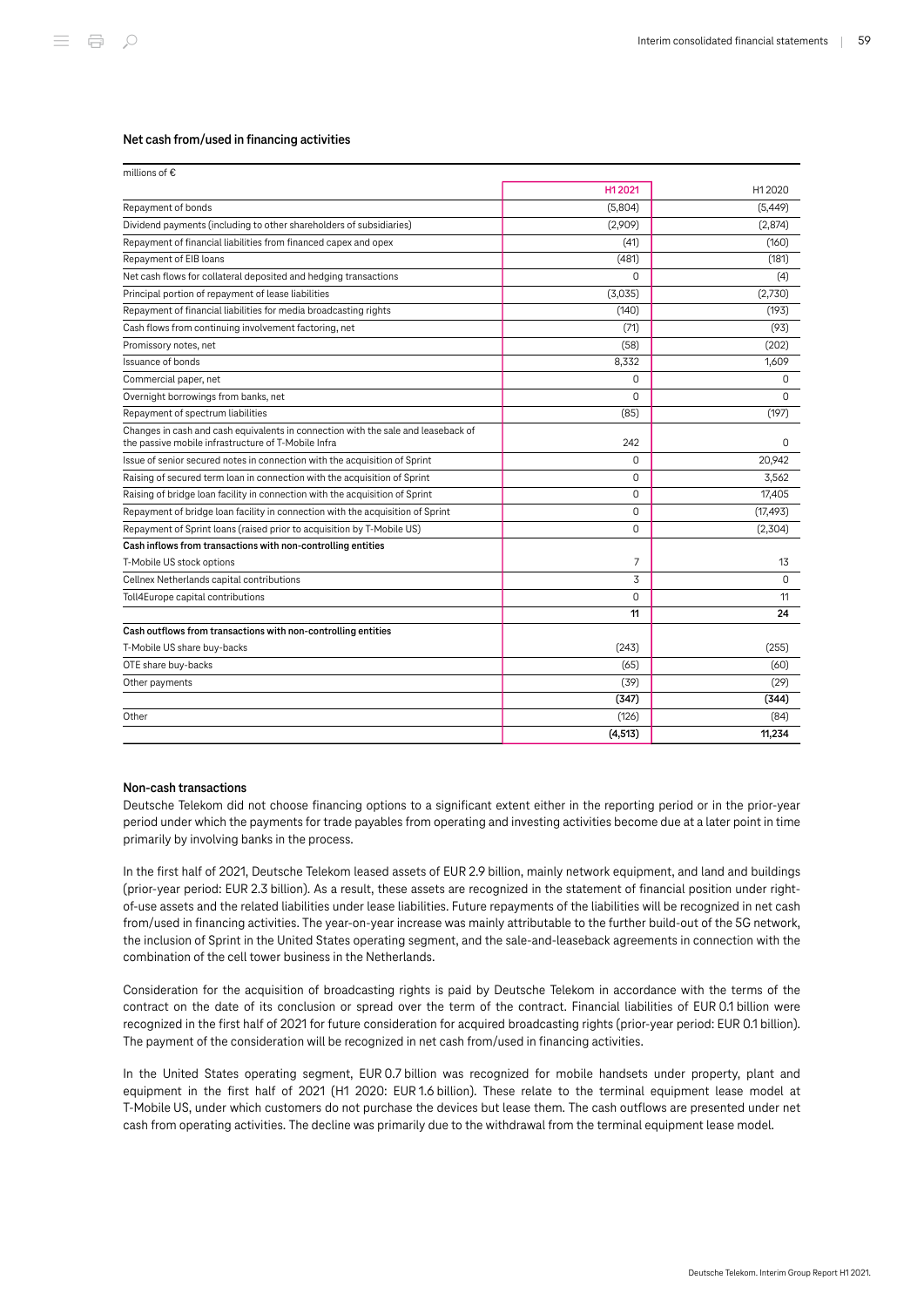The combination of the cell tower business in the Netherlands and the set-up of an infrastructure fund in the Group Development operating segment resulted in the following non-cash transactions: First, the stake in T‑Mobile Infra was contributed into Cellnex Netherlands in exchange for the granting of a stake of 37.65 % in the "new" company, Cellnex Netherlands. Second, in order to ensure T‑Mobile Netherlands' continued access to the contributed passive mobile infrastructure, a long-term agreement, primarily on the lease of corresponding infrastructure components, was concluded in the form of a sale-and-leaseback transaction.

For further information on the combination of the cell tower business in the Netherlands and the set-up of an infrastructure fund, please refer to the section "[Changes in the composition of the Group and other transactions](#page-44-0)."

#### Segment reporting

The following table provides an overview of Deutsche Telekom's operating segments and the Group Headquarters & Group Services segment for the first half of 2021 and the first half of 2020.

For further information, please refer to the section ["Development of business in the operating segments](#page-20-0)" in the interim Group management report.

Effective January 1, 2021, Deutsche Telekom reassigned the responsibility for business and profit and loss for Deutsche Telekom IoT GmbH from the Systems Solutions operating segment to the business customer unit in the Germany operating segment. Prior-year comparatives in both segments were adjusted retrospectively. As of January 1, 2021, Deutsche Telekom reassigned the Austrian cell tower business from the Europe operating segment to GD Towers in the Group Development operating segment. Prior-year comparatives in both of the segments affected have not been adjusted retrospectively. As of January 1, 2021, DT IT Russia, DT IT Slovakia, and DT IT Hungary were reassigned from the Germany operating segment to the Group Headquarters & Group Services segment. Prior-year comparatives in both of the segments affected have not been adjusted retrospectively.

For further information, please refer to the section ["Accounting policies](#page-43-0)."

In accordance with the Company's own principles of segment management, when loans with embedded derivatives are granted internally to Group entities, the derivative component is recognized separately also in the creditor company's financial statements and measured at fair value through profit or loss.

#### Segment information in the first half of the year

| millions of $\epsilon$   |         |                |                              |                  |                                                  |                                       |                      |                                |                                     |                                                                            |
|--------------------------|---------|----------------|------------------------------|------------------|--------------------------------------------------|---------------------------------------|----------------------|--------------------------------|-------------------------------------|----------------------------------------------------------------------------|
|                          |         |                |                              |                  | Comparative period                               |                                       |                      | <b>Reporting date</b>          |                                     |                                                                            |
|                          |         | Net<br>revenue | Inter-<br>segment<br>revenue | Total<br>revenue | Profit<br>(loss)<br>from<br>operations<br>(EBIT) | Depreciation<br>and amor-<br>tization | Impairment<br>losses | Segment<br>assets <sup>a</sup> | Segment<br>liabilities <sup>a</sup> | Investments<br>accounted<br>for using<br>the equity<br>method <sup>a</sup> |
| Germany                  | H12021  | 11,552         | 292                          | 11,844           | 2,397                                            | (2,008)                               | (1)                  | 46,486                         | 33,646                              | 27                                                                         |
|                          | H12020  | 11,304         | 379                          | 11,683           | 1,979                                            | (2,207)                               | 0                    | 45,114                         | 32,725                              | 34                                                                         |
| <b>United States</b>     | H12021  | 33,125         | 1                            | 33,126           | 4,291                                            | (9,036)                               | (26)                 | 184,803                        | 122,165                             | 302                                                                        |
|                          | H12020  | 27,454         | 1                            | 27,455           | 3,468                                            | (6,654)                               | (19)                 | 176,765                        | 117,681                             | 296                                                                        |
| Europe                   | H12021  | 5,452          | 99                           | 5,551            | 810                                              | (1, 290)                              | (2)                  | 25,516                         | 9,429                               | 54                                                                         |
|                          | H12020  | 5,376          | 88                           | 5,464            | 713                                              | (1, 299)                              | (2)                  | 27,034                         | 9,172                               | 54                                                                         |
| <b>Systems Solutions</b> | H1 2021 | 1,596          | 425                          | 2,021            | (95)                                             | (122)                                 | (33)                 | 4,084                          | 3,484                               | 22                                                                         |
|                          | H12020  | 1,669          | 458                          | 2,127            | (110)                                            | (205)                                 | 0                    | 4,094                          | 3,754                               | 23                                                                         |
| Group Development        | H12021  | 1,154          | 409                          | 1,563            | 547                                              | (429)                                 | 0                    | 10,356                         | 12,302                              | 530                                                                        |
|                          | H12020  | 1,086          | 338                          | 1,424            | 263                                              | (386)                                 | 0                    | 9,212                          | 11,220                              | 122                                                                        |
| Group Headquarters &     | H1 2021 | 103            | 1,193                        | 1,296            | (735)                                            | (697)                                 | (14)                 | 47,389                         | 60,585                              | 14                                                                         |
| <b>Group Services</b>    | H12020  | 94             | 1,191                        | 1,285            | (709)                                            | (620)                                 | 0                    | 48,047                         | 63,188                              | 14                                                                         |
| <b>Total</b>             | H12021  | 52,983         | 2,419                        | 55,401           | 7,215                                            | (13, 582)                             | (76)                 | 318,634                        | 241,611                             | 949                                                                        |
|                          | H1 2020 | 46,984         | 2,453                        | 49,438           | 5,604                                            | (11, 371)                             | (21)                 | 310,266                        | 237,740                             | 543                                                                        |
| Reconciliation           | H12021  | 0              | (2, 419)                     | (2, 419)         | (8)                                              | 35                                    | 0                    | (48, 130)                      | (48,107)                            | 1                                                                          |
|                          | H12020  | 0              | (2, 453)                     | (2, 453)         | (7)                                              | 24                                    | 0                    | (45, 349)                      | (45, 373)                           | 0                                                                          |
| Group                    | H12021  | 52,983         | 0                            | 52,983           | 7,207                                            | (13, 547)                             | (76)                 | 270,504                        | 193,504                             | 950                                                                        |
|                          | H1 2020 | 46,984         | 0                            | 46,984           | 5,597                                            | (11, 347)                             | (21)                 | 264,917                        | 192,367                             | 543                                                                        |

<sup>a</sup> Figures relate to the reporting dates of June 30, 2021 and December 31, 2020, respectively.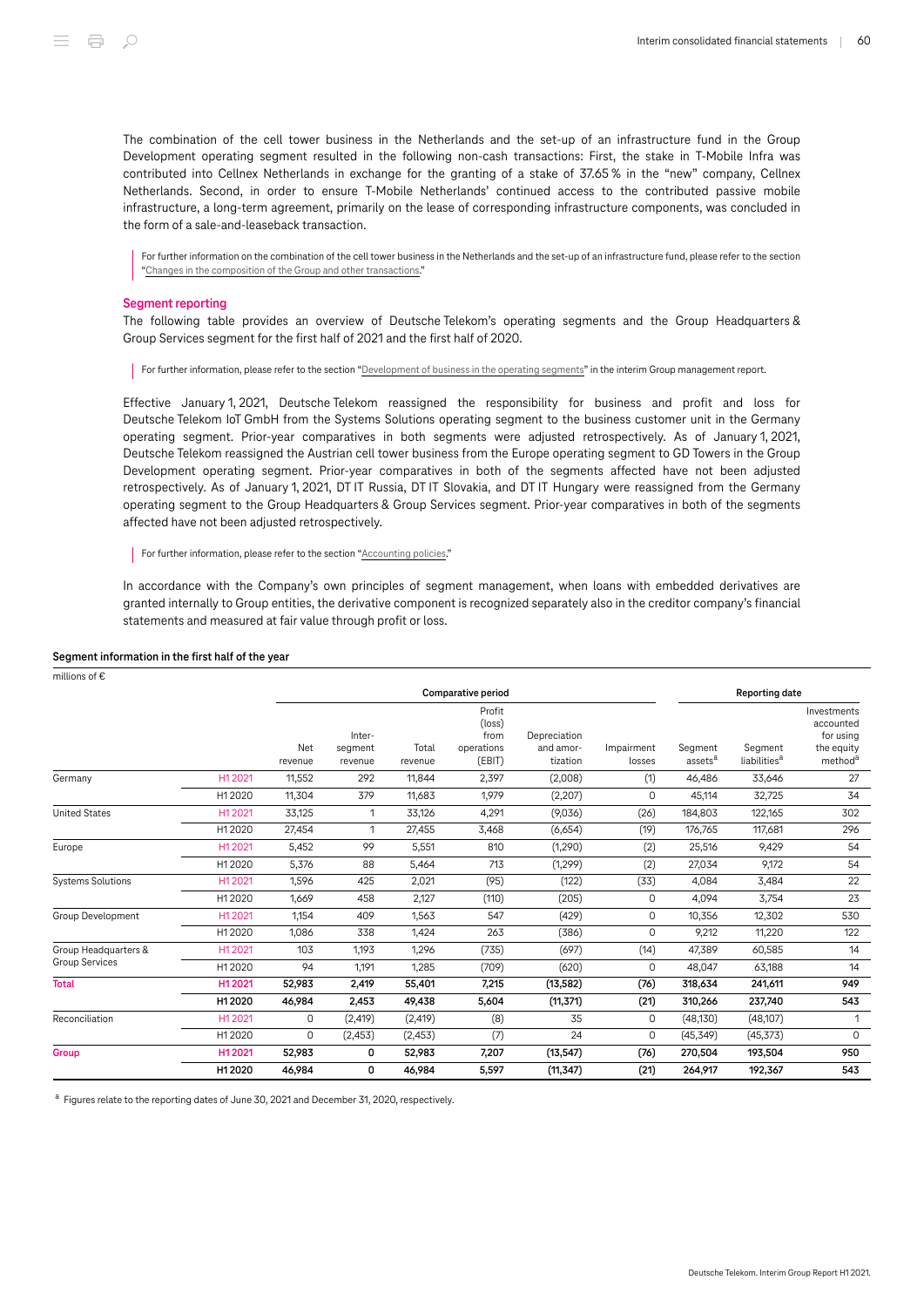#### Contingent liabilities

This section provides additional information and explains recent changes in the contingent liabilities as described in the consolidated financial statements for the 2020 financial year.

Claims relating to charges for the shared use of cable ducts. In proceedings instituted against Telekom Deutschland GmbH by Kabel Deutschland Vertrieb und Service GmbH (now Vodafone Kabel Deutschland GmbH) on the one hand and Unitymedia Hessen GmbH & Co. KG (now Vodafone Hessen GmbH), Unitymedia NRW GmbH (now Vodafone NRW GmbH), and Kabel BW GmbH (now Vodafone BW GmbH) on the other, the Federal Court of Justice in its rulings of May 18, 2021 allowed the plaintiffs' appeals to the extent that the proceedings relate to claims for the period from January 1, 2012 (for Vodafone Kabel Deutschland GmbH) and from January 1, 2016 (for the remaining plaintiffs). At present the financial impact of both these proceedings cannot be assessed with sufficient certainty.

Prospectus liability proceedings (third public offering, or DT3). This relates to initially around 2,600 ongoing lawsuits from some 16,000 alleged buyers of T-Shares sold on the basis of the prospectus published on May 26, 2000. The plaintiffs assert that individual figures given in this prospectus were inaccurate or incomplete. The amount in dispute currently totals approximately EUR 78 million plus interest. Some of the actions are also directed at KfW and/or the Federal Republic of Germany as well as the banks that handled the issuances. The Frankfurt/Main Regional Court had issued orders for reference to the Frankfurt/Main Higher Regional Court in accordance with the German Capital Investor Model Proceedings Act (Kapitalanleger-Musterverfahrensgesetz – KapMuG) and has temporarily suspended the initial proceedings. On May 16, 2012, the Frankfurt/Main Higher Regional Court had ruled that there were no material errors in Deutsche Telekom AG's prospectus. In its decision on October 21, 2014, the Federal Court of Justice partly revoked this ruling, determined that there was a mistake in the prospectus, and referred the case back to the Frankfurt/Main Higher Regional Court. On November 30, 2016, the Frankfurt/ Main Higher Regional Court ruled that the mistake in the prospectus identified by the Federal Court of Justice could result in liability on the part of Deutsche Telekom AG, although the details of that liability would have to be established in the initial proceedings. Following an appeal from both parties, in February 2021 the Federal Court of Justice once again referred the proceedings back to the Frankfurt/Main Higher Regional Court. Deutsche Telekom has recognized appropriate provisions for risks as of June 30, 2021 in the statement of financial position.

Claims for damages against Slovak Telekom following a European Commission decision to impose fines. The European Commission decided on October 15, 2014 that Slovak Telekom had abused its market power on the Slovak broadband market and as a result imposed fines on Slovak Telekom and Deutsche Telekom, which were paid in full in January 2015. In 2018, following an appeal by Slovak Telekom and Deutsche Telekom, the Court of the European Union partially overturned the European Commission's ruling and reduced the fines by a total of EUR 13 million. A ruling of March 25, 2021 dismissed in full a further appeal with the European Court of Justice. Following the decision of the European Commission, competitors had filed damage actions against Slovak Telekom with the civil court in Bratislava. These claims seek compensation for alleged damages due to Slovak Telekom's abuse of a dominant market position, as determined by the European Commission. At present, two claims totaling EUR 112 million plus interest are still pending. It is currently not possible to estimate the financial impact with sufficient certainty.

Sprint Merger Class Action. On June 4, 2021, a shareholder class action and derivative action was filed in the Delaware Court of Chancery against Deutsche Telekom, SoftBank, T‑Mobile US, and certain current and former officers and directors, asserting breach of fiduciary duties relating to the repricing amendment to the Business Combination Agreement, as well as SoftBank's subsequent monetization of its T‑Mobile shares. At present the financial impact of this proceeding cannot be assessed with sufficient certainty.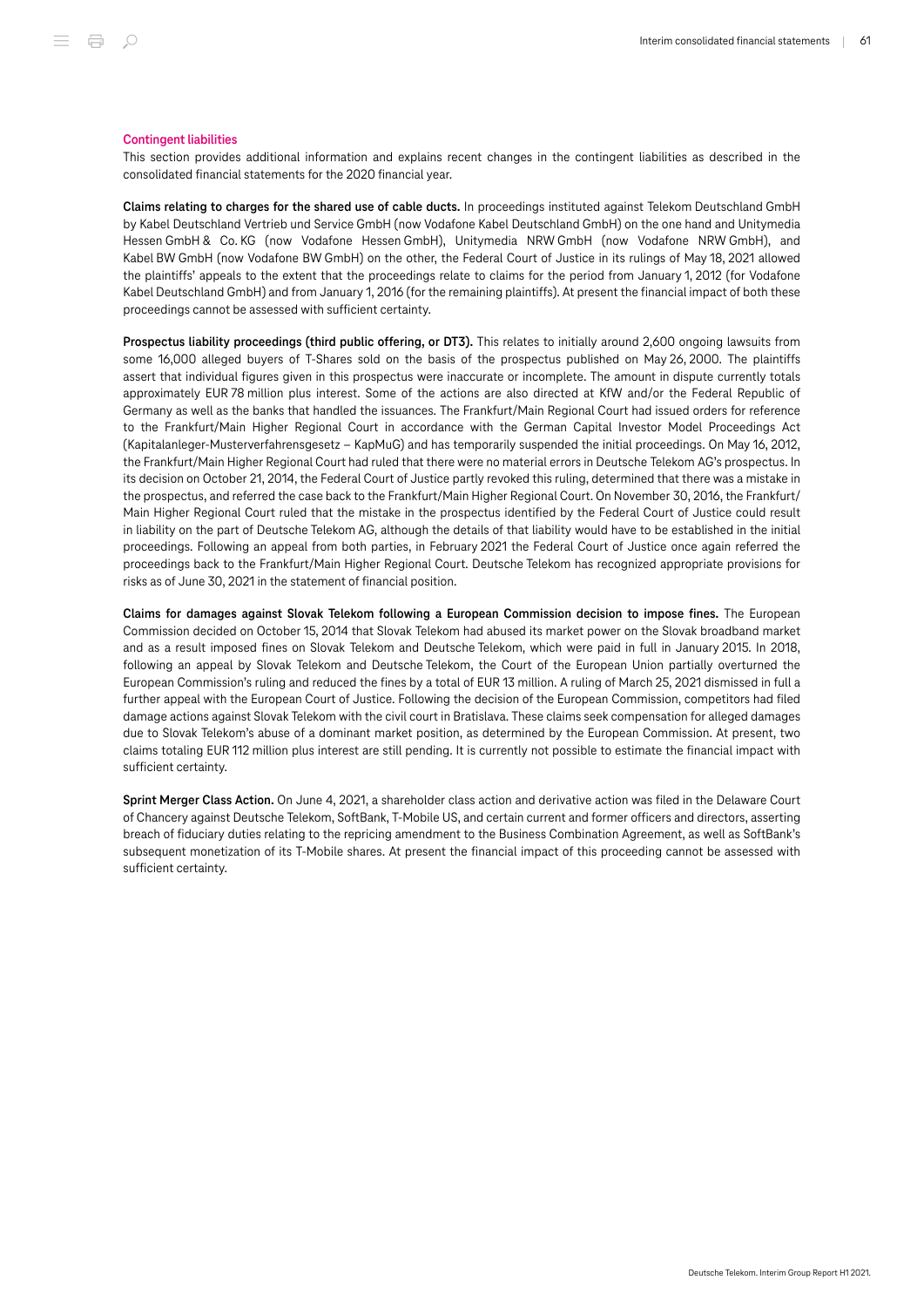#### Other financial obligations

The following table provides an overview of Deutsche Telekom's other financial obligations as of June 30, 2021:

| millions of $\epsilon$                                       |               |
|--------------------------------------------------------------|---------------|
|                                                              | June 30, 2021 |
| Purchase commitments regarding property, plant and equipment | 6,326         |
| Purchase commitments regarding intangible assets             | 1,553         |
| Firm purchase commitments for inventories                    | 3,913         |
| Other purchase commitments and similar obligations           | 18,530        |
| Payment obligations to the Civil Service Pension Fund        | 1,463         |
| Obligations arising in connection with business combinations | 1,634         |
| Miscellaneous other obligations                              | 51            |
|                                                              | 33.470        |

Of the obligations arising in connection with business combinations, USD 1.9 billion (EUR 1.6 billion) relates to obligations from the acquisition, consummated on July 1, 2021, of assets and liabilities directly associated with the wireless telecommunications operation of Shentel.

For further information, please refer to the section ["Changes in the composition of the Group and other transactions](#page-44-0)."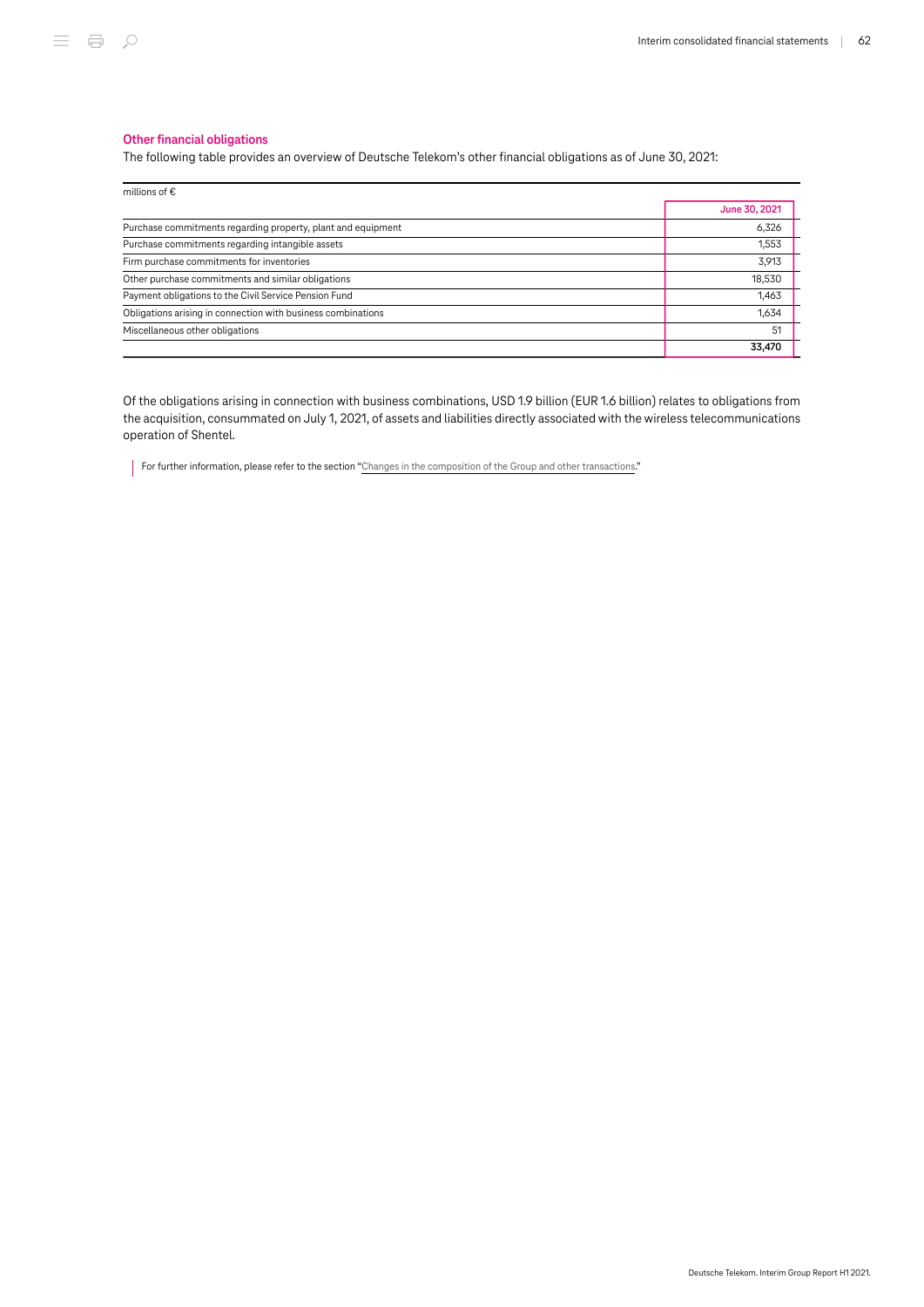#### Disclosures on financial instruments

#### <span id="page-62-0"></span>Carrying amounts, amounts recognized, and fair values by class and measurement category

millions of €

|                                                                                                                                                                   | Amounts recognized in the statement of financial position in<br>accordance with IFRS 9 |                                               |                   |                                                                                                     |                                                                                               |                                                            |                                                                                                                         |                                                       |  |
|-------------------------------------------------------------------------------------------------------------------------------------------------------------------|----------------------------------------------------------------------------------------|-----------------------------------------------|-------------------|-----------------------------------------------------------------------------------------------------|-----------------------------------------------------------------------------------------------|------------------------------------------------------------|-------------------------------------------------------------------------------------------------------------------------|-------------------------------------------------------|--|
|                                                                                                                                                                   | Measurement<br>category in<br>accordance<br>with IFRS 9                                | Carrying<br>amount<br><b>June 30,</b><br>2021 | Amortized<br>cost | Fair value<br>through other<br>comprehensive<br>income<br>without<br>recycling to<br>profit or loss | Fair value<br>through other<br>comprehensive<br>income with<br>recycling to<br>profit or loss | Fair<br>value<br>through<br>profit<br>or loss <sup>a</sup> | Amounts<br>recognized<br>in the<br>statement<br>of financial<br>position in<br>accordance<br>with<br>IFRS <sub>16</sub> | Fair<br>value<br><b>June 30,</b><br>2021 <sup>b</sup> |  |
| <b>Assets</b>                                                                                                                                                     |                                                                                        |                                               |                   |                                                                                                     |                                                                                               |                                                            |                                                                                                                         |                                                       |  |
| Cash and cash equivalents                                                                                                                                         | AC                                                                                     | 8,861                                         | 8,861             |                                                                                                     |                                                                                               |                                                            |                                                                                                                         |                                                       |  |
| Trade receivables                                                                                                                                                 |                                                                                        |                                               |                   |                                                                                                     |                                                                                               |                                                            |                                                                                                                         |                                                       |  |
| At amortized cost                                                                                                                                                 | AC                                                                                     | 5,812                                         | 5,812             |                                                                                                     |                                                                                               |                                                            |                                                                                                                         |                                                       |  |
| At fair value through other comprehensive<br>income                                                                                                               | <b>FVOCI</b>                                                                           | 8,155                                         |                   |                                                                                                     | 8,155                                                                                         |                                                            |                                                                                                                         | 8,155                                                 |  |
| At fair value through profit or loss                                                                                                                              | <b>FVTPL</b>                                                                           | $\mathbf{1}$                                  |                   |                                                                                                     |                                                                                               | $\mathbf{1}$                                               |                                                                                                                         | 1                                                     |  |
| Other financial assets                                                                                                                                            |                                                                                        |                                               |                   |                                                                                                     |                                                                                               |                                                            |                                                                                                                         |                                                       |  |
| Originated loans and other receivables                                                                                                                            |                                                                                        |                                               |                   |                                                                                                     |                                                                                               |                                                            |                                                                                                                         |                                                       |  |
| At amortized cost                                                                                                                                                 | AC                                                                                     | 4,403                                         | 4,403             |                                                                                                     |                                                                                               |                                                            |                                                                                                                         | 4,434                                                 |  |
| Of which: collateral paid                                                                                                                                         | AC                                                                                     | 113                                           | 113               |                                                                                                     |                                                                                               |                                                            |                                                                                                                         |                                                       |  |
| Of which: publicly funded projects                                                                                                                                | AC                                                                                     | 1,829                                         | 1,829             |                                                                                                     |                                                                                               |                                                            |                                                                                                                         |                                                       |  |
| At fair value through other comprehensive                                                                                                                         |                                                                                        |                                               |                   |                                                                                                     |                                                                                               |                                                            |                                                                                                                         |                                                       |  |
| income                                                                                                                                                            | <b>FVOCI</b>                                                                           | 0                                             |                   |                                                                                                     | 0                                                                                             |                                                            |                                                                                                                         | 0                                                     |  |
| At fair value through profit or loss                                                                                                                              | <b>FVTPL</b>                                                                           | 223                                           |                   |                                                                                                     |                                                                                               | 223                                                        |                                                                                                                         | 223                                                   |  |
| Equity instruments                                                                                                                                                |                                                                                        |                                               |                   |                                                                                                     |                                                                                               |                                                            |                                                                                                                         |                                                       |  |
| At fair value through other comprehensive<br>income                                                                                                               | <b>FVOCI</b>                                                                           | 505                                           |                   | 505                                                                                                 |                                                                                               |                                                            |                                                                                                                         | 505                                                   |  |
| At fair value through profit or loss                                                                                                                              | <b>FVTPL</b>                                                                           | 3                                             |                   |                                                                                                     |                                                                                               | $\overline{3}$                                             |                                                                                                                         | 3                                                     |  |
| Derivative financial assets                                                                                                                                       |                                                                                        |                                               |                   |                                                                                                     |                                                                                               |                                                            |                                                                                                                         |                                                       |  |
| Derivatives without a hedging relationship                                                                                                                        | <b>FVTPL</b>                                                                           | 2,102                                         |                   |                                                                                                     |                                                                                               | 2,102                                                      |                                                                                                                         | 2,102                                                 |  |
| Of which: termination rights<br>embedded in bonds issued                                                                                                          | <b>FVTPL</b>                                                                           | 386                                           |                   |                                                                                                     |                                                                                               | 386                                                        |                                                                                                                         | 386                                                   |  |
| Of which: energy forward agreements<br>embedded in contracts                                                                                                      | <b>FVTPL</b>                                                                           | 231                                           |                   |                                                                                                     |                                                                                               | 231                                                        |                                                                                                                         | 231                                                   |  |
| Of which: options received by third<br>parties for the purchase of shares in<br>subsidiaries and associates                                                       | <b>FVTPL</b>                                                                           | 1,255                                         |                   |                                                                                                     |                                                                                               | 1,255                                                      |                                                                                                                         | 1,255                                                 |  |
| Derivatives with a hedging relationship                                                                                                                           | n.a.                                                                                   | 1,548                                         |                   |                                                                                                     | 226                                                                                           | 1,322                                                      |                                                                                                                         | 1,548                                                 |  |
| Lease assets                                                                                                                                                      | n.a.                                                                                   | 288                                           |                   |                                                                                                     |                                                                                               |                                                            | 288                                                                                                                     |                                                       |  |
| Cash and cash equivalents and trade<br>receivables and other financial assets<br>directly associated with non-current assets<br>and disposal groups held for sale | AC                                                                                     | 208                                           | 208               |                                                                                                     |                                                                                               |                                                            |                                                                                                                         |                                                       |  |
| Equity instruments within non-current<br>assets and disposal groups held for sale                                                                                 | <b>FVOCI</b>                                                                           | 34                                            |                   | 34                                                                                                  |                                                                                               |                                                            |                                                                                                                         | 34                                                    |  |
| <b>Liabilities</b>                                                                                                                                                |                                                                                        |                                               |                   |                                                                                                     |                                                                                               |                                                            |                                                                                                                         |                                                       |  |
| Trade payables                                                                                                                                                    | AC                                                                                     | 8,342                                         | 8,342             |                                                                                                     |                                                                                               |                                                            |                                                                                                                         |                                                       |  |
| Bonds and other securitized liabilities                                                                                                                           | AC                                                                                     | 91,749                                        | 91,749            |                                                                                                     |                                                                                               |                                                            |                                                                                                                         | 100,081                                               |  |
| Liabilities to banks                                                                                                                                              | AC                                                                                     | 4,480                                         | 4,480             |                                                                                                     |                                                                                               |                                                            |                                                                                                                         | 4,593                                                 |  |
| Liabilities to non-banks from promissory<br>note bonds                                                                                                            | AC                                                                                     | 481                                           | 481               |                                                                                                     |                                                                                               |                                                            |                                                                                                                         | 568                                                   |  |
| Liabilities with the right of creditors to<br>priority repayment in the event of default                                                                          | AC                                                                                     | 3,513                                         | 3,513             |                                                                                                     |                                                                                               |                                                            |                                                                                                                         | 3,750                                                 |  |
| Other interest-bearing liabilities                                                                                                                                | $\mathsf{AC}$                                                                          | 7,020                                         | 7,020             |                                                                                                     |                                                                                               |                                                            |                                                                                                                         | 7,057                                                 |  |
| Of which: collateral received                                                                                                                                     | AC                                                                                     | 1,215                                         | 1,215             |                                                                                                     |                                                                                               |                                                            |                                                                                                                         |                                                       |  |

 $^{\rm a}$  For energy forward agreements embedded in contracts and options received from third parties for the purchase of shares in subsidiaries and associates, please refer to the detailed comments in the following section.

<sup>b</sup> The practical expedients under IFRS 7.29 were applied for disclosures on specific fair values.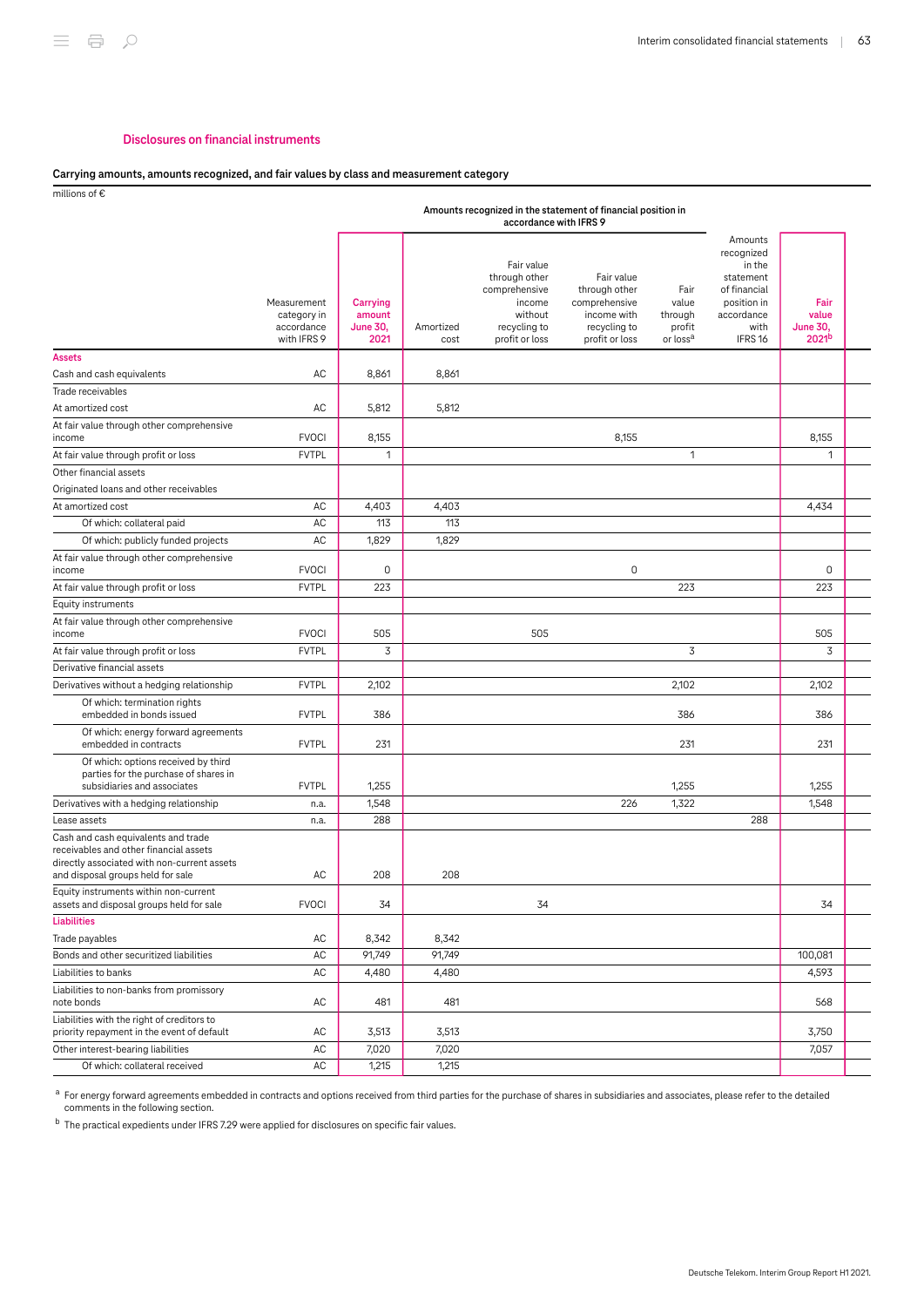#### Amounts recognized in the statement of financial position in accordance with IFRS 9

|                                                                                                                                    | Measurement<br>category in<br>accordance<br>with IFRS 9 | Carrying<br>amount<br><b>June 30,</b><br>2021 | Amortized<br>cost | Fair value<br>through other<br>comprehensive<br>income<br>without<br>recycling to<br>profit or loss | Fair value<br>through other<br>comprehensive<br>income with<br>recycling to<br>profit or loss | Fair<br>value<br>through<br>profit<br>or loss <sup>a</sup> | Amounts<br>recognized<br>in the<br>statement<br>of financial<br>position in<br>accordance<br>with<br>IFRS <sub>16</sub> | Fair<br>value<br><b>June 30,</b><br>2021 <sup>b</sup> |  |
|------------------------------------------------------------------------------------------------------------------------------------|---------------------------------------------------------|-----------------------------------------------|-------------------|-----------------------------------------------------------------------------------------------------|-----------------------------------------------------------------------------------------------|------------------------------------------------------------|-------------------------------------------------------------------------------------------------------------------------|-------------------------------------------------------|--|
| Other non-interest-bearing liabilities                                                                                             | AC                                                      | 1,916                                         | 1,916             |                                                                                                     |                                                                                               |                                                            |                                                                                                                         |                                                       |  |
| Of which: puttable shares of non-<br>controlling interests in consolidated<br>partnerships                                         | AC                                                      | 134                                           | 134               |                                                                                                     |                                                                                               |                                                            |                                                                                                                         |                                                       |  |
| Lease liabilities                                                                                                                  | n.a.                                                    | 33,263                                        |                   |                                                                                                     |                                                                                               |                                                            | 33,263                                                                                                                  |                                                       |  |
| Derivative financial liabilities                                                                                                   |                                                         |                                               |                   |                                                                                                     |                                                                                               |                                                            |                                                                                                                         |                                                       |  |
| Derivatives without a hedging relationship                                                                                         | <b>FVTPL</b>                                            | 257                                           |                   |                                                                                                     |                                                                                               | 257                                                        |                                                                                                                         | 257                                                   |  |
| Of which: options granted to third<br>parties for the purchase of shares in<br>subsidiaries and associates                         | <b>FVTPL</b>                                            | $\mathbf 0$                                   |                   |                                                                                                     |                                                                                               | $\mathbf 0$                                                |                                                                                                                         | $\Omega$                                              |  |
| Of which: energy forward agreements<br>embedded in contracts                                                                       | <b>FVTPL</b>                                            | 52                                            |                   |                                                                                                     |                                                                                               | 52                                                         |                                                                                                                         | 52                                                    |  |
| Derivatives with a hedging relationship                                                                                            | n.a.                                                    | 274                                           |                   |                                                                                                     | 221                                                                                           | 53                                                         |                                                                                                                         | 274                                                   |  |
| Trade payables and other financial liabilities<br>directly associated with non-current assets<br>and disposal groups held for sale | AC                                                      | 255                                           | 255               |                                                                                                     |                                                                                               |                                                            |                                                                                                                         |                                                       |  |
| Of which: aggregated by<br>measurement category in<br>accordance with IFRS 9                                                       |                                                         |                                               |                   |                                                                                                     |                                                                                               |                                                            |                                                                                                                         |                                                       |  |
| <b>Assets</b>                                                                                                                      |                                                         |                                               |                   |                                                                                                     |                                                                                               |                                                            |                                                                                                                         |                                                       |  |
| Financial assets at amortized cost                                                                                                 | AC                                                      | 19,284                                        | 19,284            |                                                                                                     |                                                                                               |                                                            |                                                                                                                         | 4,434                                                 |  |
| Financial assets at fair value through<br>other comprehensive income with<br>recycling to profit or loss                           | <b>FVOCI</b>                                            | 8,155                                         |                   |                                                                                                     | 8,155                                                                                         |                                                            |                                                                                                                         | 8,155                                                 |  |
| Financial assets at fair value through<br>other comprehensive income without<br>recycling to profit or loss                        | <b>FVOCI</b>                                            | 539                                           |                   | 539                                                                                                 |                                                                                               |                                                            |                                                                                                                         | 539                                                   |  |
| Financial assets at fair value through<br>profit or loss                                                                           | <b>FVTPL</b>                                            | 2,329                                         |                   |                                                                                                     |                                                                                               | 2,329                                                      |                                                                                                                         | 2,329                                                 |  |
| <b>Liabilities</b>                                                                                                                 |                                                         |                                               |                   |                                                                                                     |                                                                                               |                                                            |                                                                                                                         |                                                       |  |
| Financial liabilities at amortized cost                                                                                            | AC                                                      | 117,756                                       | 117,756           |                                                                                                     |                                                                                               |                                                            |                                                                                                                         | 116,049                                               |  |
| Financial liabilities at fair value<br>through profit or loss                                                                      | <b>FVTPL</b>                                            | 257                                           |                   |                                                                                                     |                                                                                               | 257                                                        |                                                                                                                         | 257                                                   |  |
|                                                                                                                                    |                                                         |                                               |                   |                                                                                                     |                                                                                               |                                                            |                                                                                                                         |                                                       |  |

 $^{\rm a}$  For energy forward agreements embedded in contracts and options received from third parties for the purchase of shares in subsidiaries and associates, please refer to the detailed comments in the following section.

<sup>b</sup> The practical expedients under IFRS 7.29 were applied for disclosures on specific fair values.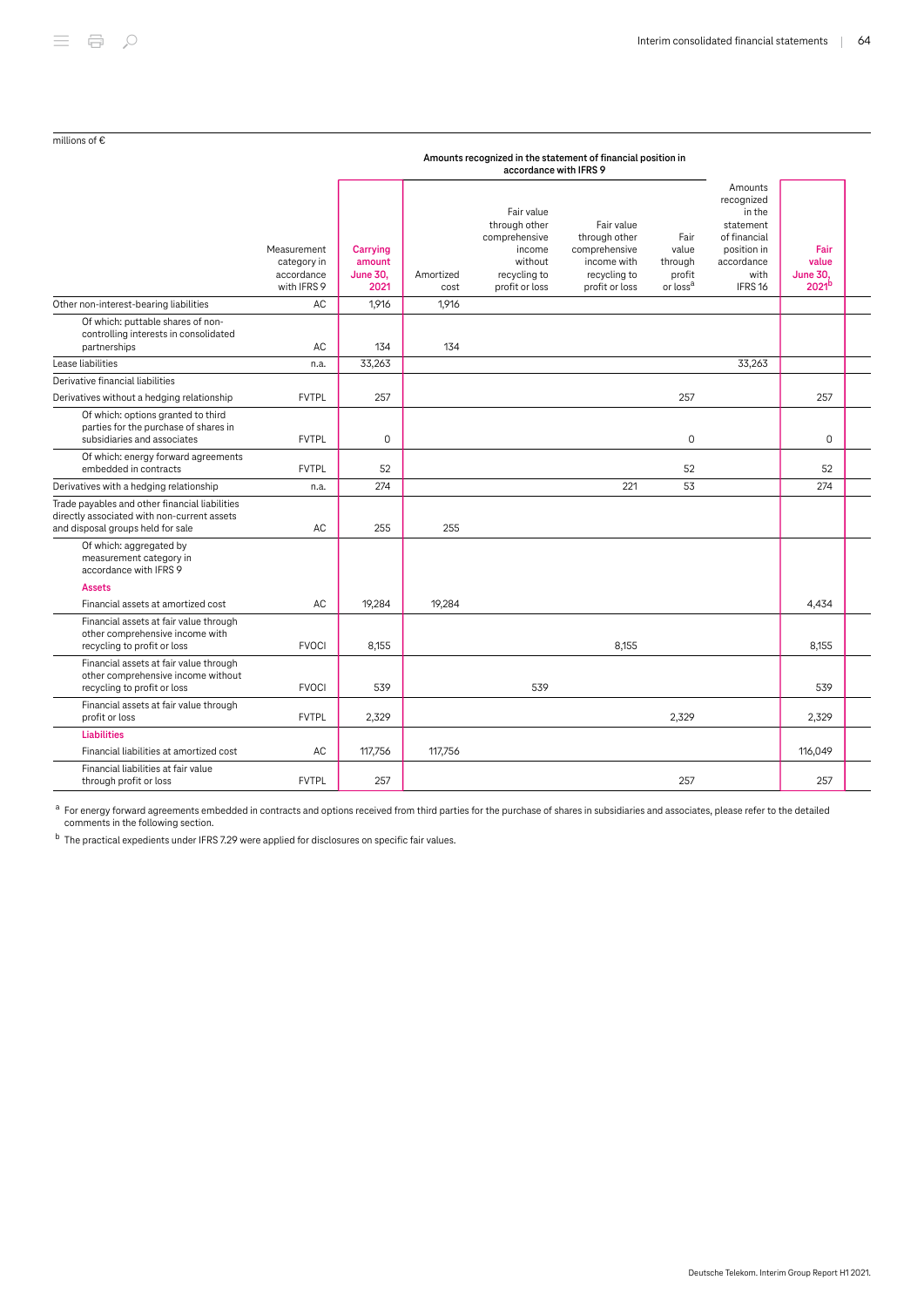#### Carrying amounts, amounts recognized, and fair values by class and measurement category

millions of €

|                                                                                                                                                                 |                                                         |                                        |                   | Amounts recognized in the statement of financial position in<br>accordance with IFRS 9              |                                                                                               |                                                            |                                                                                                                         |                                                |
|-----------------------------------------------------------------------------------------------------------------------------------------------------------------|---------------------------------------------------------|----------------------------------------|-------------------|-----------------------------------------------------------------------------------------------------|-----------------------------------------------------------------------------------------------|------------------------------------------------------------|-------------------------------------------------------------------------------------------------------------------------|------------------------------------------------|
|                                                                                                                                                                 | Measurement<br>category in<br>accordance<br>with IFRS 9 | Carrying<br>amount<br>Dec. 31,<br>2020 | Amortized<br>cost | Fair value<br>through other<br>comprehensive<br>income<br>without<br>recycling to<br>profit or loss | Fair value<br>through other<br>comprehensive<br>income with<br>recycling to<br>profit or loss | Fair<br>value<br>through<br>profit<br>or loss <sup>a</sup> | Amounts<br>recognized<br>in the<br>statement<br>of financial<br>position in<br>accordance<br>with<br>IFRS <sub>16</sub> | Fair<br>value<br>Dec. 31,<br>2020 <sup>b</sup> |
| <b>Assets</b>                                                                                                                                                   |                                                         |                                        |                   |                                                                                                     |                                                                                               |                                                            |                                                                                                                         |                                                |
| Cash and cash equivalents                                                                                                                                       | AC                                                      | 12,939                                 | 12,939            |                                                                                                     |                                                                                               |                                                            |                                                                                                                         |                                                |
| Trade receivables                                                                                                                                               |                                                         |                                        |                   |                                                                                                     |                                                                                               |                                                            |                                                                                                                         |                                                |
| At amortized cost                                                                                                                                               | AC                                                      | 6,007                                  | 6,007             |                                                                                                     |                                                                                               |                                                            |                                                                                                                         |                                                |
| At fair value through other comprehensive income                                                                                                                | <b>FVOCI</b>                                            | 7,516                                  |                   |                                                                                                     | 7,516                                                                                         |                                                            |                                                                                                                         | 7,516                                          |
| At fair value through profit or loss                                                                                                                            | <b>FVTPL</b>                                            | 0                                      |                   |                                                                                                     |                                                                                               | 0                                                          |                                                                                                                         | $\mathbf 0$                                    |
| Other financial assets                                                                                                                                          |                                                         |                                        |                   |                                                                                                     |                                                                                               |                                                            |                                                                                                                         |                                                |
| Originated loans and other receivables                                                                                                                          |                                                         |                                        |                   |                                                                                                     |                                                                                               |                                                            |                                                                                                                         |                                                |
| At amortized cost                                                                                                                                               | AC                                                      | 4,722                                  | 4,722             |                                                                                                     |                                                                                               |                                                            |                                                                                                                         | 4,758                                          |
| Of which: collateral paid                                                                                                                                       | AC                                                      | 543                                    | 543               |                                                                                                     |                                                                                               |                                                            |                                                                                                                         |                                                |
| Of which: publicly funded projects                                                                                                                              | AC                                                      | 1,676                                  | 1,676             |                                                                                                     |                                                                                               |                                                            |                                                                                                                         |                                                |
| At fair value through other comprehensive income                                                                                                                | <b>FVOCI</b>                                            | $\mathsf 0$                            |                   |                                                                                                     | $\mathsf 0$                                                                                   |                                                            |                                                                                                                         |                                                |
| At fair value through profit or loss                                                                                                                            | <b>FVTPL</b>                                            | 203                                    |                   |                                                                                                     |                                                                                               | 203                                                        |                                                                                                                         | 203                                            |
| Equity instruments                                                                                                                                              |                                                         |                                        |                   |                                                                                                     |                                                                                               |                                                            |                                                                                                                         |                                                |
| At fair value through other comprehensive income                                                                                                                | <b>FVOCI</b>                                            | 425                                    |                   | 425                                                                                                 |                                                                                               |                                                            |                                                                                                                         | 425                                            |
| At fair value through profit or loss                                                                                                                            | <b>FVTPL</b>                                            | 3                                      |                   |                                                                                                     |                                                                                               | 3                                                          |                                                                                                                         | 3                                              |
| Derivative financial assets                                                                                                                                     |                                                         |                                        |                   |                                                                                                     |                                                                                               |                                                            |                                                                                                                         |                                                |
| Derivatives without a hedging relationship                                                                                                                      | <b>FVTPL</b>                                            | 1,992                                  |                   |                                                                                                     |                                                                                               | 1,992                                                      |                                                                                                                         | 1,992                                          |
| Of which: termination rights embedded<br>in bonds issued                                                                                                        | <b>FVTPL</b>                                            | 889                                    |                   |                                                                                                     |                                                                                               | 889                                                        |                                                                                                                         | 889                                            |
| Of which: energy forward agreements                                                                                                                             |                                                         |                                        |                   |                                                                                                     |                                                                                               |                                                            |                                                                                                                         |                                                |
| embedded in contracts                                                                                                                                           | <b>FVTPL</b>                                            | 77                                     |                   |                                                                                                     |                                                                                               | 77                                                         |                                                                                                                         | 77                                             |
| Of which: options received by third parties<br>for the purchase of shares in subsidiaries                                                                       |                                                         |                                        |                   |                                                                                                     |                                                                                               |                                                            |                                                                                                                         |                                                |
| and associates                                                                                                                                                  | <b>FVTPL</b>                                            | 819                                    |                   |                                                                                                     |                                                                                               | 819                                                        |                                                                                                                         | 819                                            |
| Derivatives with a hedging relationship                                                                                                                         | n.a.                                                    | 2,047                                  |                   |                                                                                                     | 21                                                                                            | 2,026                                                      |                                                                                                                         | 2,047                                          |
| Lease assets                                                                                                                                                    | n.a.                                                    | 248                                    |                   |                                                                                                     |                                                                                               |                                                            | 248                                                                                                                     |                                                |
| Cash and cash equivalents and trade receivables and<br>other financial assets directly associated with non-<br>current assets and disposal groups held for sale | AC                                                      | 206                                    | 206               |                                                                                                     |                                                                                               |                                                            |                                                                                                                         |                                                |
| Equity instruments within non-current assets                                                                                                                    |                                                         |                                        |                   |                                                                                                     |                                                                                               |                                                            |                                                                                                                         |                                                |
| and disposal groups held for sale<br><b>Liabilities</b>                                                                                                         | <b>FVOCI</b>                                            | 32                                     |                   | 32                                                                                                  |                                                                                               |                                                            |                                                                                                                         | 32                                             |
| Trade payables                                                                                                                                                  | AC                                                      | 9,760                                  | 9,760             |                                                                                                     |                                                                                               |                                                            |                                                                                                                         |                                                |
| Bonds and other securitized liabilities                                                                                                                         | AC                                                      | 87,702                                 | 87,702            |                                                                                                     |                                                                                               |                                                            |                                                                                                                         | 97,655                                         |
| Liabilities to banks                                                                                                                                            | AC                                                      | 5,257                                  | 5,257             |                                                                                                     |                                                                                               |                                                            |                                                                                                                         | 5,393                                          |
| Liabilities to non-banks from promissory note bonds                                                                                                             | AC                                                      | 490                                    | 490               |                                                                                                     |                                                                                               |                                                            |                                                                                                                         | 586                                            |
| Liabilities with the right of creditors to priority<br>repayment in the event of default                                                                        | AC                                                      | 3,886                                  | 3,886             |                                                                                                     |                                                                                               |                                                            |                                                                                                                         | 4,167                                          |
| Other interest-bearing liabilities                                                                                                                              | AC                                                      | 7,206                                  | 7,206             |                                                                                                     |                                                                                               |                                                            |                                                                                                                         | 7,270                                          |
| Of which: collateral received                                                                                                                                   | AC                                                      | 1,530                                  | 1,530             |                                                                                                     |                                                                                               |                                                            |                                                                                                                         |                                                |
| Other non-interest-bearing liabilities                                                                                                                          | AC                                                      | 1,703                                  | 1,703             |                                                                                                     |                                                                                               |                                                            |                                                                                                                         |                                                |
| Of which: puttable shares of non-controlling<br>interests in consolidated partnerships                                                                          | AC                                                      | 6                                      | 6                 |                                                                                                     |                                                                                               |                                                            |                                                                                                                         |                                                |
| Lease liabilities                                                                                                                                               | n.a.                                                    | 32,715                                 |                   |                                                                                                     |                                                                                               |                                                            | 32,715                                                                                                                  |                                                |
| Derivative financial liabilities                                                                                                                                |                                                         |                                        |                   |                                                                                                     |                                                                                               |                                                            |                                                                                                                         |                                                |
| Derivatives without a hedging relationship                                                                                                                      | <b>FVTPL</b>                                            | 478                                    |                   |                                                                                                     |                                                                                               | 478                                                        |                                                                                                                         | 478                                            |
| Of which: options granted to third parties<br>for the purchase of shares in subsidiaries                                                                        |                                                         |                                        |                   |                                                                                                     |                                                                                               |                                                            |                                                                                                                         |                                                |
| and associates                                                                                                                                                  | <b>FVTPL</b>                                            | 8                                      |                   |                                                                                                     |                                                                                               | 8                                                          |                                                                                                                         | 8                                              |
| Of which: energy forward agreements<br>embedded in contracts                                                                                                    | <b>FVTPL</b>                                            | 129                                    |                   |                                                                                                     |                                                                                               | 129                                                        |                                                                                                                         | 129                                            |
| Derivatives with a hedging relationship                                                                                                                         | n.a.                                                    | 386                                    |                   |                                                                                                     | 334                                                                                           | 52                                                         |                                                                                                                         | 386                                            |

<sup>a</sup> For energy forward agreements embedded in contracts and options received from third parties for the purchase of shares in subsidiaries and associates, please refer to the detailed<br>comments in the following section.

<sup>b</sup> The practical expedients under IFRS 7.29 were applied for disclosures on specific fair values.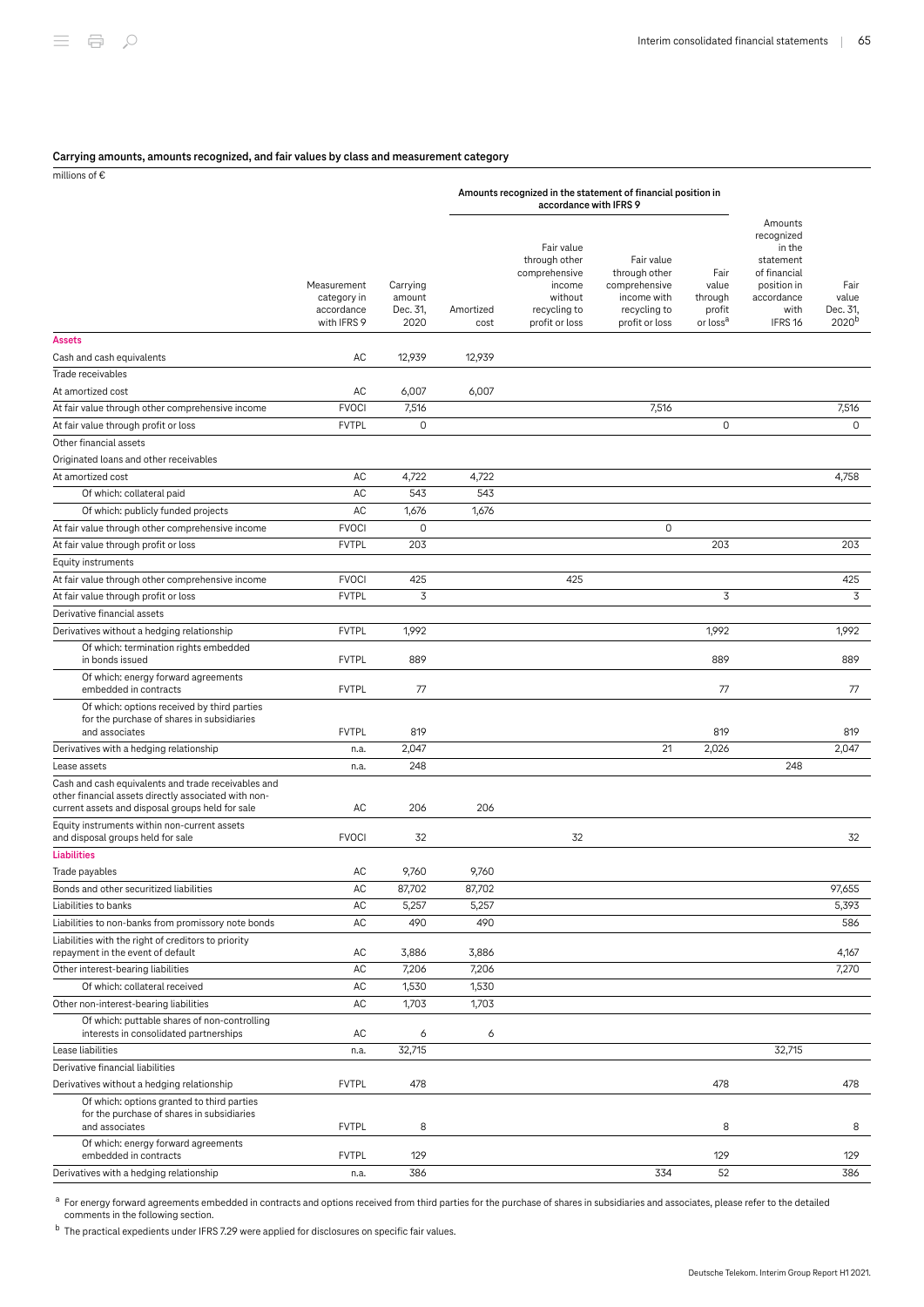#### millions of €

#### Amounts recognized in the statement of financial position in accordance with IFRS 9

|                                                                                                                                    | Measurement<br>category in<br>accordance<br>with IFRS 9 | Carrying<br>amount<br>Dec. 31,<br>2020 | Amortized<br>cost | Fair value<br>through other<br>comprehensive<br>income<br>without<br>recycling to<br>profit or loss | Fair value<br>through other<br>comprehensive<br>income with<br>recycling to<br>profit or loss | Fair<br>value<br>through<br>profit<br>or loss <sup>a</sup> | Amounts<br>recognized<br>in the<br>statement<br>of financial<br>position in<br>accordance<br>with<br>IFRS <sub>16</sub> | Fair<br>value<br>Dec. 31.<br>2020 <sup>b</sup> |
|------------------------------------------------------------------------------------------------------------------------------------|---------------------------------------------------------|----------------------------------------|-------------------|-----------------------------------------------------------------------------------------------------|-----------------------------------------------------------------------------------------------|------------------------------------------------------------|-------------------------------------------------------------------------------------------------------------------------|------------------------------------------------|
| Trade payables and other financial liabilities directly<br>associated with non-current assets and disposal<br>groups held for sale | AC.                                                     | 398                                    | 398               |                                                                                                     |                                                                                               |                                                            |                                                                                                                         |                                                |
| Of which: aggregated by measurement<br>category in accordance with IFRS 9                                                          |                                                         |                                        |                   |                                                                                                     |                                                                                               |                                                            |                                                                                                                         |                                                |
| <b>Assets</b>                                                                                                                      |                                                         |                                        |                   |                                                                                                     |                                                                                               |                                                            |                                                                                                                         |                                                |
| Financial assets at amortized cost                                                                                                 | AC                                                      | 23,874                                 | 23,874            |                                                                                                     |                                                                                               |                                                            |                                                                                                                         | 4,758                                          |
| Financial assets at fair value through other<br>comprehensive income with recycling<br>to profit or loss                           | <b>FVOCI</b>                                            | 7,516                                  |                   |                                                                                                     | 7,516                                                                                         |                                                            |                                                                                                                         | 7,516                                          |
| Financial assets at fair value through other<br>comprehensive income without recycling<br>to profit or loss                        | <b>FVOCI</b>                                            | 457                                    |                   | 457                                                                                                 |                                                                                               |                                                            |                                                                                                                         | 457                                            |
| Financial assets at fair value through<br>profit or loss                                                                           | <b>FVTPL</b>                                            | 2,198                                  |                   |                                                                                                     |                                                                                               | 2,198                                                      |                                                                                                                         | 2,198                                          |
| <b>Liabilities</b>                                                                                                                 |                                                         |                                        |                   |                                                                                                     |                                                                                               |                                                            |                                                                                                                         |                                                |
| Financial liabilities at amortized cost                                                                                            | AC                                                      | 116,402                                | 116,402           |                                                                                                     |                                                                                               |                                                            |                                                                                                                         | 115,071                                        |
| Financial liabilities at fair value through<br>profit or loss                                                                      | <b>FVTPL</b>                                            | 478                                    |                   |                                                                                                     |                                                                                               | 478                                                        |                                                                                                                         | 478                                            |

 $^{\rm a}$  For energy forward agreements embedded in contracts and options received from third parties for the purchase of shares in subsidiaries and associates, please refer to the detailed comments in the following section.

<sup>b</sup> The practical expedients under IFRS 7.29 were applied for disclosures on specific fair values.

Trade receivables include receivables amounting to EUR 2.3 billion (December 31, 2020: EUR 2.0 billion) due in more than one year. The fair value generally equals the carrying amount.

#### Financial instruments measured at fair value

When determining the fair value, it is important to maximize the use of current inputs observable in liquid markets for the financial instrument in question and minimize the use of other inputs (e.g., historical prices, prices for similar instruments, prices on illiquid markets). A three-level measurement hierarchy is defined for these purposes. If prices quoted in liquid markets are available at the reporting date for the respective financial instrument, these will be used unadjusted for the measurement (Level 1 measurement). Other input parameters are then irrelevant for the measurement. One such example is shares and bonds that are actively traded on a stock exchange. If quoted prices on liquid markets are not available at the reporting date for the respective financial instrument, but the instrument can be measured using other inputs that are observable on the market at the reporting date, a Level 2 measurement will be applied. The conditions for this are that no major adjustments have been made to the observable inputs and no unobservable inputs are used. Examples of Level 2 measurements are collateralized interest rate swaps, currency forwards, and cross-currency swaps that can be measured using current interest rates or exchange rates. If the conditions for a Level 1 or Level 2 measurement are not met, a Level 3 measurement is applied. In such cases, major adjustments must be made to observable inputs or unobservable inputs must be used.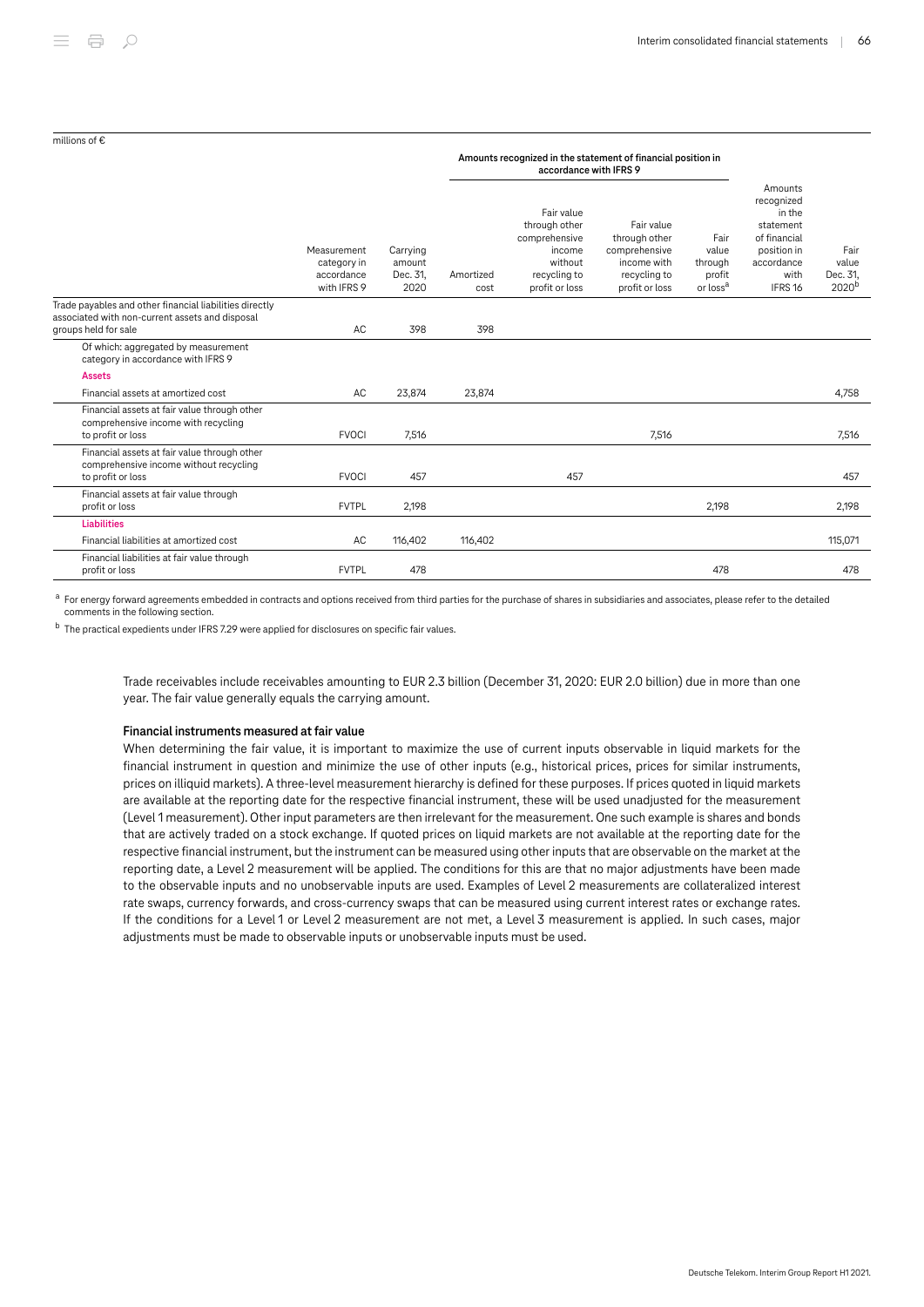| millions of $\epsilon$                                             |               |                    |         |              |               |         |         |       |
|--------------------------------------------------------------------|---------------|--------------------|---------|--------------|---------------|---------|---------|-------|
|                                                                    | June 30, 2021 |                    |         |              | Dec. 31, 2020 |         |         |       |
|                                                                    | Level 1       | Level <sub>2</sub> | Level 3 | <b>Total</b> | Level 1       | Level 2 | Level 3 | Total |
| <b>Assets</b>                                                      |               |                    |         |              |               |         |         |       |
| Trade receivables                                                  |               |                    |         |              |               |         |         |       |
| At fair value through other                                        |               |                    |         |              |               |         |         |       |
| comprehensive income                                               |               |                    | 8,155   | 8,155        |               |         | 7,516   | 7,516 |
| At fair value through profit or loss                               |               |                    | 1       | 1            |               |         | 0       | 0     |
| Other financial assets - Originated loans and<br>other receivables |               |                    |         |              |               |         |         |       |
| At fair value through other<br>comprehensive income                |               |                    |         | 0            |               |         |         | 0     |
| At fair value through profit or loss                               | 138           | 76                 | 9       | 223          | 133           | 62      | 8       | 203   |
| Equity instruments                                                 |               |                    |         |              |               |         |         |       |
| At fair value through other                                        |               |                    |         |              |               |         |         |       |
| comprehensive income                                               | 34            |                    | 505     | 539          |               |         | 457     | 457   |
| At fair value through profit or loss                               |               |                    | 3       | 3            |               |         | 3       | 3     |
| Derivative financial assets                                        |               |                    |         |              |               |         |         |       |
| Derivatives without a hedging relationship                         |               | 230                | 1,872   | 2,102        |               | 207     | 1,785   | 1,992 |
| Derivatives with a hedging relationship                            |               | 1,548              |         | 1,548        |               | 2,047   |         | 2,047 |
| <b>Liabilities</b>                                                 |               |                    |         |              |               |         |         |       |
| Derivative financial liabilities                                   |               |                    |         |              |               |         |         |       |
| Derivatives without a hedging relationship                         |               | 205                | 52      | 257          |               | 341     | 137     | 478   |
| Derivatives with a hedging relationship                            |               | 274                |         | 274          |               | 386     |         | 386   |

Of the equity instruments measured at fair value through other comprehensive income and recognized under other financial assets, the instruments presented in the different levels constitute separate classes of financial instruments. In each case, the fair values of the total volume of equity instruments recognized as Level 1 are the price quotations at the reporting date.

The listed bonds and other securitized liabilities are assigned to Level 1 or Level 2 depending on the market liquidity of the relevant instrument. Consequently, issues denominated in euros or U.S. dollars with relatively large nominal amounts are to be classified as Level 1, the rest as Level 2. The fair values of the instruments assigned to Level 1 equal the nominal amounts multiplied by the price quotations at the reporting date. The fair values of the instruments assigned to Level 2 are calculated as the present values of the payments associated with the debts, based on the applicable yield curve and Deutsche Telekom's credit spread curve for specific currencies.

The fair values of liabilities to banks, liabilities to non-banks from promissory notes, and other interest-bearing liabilities are calculated as the present values of the payments associated with the debts, based on the applicable yield curve and Deutsche Telekom's credit spread curve for specific currencies.

Since there are no market prices available for the derivative financial instruments in the portfolio assigned to Level 2 due to the fact that they are not listed on the market, the fair values are calculated using standard financial valuation models, based entirely on observable inputs. The fair value of derivatives is the price that Deutsche Telekom would receive or have to pay if the financial instrument were transferred at the reporting date. Interest rates of contractual partners relevant as of the reporting date are used in this respect. The middle rates applicable as of the reporting date are used as exchange rates. In the case of interest-bearing derivatives, a distinction is made between the clean price and the dirty price. In contrast to the clean price, the dirty price also includes the interest accrued. The fair values carried correspond to the full fair value or the dirty price.

The equity instruments measured at fair value through other comprehensive income comprise a large number of investments in strategic, unlisted individual positions. Deutsche Telekom considers the chosen measurement through other comprehensive income without recycling to profit or loss to be appropriate because there are no plans to use the investments for short-term profit-taking. At the date of disposal of an investment, the total cumulative gain or loss is reclassified to retained earnings. Acquisitions and disposals are based on business policy investment decisions.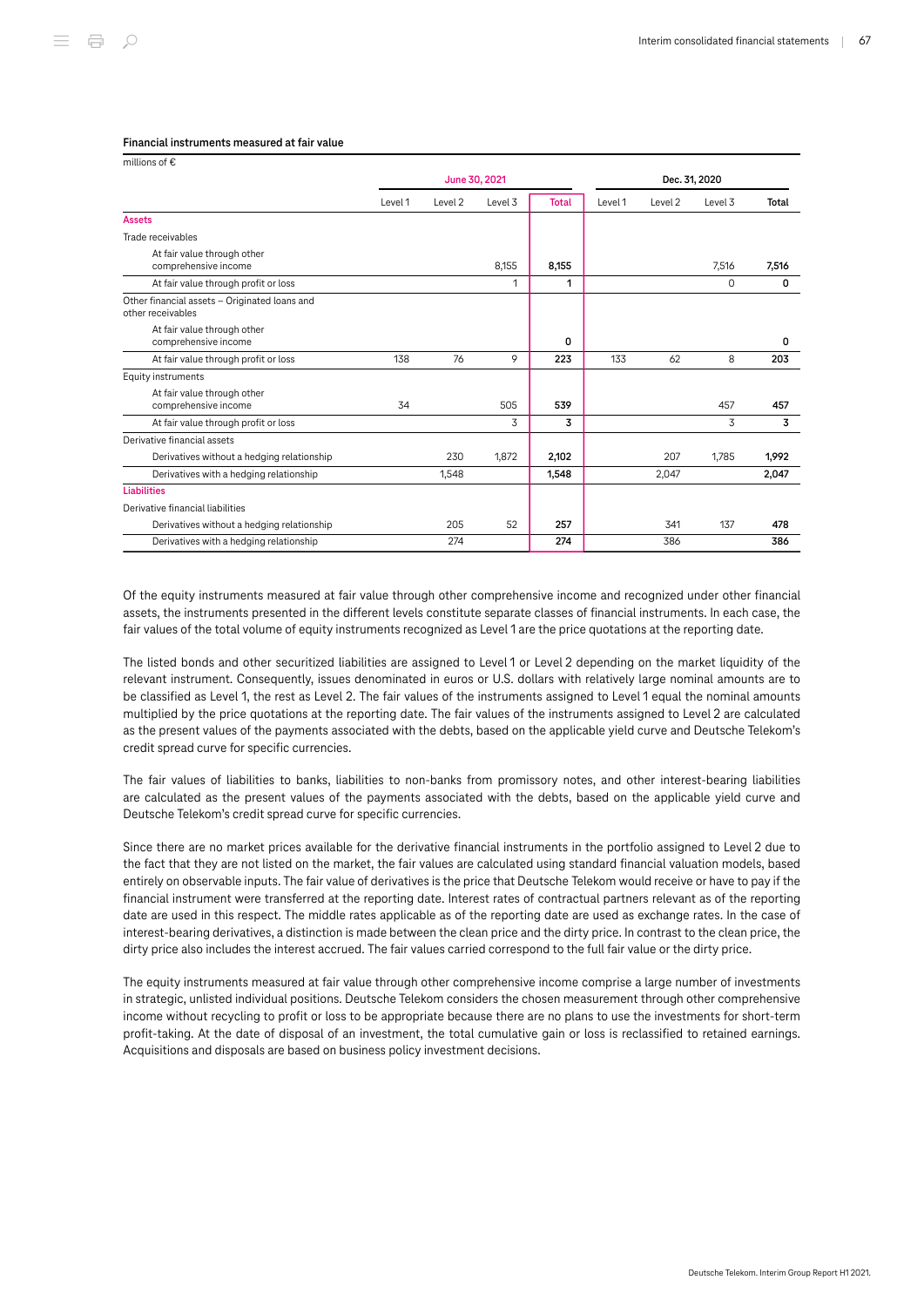#### Development of the carrying amounts of the financial assets and financial liabilities assigned to Level 3

millions of €

|                                                                                     | Equity<br>instruments at<br>fair value   | Derivative<br>financial<br>assets at fair<br>value through<br>profit or loss:<br>termination | Derivative<br>financial<br>assets at fair         | Derivative<br>financial<br>assets at fair<br>value through<br>profit or loss:<br>energy<br>forward | Derivative<br>financial<br>liabilities at<br>fair value<br>through profit<br>or loss: energy<br>forward |
|-------------------------------------------------------------------------------------|------------------------------------------|----------------------------------------------------------------------------------------------|---------------------------------------------------|----------------------------------------------------------------------------------------------------|---------------------------------------------------------------------------------------------------------|
|                                                                                     | through other<br>comprehensive<br>income | rights<br>embedded in<br>bonds issued                                                        | value through<br>profit or loss:<br>stock options | agreements<br>embedded in<br>contracts                                                             | agreements<br>embedded in<br>contracts                                                                  |
| Carrying amount as of January 1, 2021                                               | 457                                      | 889                                                                                          | 805                                               | 77                                                                                                 | (129)                                                                                                   |
| Additions (including first-time categorization<br>as Level 3)                       | 59                                       | 43                                                                                           | 0                                                 | 0                                                                                                  | 0                                                                                                       |
| Decreases in fair value recognized in profit/loss<br>(including losses on disposal) |                                          | (662)                                                                                        | (209)                                             | (2)                                                                                                | (3)                                                                                                     |
| Increases in fair value recognized in profit/loss<br>(including gains on disposal)  |                                          | 95                                                                                           | 641                                               | 153                                                                                                | 83                                                                                                      |
| Decreases in fair value recognized directly in equity                               | (31)                                     |                                                                                              |                                                   |                                                                                                    |                                                                                                         |
| Increases in fair value recognized directly in equity                               | 95                                       |                                                                                              |                                                   |                                                                                                    |                                                                                                         |
| Disposals                                                                           | (77)                                     | 0                                                                                            | 0                                                 | $\Omega$                                                                                           | $\Omega$                                                                                                |
| Currency translation effects recognized directly<br>in equity                       | 2                                        | 21                                                                                           | $\Omega$                                          | 3                                                                                                  | (3)                                                                                                     |
| Carrying amount as of June 30, 2021                                                 | 505                                      | 386                                                                                          | 1,237                                             | 231                                                                                                | (52)                                                                                                    |

The equity instruments assigned to Level 3 that are measured at fair value through other comprehensive income and carried under other financial assets are equity investments with a carrying amount of EUR 492 million measured using the best information available at the reporting date. As a rule, Deutsche Telekom considers transactions involving shares in those companies to have the greatest relevance. Transactions involving shares in comparable companies are also considered. The proximity of the relevant transaction to the reporting date, and the question of whether it was conducted at arm's length, are relevant for deciding which information is used for the measurement. Furthermore, the degree of similarity between the object being measured and comparable companies must be taken into consideration. Based on Deutsche Telekom's own assessment, the fair values of the equity investments at the reporting date could be determined with sufficient reliability. For the development of the carrying amounts in the reporting period, please refer to the table above. At the reporting date, investments with a carrying amount of EUR 34 million were held for sale, while there were no plans to sell the remaining investments. In the case of investments with a carrying amount of EUR 388 million, transactions involving shares in these companies took place at arm's length sufficiently close to the reporting date, which is why the share prices agreed in the transactions were to be used without adjustment for the measurement as of June 30, 2021. In the case of investments with a carrying amount of EUR 7 million, an analysis of operational indicators (especially revenue, EBIT, and liquidity) revealed that the carrying amounts were equivalent to current fair values. Due to better comparability, previous arm's length transactions involving shares in these companies are preferable to more recent transactions involving shares in similar companies. In the case of investments with a carrying amount of EUR 97 million, for which the last arm's length transactions relating to shares in these companies took place some time ago, a measurement performed more recently relating to shares in similar companies provides the most reliable representation of the fair values. Here, multiples to the reference variable of expected revenue (ranging between 3.0 and 12.7) were taken. The 25 % quantile, the median, or the 75 % quantile was used for the multiples depending on the specific circumstances. If other values had been used for the multiples and for the expected revenue amounts, the fair values calculated would have been different. These hypothetical deviations (sensitivities) are shown in the table below. In addition, non-material individual items with a carrying amount of EUR 13 million (when translated into euros) are included with differences in value of minor relevance.

The derivatives without a hedging relationship assigned to Level 3 and carried under derivative financial assets relate to options embedded in bonds issued by T‑Mobile US with a carrying amount of EUR 386 million when translated into euros. The options, which can be exercised by T-Mobile US at any time, allow early redemption of the bonds at fixed exercise prices. Observable market prices are available regularly and also at the reporting date for the bonds as entire instruments, but not for the options embedded therein. The termination rights are measured using an option pricing model. Historical interest rate volatilities of bonds issued by T‑Mobile US and comparable issuers are used for the measurement because these provide a more reliable estimate at the reporting date than current market interest rate volatilities. The spread curve, which is also unobservable, was derived on the basis of current market prices of bonds issued by T‑Mobile US and debt instruments of comparable issuers. Riskfree interest rates and spreads were simulated separately from each other. At the current reporting date, the following interest rate volatility and spreads were used for the various rating levels of the bonds: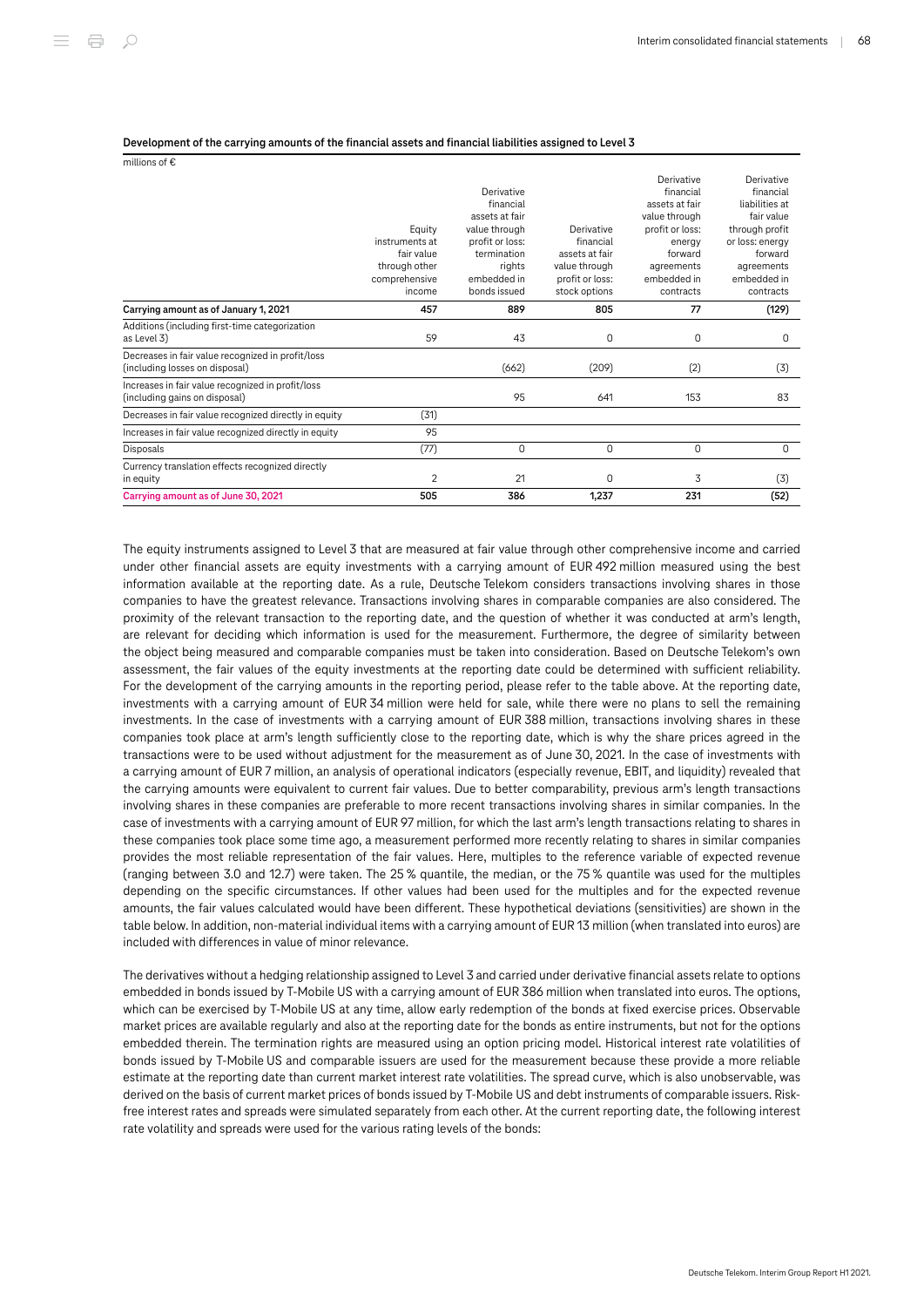#### Interest rate volatilities and spreads used by rating levels

| %         |                                          |                 |
|-----------|------------------------------------------|-----------------|
|           | Interest volatility<br>(absolute figure) | Spread          |
| BBB+      | $0.2$ %-0.3 %                            | $0.2$ %-1.1%    |
| BBB-      | $0.6\% - 0.7\%$                          | $0.3\% - 1.8\%$ |
| <b>BB</b> | $1.0\% - 1.3\%$                          | $0.6\% - 2.9\%$ |

For the mean reversion input, which is unobservable, 3 % was used. In our opinion, the values used constitute the best estimate in each case. If other values had been used for interest rate volatility, spread curve, or mean reversion, the fair values calculated would have been different. These hypothetical deviations (sensitivities) are shown in the table below. If the risk-free interest rate had been 50 basis points higher (lower) at the reporting date, the fair value of the options would have been EUR 136 million lower (EUR 166 million higher). In the reporting period, a net expense of EUR 109 million when translated into euros was recognized under the Level 3 measurement in other financial income/expense for unrealized losses for the options in the portfolio at the reporting date. In the reporting period, one option was exercised and the relevant bond canceled prematurely. At the time of termination, the option and its total carrying amount of EUR 451 million when translated into euros was expensed and derecognized. Please refer to the table above for the development of the carrying amounts in the reporting period. The changes in value recognized in profit or loss in the reporting period were mainly attributable to fluctuations in the interest rates and historical interest rate volatilities in absolute terms that are relevant for measurement. Due to their distinctiveness, these instruments constitute a separate class of financial instruments.

#### Sensitivities<sup>a</sup> of the carrying amounts of the financial assets and financial liabilities assigned to Level 3 depending on unobservable inputs

millions of €

|                                                                      | Equity<br>instruments at<br>fair value<br>through other<br>comprehensive<br>income | Derivative<br>financial<br>assets at fair<br>value through<br>profit or loss:<br>termination<br>rights<br>embedded in<br>bonds issued | Derivative<br>financial<br>assets at fair<br>value through<br>profit or loss:<br>stock options | Derivative<br>financial<br>assets at fair<br>value through<br>profit or loss:<br>energy<br>forward<br>agreements<br>embedded in<br>contracts | Derivative<br>financial<br>liabilities at<br>fair value<br>through profit<br>or loss: energy<br>forward<br>agreements<br>embedded in<br>contracts |
|----------------------------------------------------------------------|------------------------------------------------------------------------------------|---------------------------------------------------------------------------------------------------------------------------------------|------------------------------------------------------------------------------------------------|----------------------------------------------------------------------------------------------------------------------------------------------|---------------------------------------------------------------------------------------------------------------------------------------------------|
| Multiple next-level-up quantile                                      | 8                                                                                  |                                                                                                                                       |                                                                                                |                                                                                                                                              |                                                                                                                                                   |
| Multiple next-level-down quantile                                    | (8)                                                                                |                                                                                                                                       |                                                                                                |                                                                                                                                              |                                                                                                                                                   |
| Expected revenues +10 %                                              | 3                                                                                  |                                                                                                                                       |                                                                                                |                                                                                                                                              |                                                                                                                                                   |
| Expected revenues -10 %                                              | (4)                                                                                |                                                                                                                                       |                                                                                                |                                                                                                                                              |                                                                                                                                                   |
| Interest rate volatility <sup>b</sup> +10 %                          |                                                                                    | 46                                                                                                                                    |                                                                                                |                                                                                                                                              |                                                                                                                                                   |
| Interest rate volatility <sup>b</sup> -10 %                          |                                                                                    | (41)                                                                                                                                  |                                                                                                |                                                                                                                                              |                                                                                                                                                   |
| Spread curve <sup>c</sup> +50 basis points                           |                                                                                    | (194)                                                                                                                                 |                                                                                                |                                                                                                                                              |                                                                                                                                                   |
| Spread curve <sup>c</sup> -50 basis points                           |                                                                                    | 243                                                                                                                                   |                                                                                                |                                                                                                                                              |                                                                                                                                                   |
| Mean reversion <sup>d</sup> +100 basis points                        |                                                                                    | (25)                                                                                                                                  |                                                                                                |                                                                                                                                              |                                                                                                                                                   |
| Mean reversion <sup>d</sup> -100 basis points                        |                                                                                    | 30                                                                                                                                    |                                                                                                |                                                                                                                                              |                                                                                                                                                   |
| Future energy prices +10 %                                           |                                                                                    |                                                                                                                                       |                                                                                                | 58                                                                                                                                           | 24                                                                                                                                                |
| Future energy prices -10 %                                           |                                                                                    |                                                                                                                                       |                                                                                                | (66)                                                                                                                                         | (24)                                                                                                                                              |
| Future energy output +5 %                                            |                                                                                    |                                                                                                                                       |                                                                                                | 36                                                                                                                                           | 4                                                                                                                                                 |
| Future energy output -5%                                             |                                                                                    |                                                                                                                                       |                                                                                                | (45)                                                                                                                                         | (4)                                                                                                                                               |
| Future prices for renewable energy credits <sup>e</sup> +100 %       |                                                                                    |                                                                                                                                       |                                                                                                | 82                                                                                                                                           | 45                                                                                                                                                |
| Future prices for renewable energy credits <sup>e</sup><br>from zero |                                                                                    |                                                                                                                                       |                                                                                                | (90)                                                                                                                                         | (45)                                                                                                                                              |
| Share price volatility <sup>f</sup> +10 %                            |                                                                                    |                                                                                                                                       | 66                                                                                             |                                                                                                                                              |                                                                                                                                                   |
| Share price volatility <sup>f</sup> -10 %                            |                                                                                    |                                                                                                                                       | (63)                                                                                           |                                                                                                                                              |                                                                                                                                                   |

<sup>a</sup> Change in the relevant input parameter assuming all other input parameters are unchanged.

 $^{\rm b}$  Interest rate volatility shows the magnitude of fluctuations in interest rates over time (relative change). The larger the fluctuations, the higher the interest rate volatility.

 $^{\rm c}$  The spread curve shows, for the respective maturities, the difference between the interest rates payable by T-Mobile US and the risk-free interest rates. A minimum of zero was set for the spread curve for the sensitivity calculation, i.e., negative spreads are excluded.

<sup>d</sup> Mean reversion describes the assumption that, after a change, an interest rate will revert to its average over time. The higher the selected value (mean reversion speed), the faster the interest rate will revert to its average in the measurement model.

<sup>e</sup> Renewable energy credits is the term used for U.S. emission certificates.

 $^{\mathsf{f}}$  The share price volatility shows the range of variation of the basic value over the remaining term of an option.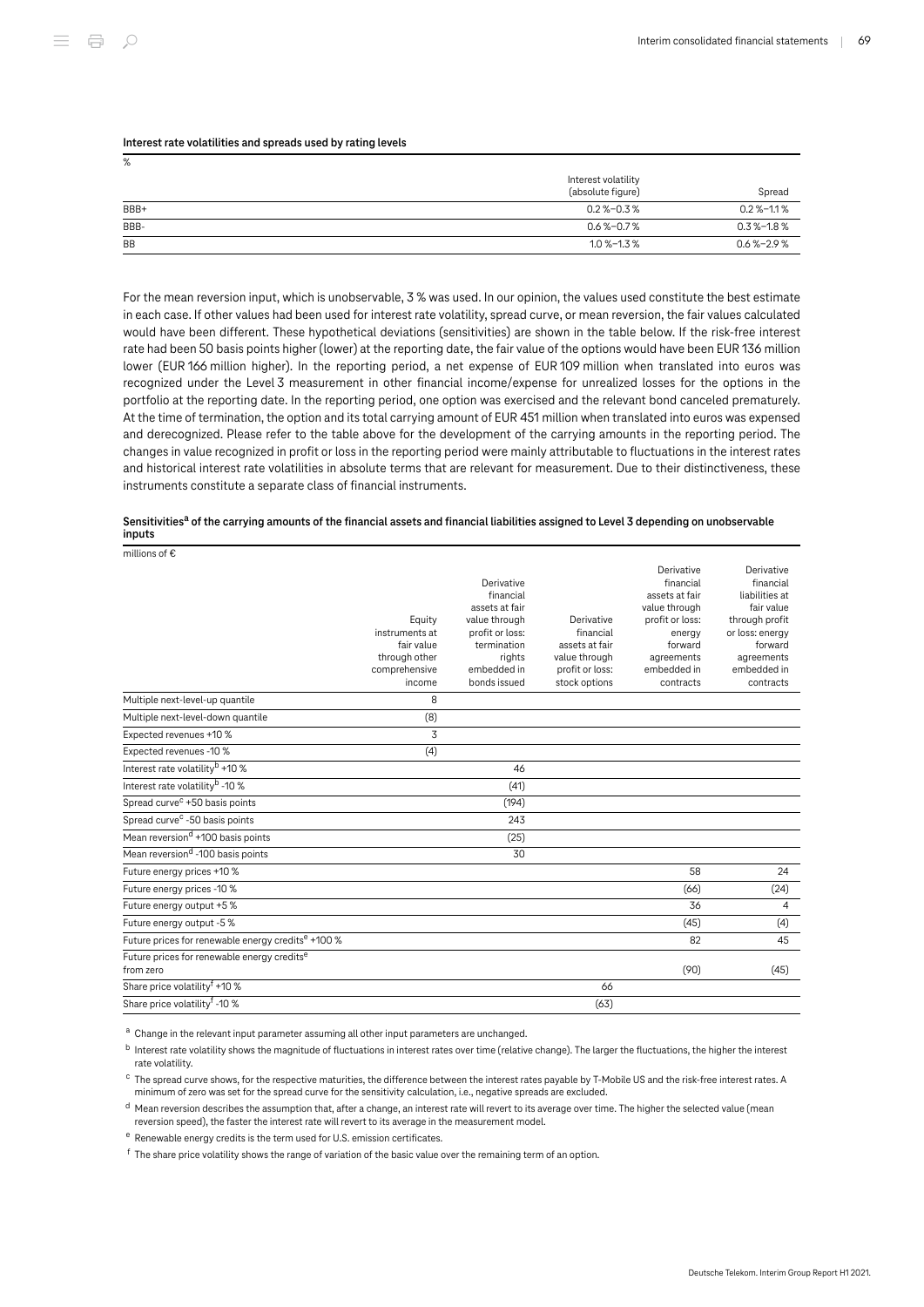With a carrying amount of EUR -52 million when translated into euros, the derivatives without a hedging relationship assigned to Level 3 and carried under derivative financial liabilities relate to energy forward agreements embedded in contracts entered into by T‑Mobile US. The same applies to derivative financial assets with a carrying amount of EUR 231 million when translated into euros. These agreements consist of two components: the energy forward agreement and the acquisition of renewable energy credits by T-Mobile US. The contracts have been entered into with energy producers since 2017 and run for terms of between 12 and 15 years from the commencement of commercial operation. In the case of one energy forward agreement, commercial operation is set to begin in 2023, with the others, it has already begun. The respective settlement period of the energy forward agreement, which is accounted for separately as a derivative, also starts when the facility begins commercial operation. Under the energy forward agreements, T‑Mobile US receives variable amounts based on the facility's actual energy output and the then current energy prices, and pays fixed amounts per unit of energy generated throughout the term of the contract. The energy forward agreements are measured using valuation models because no observable market prices are available. The value of the derivatives is materially influenced by the facility's future energy output, for which T-Mobile US estimated a value of 4,057 gigawatt hours per year at the reporting date. The value of the derivatives is also significantly influenced by future energy prices on the relevant markets. Market prices are generally observable for a period of around five years, beyond that market liquidity is low. Further, the value of the derivatives is materially influenced by the future prices for renewable energy credits, which are also not observable. For the unobservable portion of the term, T‑Mobile US used on-peak energy prices of between EUR 15.70/MWh and EUR 59.83/MWh when translated into euros and off-peak prices of between EUR 8.96/MWh and EUR 36.44/MWh when translated into euros. An average on-peak/off-peak ratio of 52 % was used. In our opinion, the values used constitute the best estimate in each case. At the reporting date, the calculated fair value from Deutsche Telekom's perspective for all energy forward agreements is positive and amounts to a total of EUR 287 million when translated into euros for the assets and EUR 36 million for the liabilities. If other values had been used for future energy prices, future energy output, or future prices of renewable energy credits, the fair values calculated would have been different. These hypothetical deviations (sensitivities) are shown in the table above. In the reporting period, net income of EUR 227 million (when translated into euros) was recognized under the Level 3 measurement in other operating income/expense for unrealized gains for the derivatives. Please refer to the corresponding table for the development of the carrying amounts in the reporting period. The market-price changes in the reporting period were largely attributable to changes in observable and unobservable energy prices and to interest rate effects. Due to their distinctiveness, these instruments constitute a separate class of financial instruments. In the view of T‑Mobile US, the contracts were entered into at current market conditions, and the most appropriate parameters for the unobservable inputs were used for measurement purposes. The transaction price at inception was zero in each case. Since the unobservable inputs have a material influence on the measurement of the derivatives, the respective amount resulting from initial measurement – with the exception of the agreements concluded by Sprint that are explained below – was not carried on initial recognition. Instead, these amounts are amortized in profit or loss on a straight-line basis over the period of commercial energy generation (for a total amount of EUR 12 million per year when translated into euros). This amortization adjusts the effects from measuring the derivatives in each accounting period using the respective valuation models and updated parameters. All amounts from the measurement of the derivatives are presented in net terms per contract in the statement of financial position (derivative financial assets/liabilities) and in the income statement (other operating income/expenses). The development of the amount yet to be amortized in the income statement in the reporting period is shown in the following table. Unobservable inputs also have a material influence on the measurement of the derivatives for the agreements concluded before the business combination of T-Mobile US and Sprint. However, under the requirements for business combinations, the respective amounts resulting from the measurement are recognized as derivative financial assets, as a result of which there are no amounts yet to be amortized for these agreements. On the following reporting dates, the effects from the periodic measurement of the derivatives will be recorded in full in the income statement (other operating expenses or other operating income).

The financial assets assigned to Level 3 include derivative financial assets with a carrying amount of EUR 1,237 million when translated into euros, resulting from the acquired stock options to buy shares in T‑Mobile US. The stock options, which can be exercised at any time, mature in 2024, can be exercised partially at fixed and partially at variable purchase prices, and are measured using an option pricing model. In addition to the share price observable on the market and the risk-free interest rates, average share price volatilities of T‑Mobile US and comparable companies are calculated based on historic and current figures, since these provide a more reliable estimate for these inputs at the reporting date than exclusively using the current market volatilities. The absolute figure used for the share price volatility at the current reporting date was 26.2 % which, in our opinion, constitutes the best estimate. At the reporting date, the calculated fair value for the stock option amounted to EUR 1,941 million. If another value had been used for the share price volatility, the fair value calculated would have been different. These hypothetical deviations (sensitivities) are shown in the table above. Due to their distinctiveness, these instruments constitute a separate class of financial instruments. The transaction price at inception was zero. Since the unobservable inputs have a material influence on the measurement of the options, the fair value resulting from initial measurement of EUR 1,005 million when translated into euros (before deduction of transaction costs) was not immediately recognized. Instead, this amount will be amortized in profit or loss over the lifetime of the options. This amortization adjusts the effects from measuring the options on an ongoing basis using the valuation model and updated parameters. All amounts from the measurement of the options are presented in net terms in the statement of financial position (other derivative financial assets) and in the income statement (other financial income/expense). The market-price changes in the reporting period are largely attributable to fluctuations in the share price and the risk-free interest rate. The development of the amount yet to be amortized in the income statement in the reporting period is shown in the following table.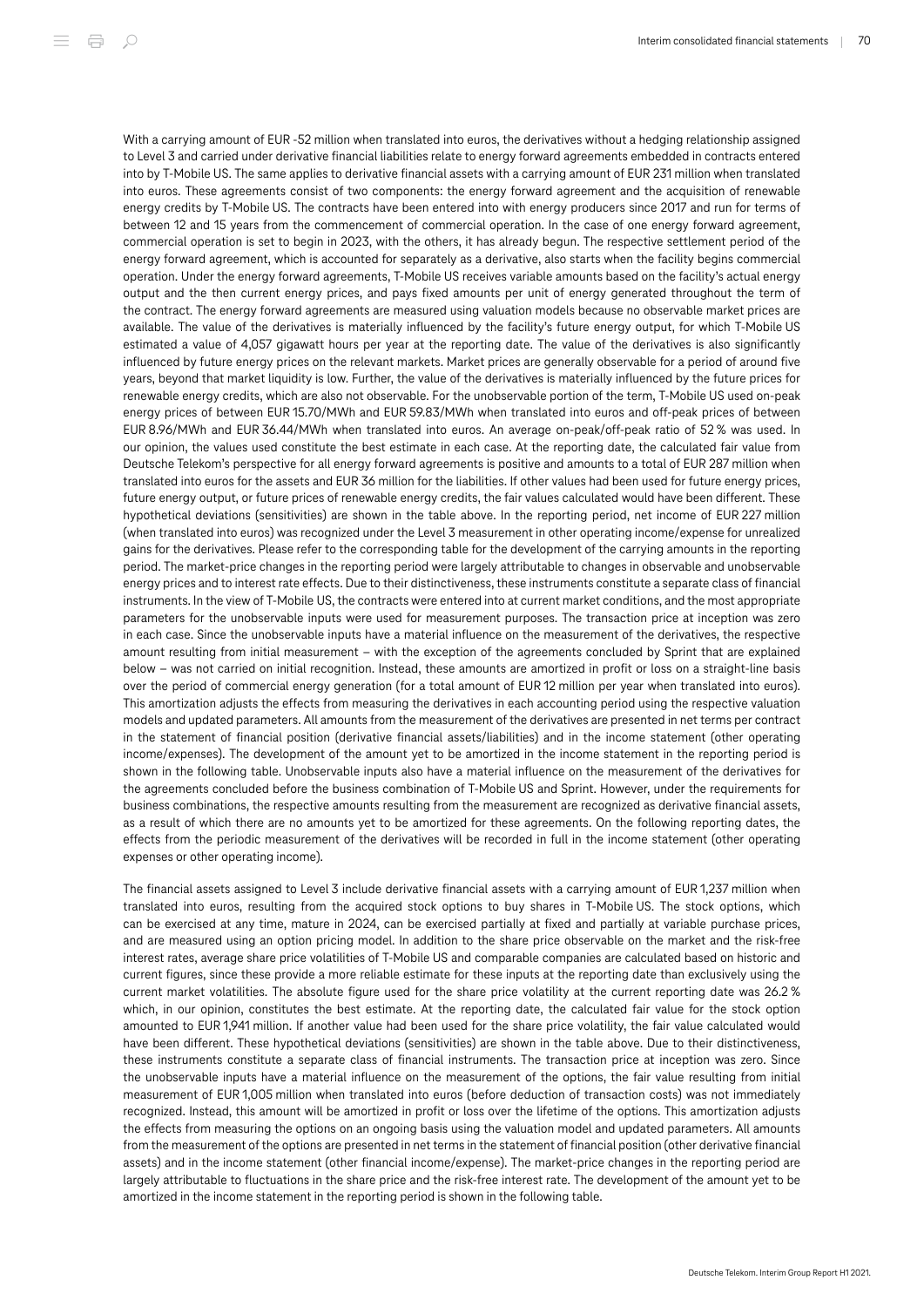#### Development of the not yet amortized amounts

| millions of $\epsilon$                                                             |                              |               |
|------------------------------------------------------------------------------------|------------------------------|---------------|
|                                                                                    | Energy forward<br>agreements | Stock options |
| Measurement amounts on initial recognition                                         | 173                          | 1.005         |
| Measurement amounts on initial recognition (additions during the reporting period) | 0                            |               |
| Measurement amounts amortized in profit or loss in prior periods                   | (18)                         | (127)         |
| Measurement amounts amortized in profit or loss in the current reporting period    | (5)                          | (118)         |
| Currency translation adjustments                                                   | (6)                          | (49)          |
| Disposals in the current reporting period                                          | $\Omega$                     |               |
| Measurement amounts not amortized as of June 30, 2021                              | 144                          | 711           |

For the trade receivables, loans issued, and other receivables assigned to Level 3, which are measured either at fair value through other comprehensive income or at fair value through profit or loss, the main factor in determining fair value is the credit risk of the relevant counterparties. If the default rates applied as of the reporting date had been 1 % higher (lower) with no change in the reference variables, the fair values of the instruments would have been 1 % lower (higher).

The financial assets measured at fair value through profit or loss and assigned to Level 3 include derivative financial assets with a carrying amount of EUR 17 million when translated into euros, resulting from options purchased from third parties for the purchase of company shares. No notable fluctuations in value are expected from these assets. Due to their distinctiveness, these instruments constitute a separate class of financial instruments.

#### Disclosures on credit risk

In line with the contractual provisions, in the event of insolvency, all derivatives with a positive or negative fair value that exist with the respective counterparty are offset against each other, leaving a net receivable or liability. The net amounts are normally recalculated every bank working day and offset against each other. When the netting of the positive and negative fair values of all derivatives was positive from Deutsche Telekom's perspective, Deutsche Telekom received unrestricted cash collateral from counterparties pursuant to collateral contracts in the amount of EUR 1,215 million (December 31, 2020: EUR 1,530 million). The credit risk was thus reduced by EUR 1,211 million (December 31, 2020: EUR 1,516 million) because, on the reporting date, the collateral received was offset by corresponding net derivative positions in the same amount. On the basis of these contracts, derivatives with a positive fair value and a total carrying amount of EUR 1,779 million as of the reporting date (December 31, 2020: EUR 2,253 million) had a maximum credit risk of EUR 111 million as of June 30, 2021 (December 31, 2020: EUR 44 million).

When the netting of the positive and negative fair values of all derivatives was negative from Deutsche Telekom's perspective, Deutsche Telekom provided cash collateral in the amount of EUR 25 million as of the reporting date (December 31, 2020: EUR 34 million) to counterparties pursuant to collateral agreements. The cash collateral paid is offset by corresponding net derivative positions of EUR 24 million at the reporting date (December 31, 2020: EUR 34 million), which is why it was not exposed to any credit risks in this amount.

On account of its close connection to the corresponding derivatives, the collateral received (paid) constitutes a separate class of financial liabilities (assets). There were no other significant agreements reducing the maximum exposure to the credit risk of financial assets. The maximum exposure to the credit risk of the other financial assets thus corresponds to their carrying amounts.

In accordance with the terms of the bonds issued by T-Mobile US, T-Mobile US has the right to terminate the majority of bonds prematurely under specific conditions. The rights of early termination constitute embedded derivatives and are presented separately as derivative financial assets in the consolidated statement of financial position. Since they are not exposed to any credit risk, they constitute a separate class of financial instruments. Please refer to the explanations above for more information on the energy forward agreements for which no collateral is provided. There is also no credit risk on embedded derivatives held. No collateral is provided for the options acquired from third parties for shares in a subsidiary of Deutsche Telekom or shares in other companies (see above).

At the reporting date, cash and cash equivalents of EUR 84 million (December 31, 2020: EUR 63 million) when translated into euros were pledged as collateral for liabilities issued by Sprint with the right of creditors to priority repayment in the event of default. This cash collateral is not exposed to any significant credit risk.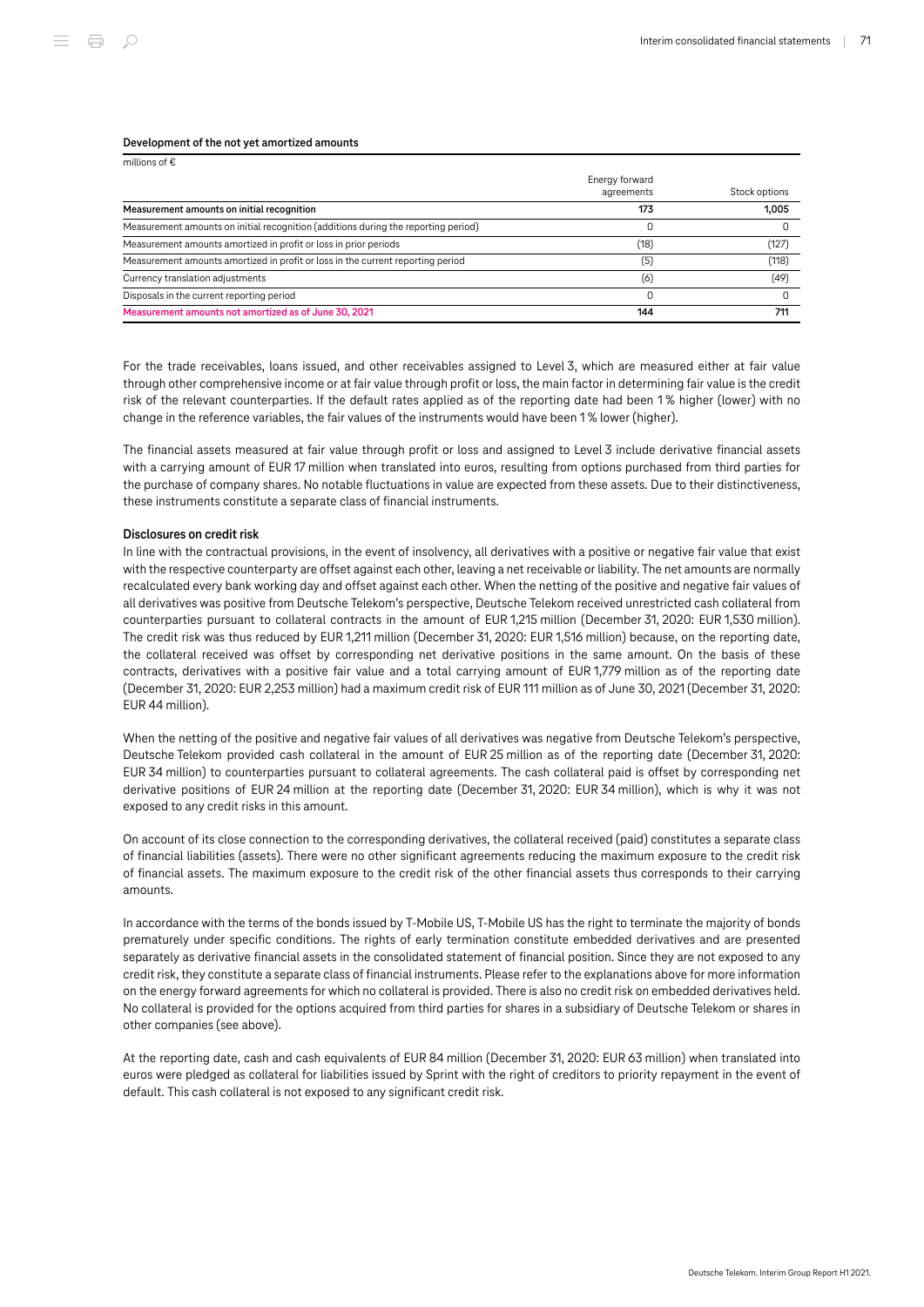#### Related-party disclosures

There were no significant changes at June 30, 2021 to the related-party disclosures reported in the consolidated financial statements as of December 31, 2020:

Associate. In connection with the combination of the cell tower business in the Netherlands and the set-up of an infrastructure fund, the newly established, independently managed investment company Digital Infrastructure Vehicle II SICAF-RAIF (DIV) contributed the shares in T-Mobile Infra B.V. previously acquired by T-Mobile Netherlands into Cellnex Netherlands B.V. In return, DIV received a stake of 37.65 % in the "new" company Cellnex NL. Since then Cellnex NL has been included in the consolidated financial statements using the equity method. The transaction was consummated on June 1, 2021. Following the combination of the cell tower business in the Netherlands and the set-up of an infrastructure fund, T-Mobile Netherlands continues to have access to the contributed passive mobile infrastructure under a sale-and-leaseback transaction with T‑Mobile Infra B.V. A long-term lease agreement at normal market conditions was concluded to this end.

For further information on the combination of the cell tower business in the Netherlands and the set-up of an infrastructure fund, please refer to the section "[Changes in the composition of the Group and other transactions](#page-44-0)."

## Events after the reporting period

Acquisition of Shentel. On July 1, 2021, T-Mobile US consummated the acquisition of Shentel's wireless telecommunications assets.

For further information, please refer to the section ["Changes in the composition of the Group and other transactions](#page-44-0)."

Agreed sale of Telekom Romania Communications. On November 6, 2020, OTE concluded an agreement with Orange Romania concerning the sale of the 54 % stake in Telekom Romania Communications S.A., which operates the Romanian fixed-network business, to Orange Romania for a purchase price of EUR 268 million. The transaction is subject to approval by the authorities as well as other closing conditions. The European Commission approved the sale on July 28, 2021. Other closing conditions are still pending.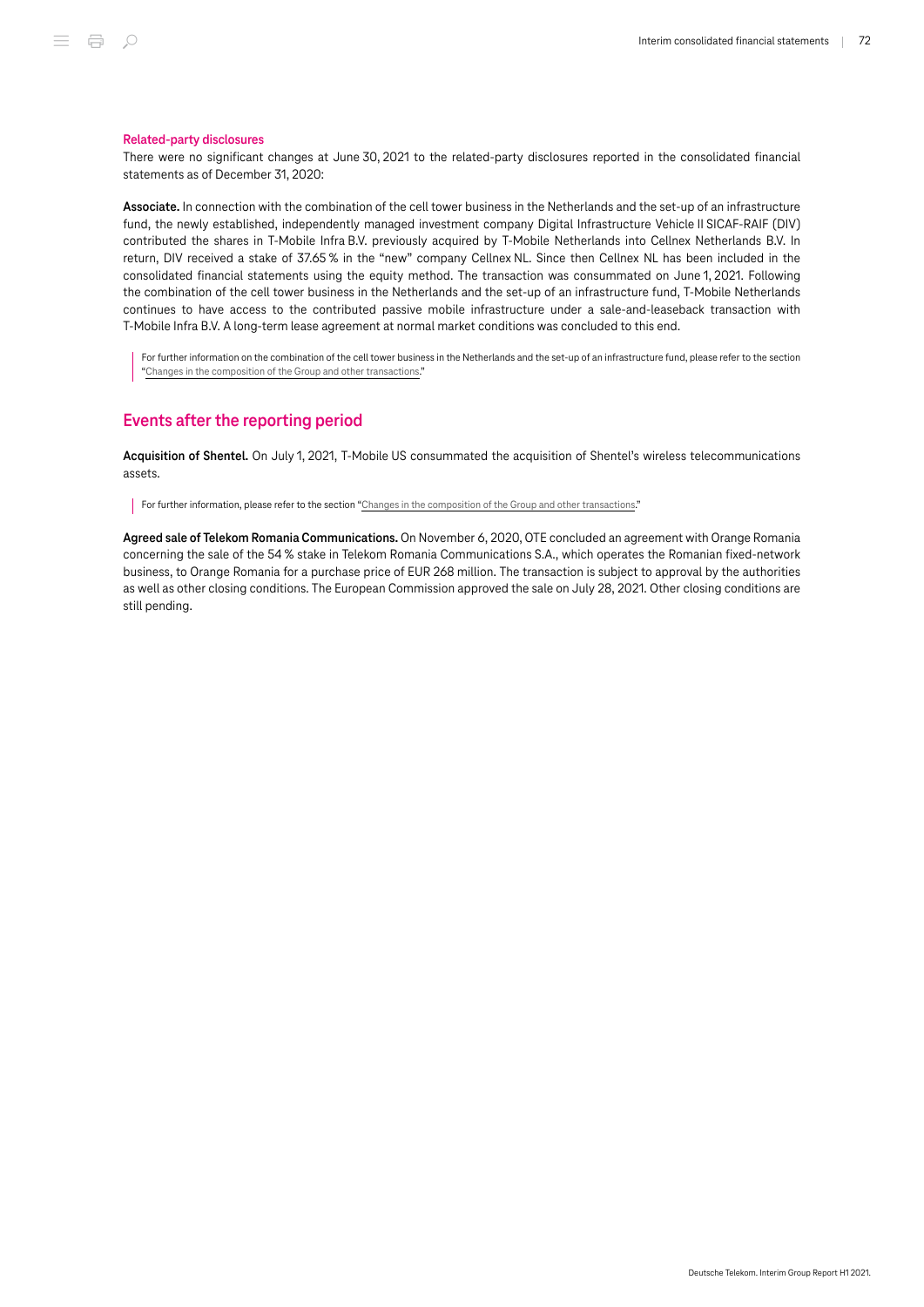To the best of our knowledge, and in accordance with the applicable reporting principles for half-year financial reporting, the half-year consolidated financial statements give a true and fair view of the assets, liabilities, financial position, and profit or loss of the Group, and the interim Group management report includes a fair review of the development and performance of the business and the position of the Group, together with a description of the material opportunities and risks associated with the expected development of the Group for the remaining months of the financial year.

Bonn, August 12, 2021

Deutsche Telekom AG The Board of Management

Timotheus Höttges

Adel Al-Saleh

Birgit Bohle

Srini Gopalan

Dr. Christian P. Illek

Thorsten Langheim

Dominique Leroy

Claudia Nemat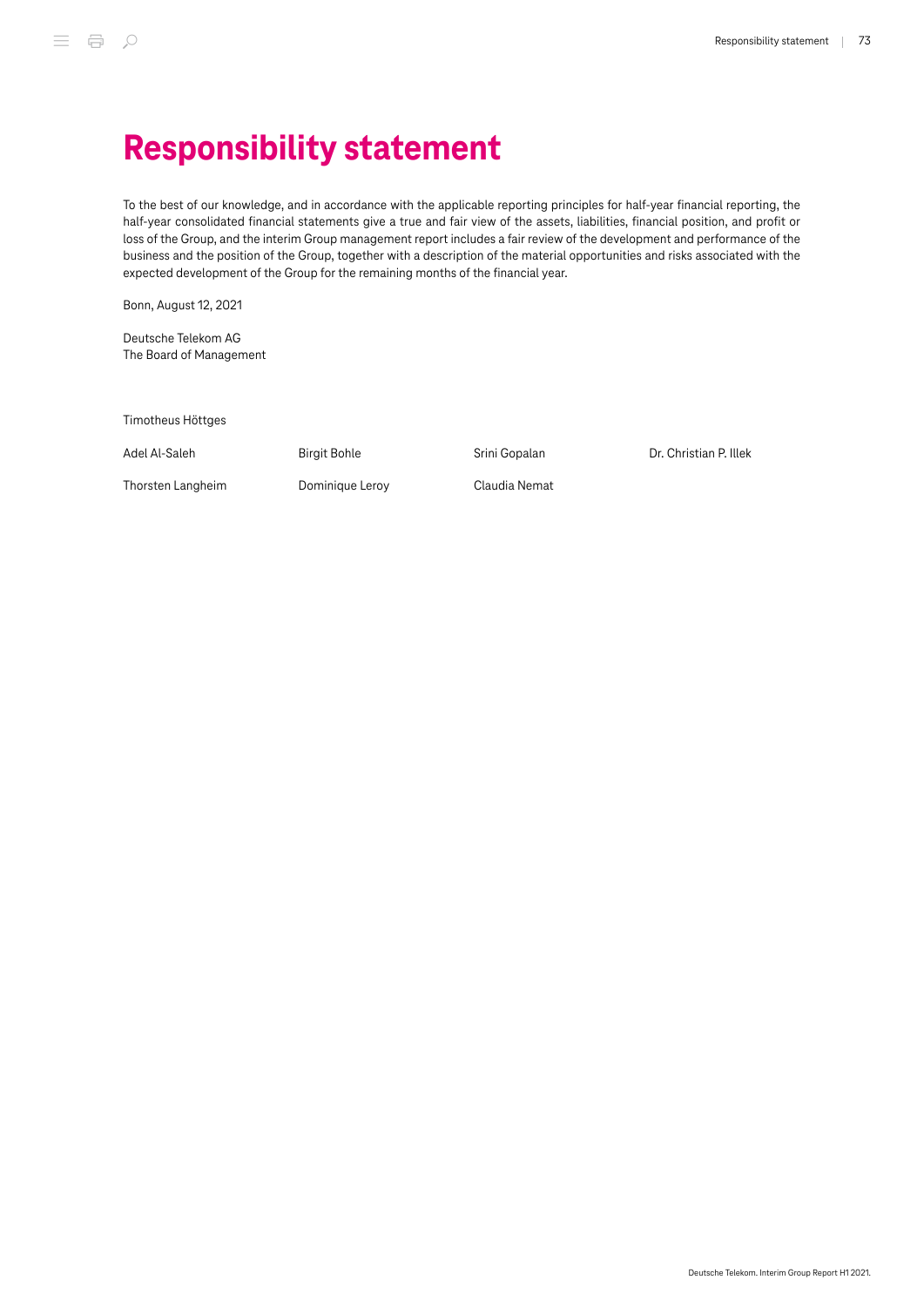## Review report

#### To Deutsche Telekom AG, Bonn

We have reviewed the condensed consolidated interim financial statements – comprising the statement of financial position, the income statement, the statement of comprehensive income, the statement of changes in equity, the statement of cash flows, and selected explanatory notes – and the interim Group management report of Deutsche Telekom AG, Bonn, for the period from January 1 to June 30, 2021 which are part of the half-year financial report pursuant to § (Article) 115 of the German Securities Trading Act (Wertpapierhandelsgesetz – WpHG). The preparation of the condensed consolidated interim financial statements in accordance with the IFRS applicable to interim financial reporting as adopted by the EU and of the interim Group management report in accordance with the provisions of the German Securities Trading Act applicable to interim Group management reports is the responsibility of the parent company's board of management. Our responsibility is to issue a review report on the condensed consolidated interim financial statements and on the interim Group management report based on our review.

We conducted our review of the condensed consolidated interim financial statements and the interim Group management report in accordance with German generally accepted standards for the review of financial statements promulgated by the Institut der Wirtschaftsprüfer (Institute of Public Auditors in Germany) (IDW) and additionally observed the International Standard on Review Engagements "Review of Interim Financial Information Performed by the Independent Auditor of the Entity" (ISRE 2410). Those standards require that we plan and perform the review so that we can preclude through critical evaluation, with moderate assurance, that the condensed consolidated interim financial statements have not been prepared, in all material respects, in accordance with the IFRS applicable to interim financial reporting as adopted by the EU and that the interim Group management report has not been prepared, in all material respects, in accordance with the provisions of the German Securities Trading Act applicable to interim Group management reports. A review is limited primarily to inquiries of company personnel and analytical procedures and therefore does not provide the assurance attainable in a financial statement audit. Since, in accordance with our engagement, we have not performed a financial statement audit, we cannot express an audit opinion.

Based on our review, no matters have come to our attention that cause us to presume that the condensed consolidated interim financial statements have not been prepared, in all material respects, in accordance with the IFRS applicable to interim financial reporting as adopted by the EU nor that the interim Group management report has not been prepared, in all material respects, in accordance with the provisions of the German Securities Trading Act applicable to interim Group management reports.

Frankfurt/Main, August 12, 2021

PricewaterhouseCoopers GmbH Wirtschaftsprüfungsgesellschaft

Thomas Tandetzki Wirtschaftsprüfer (German Public Auditor) Dr. Sven Willms Wirtschaftsprüfer (German Public Auditor)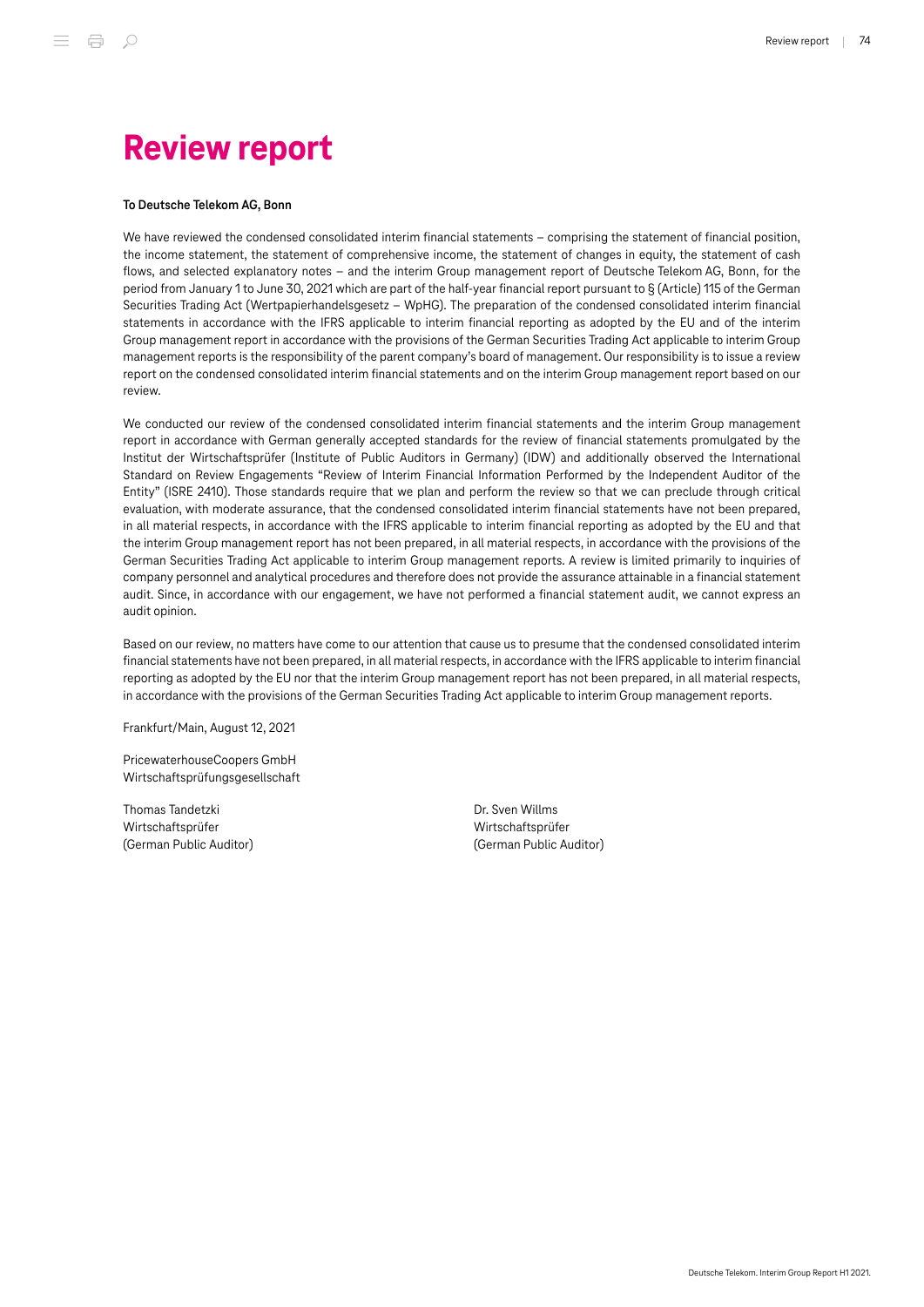# Additional information

#### Reconciliation for the change in disclosure of key figures for the prior-year comparative period

| millions of €                                                                                            |                  |                                               |                                                          |                                       |                      |                   |                        |
|----------------------------------------------------------------------------------------------------------|------------------|-----------------------------------------------|----------------------------------------------------------|---------------------------------------|----------------------|-------------------|------------------------|
|                                                                                                          | Total<br>revenue | Profit (loss)<br>from<br>operations<br>(EBIT) | <b>EBITDA AL</b><br>(adjusted<br>for special<br>factors) | Depreciation<br>and amor-<br>tization | Impairment<br>losses | Segment<br>assets | Segment<br>liabilities |
| H12020/June 30, 2020<br>Presentation as of June 30, 2020 -<br>as reported                                |                  |                                               |                                                          |                                       |                      |                   |                        |
| Germany                                                                                                  | 10,852           | 1,927                                         | 4,382                                                    | (2,153)                               | 0                    | 41,099            | 30,835                 |
| <b>United States</b>                                                                                     | 27,455           | 3,468                                         | 9,464                                                    | (6,654)                               | (19)                 | 181,862           | 120,672                |
| Europe                                                                                                   | 5,746            | 758                                           | 1,941                                                    | (1,307)                               | (2)                  | 27,314            | 11,081                 |
| <b>Systems Solutions</b>                                                                                 | 3,244            | (90)                                          | 199                                                      | (242)                                 | 0                    | 6,499             | 4,962                  |
| Group Development                                                                                        | 1,424            | 263                                           | 552                                                      | (386)                                 | 0                    | 8,548             | 10,647                 |
| Group Headquarters & Group Services                                                                      | 1,281            | (723)                                         | (132)                                                    | (631)                                 | 0                    | 50,024            | 63,669                 |
| Total                                                                                                    | 50,002           | 5,603                                         | 16,406                                                   | (11, 373)                             | (21)                 | 315,346           | 241,866                |
| Reconciliation                                                                                           | (3,018)          | (6)                                           | (33)                                                     | 26                                    | 0                    | (45, 375)         | (45, 397)              |
| Group                                                                                                    | 46,984           | 5,597                                         | 16,373                                                   | (11, 347)                             | (21)                 | 269,971           | 196,469                |
| H1 2020/June 30, 2020<br>+/- realignment of the B2B<br>telecommunications business<br>as of July 1, 2020 |                  |                                               |                                                          |                                       |                      |                   |                        |
| Germany                                                                                                  | 828              | 91                                            | 143                                                      | (41)                                  | 0                    | 2,856             | 1,094                  |
| <b>United States</b>                                                                                     | 0                | 0                                             | 0                                                        | 0                                     | 0                    | 0                 | 0                      |
| Europe                                                                                                   | (282)            | (45)                                          | (53)                                                     | 8                                     | 0                    | (755)             | (254)                  |
| <b>Systems Solutions</b>                                                                                 | (1,110)          | (60)                                          | (94)                                                     | 23                                    | 0                    | (1,980)           | (712)                  |
| Group Development                                                                                        | 0                | 0                                             | 0                                                        | 0                                     | 0                    | 0                 | 0                      |
| Group Headquarters & Group Services                                                                      | $\overline{4}$   | 14                                            | $\overline{2}$                                           | 11                                    | 0                    | 159               | 156                    |
| Total                                                                                                    | (560)            | 0                                             | (2)                                                      | 1                                     | 0                    | 280               | 284                    |
| Reconciliation                                                                                           | 560              | 0                                             | $\overline{2}$                                           | (1)                                   | 0                    | (280)             | (284)                  |
| Group                                                                                                    | 0                | 0                                             | 0                                                        | 0                                     | 0                    | 0                 | 0                      |
| H1 2020/June 30, 2020<br>+/- reassignment of the loT business<br>as of January 1, 2021                   |                  |                                               |                                                          |                                       |                      |                   |                        |
| Germany                                                                                                  | 3                | (39)                                          | (25)                                                     | (13)                                  | 0                    | 116               | 112                    |
| <b>United States</b>                                                                                     | 0                | 0                                             | 0                                                        | 0                                     | 0                    | 0                 | 0                      |
| Europe                                                                                                   | 0                | 0                                             | 0                                                        | $\mathbf 0$                           | 0                    | 0                 | $\mathsf 0$            |
| <b>Systems Solutions</b>                                                                                 | (7)              | 40                                            | 25                                                       | 14                                    | 0                    | (72)              | (68)                   |
| Group Development                                                                                        | 0                | 0                                             | 0                                                        | 0                                     | 0                    | 0                 | 0                      |
| Group Headquarters & Group Services                                                                      | 0                | 0                                             | 0                                                        | 0                                     | 0                    | 0                 | 0                      |
| Total                                                                                                    | (4)              | 1                                             | 0                                                        | 1                                     | 0                    | 44                | 44                     |
| Reconciliation                                                                                           | 4                | (1)                                           | 0                                                        | (1)                                   | 0                    | (44)              | (44)                   |
| Group                                                                                                    | 0                | 0                                             | 0                                                        | 0                                     | 0                    | 0                 | 0                      |
| H1 2020/June 30, 2020<br>presentation after change in disclosure :                                       |                  |                                               |                                                          |                                       |                      |                   |                        |
| Germany                                                                                                  | 11,683           | 1,979                                         | 4,500                                                    | (2,207)                               | 0                    | 44,071            | 32,041                 |
| <b>United States</b>                                                                                     | 27,455           | 3,468                                         | 9,464                                                    | (6,654)                               | (19)                 | 181,862           | 120,672                |
| Europe                                                                                                   | 5,464            | 713                                           | 1,888                                                    | (1, 299)                              | (2)                  | 26,559            | 10,827                 |
| <b>Systems Solutions</b>                                                                                 | 2,127            | (110)                                         | 130                                                      | (205)                                 | 0                    | 4,447             | 4,182                  |
| Group Development                                                                                        | 1,424            | 263                                           | 552                                                      | (386)                                 | 0                    | 8,548             | 10,647                 |
| Group Headquarters & Group Services                                                                      | 1,285            | (709)                                         | (130)                                                    | (620)                                 | 0                    | 50,183            | 63,825                 |
| <b>Total</b>                                                                                             | 49,438           | 5,604                                         | 16,404                                                   | (11, 371)                             | (21)                 | 315,670           | 242,194                |
| Reconciliation                                                                                           | (2, 453)         | (7)                                           | (31)                                                     | 24                                    | 0                    | (45,699)          | (45, 725)              |
| Group                                                                                                    | 46,984           | 5,597                                         | 16,373                                                   | (11, 347)                             | (21)                 | 269,971           | 196,469                |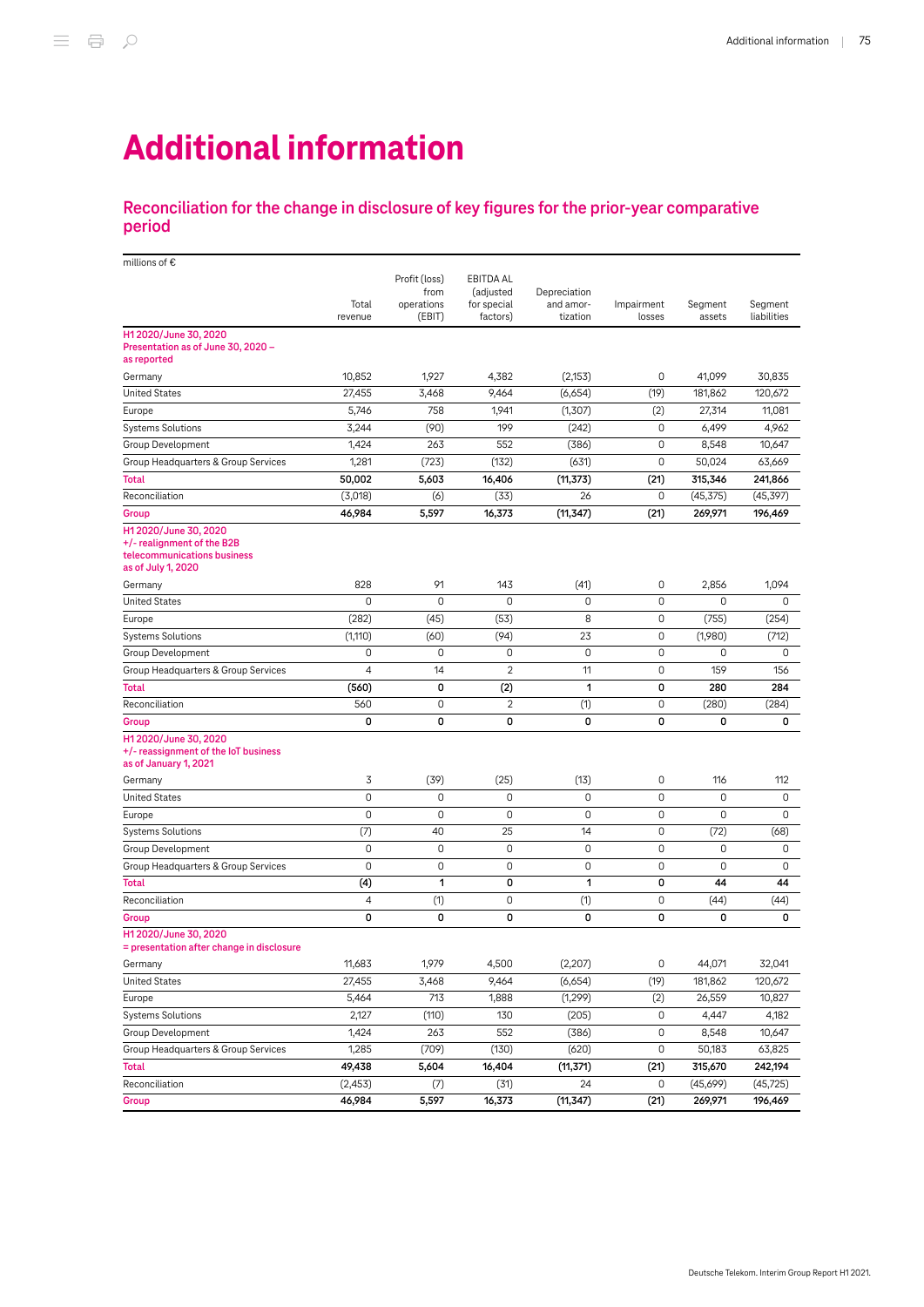## Reconciliation for the organic development of key figures for the prior-year comparative period

For the organic presentation of figures, prior-period comparatives are adjusted for the effects of changes in the composition of the Group, exchange rate effects, and other effects. This improves the informative value of the prior-year comparatives by taking account of changes to the company's structure or exchange rates.

| millions of $\epsilon$                          |                |          |        |          |                                             |                                          |                   |        |          |
|-------------------------------------------------|----------------|----------|--------|----------|---------------------------------------------|------------------------------------------|-------------------|--------|----------|
|                                                 |                |          |        |          | <b>Reconciliation to</b><br>organic figures |                                          | Organic change    |        |          |
|                                                 | H1 2021        | H12020   | Change | Change % | Recon-<br>ciliation<br>H12020               | Of which:<br>exchange<br>rate<br>effects | Organic<br>H12020 | Change | Change % |
| Net revenue                                     | 52.983         | 46,984   | 5,999  | 12.8     | 2,557                                       | (2,901)                                  | 49,541            | 3,441  | 6.9      |
| Germany                                         | 11,844         | 11,683   | 161    | 1.4      | (107)                                       | (4)                                      | 11,576            | 268    | 2.3      |
| <b>United States</b>                            | 33,126         | 27,455   | 5,671  | 20.7     | 2,633                                       | (2,840)                                  | 30,087            | 3,038  | 10.1     |
| Europe                                          | 5,551          | 5,464    | 87     | 1.6      | (41)                                        | (41)                                     | 5,424             | 128    | 2.4      |
| <b>Systems Solutions</b>                        | 2,021          | 2,127    | (106)  | (5.0)    | (34)                                        | (19)                                     | 2,093             | (72)   | (3.4)    |
| Group Development                               | 1,563          | 1,424    | 139    | 9.8      | 73                                          | $\mathbf 0$                              | 1,497             | 66     | 4.4      |
| Group Headquarters & Group Services             | 1,296          | 1,285    | 11     | 0.9      | $\Omega$                                    | $\mathbf 0$                              | 1,284             | 11     | 0.9      |
| Reconciliation                                  | (2, 418)       | (2, 453) | 35     | 1.4      | 33                                          | 3                                        | (2,420)           | 2      | 0.1      |
| <b>EBITDA AL</b>                                | 17,591         | 14,505   | 3,086  | 21.3     | 1,446                                       | (926)                                    | 15,951            | 1,639  | 10.3     |
| Germany                                         | 4,388          | 4,168    | 220    | 5.3      | (7)                                         | 0                                        | 4,162             | 226    | 5.4      |
| <b>United States</b>                            | 10,694         | 8,298    | 2,396  | 28.9     | 1,442                                       | (921)                                    | 9,740             | 954    | 9.8      |
| Europe                                          | 1,915          | 1,799    | 116    | 6.4      | (35)                                        | (9)                                      | 1,764             | 152    | 8.6      |
| <b>Systems Solutions</b>                        | $\overline{7}$ | 33       | (26)   | (78.8)   | 3                                           | 3                                        | 36                | (29)   | (79.3)   |
| <b>Group Development</b>                        | 816            | 508      | 308    | 60.6     | 35                                          | $\mathbf 0$                              | 543               | 273    | 50.4     |
| Group Headquarters & Group Services             | (186)          | (269)    | 83     | 30.9     | 11                                          | 5                                        | (258)             | 73     | (28.1)   |
| Reconciliation                                  | (43)           | (32)     | (11)   | (34.4)   | (4)                                         | (4)                                      | (35)              | (9)    | (22.9)   |
| <b>EBITDA AL (adjusted for special factors)</b> | 18,662         | 16,373   | 2,289  | 14.0     | 1,475                                       | (1,037)                                  | 17,849            | 814    | 4.6      |
| Germany                                         | 4,659          | 4,500    | 159    | 3.5      | (7)                                         | $\mathbf 0$                              | 4,494             | 165    | 3.7      |
| <b>United States</b>                            | 11,444         | 9,464    | 1,980  | 20.9     | 1,473                                       | (1,031)                                  | 10,937            | 507    | 4.6      |
| Europe                                          | 1,940          | 1,888    | 52     | 2.8      | (36)                                        | (10)                                     | 1,853             | 87     | 4.7      |
| <b>Systems Solutions</b>                        | 134            | 130      | 4      | 3.1      | 3                                           | 3                                        | 133               | 2      | 1.3      |
| Group Development                               | 634            | 552      | 82     | 14.9     | 35                                          | $\mathsf 0$                              | 587               | 48     | 8.1      |
| Group Headquarters & Group Services             | (105)          | (130)    | 25     | 19.2     | 11                                          | 5                                        | (119)             | 14     | 11.7     |
| Reconciliation                                  | (44)           | (31)     | (13)   | (41.9)   | (4)                                         | (4)                                      | (35)              | (9)    | (25.7)   |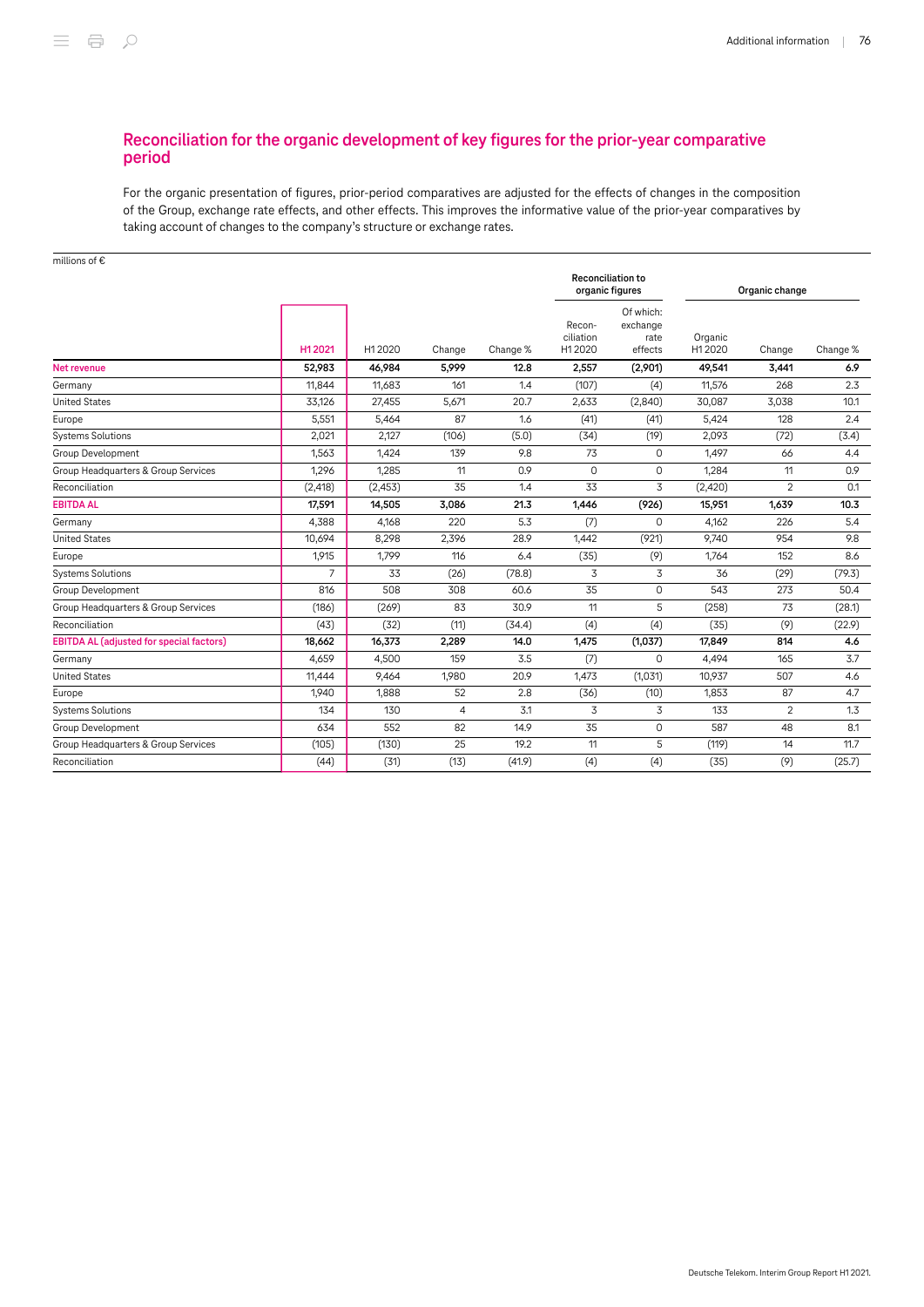#### **Glossary**

For definitions, please refer to the [2020 Annual Report](https://report.telekom.com/annual-report-2020/services/glossary.html) and the glossary therein.

#### Disclaimer

This Report (particularly the section "[Forecast"](#page-34-0)) contains forward-looking statements that reflect the current views of Deutsche Telekom's management with respect to future events. They are generally identified by the words "expect," "anticipate," "believe," "intend," "estimate," "aim," "goal," "plan," "will," "seek," "outlook," or similar expressions and include generally any information that relates to expectations or targets for revenue, adjusted EBITDA AL, or other performance measures.

Forward-looking statements are based on current plans, estimates, and projections. You should consider them with caution. Such statements are subject to risks and uncertainties, most of which are difficult to predict and are generally beyond Deutsche Telekom's control. They include, for instance, the progress of Deutsche Telekom's staff-related restructuring measures and the impact of other significant strategic or business initiatives, including acquisitions, dispositions, and business combinations.

In addition, movements in exchange rates and interest rates, regulatory rulings, stronger than expected competition, technological change, litigation, and regulatory developments, among other factors, may have a material adverse effect on costs and revenue development.

If these or other risks and uncertainties materialize, or if the assumptions underlying any of these statements prove incorrect, Deutsche Telekom's actual results may be materially different from those expressed or implied by such statements. Deutsche Telekom can offer no assurance that its expectations or targets will be achieved.

Without prejudice to existing obligations under capital market law, Deutsche Telekom does not assume any obligation to update forward-looking statements to account for new information or future events or anything else.

In addition to figures prepared in accordance with IFRS, Deutsche Telekom presents alternative performance measures, e.g., EBITDA, EBITDA AL, adjusted EBITDA, adjusted EBITDA AL, adjusted EBITDA AL margin, adjusted EBIT, EBIT margin, adjusted net profit/loss, adjusted earnings per share, free cash flow, free cash flow AL, gross debt, and net debt. These measures should be considered in addition to, but not as a substitute for, the information prepared in accordance with IFRS. Alternative performance measures are not subject to IFRS or any other generally accepted accounting principles. Other companies may define these terms in different ways.

For further information on alternative performance measures, please refer to the section ["Management of the Group"](https://report.telekom.com/annual-report-2020/management-report/management-of-the-group.html) in the 2020 Annual Report and our [Investor Relations website.](https://www.telekom.com/en/investor-relations/investor-relations/alternative-performance-measures-in-the-management-system-486970)

The figures shown in this report were rounded in accordance with standard business rounding principles. As a result, the total indicated may not be equal to the precise sum of the individual figures.

Our Interim Group Report (PDF and online) includes references and links to websites with additional information not contained in the Interim Group Report. These references and links are purely of a supplementary nature and are only intended to simplify access to this information. Please note that this information is not part of the Interim Group Report.